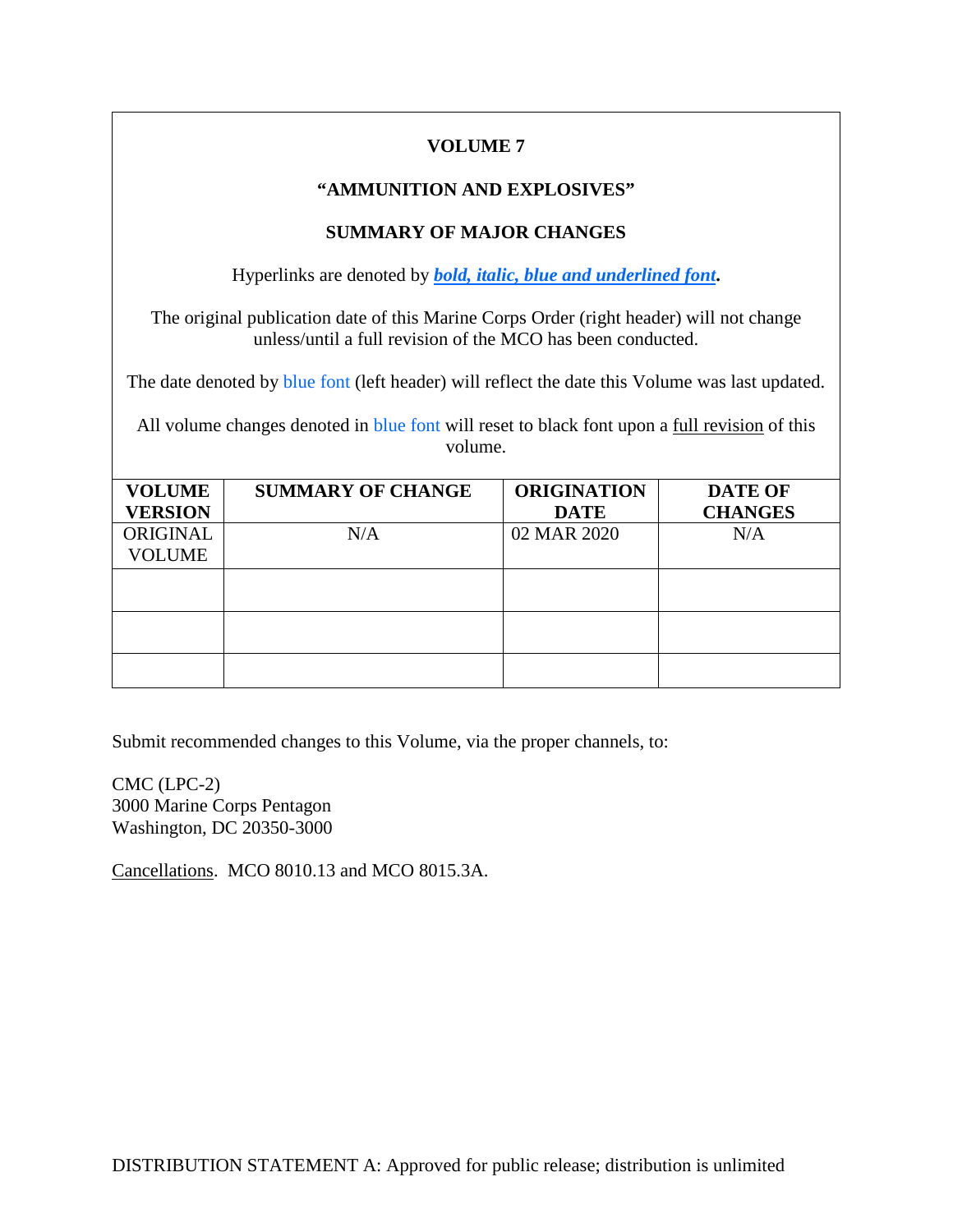02 MAR 2020

# **VOLUME 7: AMMUNITION AND EXPLOSIVES**

# **TABLE OF CONTENTS**

| 0204 STANDARD OPERATING AND DESKTOP PROCEDURES2-4          |  |
|------------------------------------------------------------|--|
|                                                            |  |
| 0206 MARINE CORPS CLASS V(W) WAR RESERVE MATERIEL (WRM)2-7 |  |
|                                                            |  |
|                                                            |  |
|                                                            |  |
|                                                            |  |
|                                                            |  |
|                                                            |  |
|                                                            |  |
|                                                            |  |
| 0306 ARMS, AMMUNITION, AND EXPLOSIVES OFFICER (AA&E)3-8    |  |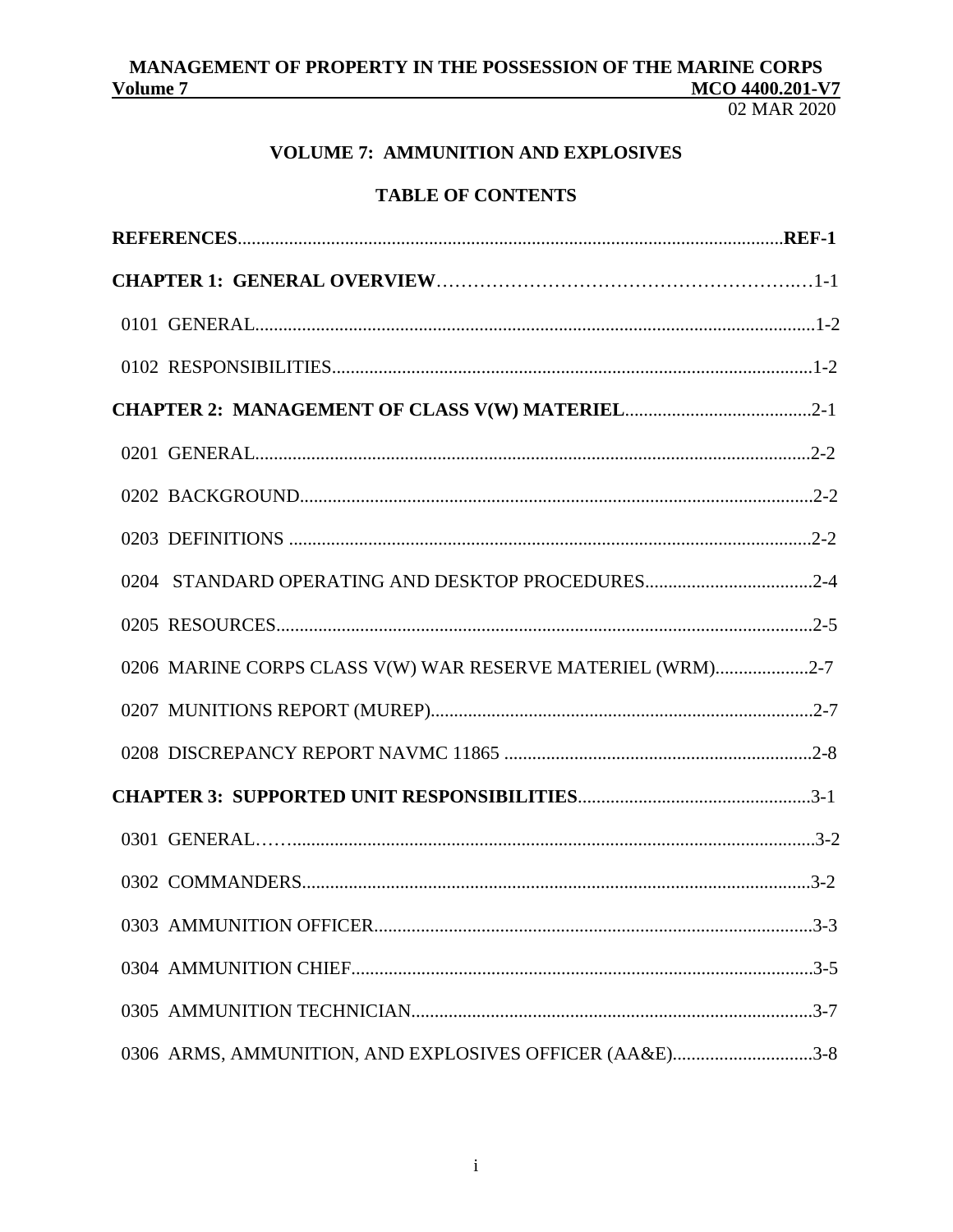| 0307 AMMUNITION AND EXPLOSIVES AUDIT VERIFICATION OFFICER           |
|---------------------------------------------------------------------|
|                                                                     |
|                                                                     |
| 0310 QUALIFICATION/CERTIFICATION BOARD CHAIRPERSON3-11              |
|                                                                     |
|                                                                     |
|                                                                     |
|                                                                     |
|                                                                     |
|                                                                     |
|                                                                     |
|                                                                     |
| 0405 INTERCHANGEABLE DOD IDENTIFICATION CODES (DODICS)4-5           |
| <b>CHAPTER 5: TRANSPORTATION, RECEIPT, AND RETURN PROCEDURES5-1</b> |
|                                                                     |
|                                                                     |
|                                                                     |
|                                                                     |
| <b>CHAPTER 6: SUPPORTED UNIT INVENTORY CONTROL PROCEDURES6-1</b>    |
|                                                                     |
|                                                                     |
| 0603 AUTHORIZED MANUAL PROCESSES AND AUTOMATED INFORMATION          |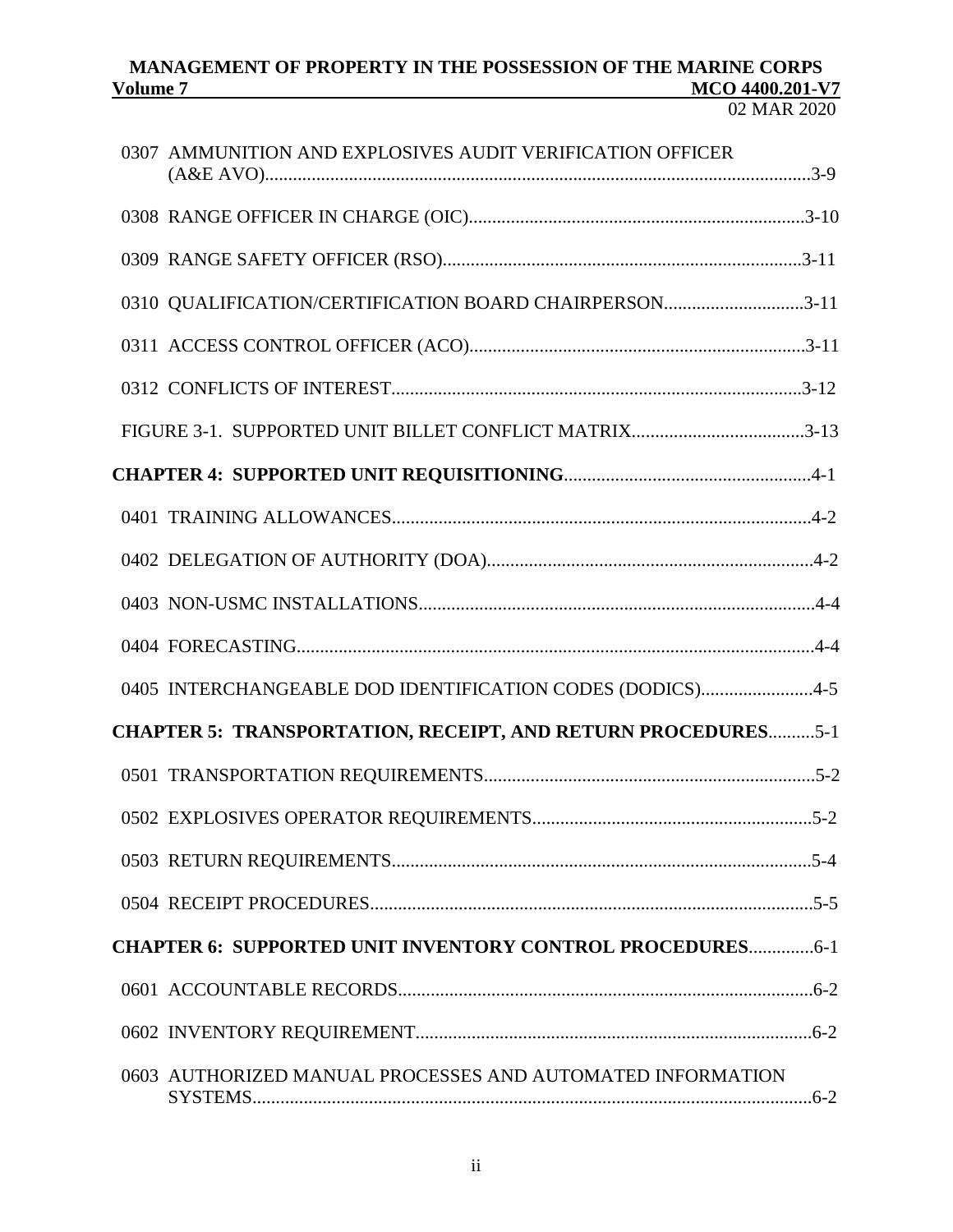02 MAR 2020

| 0605 NOTICES OF AMMUNITION RECLASSIFICATION (NAR), AMMUNITION<br>INFORMATION NOTICE (AIN), LOTS FUNCTIONALLY CLEAR FOR OVER- |  |
|------------------------------------------------------------------------------------------------------------------------------|--|
|                                                                                                                              |  |
|                                                                                                                              |  |
| <b>CHAPTER 7: EXPENDITURE REPORTING REQUIREMENTS7-1</b>                                                                      |  |
|                                                                                                                              |  |
|                                                                                                                              |  |
|                                                                                                                              |  |
|                                                                                                                              |  |
| <b>CHAPTER 8: MISCELLANEOUS SUPPORTED UNIT PROCEDURES</b>                                                                    |  |
| 0801 PROCESSING OF MATERIAL POTENTIALLY PRESENTING AN EXPLOSIVE                                                              |  |
| 0802 HANDLING AND TURN IN OF EXPENDED AMMUNITION CASINGS                                                                     |  |
|                                                                                                                              |  |
|                                                                                                                              |  |
|                                                                                                                              |  |
|                                                                                                                              |  |
|                                                                                                                              |  |
|                                                                                                                              |  |
|                                                                                                                              |  |
|                                                                                                                              |  |
|                                                                                                                              |  |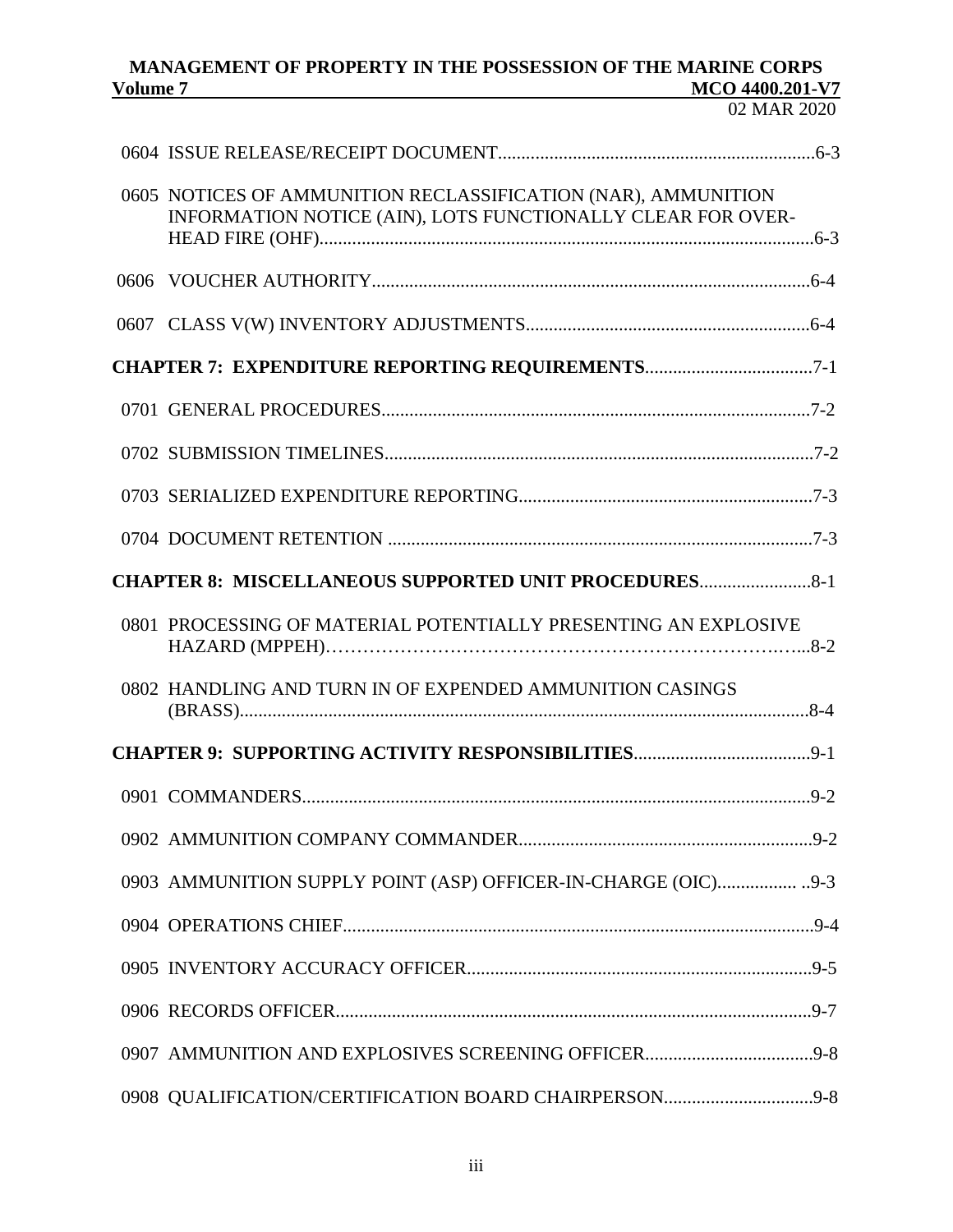| FIGURE 9-1. SUPPORTING ACTIVITY BILLET CONFLICT MATRIX9-11                                                             |  |
|------------------------------------------------------------------------------------------------------------------------|--|
| <b>CHAPTER 10: PHYSICAL INVENTORY CONTROL PROGRAM (PICP)10-1</b>                                                       |  |
|                                                                                                                        |  |
|                                                                                                                        |  |
| 1003 RECORD RECONCILIATION PROGRAM (LOCATION SURVEY)10-6                                                               |  |
|                                                                                                                        |  |
|                                                                                                                        |  |
|                                                                                                                        |  |
| <b>CHAPTER 11: SUPPORTING ACTIVITY ASSET RECORDS11-1</b>                                                               |  |
| 1101 AUTHORIZED MANUAL PROCESSES AND AUTOMATED INFORMATION                                                             |  |
| 1102 NOTICES OF AMMUNITION RECLASSIFICATION (NAR), AMMUNITION<br>INFORMATION NOTICE (AIN), LOTS FUNCTIONALLY CLEAR FOR |  |
|                                                                                                                        |  |
|                                                                                                                        |  |
|                                                                                                                        |  |
|                                                                                                                        |  |
|                                                                                                                        |  |
|                                                                                                                        |  |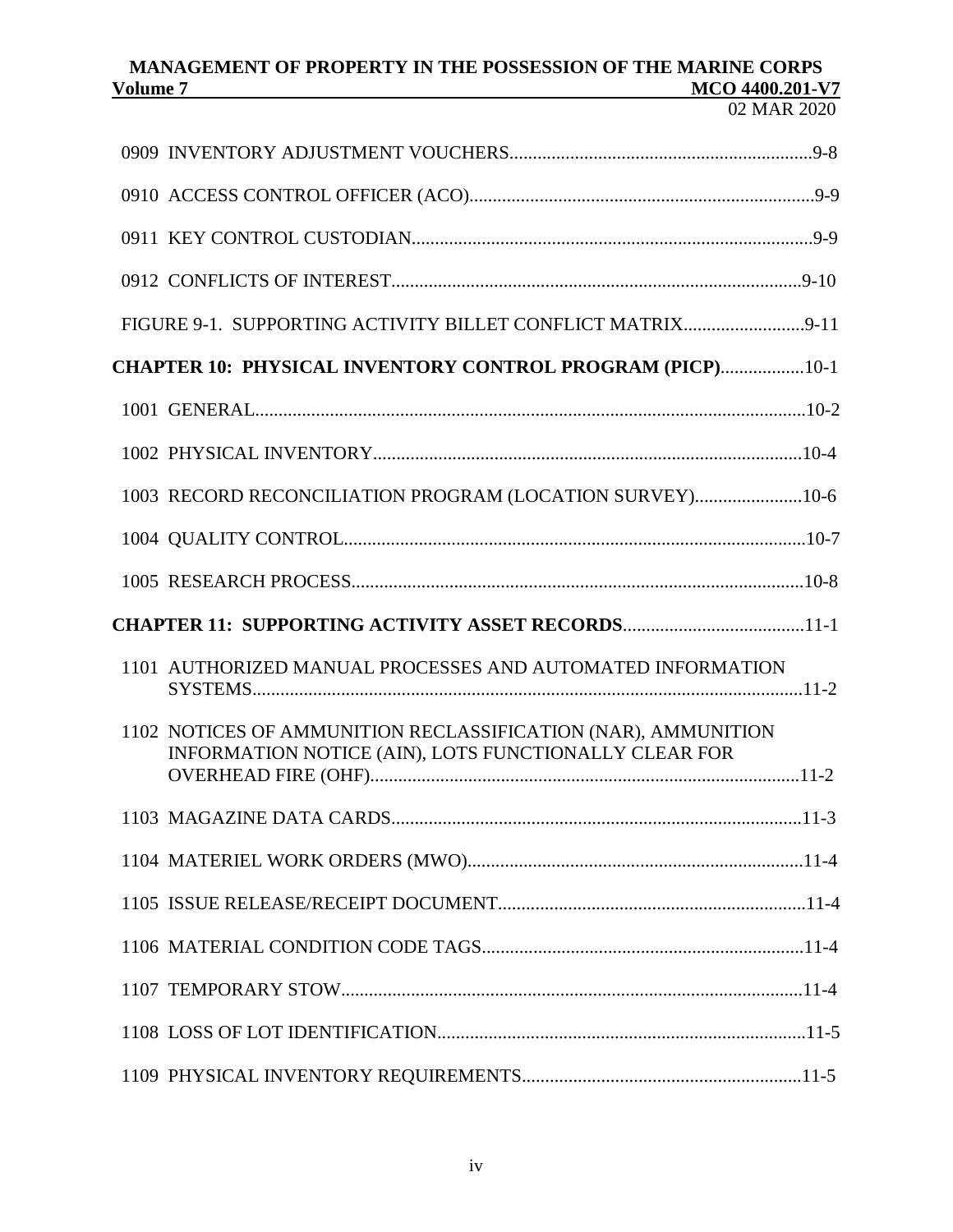#### MANAGEMENT OF PROPERTY IN THE POSSESSION OF THE MARINE CORPS MCO 4400.201-V7 Volume 7

| <b>CHAPTER 12: SUPPORTING ACTIVITY CAPACITY MANAGEMENT12-1</b>         |
|------------------------------------------------------------------------|
|                                                                        |
|                                                                        |
|                                                                        |
|                                                                        |
|                                                                        |
|                                                                        |
|                                                                        |
| <b>CHAPTER 13: SUPPORTING ACTIVITY RECEIPT SEGREGATION STORAGE AND</b> |
|                                                                        |
|                                                                        |
|                                                                        |
|                                                                        |
|                                                                        |
|                                                                        |
|                                                                        |
|                                                                        |
| 1309 DEFENSE TRANSPORTATION TRACKING SYSTEM (DTTS)13-8                 |
|                                                                        |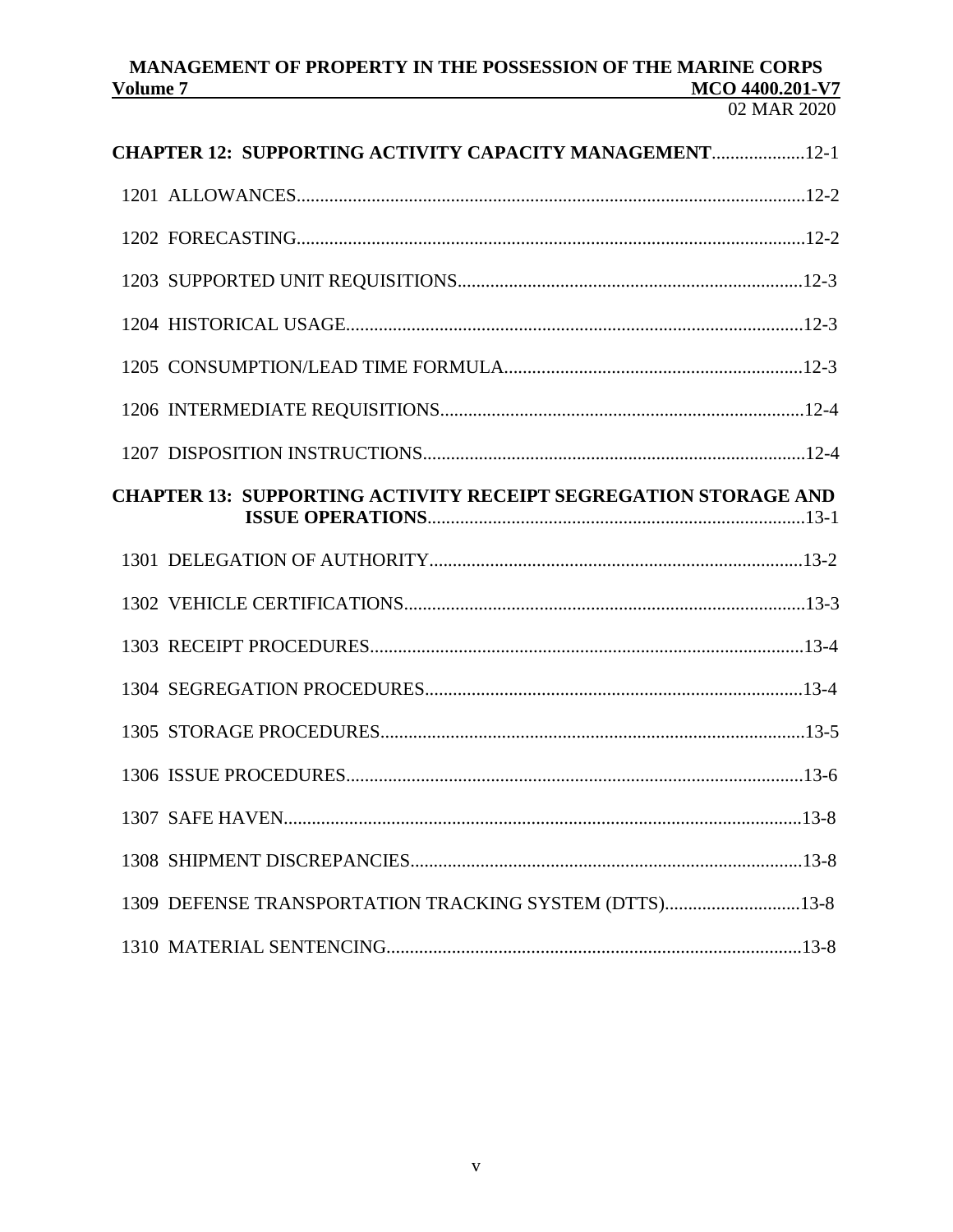02 MAR 2020

#### **REFERENCES**

- (a) MCO 5530.14A
- (b) MCO 8000.7A
- (c) MCO 4400.39
- (d) SECNAV M-5210.1
- (e) MCO 4000.57A
- (f) NAVSEA OP 5
- (g) NAVMC 4000.1
- (h) MCO 8025.1E
- (i) MCO 8023.3C
- (j) MCO 8020.10
- (k) Title 49 CFR
- (l) MCO 8000.8
- (m) MCO 8011.5A
- (n) NAVSEA SW020-AG-SAF-010
- (o) NAVSEA SW020-AG-WHM-010
- (p) MIL-STD-1320 (series), "Standard Practice for Designing Unit Loads, Truckloads, Railcar Loads, and Intermodal Loads for Ammunition and Explosives," April 8, 2014
- (q) NAVSEA SW020-AF-HBK-010
- $(r)$  NAVMED P-117
- (s) DoD Instruction 4140.62, "Material Potentially Presenting an Explosives Hazard," 9 September 2019
- (t) Defense Transportation Regulation, Part II
- (u) NAVSUP P-801
- (v) MCO 3571.2H
- (w) DoD Instruction 4145.26, "DoD Contractor's Safety Requirements for Ammunition and Explosives," 31 August 2018
- (x) DoDM 4160.21-Vol 1, "Defense Material Disposition Manual," 22 October, 2015
- (y) DoDM 4160.28 Volumes 1-3, "Defense Demilitarization Manual," 9 September, 2017
- (z) DLM 4000.25-2-M, "Military Standard Transaction Reporting and Accountability Procedures MILSTRAP) Manual," 3 October, 2017
- (aa) DoDM 5100.76 CH-1, "Physical Security of Sensitive Conventional Arms, Ammunition and Explosives," 8 May, 2018
- (ab) MIL-STD-129, "DoD Standard Practice Military Marking for Shipment and Storage," 19 September, 2007
- (ac) NAVSUP P-805
- (ad) DoDM 4140.1, Vol 11 CH-3, "DoD Supply Chain Materiel Management Procedures: Inventory Accountability And Special Management And Handling," 3 June, 2019
- (ae) MCO 5500.6H W-CH-1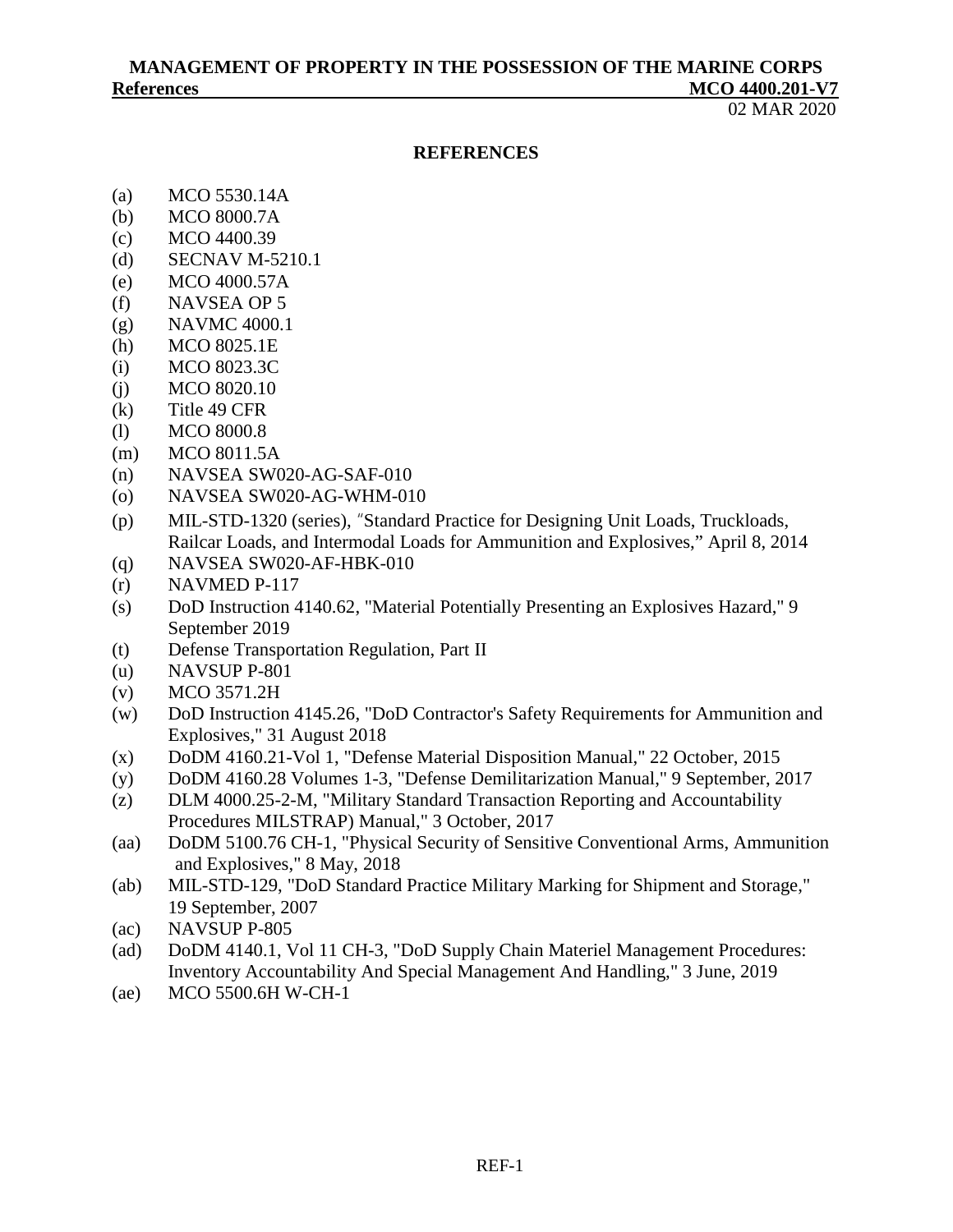02 MAR 2020

## **VOLUME 7: CHAPTER 1**

## **"GENERAL OVERVIEW"**

## **SUMMARY OF SUBSTANTIVE CHANGES**

Hyperlinks are denoted by *bold, italic, blue and underlined font***.**

The original publication date of this Marine Corps Order (MCO) Volume (right header) will not change unless/until a full revision of the MCO has been conducted.

All Volume changes denoted in blue font will reset to black font upon a full revision of this Volume.

| <b>CHAPTER</b> | <b>PAGE</b>      | <b>SUMMARY OF SUBSTANTIVE</b> | <b>DATE OF</b> |
|----------------|------------------|-------------------------------|----------------|
| <b>VERSION</b> | <b>PARAGRAPH</b> | <b>CHANGES</b>                | <b>CHANGE</b>  |
|                |                  |                               |                |
|                |                  |                               |                |
|                |                  |                               |                |
|                |                  |                               |                |
|                |                  |                               |                |
|                |                  |                               |                |
|                |                  |                               |                |
|                |                  |                               |                |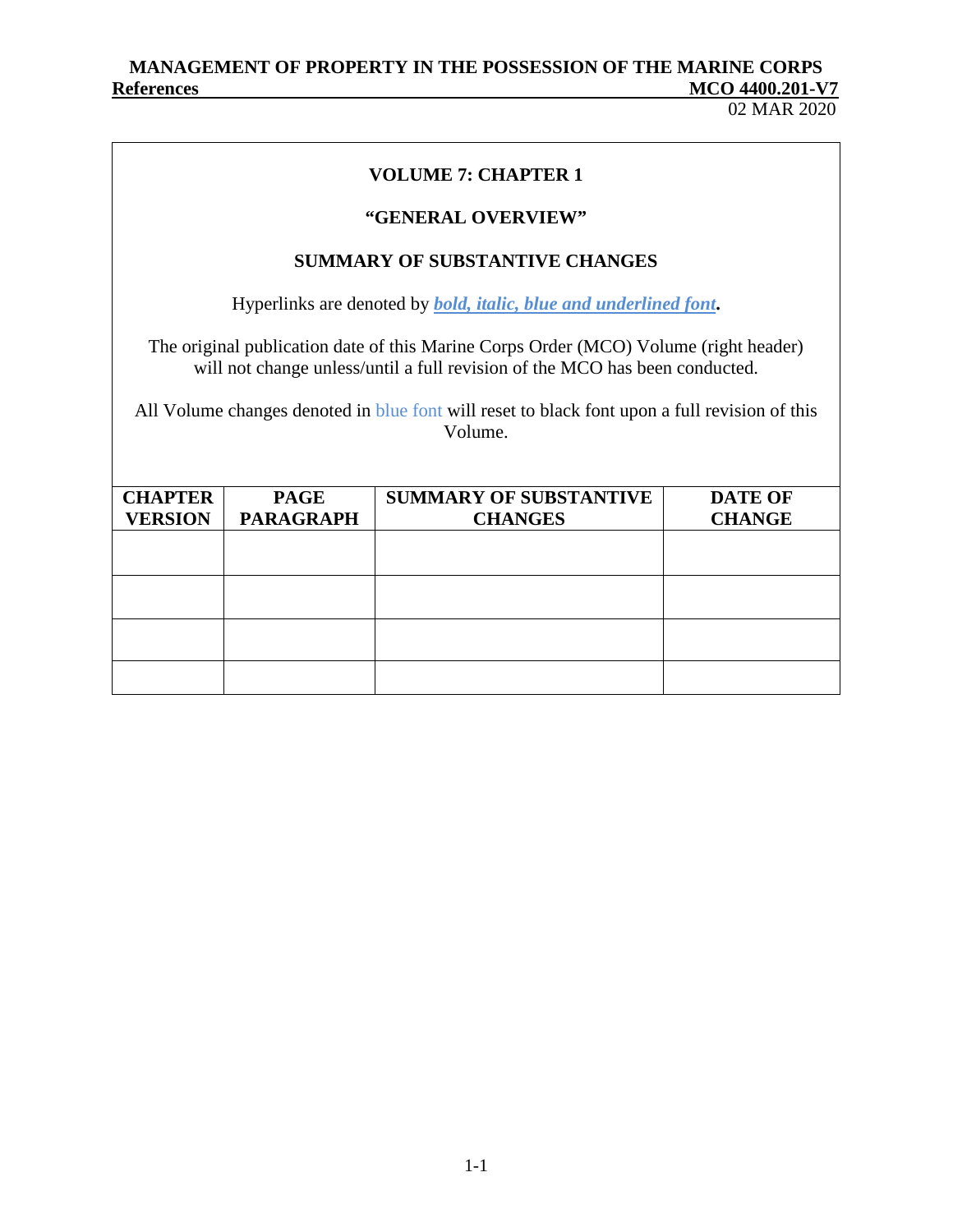02 MAR 2020

#### **CHAPTER 1**

#### **GENERAL OVERVIEW**

#### 0101 GENERAL

This Volume provides policy and guidance for the accountability, management, and serviceability of Marine Corps Class V(W) conventional ground ammunition and explosives. Due to the hazardous nature of this commodity, standardized accounting, issuing, receiving, and control of all Class V(W) is required.

#### 0102 RESPONSIBILITIES

#### 010201. Deputy Commandant, Installations and Logistics (DC I&L)

A. As the Logistics Data Manager and the Enterprise Ground Equipment Manager for the Marine Corps, ensure the roles and responsibilities identified in the Volume are adhered to by appropriate stakeholders.

B. Coordinate with the Deputy Commandant, Combat Development and Integration (DC CD&I) to develop a risk assessment on the impact of Class V(W) War Reserve Materiel Requirement shortfalls on the enterprise via the Ammunition Working Group.

C. Advocate for all Class V(W) related Program Objective Memorandum (POM) initiatives.

D. Coordinate with the Deputy Commandant, Programs and Resources (DC P&R) and the Deputy Commandant, Plans, Policies, and Operations (DC PP&O) to conduct the annual War Reserve Withdrawal Plan (WRWP) Risk Assessment Working Group to develop a risk assessment on the impact of WRWP shortfalls on the enterprise.

E. Coordinate with the Commander, Marine Corps Systems Command (COMMARCORSYSCOM) Class V(W) Program Manager for Ammunition (PM Ammo) for execution of the War Reserve Materiel Stocks Force-held Marine Ammunition Requirements Support Order.

F. Support the review of War Reserve Materiel Program requirements with DC CD&I Capabilities Development Directorate and COMMARCORSYSCOM (PM Ammo).

G. Provide guidance for local Qualified Recycling Program (QRP) operations to ensure regional QRP sites are prepared to accept and provide the cumulative weight of small arms ammunition casings to support expended brass accountability guidance provided in this Volume.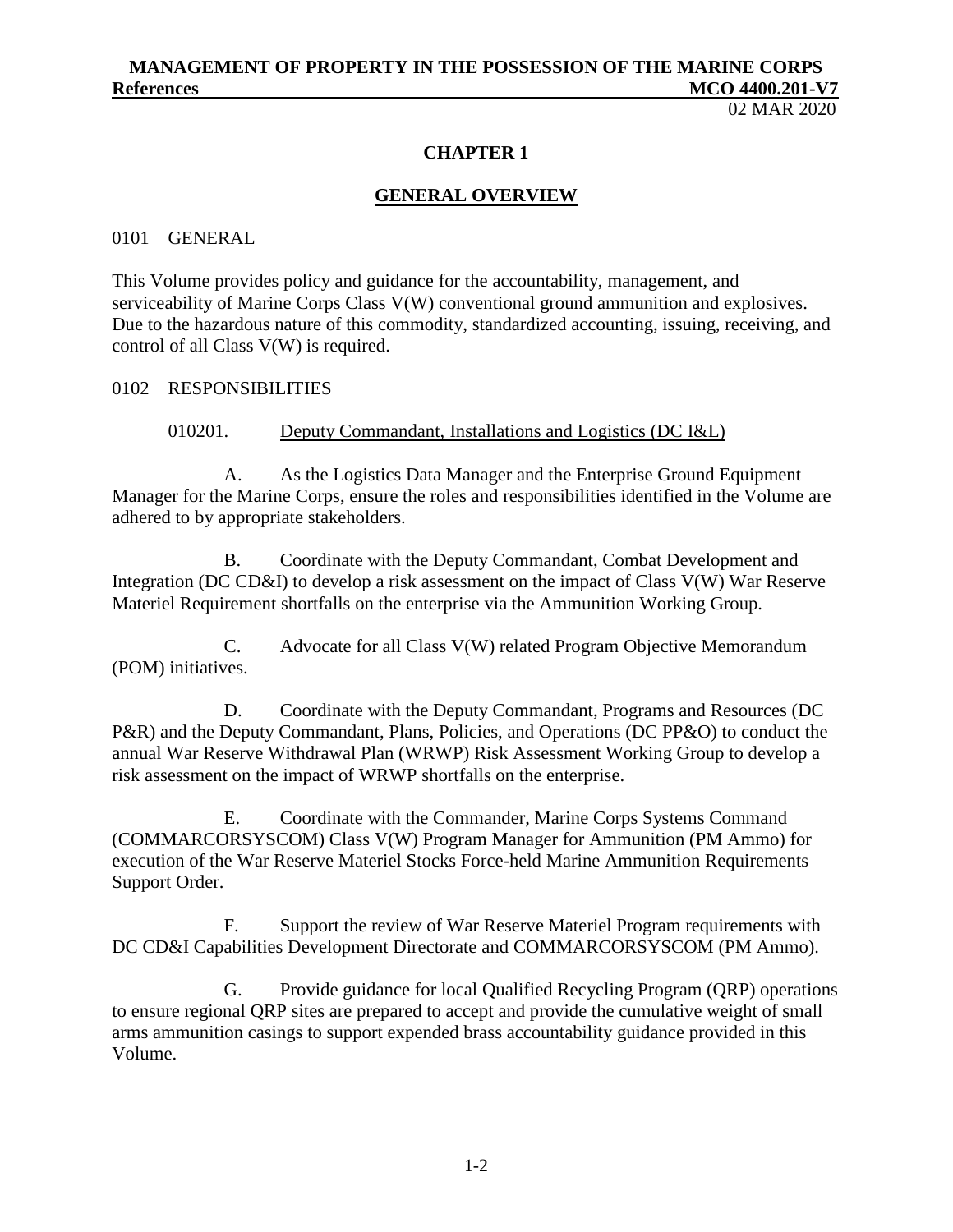02 MAR 2020

#### 010202. Deputy Commandant, Plans, Policies, and Operations (DC PP&O)

A. Coordinate with DC I&L and COMMARCORSYSCOM (PM Ammo) for physical security of ammunition and explosives (A&E) in accordance with reference (a).

B. In coordination with COMMARCORSYSCOM, (PM Ammo) and the Ammunition Working Group, publish the ground ammunition (Class V(W)) prioritization policy.

010203. Deputy Commandant, Combat Development and Integration (DC CD&I)

A. Serve as the Executive Agent (EA) for the Marine Corps' Munitions Requirements Process responsible for Marine Corps policy, direction, and coordination of the process. Additionally, per reference (b), provide representation for the process to the Office of the Secretary of Defense, Department of the Navy (DON), and the Joint Chiefs of Staff.

B. Develop, approve, and publish the Total Munitions Requirement (TMR) for Class V(W).

C. Support the review of War Reserve Munitions Program requirements with DC I&L, Logistics Plans, Policy, and Strategic Mobility Division (LP).

D. In accordance with reference (b), identify, review, and resolve ammunition issues via the CD&I-chartered Ammunition Working Group.

E. Develop the Class V(W) Procurement of Ammunition, Navy & Marine Corps, Operation and Maintenance Marine Corps, and Research Development Test and Evaluation Navy funding profiles for submission during each POM cycle and coordinate the support of Class V(W) Procurement Marine Corps -funded munitions.

F. Provide requirements for Class V(W) inventory to COMMARCORSYSCOM (PM Ammo).

G. Establish Class V(W) Combat Planning Factors.

010204. Commanding General, Training and Education Command (CG, TECOM)

Publish and distribute annual ammunition training allowances prior to the beginning of each fiscal year (FY).

#### 010205. Deputy Commandant, Programs and Resources (DC P&R)

A. Coordinate and advise DC CD&I and COMMARCORSYSCOM (PM Ammo) of budgetary interests during the POM process to defend USMC Total Obligation Authority.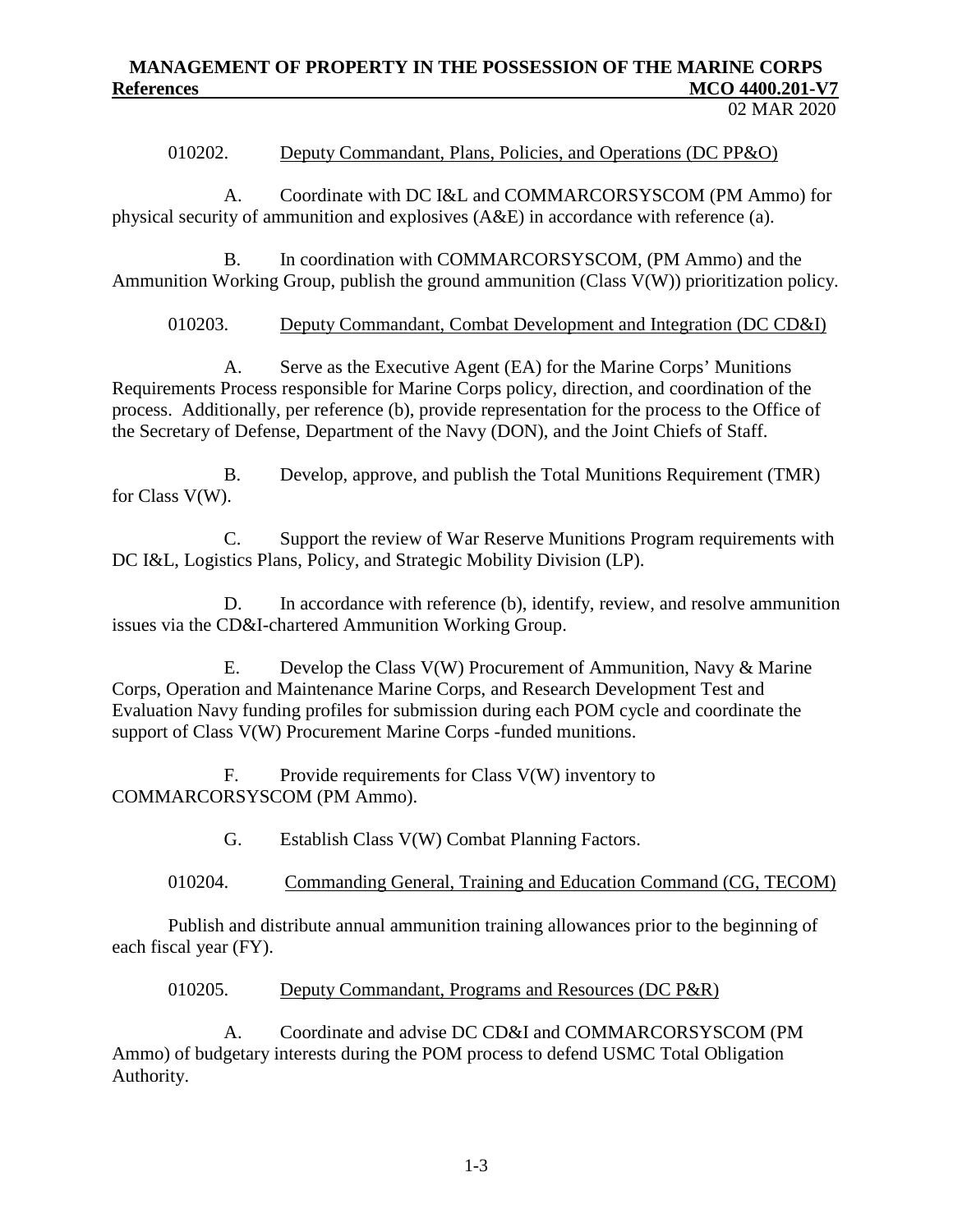B. Provide guidance to COMMARCORSYSCOM (PM Ammo) and DC CD&I regarding the presentation, justification, and execution of the ammunition budget.

C. Serve as the Service sponsor and facilitator of communication with Congress, the Office of the Secretary of Defense, DON, and the Government Accountability Office regarding ammunition budget materials.

## 010206. Commander, Marine Corps Systems Command (COMMARCORSYSCOM)

A. Serve as the Inventory Control Point for Class V(W) materiel within the Marine Corps. COMMARCORSYSCOM (PM Ammo) is responsible for the acquisition, modernization, valuation, storage, issue/receipt, distribution, maintenance, and disposal of Class V(W) materiel.

B. Maintain oversight of Marine Corps stock positioning to support initial fielding and sustainment of end items and associated components. Ensure stock positioning decisions place the right inventory in the right locations to meet operational requirements.

C. Serve as the procurement authority, to include executing the Planning Programming, Budget, and Execution process for Marine Corps Class V(W) to support and sustain the Marine Forces.

D. Ensure an adequate quality assurance, quality control, and stockpile surveillance program is in place to ensure the safety and viability of ammunition products destined for Marine Corps use.

E. Serve as the Marine Corps Principal Representative on the Joint Ordnance Commanders Group.

F. Serve as the Marine Corps Designated Disposition Authority and the EA for disposition of Marine Corps-owned Class V(W) and waste munitions.

G. Serve as the Class V(W) transformation catalyst and forum for addressing and prioritizing continuous process improvements.

H. Publish and update the War Reserve Materiel Stocks Force-held Marine Ammunition Requirements Support Order for Class V(W) annually.

010207. Commanders, Marine Forces (COMMARFOR) and Commanders, Marine Corps Installations

Develop and implement internal controls, command policies, and procedures to facilitate the execution of this policy.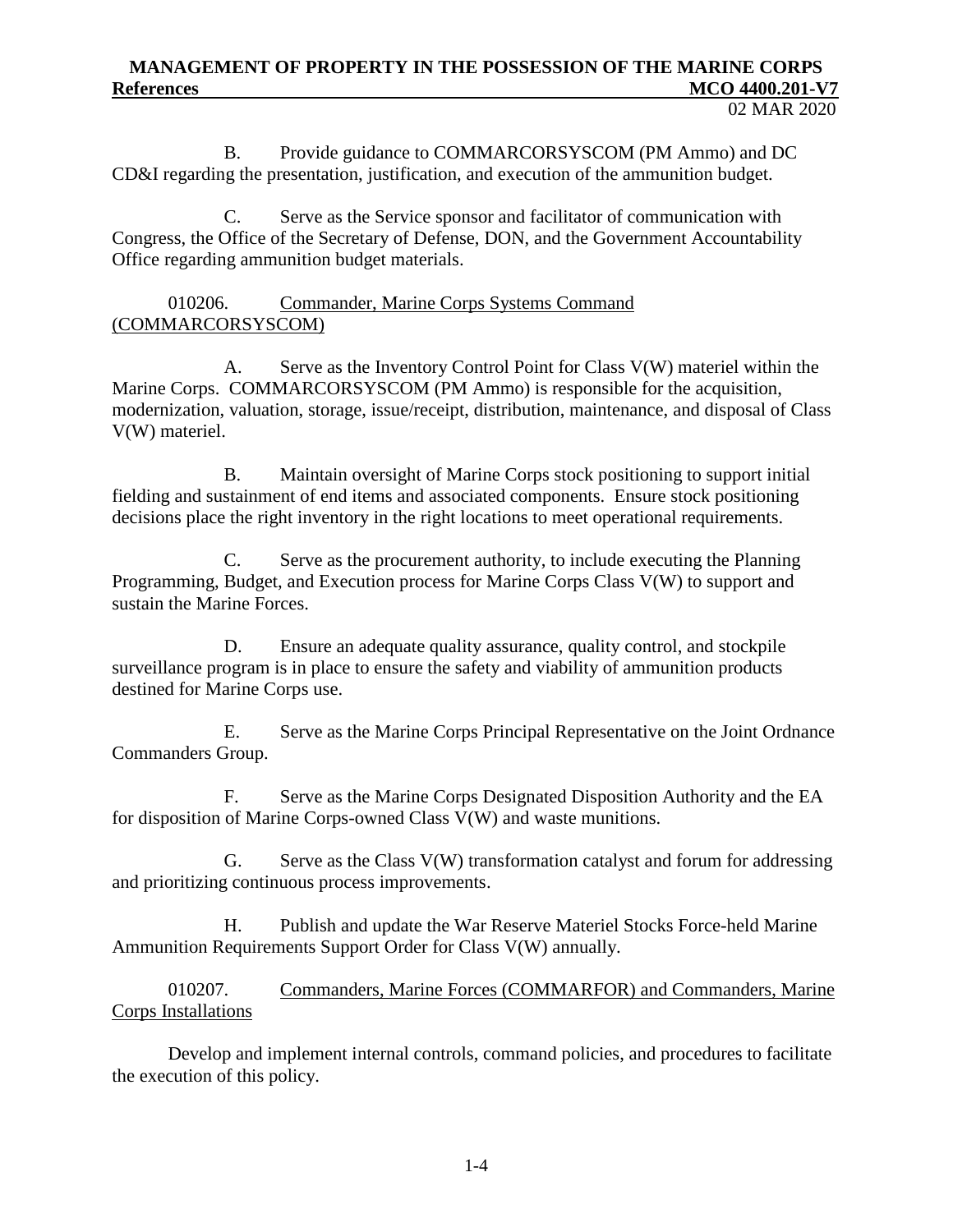02 MAR 2020

# **VOLUME 7: CHAPTER 2**

## "**MANAGEMENT OF CLASS V(W) MATERIEL**"

## **SUMMARY OF SUBSTANTIVE CHANGES**

Hyperlinks are denoted by *bold, italic, blue and underlined font***.**

The original publication date of this Marine Corps Order (MCO) Volume (right header) will not change unless/until a full revision of the MCO has been conducted.

All Volume changes denoted in blue font will reset to black font upon a full revision of this Volume.

| <b>CHAPTER</b><br><b>VERSION</b> | <b>PAGE</b><br><b>PARAGRAPH</b> | <b>SUMMARY OF SUBSTANTIVE</b><br><b>CHANGES</b> | <b>DATE OF</b><br><b>CHANGE</b> |
|----------------------------------|---------------------------------|-------------------------------------------------|---------------------------------|
|                                  |                                 |                                                 |                                 |
|                                  |                                 |                                                 |                                 |
|                                  |                                 |                                                 |                                 |
|                                  |                                 |                                                 |                                 |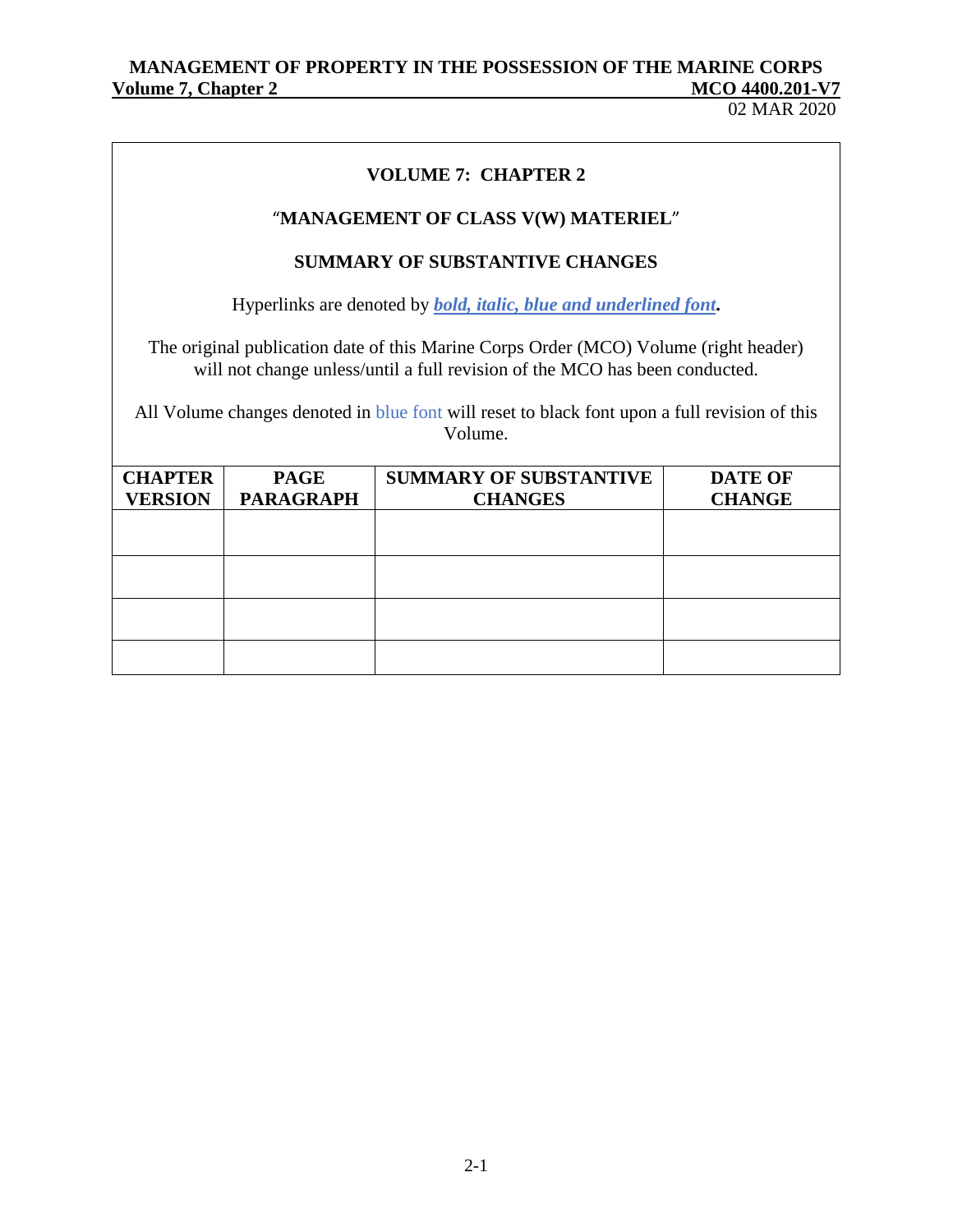02 MAR 2020

#### **CHAPTER 2**

#### **MANAGEMENT OF CLASS V(W) MATERIEL**

#### 0201 GENERAL

The following chapters provide policy for the accountability, management, and serviceability of Marine Corps Class V(W) to standardize processes and procedures for the Marine Corps Total Force.

020101. Conflicting Policies. In case of conflicting policies or regulations, the most stringent policy/regulation shall apply. Conflicting policies shall be reported to DC I&L (LPC-2) and MARCORSYSCOM (PM Ammo) for resolution.

020102. Mandatory and Advisory Regulations. The requirements of this Order that use the commands "shall," are mandatory unless specifically waived or exempted by MARCORSYSCOM (PM Ammo). Advisory requirements are those in which the terms "may" or "should" are used. These advisory requirements are not mandatory; however, they are preferred for continuity and standardization of processes and procedures.

#### 0202 BACKGROUND

Class V(W) is critical in supporting Marine Corps warfighting capabilities. As such, this commodity demands a multi-organizational management structure designed to ensure a near seamless end-to-end supply chain. Reference (e) assigns MARCORSYSCOM (PM Ammo) within the organization to provide Class V(W) worldwide-integrated administration, management and logistics support. The administration and management of Class V(W) is hazardous in nature requiring stringent internal controls, processes, and procedures for the proper accounting, handling, storage and management of Class V(W) materiel.

#### 0203 DEFINITIONS

020301. Depot Lead Time. The number of calendar days required from requisition submission to receipt by the requisitioner.

020302. End-User. The individual or organizational element authorized to expend Class V(W) assets. This individual or organization is normally the point of expenditure in the logistics system at which action is initiated to obtain materiel required for the accomplishment of an assigned mission or task.

020303. Inventory Personnel. An individual or group whose primary responsibilities involve validating the physical counts of assets to the asset record.

020304. Malfunction. A malfunction is the failure of an ammunition item to function in accordance with the design, intent, and expected performance when fired, launched,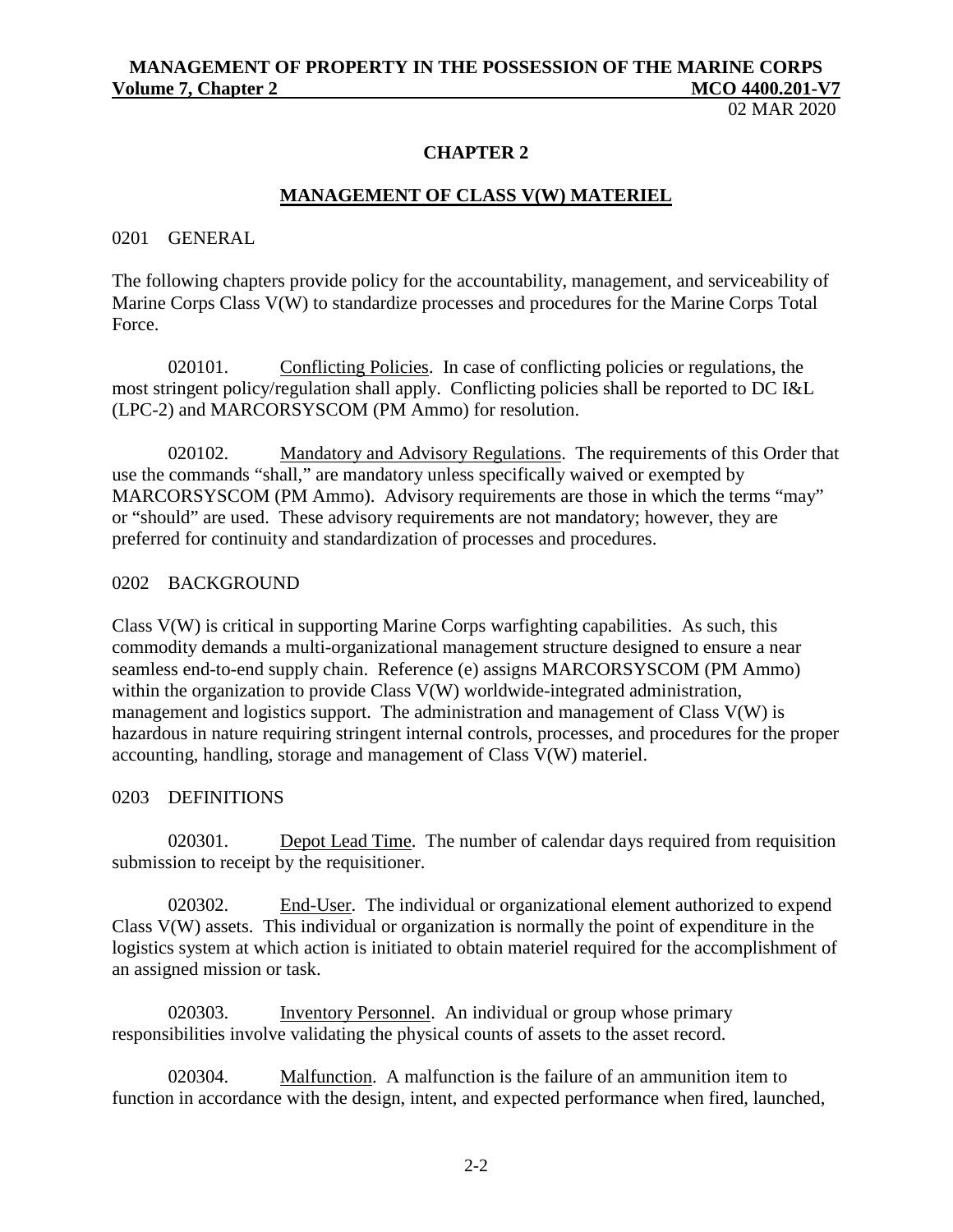or otherwise employed as specified. Malfunctions include the abnormal or premature functioning of an item as a result of normal handling, maintenance, storage, transportation, or tactical employment. Ammunition malfunctions do not include incidents resulting from negligence, improper use as intended, or user error; however, reporting these incidents is required to provide useful data in evaluating future incidents.

020305. Munitions Report (MUREP). A reporting format used when activated by the Combatant Commander or Service Component Commands to report the status of Class  $V(W)$ .

020306. Ordnance Information System-Retail (OIS-R). An integrated system of applications software designed to manage nonnuclear expendable ordnance. It automates the receipt, issue, inventory record keeping, and reporting of ammunition assets and movements with the ultimate objective of enhancing readiness and stock point ordnance management.

020307. Ordnance Information System-Marine Corps (OIS-MC). OIS-MC is the Marine Corps Class V(W) Total Item Property Record. The system processes requisitions, issues, redistributions, asset and procurement data, and provides the capability to plan, procure, position, and distribute ammunition, encompassing the pre and post-production ammunition lifecycle.

020308. Receipt, Storage, Segregation, and Issue (RSSI) Personnel. An individual or group of individuals whose primary responsibilities involve access to site approved storage areas for the purposes of conducting ammunition and explosive operations.

020309. Record Keeping Personnel**.** Individuals assigned primary duties involving access to the asset record/files.

020310. Stock Objective. An estimated quantity of Class V(W) assets by DoDIC maintained by supporting activities to sustain supported unit requirements.

020311. Supported Unit. Units generally designated at the tactical level are considered "end-users" of Class V(W) assets. Supported unit inventories are designed to be organic to their individual activity. Supported units include, but are not limited to:

- A. Infantry Battalions
- B. Separate Battalions (Tank, Reconnaissance, etc.)
- C. Artillery Batteries
- D. Engineer School
- E. Weapons Field Training Bn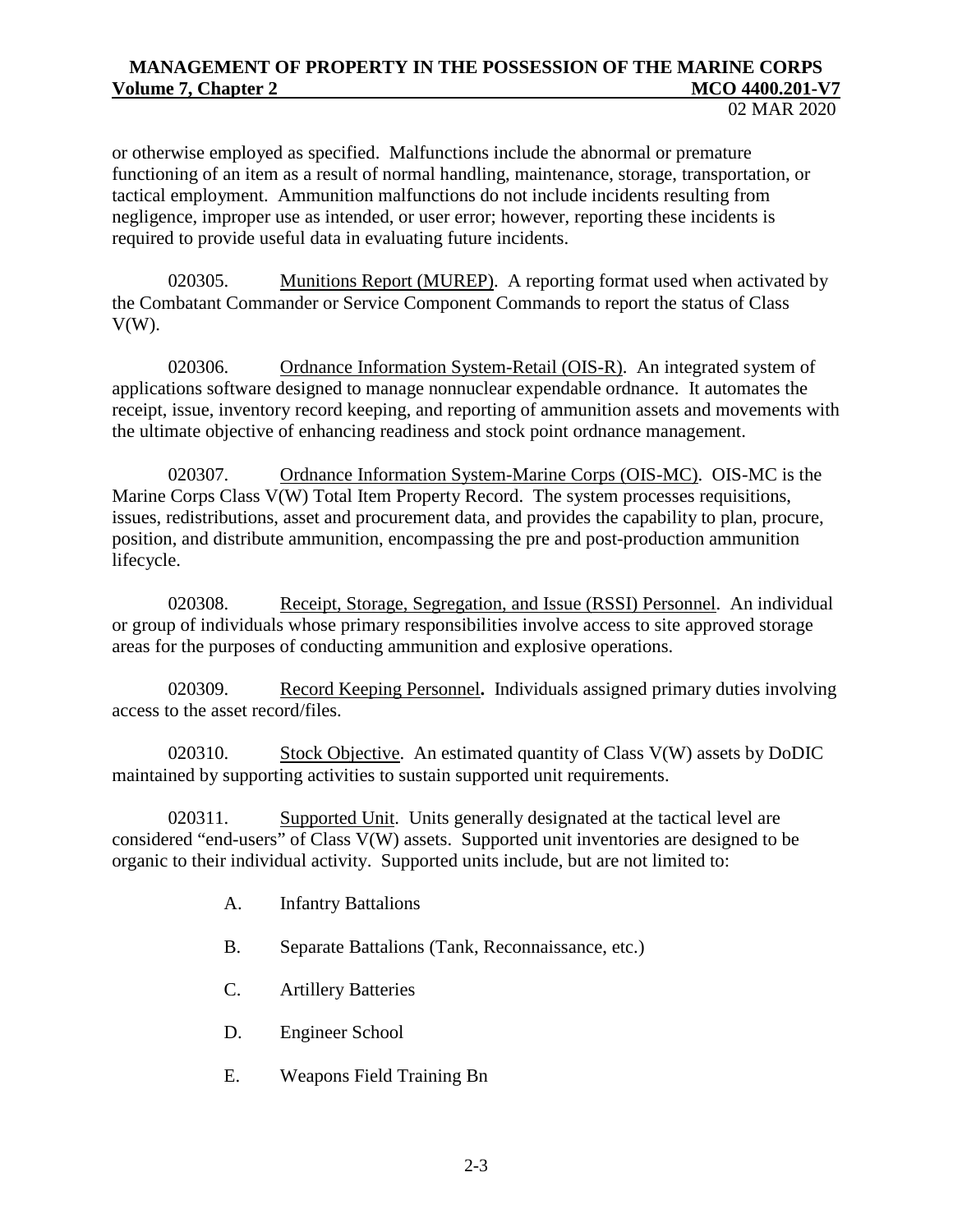02 MAR 2020

- F. Explosive Ordnance Disposal Detachments
- G. Provost Marshal's Office (PMO)
- H. Marine Security Guard Detachments (U.S. Embassies not included)
- I. Marine Corps Security Force Detachments

Note: Supported units that receive, store, maintain, and issue quantities greater than security ammunition requirements may be categorized as a supporting activity. These units shall adhere to the Marine Corps inventory accuracy policy and procedures of this Order.

020312. Supporting Activity. Activities designated at the operational level are considered the intermediate level of supply. Supporting activities are often referred to as an Ammunition Supply Point (ASP).

020313. Total Ammunition Management Information System (TAMIS). The Marine Corps automated data system for allocating, forecasting, requisitioning, usage reporting, redistribution, and management of Class V(W) training allowances.

## 0204 STANDARD OPERATING AND DESKTOP PROCEDURES

020401. Standard Operating Procedures (SOP). Reference (f) defines explosives operations requiring an explosives operations SOP. Reference (j) identifies the required elements for an explosives operations SOP.

020402. Desktop/Turnover Folders. Desktop/turnover folders document the most frequent, recurring tasks and routines associated with a particular billet. These tasks and routine descriptions are not required to be all-inclusive or formalized, but rather a reference to significant items or notes pertinent to everyday operations within a particular billet. When desktop/turnover folders are required they shall include:

- A. Billet name and description of the purpose and duties of the billet.
- B. A list of other billets within the account that require routine coordination.

C. A list of points of contact with email addresses and phone numbers routinely used by the billet holder. Typically, such points of contact shall include supported customers, internal support activities, and key personnel who provide technical advice.

D. A list of reconciliation, coordination, liaison, and reporting requirements of the billet.

E. A chain of command listing to include the billet supervisor and a list of billets under the supervision of the billet holder.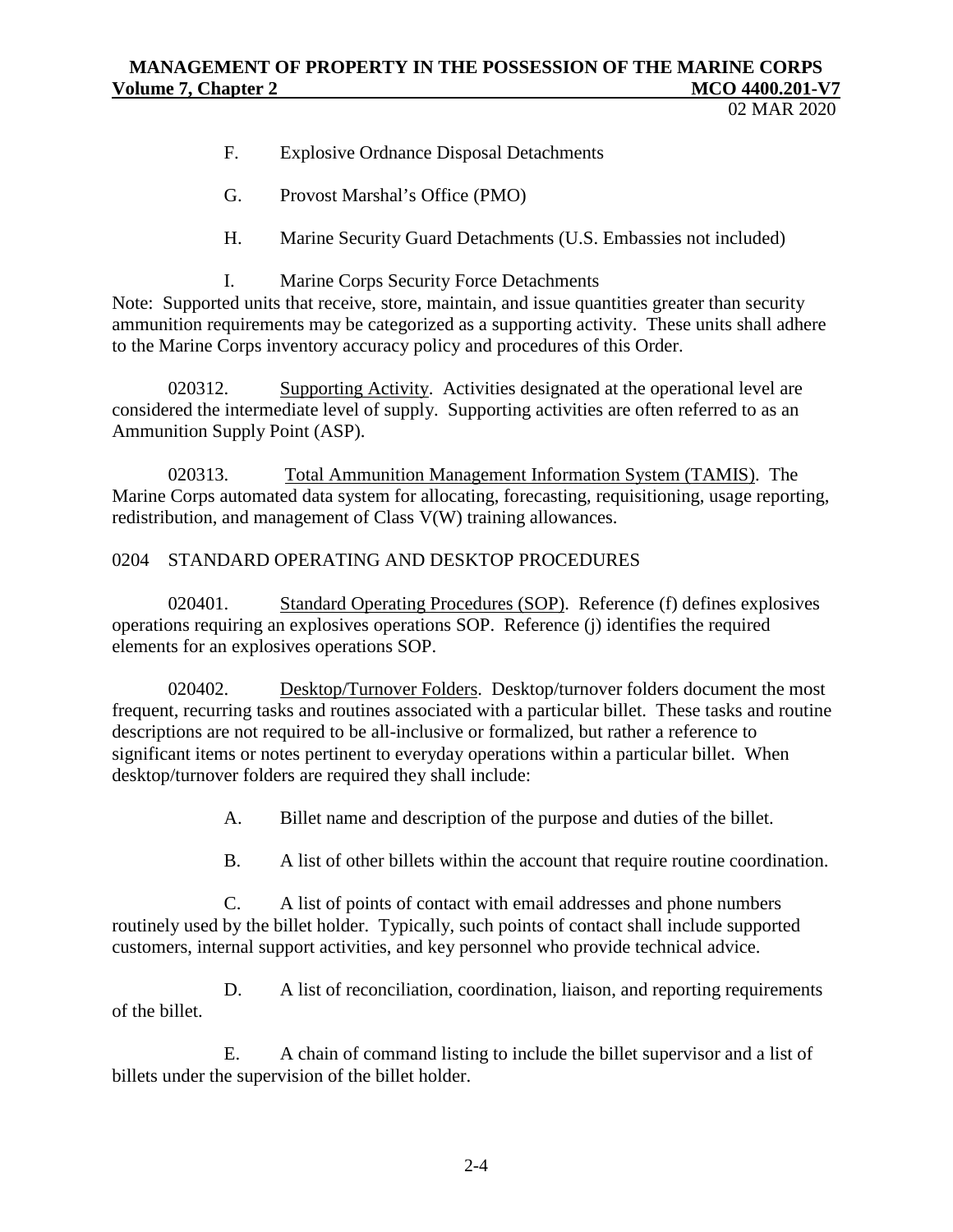F. A list and location of directives, technical publications, and references applicable to the billet holder.

G. A list of any reports routinely received by the billet holder or prepared by the billet holder. This includes reports of inspections, analyses, and corrective actions applied to address noted discrepancies within the billet's functional areas of responsibility.

H. A detailed description of procedures to perform that are not covered by existing directives or technical publications.

I. A record of lessons learned, associated hazards, and any other similar miscellaneous information of value to a future billet holder.

J. Important correspondence or memorandums for the record.

K Documentation of significant past, present, and future initiatives/exercises. Major projects may be documented to reflect completion goals, concept of operations for goal accomplishment, and associated milestones.

#### 0205 RESOURCES

The following sub-paragraphs identify various resources available to facilitate the management of Marine Corps Class V(W). Website links to each of the resources listed below can be found on the Marine Ammunition Knowledge Enterprise (MAKE) website.

020501. Marine Ammunition Knowledge Enterprise (MAKE) website. The MAKE is a central repository for ammunition logistics information. The MAKE website is available at:<https://make.mceits.usmc.mil/make/ammo/Home.aspx>

020502. MARCORSYSCOM, PM Ammo public website. The MARCORSYSCOM (PM Ammo) public website contains general information (e.g., mission, organizational structure, etc.) for PM Ammo.

020503. Ordnance Information System-Retail (OIS-R). The Naval Supply Systems Command Logistics Operations Center ammunition portal contains pertinent information for OIS-R.

020504. Total Ammunition Management Information System (TAMIS). TAMIS is the Marine Corps automated data system used by both supported and supporting units for allocating, forecasting, requisitioning, usage reporting, redistribution and management of Class V(W) training allowances. TAMIS is used by supporting activities to review and accept supported unit training requests, monitor supported unit forecasts, and view reports. Supported units submit training ammunition forecasts and requisitions via TAMIS.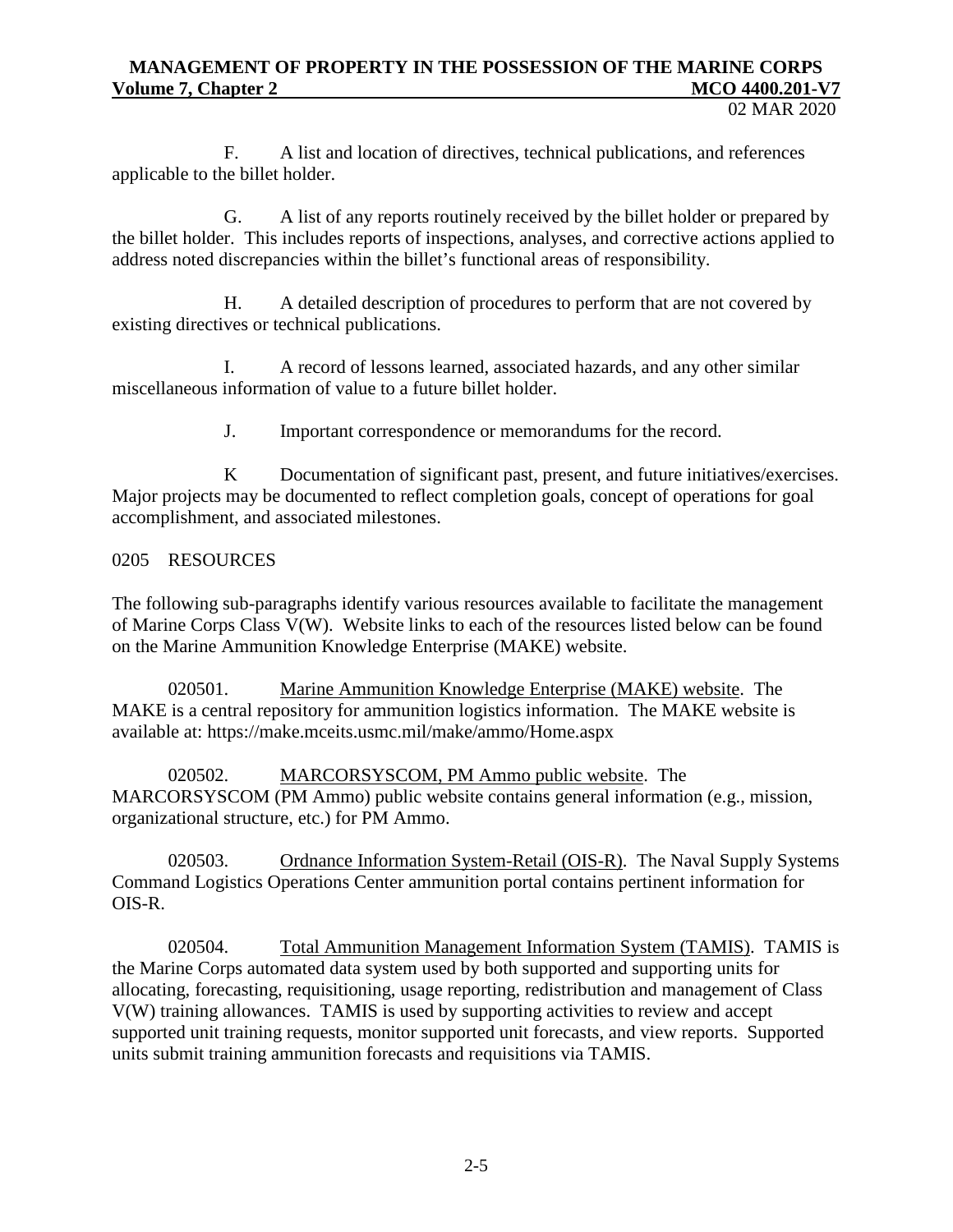020505. Defense Acquisition University (DAU). The DAU Munitions and Explosives Safety public website contains drawings for unit loads, International Standards Organization containers, and pallets. It also provides technical data for the weight, cube, and type of packaging for ammunition.

020506. Joint Hazard Classification System. Provides the National Stock Number (NSN), Hazard Class, Net Explosive Weight (NEW), and Department of Transportation instructions for Class V(W) assets.

020507. Naval Ordnance Safety and Security Activity (NOSSA). NOSSA is the Naval weapons and explosives safety technical authority providing expertise, policy, oversight, and procedures.

020508. Conventional Ordnance Resource Program. The Conventional Ordnance Resource Program is a central repository for Ammunition Data Cards and other useful ammunition management information.

020509. Conventional Ammunition Packaging and Unit Load Data Index. This index is published for informational purposes intended for use by military and civilian DoD personnel responsible for conventional ammunition unitization, storage, and shipment planning.

020510. Defense Logistics Agency (DLA) Transaction Services. DLA Transaction Services is used to identify an activity's Department of Defense Activity Address Code (DoDAAC) or Routing Identifier Code.

020511. Naval Forms Online. Naval Forms Online serves as an enterprise resource and central repository for all official forms generated and used by the DON.

020512. Training and Education Command (TECOM). The TECOM website is available for viewing tables of allowances for ammunition.

020513. Whole Building Design Guide. The Whole Building Design Guide provides a listing of approved drawings for the construction of A&E storage facilities.

020514. Ammunition Army Surveillance Information System. Provides a source for Army NARs, Overhead Fire clearance, and joint ammunition-related publications.

020515. Worldwide Ammunition-Data Repository Program. This program is available as an alternate site for information on Ammunition Data Cards.

020516. Air Force Portal. The Air Force Portal is a source for Air Force NARs.

020517. Munition History Program. This Army portal contains access to Ammunition Data Cards, the Joint Hazard Classification System, Interim Hazard Classifications, the Ammunition Multimedia Encyclopedia, and Army NARS.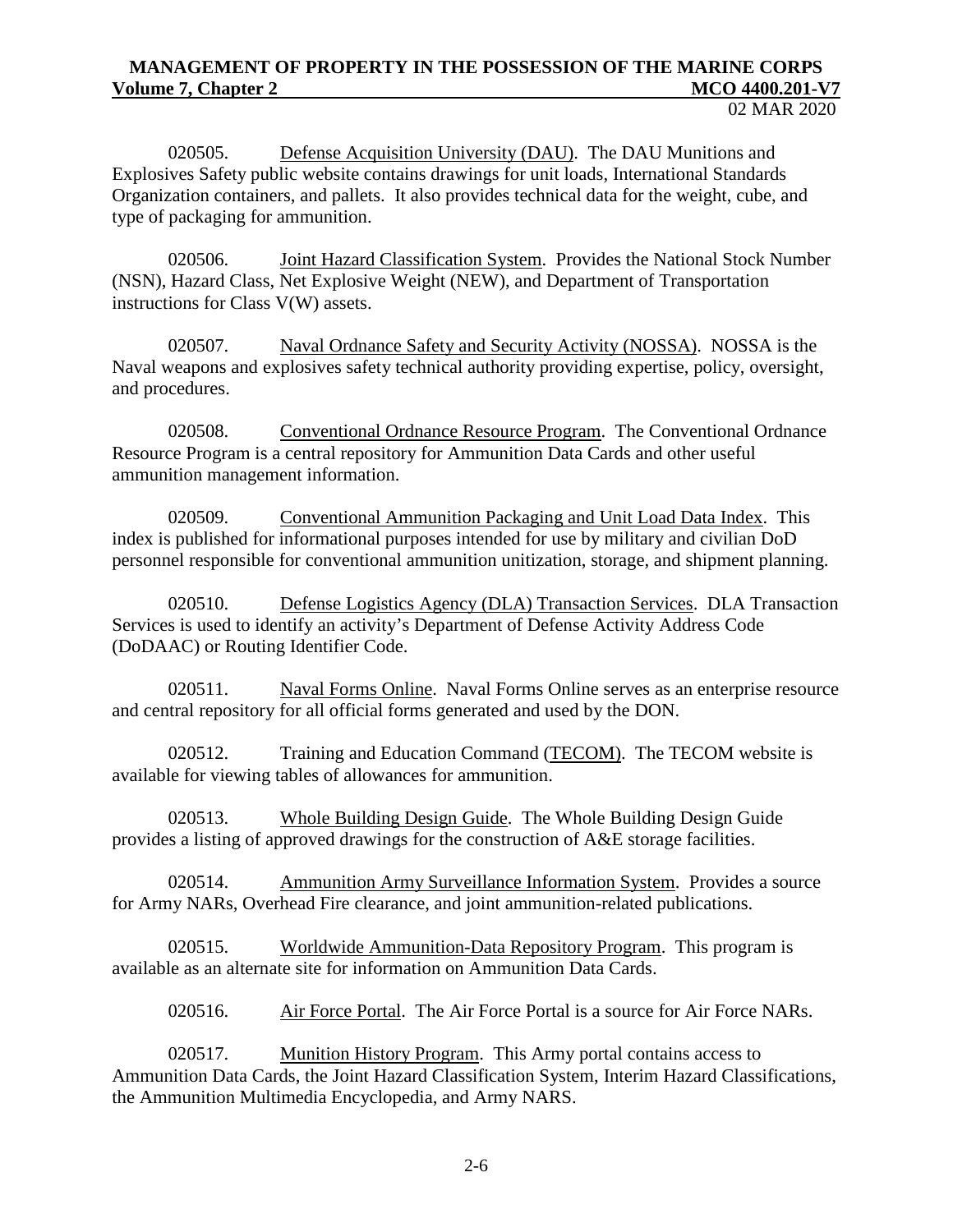02 MAR 2020

020518. National Level Ammunition Capability. DoD-wide repository of ammunition data.

## 0206 MARINE CORPS CLASS V(W) WAR RESERVE MATERIEL (WRM)

Objectives of the WRM Program are achieved through the following processes: management, selection criteria, requirements determination, sourcing, positioning, acquisition, and distribution. Complete execution guidance for Class V(W) WRM is contained in reference (g).

0207 MUNITIONS REPORT (MUREP)

The MUREP reports the status of Class V(W) from every organization in the chain of command during theater operations. Each major subordinate command (MSC) shall consolidate the MUREP data from their subordinate units and forward the report to their higher headquarters. The MUREP format is usually provided by higher headquarters to ensure ease of aggregation. Higher headquarters may also limit which munitions are reported.

020701. The MUREP reports requirements, receipts, expenditures, issues, losses, comments, and an overall asset posture in quantifiable terms. This allows the combatant commander to measure available Class V(W) inventories against requirements to assess warfighting endurance and assist logistical decision-making.

020702. The MUREP is required once daily via message, or any other practical method, unless otherwise dictated in the local battle rhythm.

020703. Supported unit ammunition technicians assigned below the MSC level (unless specifically directed by higher headquarters) may ONLY adjust the following columns of the MUREP:

A. Receipts Last 24 Hours. The quantity of items received. This may also include items gained by voucher/adjustment.

B. Daily Issues. The quantity of items issued to other MUREP-reporting activities.

C. Combat Expended. The quantity of items expended in support of combat operations.

D. Sustainment/Training Expended. The quantity of items expended in support of approved sustainment/training evolutions.

E. Daily Condition Code H Loss. The quantity of items expended/lost due to a change of material Condition Code to "H." This column primarily applies to supporting activities.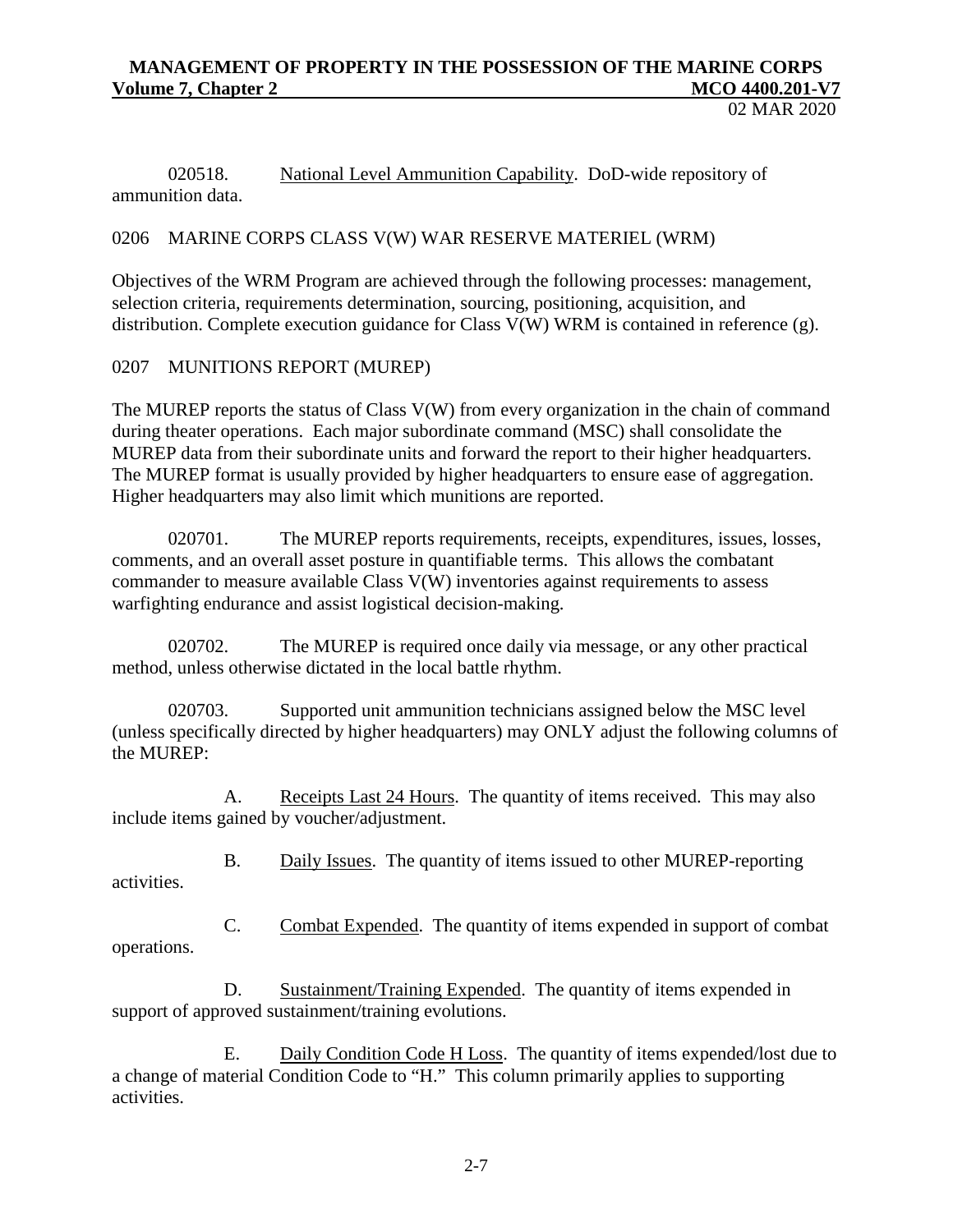02 MAR 2020

F. Daily Other Losses. The quantity of items lost due to a change of material Condition Code (G, F, L, etc.), combat-related incident/loss (e.g. enemy indirect fire causes loss), or loss by voucher/adjustment.

# 0208 DISCREPANCY REPORT NAVMC 11865

The NAVMC 11865 is a local means of two-way communication between a supporting activity and supported unit. The NAVMC 11865 captures discrepancies involving the safety, security, and accountability of Class V(W) assets. Discrepancies include but are not limited to the administrative, physical, and safe handling of Class V(W) assets. It is not a substitute for those requirements and directives contained in reference (h). Units should consult the local Explosive Safety Office for clarification and guidance for discrepancy reporting.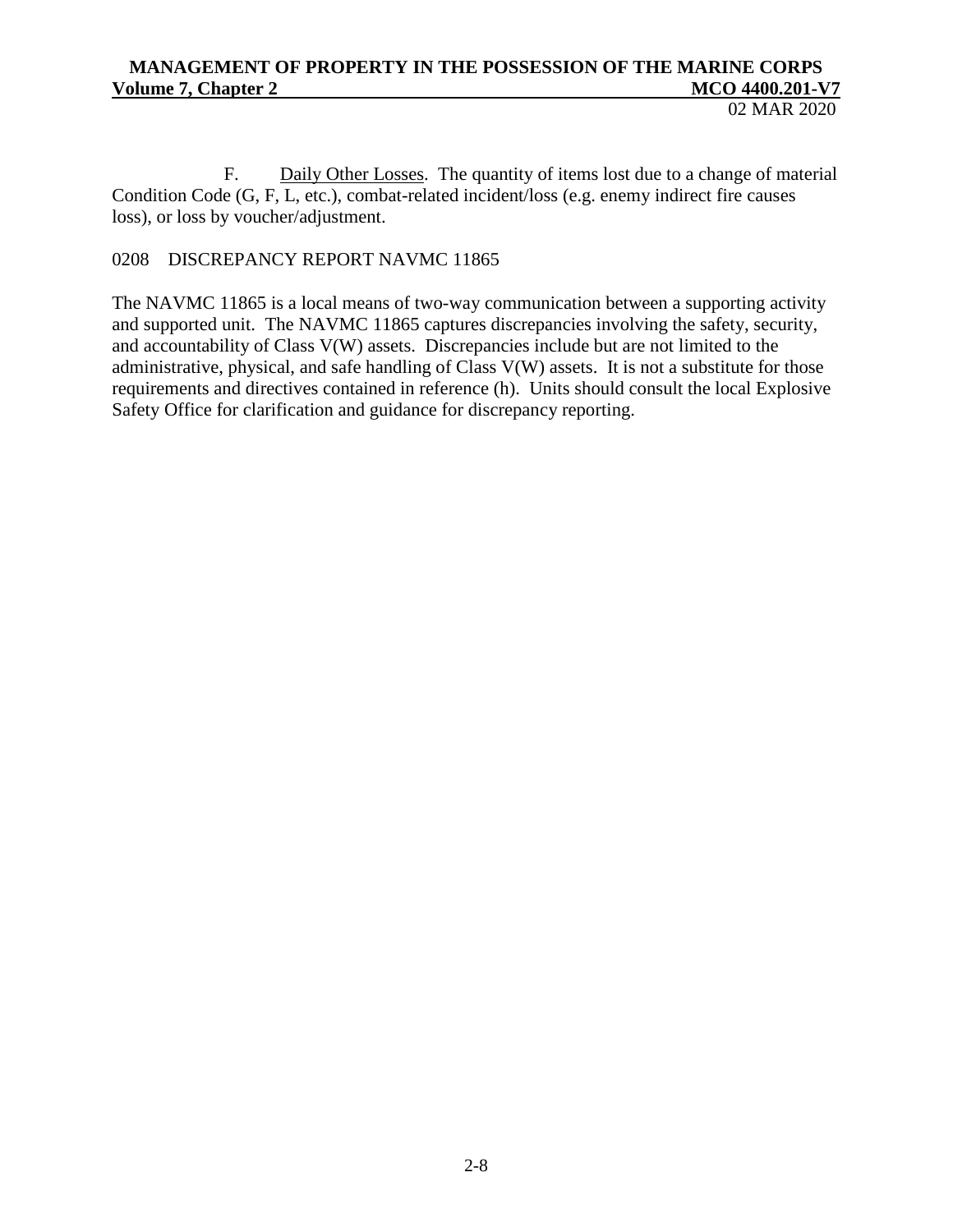02 MAR 2020

## **VOLUME 7: CHAPTER 3**

## **"SUPPORTED UNIT RESPONSIBILITIES"**

#### **SUMMARY OF SUBSTANTIVE CHANGES**

Hyperlinks are denoted by *bold, italic, blue and underlined font***.**

The original publication date of this Marine Corps Order (MCO) Volume (right header) will not change unless/until a full revision of the MCO has been conducted.

All Volume changes denoted in blue font will reset to black font upon a full revision of this Volume.

| <b>CHAPTER</b> | <b>PAGE</b>      | <b>SUMMARY OF SUBSTANTIVE</b> | <b>DATE OF</b> |
|----------------|------------------|-------------------------------|----------------|
| <b>VERSION</b> | <b>PARAGRAPH</b> | <b>CHANGES</b>                | <b>CHANGE</b>  |
|                |                  |                               |                |
|                |                  |                               |                |
|                |                  |                               |                |
|                |                  |                               |                |
|                |                  |                               |                |
|                |                  |                               |                |
|                |                  |                               |                |
|                |                  |                               |                |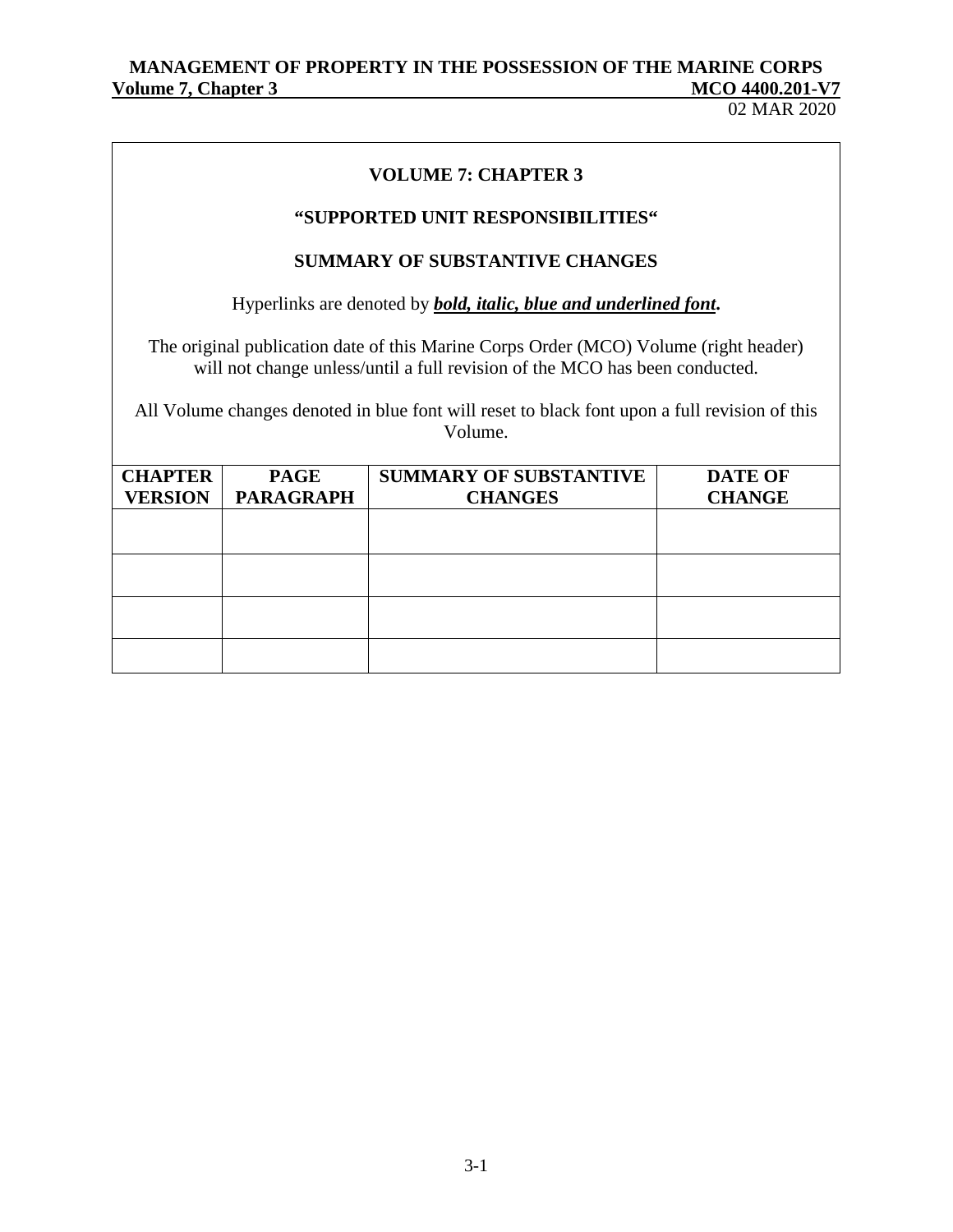02 MAR 2020

#### **CHAPTER 3**

#### **SUPPORTED UNIT RESPONSIBILITIES**

0301 GENERAL

Chapters 3 through 8 provide policies and procedures for supported unit administration and management of Marine Corps Class V(W).

0302 COMMANDERS

Commanders at all levels are responsible for the management and control of Class V(W). Responsibilities of supported unit commanders include:

030201. Ensure Orders, policies, and procedures for Class V(W) accountability are adhered to.

030202. Account for Class V(W) in accordance with this Order. This includes all blank, inert, security, safety, training, and dummy ammunition stored in locally controlled magazines, ready service lockers or armories. The NAVMC 10774 "Ammunition NSN/Lot Number Record" is required for maintaining/recording custody transactions.

030203. Appoint in writing, an AA&E Officer in accordance with reference (a).

030204. Ensure appointment, acceptance, and revocation letters are retained for 10 years (three years active and seven years archived) (hardcopy or electronic) from the date of appointment/relief.

030205. Ensure personnel assigned custody, maintenance, disposal, distribution, or security responsibilities for Class V(W) are properly screened, qualified, and documented in accordance with references (a) and (i).

030206. Ensure a disinterested officer or staff non-commissioned officer (SNCO) is appointed in writing to conduct and document monthly inventories of Class V(W) stored in locally controlled magazines, ready service lockers, or armories. To best maintain the integrity of the account, a different officer or SNCO must be appointed each month.

030207. Ensure a board chairperson is assigned in writing to manage the unit's Personnel Qualification/Certification Program for Class V(W) per reference (i).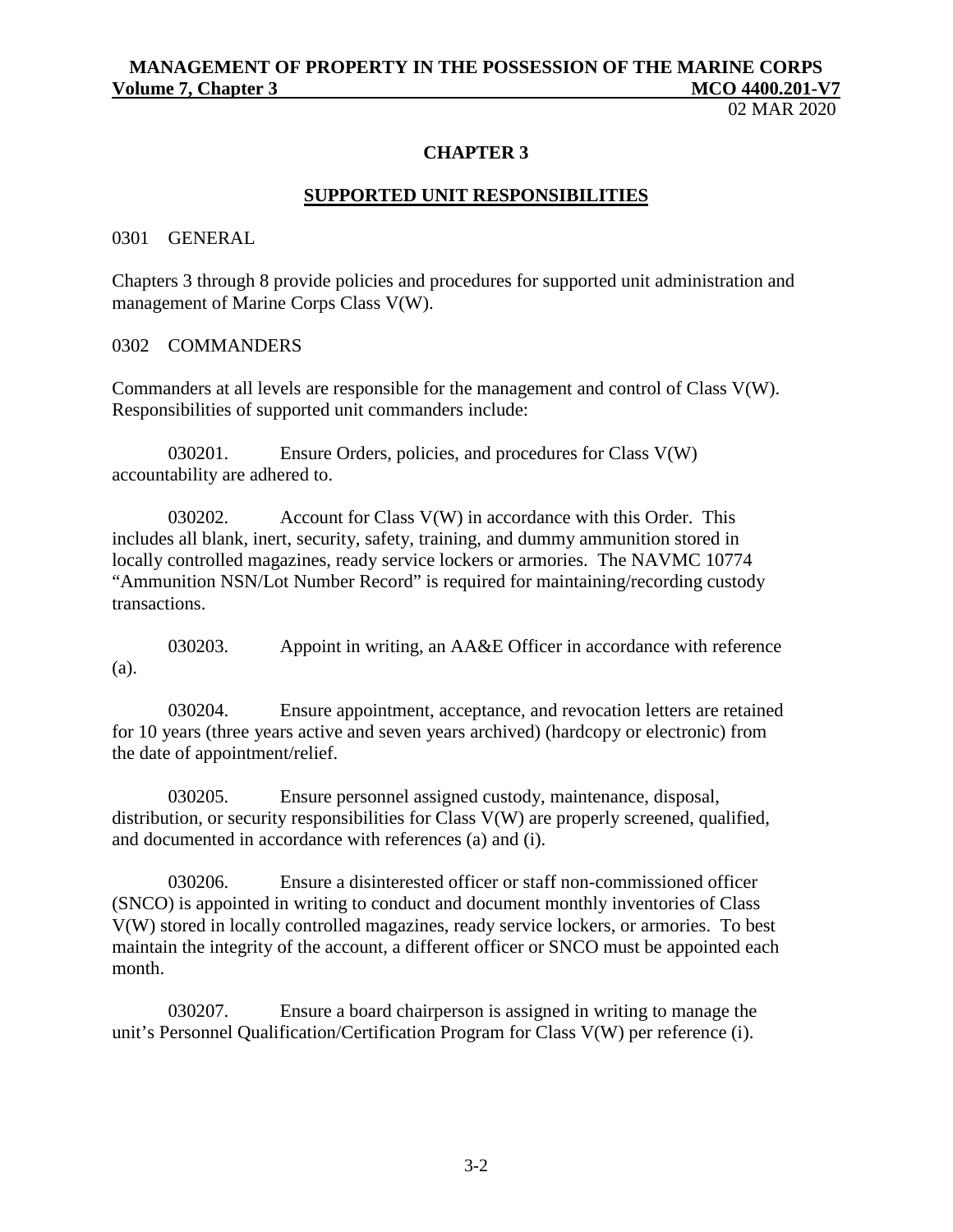02 MAR 2020

030208. Ensure an annual AA&E training program is established and conducted in accordance with reference (a). Ensure an annual explosives safety standdown is conducted in accordance with reference (j).

030209. Ensure a 100-percent fiscal year inventory of all Class V(W) is conducted and properly documented. Per Volume 3 of this Order, maintain accounting records and supporting documentation for 10 years (three years active and seven years archived).

030210. Ensure a 100-percent monthly inventory of all Security Risk Category (SRC) I and II non-nuclear missiles and rockets is conducted, properly documented, and supporting documentation is maintained for 10 years (three years active and seven years archived).

030211. Ensure all personnel are aware of, and comply with mandatory Missing, Lost, Stolen, or Recovered (MLSR) reporting requirements per reference (a).

030212. Ensure the Class V(W) Expenditure Report (NAVMC 11381) is used to document all expenditures of Class V(W) assets and retained for 10 years (three years active and seven years archived). This form shall be signed at the range by the Range OIC and the ammunition representative prior to any ammunition leaving the range for transport to the supporting ammunition storage activity.

030213. Ensure authorized storage allowances are requested and maintained in accordance with reference (j).

030214. Ensure only authorized personnel are permitted to sign for Class V(W). The requisition, approval, and receipt of Class V(W) transactions must be delegated via the NAVMC 11797 "Delegation of Authority."

030215. Forecast ammunition requirements to supporting activities via automated systems.

030216. Ensure that ammunition is issued/expended only for authorized purposes.

030217. Appoint in writing, an A&E Audit and Verification Officer (A&E AVO) to validate and audit Class V(W) accounting procedures per this Order. Appointing multiple A&E AVOs is authorized.

030218. Validate and certify all gain/loss voucher transactions in accordance with Volume 4 of this Order. This responsibility shall not be delegated. Provide oversight of the Class V(W) administration and management and establish supporting policy as required.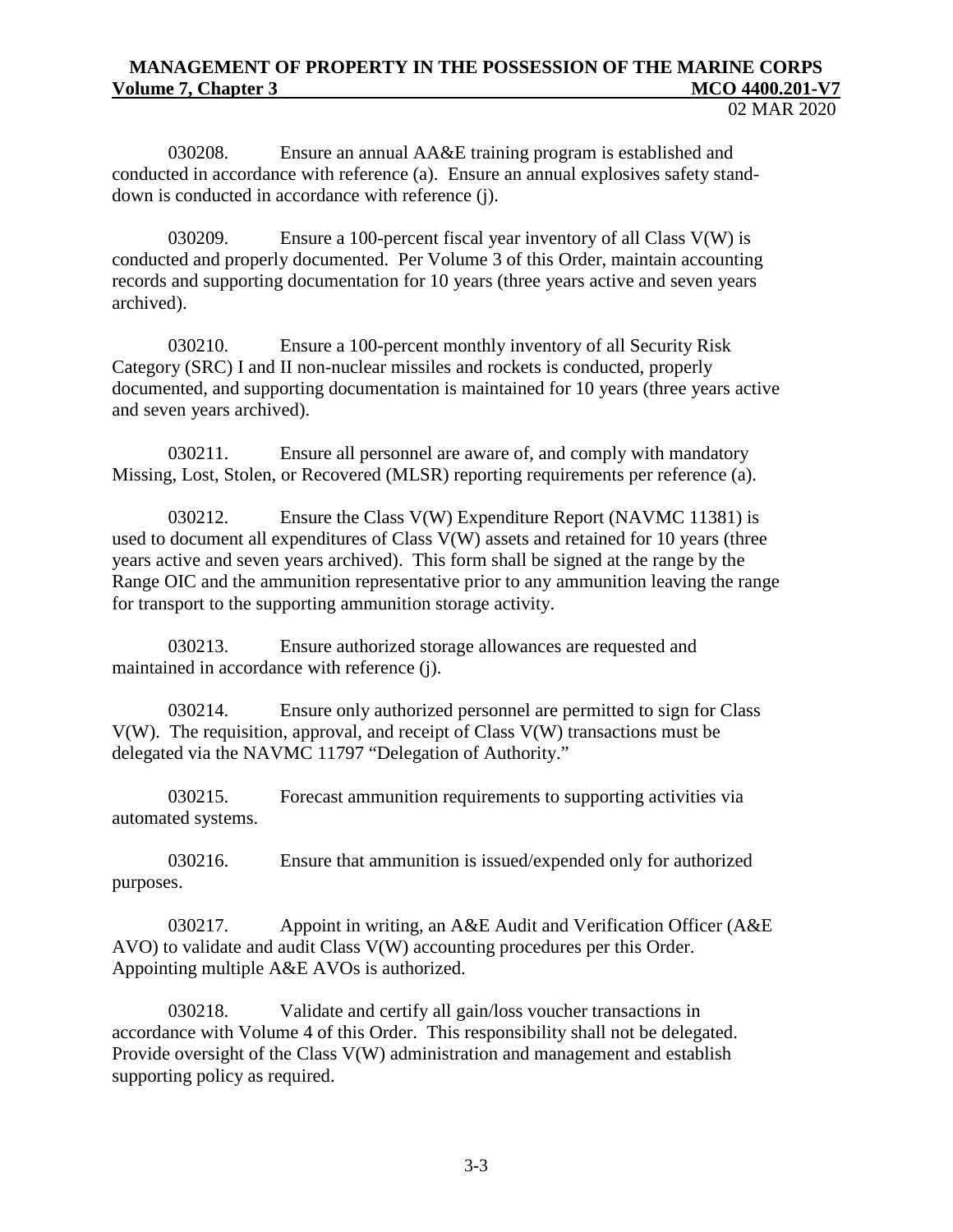02 MAR 2020

### 0303 AMMUNITION OFFICER

Ammunition officers supervise and coordinate ammunition supply and logistics functions. These functions include, but are not limited to, procurement, receipt, segregation, storage, issue, handling, shipment, and prepositioning. They also operate ASPs and are responsible for the establishment of field ammunition supply points in forward areas. Ammunition officers are assigned to billets on the general staff level and are responsible for advising those commanders on matters relating to ammunition supply chain management and allowance development for training and combat operations.

030301. Ammunition officers are assigned to the MARFOR, Marine Expeditionary Force (MEF), supporting establishment (e.g., TECOM) and MSC levels for the administration and management of Class V(W) programs. They serve as a special staff officer, generally functioning under the general or executive staff cognizance of the G-4/S-4/logistics section.

030302. Ammunition officers shall:

A. Compute Class V(W) training allowances and when required, war reserve requirements.

B. Monitor Class V(W) training allowances, distribution, and redistribution of assets to meet training objectives.

C. Monitor Class V(W) requisitions from subordinate units to ensure allowances are not exceeded.

D. Establish MSC-level procedures.

E. Monitor Class V(W) mishaps, MLSR reports, and malfunction and defect reports for accuracy and completeness in accordance with references (a), (h), and (j).

F. Monitor unit forecasts to ensure compliance with Chapter 4 of this

Volume.

G. Assist commanders on matters relating to Class V(W).

H. Coordinate procedures between subordinate units and supporting activities.

I. Conduct inspections and audits of subordinate unit ammunition accounting systems. Provide results to the unit commander.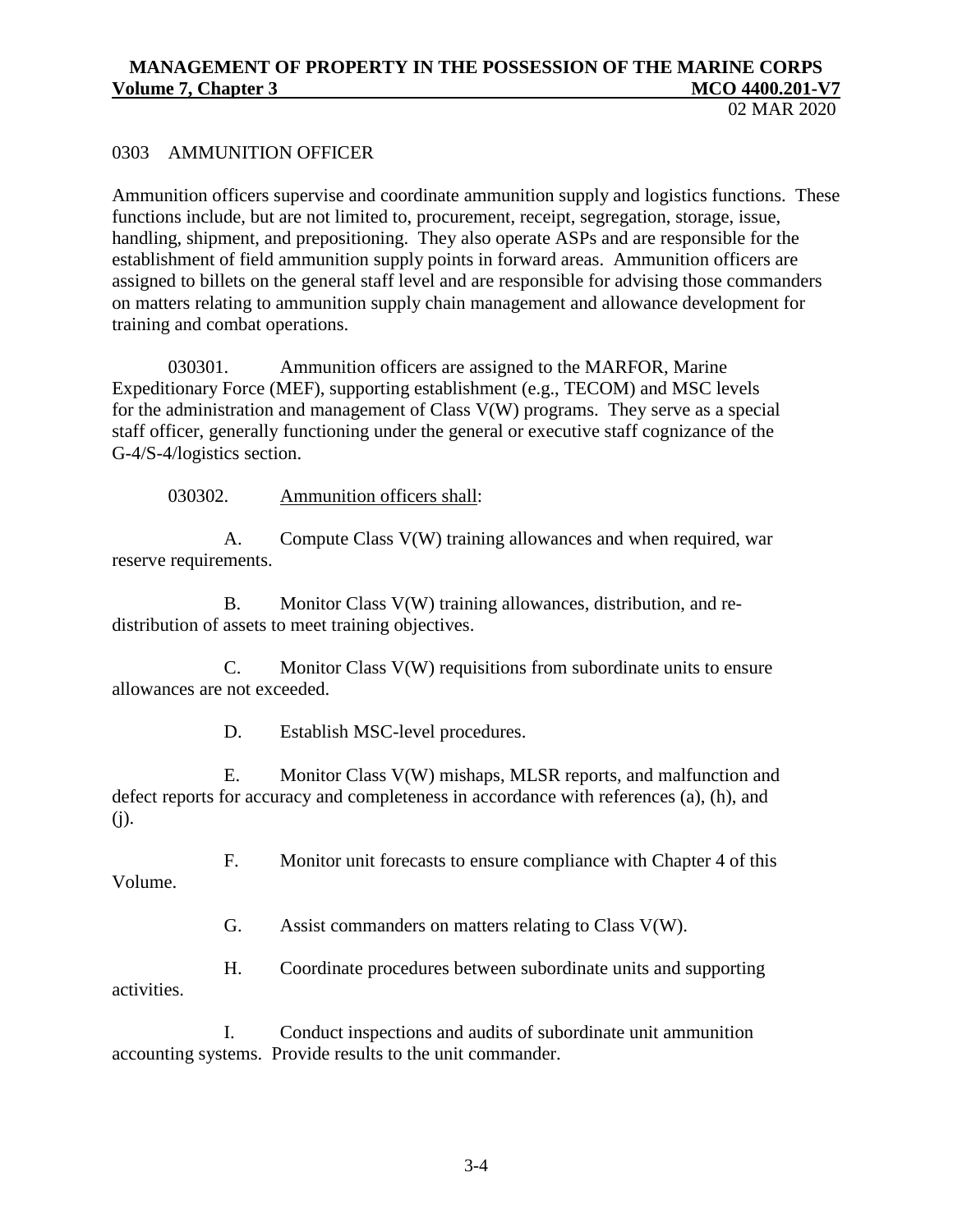### 0304 AMMUNITION CHIEF

Ammunition chiefs are technical and managerial experts with wide-ranging professional skills and experience, who are responsible for sustaining the supported units' Class V(W) programs in accordance with this Order. Ammunition chiefs advise the unit's leadership in every facet of the ammunition field, including administration, inventory, security, safety, receipt, storage, issue, inspection, transportation, and handling of ammunition and toxic chemicals.

030401. Ammunition chiefs are assigned to the MARFOR, MEF, Marine Expeditionary Unit (MEU), supporting establishments (e.g., formal learning centers), MSC, regimental, and battalion level for the administration and management of Class V(W) programs. Battalion-level or higher ammunition chiefs must be appointed in writing within 30 calendar days of assignment.

030402. Ammunition chiefs, depending on their billet level assignment, shall:

A. Maintain safety procedures in accordance with established standards, office procedures, and record keeping.

B. Instruct personnel on the proper usage and handling of tools and equipment specific to ammunition and explosives operations. Ensure proper accountability and minor (organizational) maintenance of all assigned tools, equipment, and facilities.

C. Maintain ordnance according to technical manuals. Inspect ordnance material for serviceability.

D. Ensure proper accountability and record keeping for all stored ammunition. This includes all blank, inert, security, safety, training, and dummy ammunition and explosives stored in approved locations, at or below approved limits (hazard class/division, compatibility, net explosive weight). Conduct and document a 100-percent inventory every fiscal year of all stored ammunition and explosive items. Conduct a 100-percent inventory of all Security Risk Code (SRC) I and II nonnuclear missiles and rockets stored at locally approved or sited locations every month. Maintain all accountability and inventory supporting documentation for ten years (three years active and seven years archived).

E. Supervise and coordinate the activities of workers engaged in receipt, storage, issue, inspection, transportation, and handling of ammunition and toxic chemicals.

F. Ensure compliance, preparation, and release of the following ammunition reports:

1. Malfunction and Defect Reports in accordance with reference (h)

2. MLSR Reports per reference (a)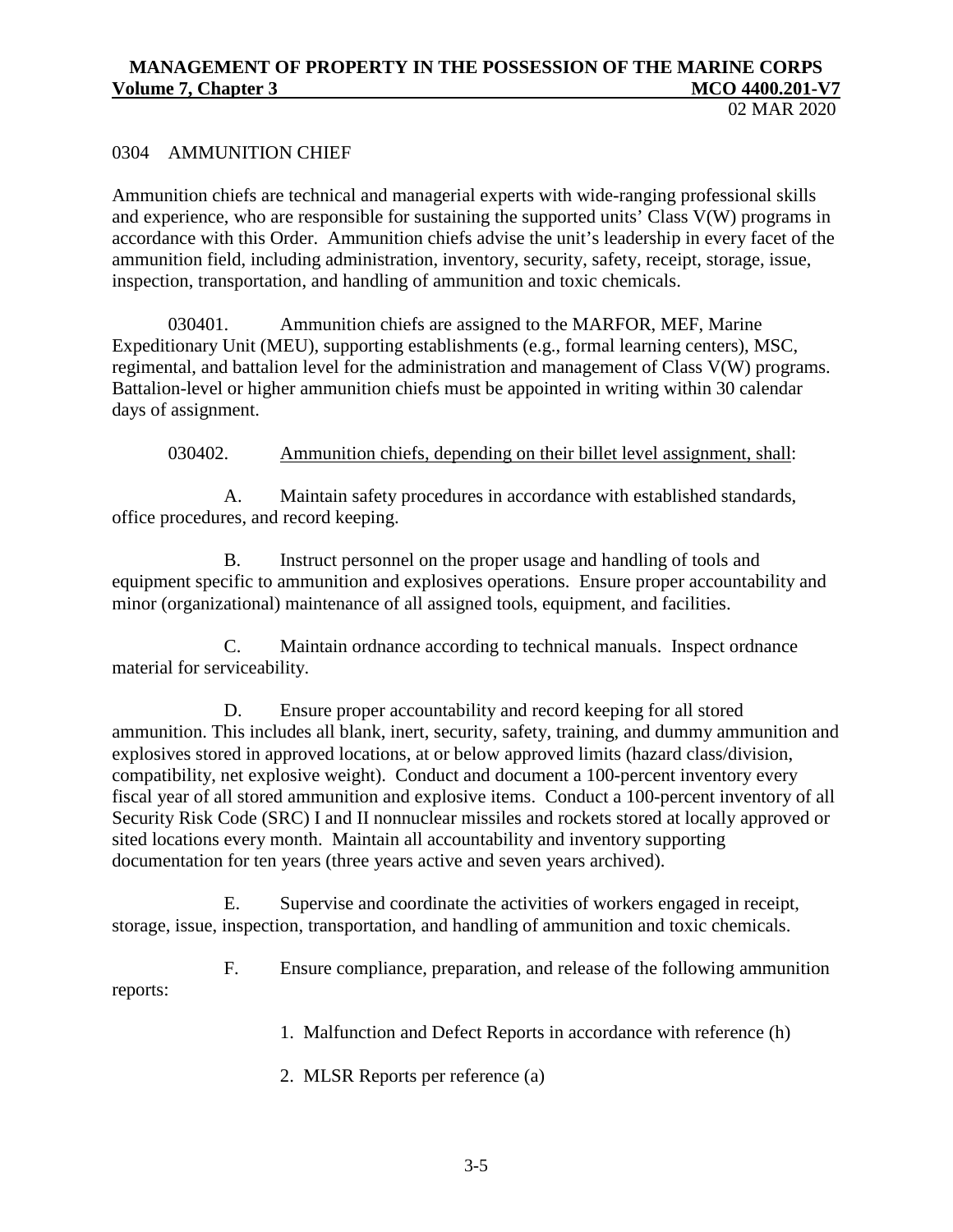02 MAR 2020

3. Transportation Discrepancy Reports

4. Expenditure Reports

5. Munitions Reports

G. Verify, validate, draft, request, approve, and accept Class V(W) requisitions using manual and automated processes as appropriate.

H. Perform safe destruction and disposal operations for unserviceable material. Coordinate site selection, authorization, and removal of hazards to personnel and facilities during execution.

I. Prepare ammunition received from field training/range completion for return to the supporting activity.

J. As required, establish a Basic Load Ammunition Handling Area in accordance with reference (f).

K. Ensure fire safety and fire protection equipment is maintained, regularly inspected, and in compliance with established regulations.

L. Execute safe storage of ammunition at permanent facilities, temporary field sites, or aboard ship.

M. Compute ammunition combat requirements, based on Tables of Organization and Equipment, Operations Orders, and automated systems. Determine basic load and sustainment requirements to support contingencies.

N. Ensure ammunition and explosives are correctly prepared for transportation by air, motor vehicle, vessel, or rail, in accordance with reference (k) (MEU and below).

O. Ensure proper geographic positioning of ammunition for Fleet Marine Forces based on mission and logistical support.

P. Manage an effective Explosives Safety Program which validates compliance with safety standards and minimizes potential hazards.

Q. Using the Explosives Safety and Munitions Risk Management Assessment Process, conduct munitions risk assessments for operations that do not meet DoD explosive safety criteria, for acceptance/rejection by the appropriate level commander.

R. Ensure appointment, acceptance, and revocation letters for all required billets are retained for ten years from the date of appointment/relief.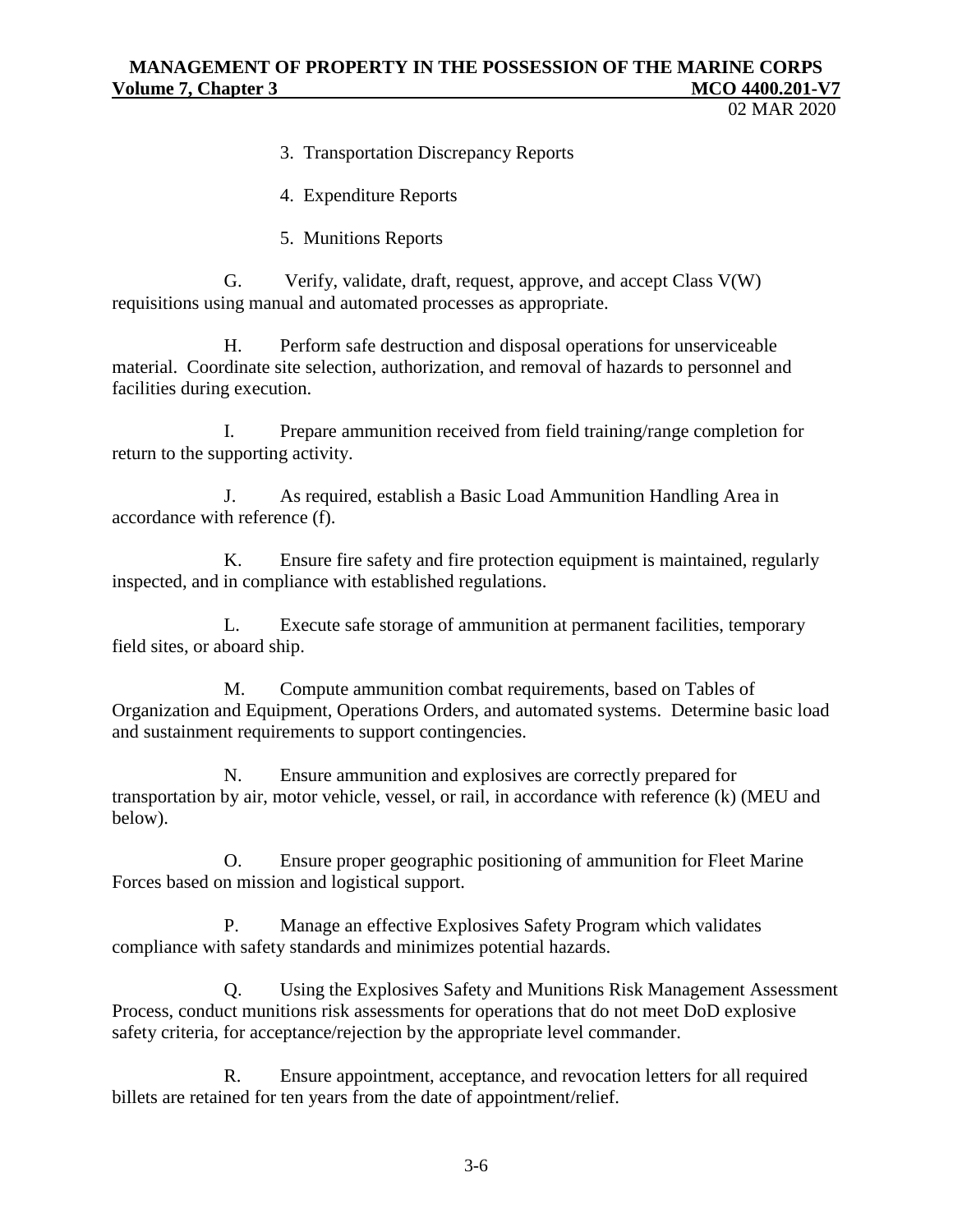02 MAR 2020

S. Ensure compliance, preparation, and submission of required delegations of authority:

1. Each NAVMC 11797 "Delegation of Authority" must be current and on file at respective Class V(W) supporting activities prior to the requisition-approval-receipt process taking place.

2. Defense Logistics Agency Disposition Services (DLA-DS) Delegation of Authority letters must be on file for the certification and verification of material potentially presenting an explosive hazard (MPPEH) and materiel documented as safe (MDAS) for release to DLA for demilitarization.

T. Forecast ammunition and explosives training requirements via automated systems. Detailed procedures for forecasting ammunition requirements are contained in the automated system's User Manual (MEU and below).

U. Assist the Ammunition and Explosives Qualification and Certification Board Chairperson with maintenance of the Qualification/Certification Program in accordance with reference (i). SNCO ammunition chiefs (or equivalent billeted personnel) should serve as board members. Ammunition chiefs at all levels should maintain visibility of, and ensure program compliance for, all assigned technicians or handlers in their units, requiring qualification/certification within the scope of reference (i).

# 0305 AMMUNITION TECHNICIAN

Ammunition technicians handle, transport, and store all types of ammunition and explosives, and inspect materiel to determine serviceability. They also serve as the commander's subject matter expert for the administration and management of Class V(W).

030501. Ammunition technicians must be qualified, certified, and screened in accordance with references (a) and (i).

030502. Ammunition technicians shall:

A. Serve as the primary individual responsible for issuing, receiving, and accounting for ammunition at the unit level.

B. Submit the NAVMC 11797 to supporting activities. Modifications to the designated expiration date must be coordinated with the supporting activity.

- C. Establish ammunition stock records.
- D. Prepare ammunition reports.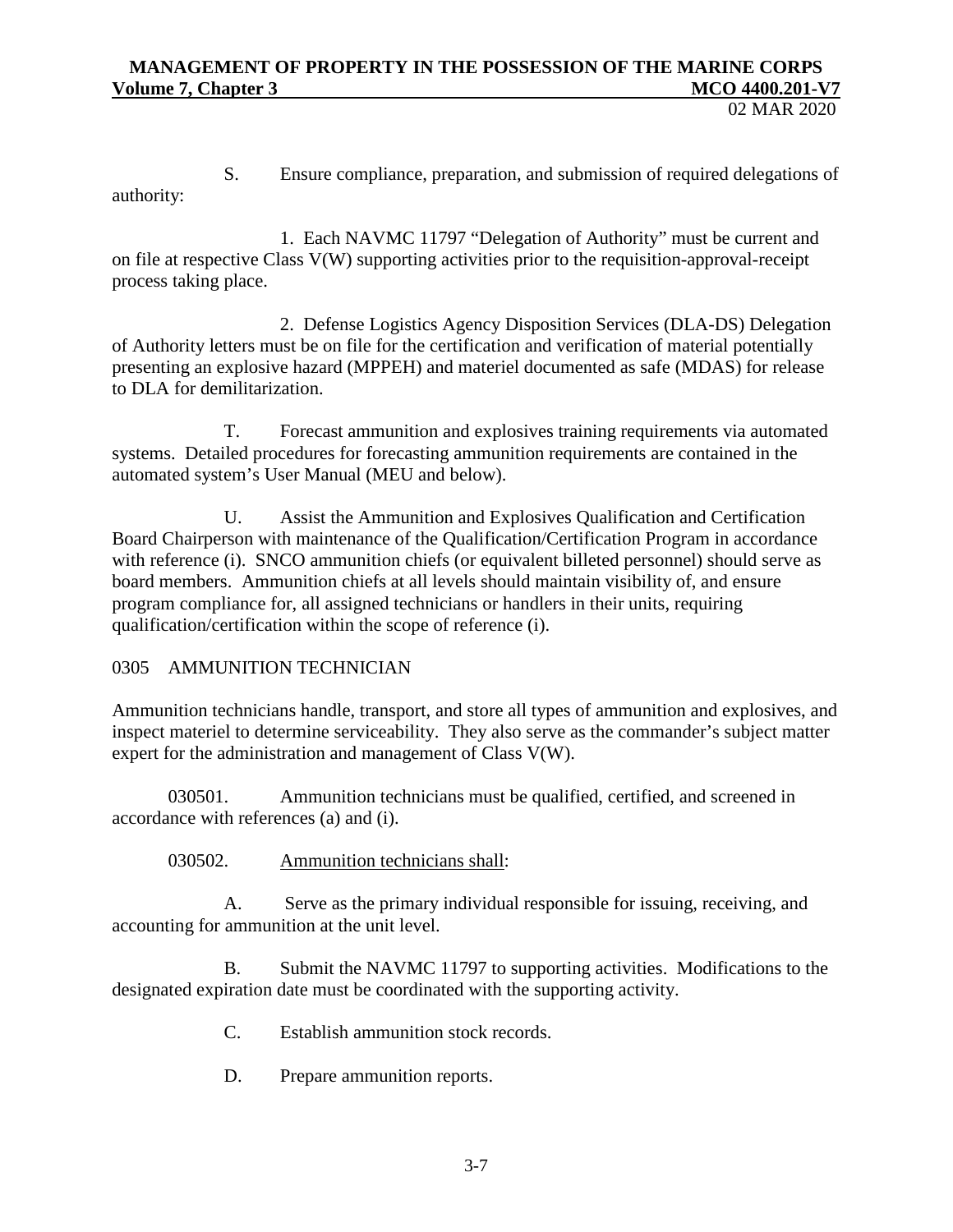E. Review and acknowledge applicable Ammunition Information Notices (AIN), Notice of Ammunition Reclassification (NAR), and/or Overhead Fire (OHF) clearance messages annotated on issue documents provided by the supporting activity prior to receipting for Class V(W). Additionally, provide hardcopies to the Range OIC to inform range personnel of applicable safety-related issues prior to conducting the training event.

F. Maintain a cross-reference file of current AINs, NARs, and/or OHF clearances. Electronic files are acceptable.

- G. Process receipt and issue documentation.
- H. Process requisition documentation.
- I. Utilize a technical library.
- J. Sentence ammunition.
- K. Inventory ammunition.
- L. Prepare ammunition for shipment.
- M. Inspect ammunition vehicles.
- N. Compute ammunition combat requirements.

O. Project unit's expected usage by properly forecasting ammunition requirements to the respective storage activity.

# 0306 ARMS, AMMUNITION, AND EXPLOSIVES (AA&E) OFFICER

The AA&E officer is responsible for physical accountability of the Class V(W) account and ensuring ammunition personnel are trained in accordance with reference (a).

030601. The AA&E officer must meet the rank/grade requirements of reference (a) and shall be assigned in writing by the commanding officer/accountable officer.

030602. The AA&E officer shall be an individual that has direct control/responsibility of the armory (e.g., Armory officer, ordnance officer, and S-4 officer).

030603. Within 30 calendar days of assignment the AA&E officer shall:

A. Review billet appointment letters to ensure documents are current and on file.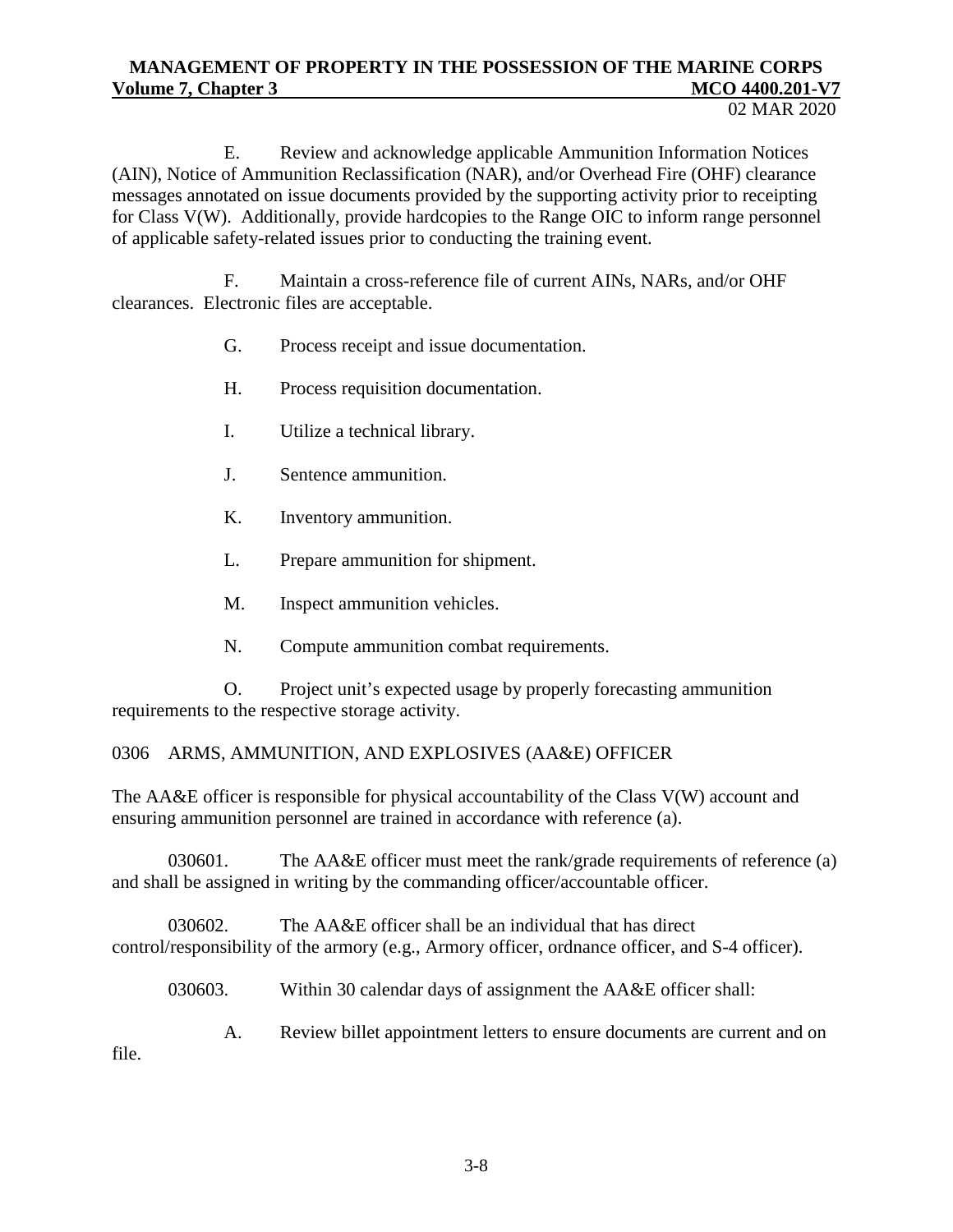02 MAR 2020

B. Review AA&E screening packages to ensure requirements of reference (a) are being met.

C. Review the unit's NAVMC 11797s to ensure delegation of authority records are current and on file.

D. Review applicable SOPs and desktop/turnover files for accuracy.

E. Review the results of the current A&E Audit Verification Officer/SNCO quarterly audit to ensure discrepancies have been properly adjudicated.

F. Review the results of the current year's NAVMC 11121 "Physical Security Survey Form" to ensure any discrepancies have been properly corrected. Requirements for the United States Marine Corps Physical Security /Crime Prevention Survey are found in reference (a).

G. Conduct a complete physical inventory of all AA&E held or positioned by the command.

1. A&E physical inventories shall be verified against the NAVMC 10774 for each respective lot number. The results of the AA&E officer initial inventory shall be documented on the NAVMC 10774 Card. Maintain inventory documentation and causative research (if applicable) for a period of 10 years (three years active and seven years archived) per Volume 3 of this Order.

2. Reference Volume 3 of this Order for small arms/light weapons inventory validation requirements.

H. The results of the initial AA&E officer review and inventory, with key supporting documentation, shall be forwarded to the commanding officer for endorsement. This record shall be maintained for a period of three years active and seven years archived.

030604. Quarterly, the AA&E officer shall conduct and document a review of the controls listed in paragraphs 030603.A through F.

030605. Immediately report to the appointing officer, any discrepancies identified during the review and inventory process.

030606. Maintain close liaison with the area security officer. Ensure completion of a Physical Security Survey on an annual basis and retain documentation for a period of three years active and seven years archived per document retention requirements.

030607. Assist the area security officer, PMO, Naval Criminal Investigative Service (NCIS) agents, and other assigned personnel in investigating AA&E losses.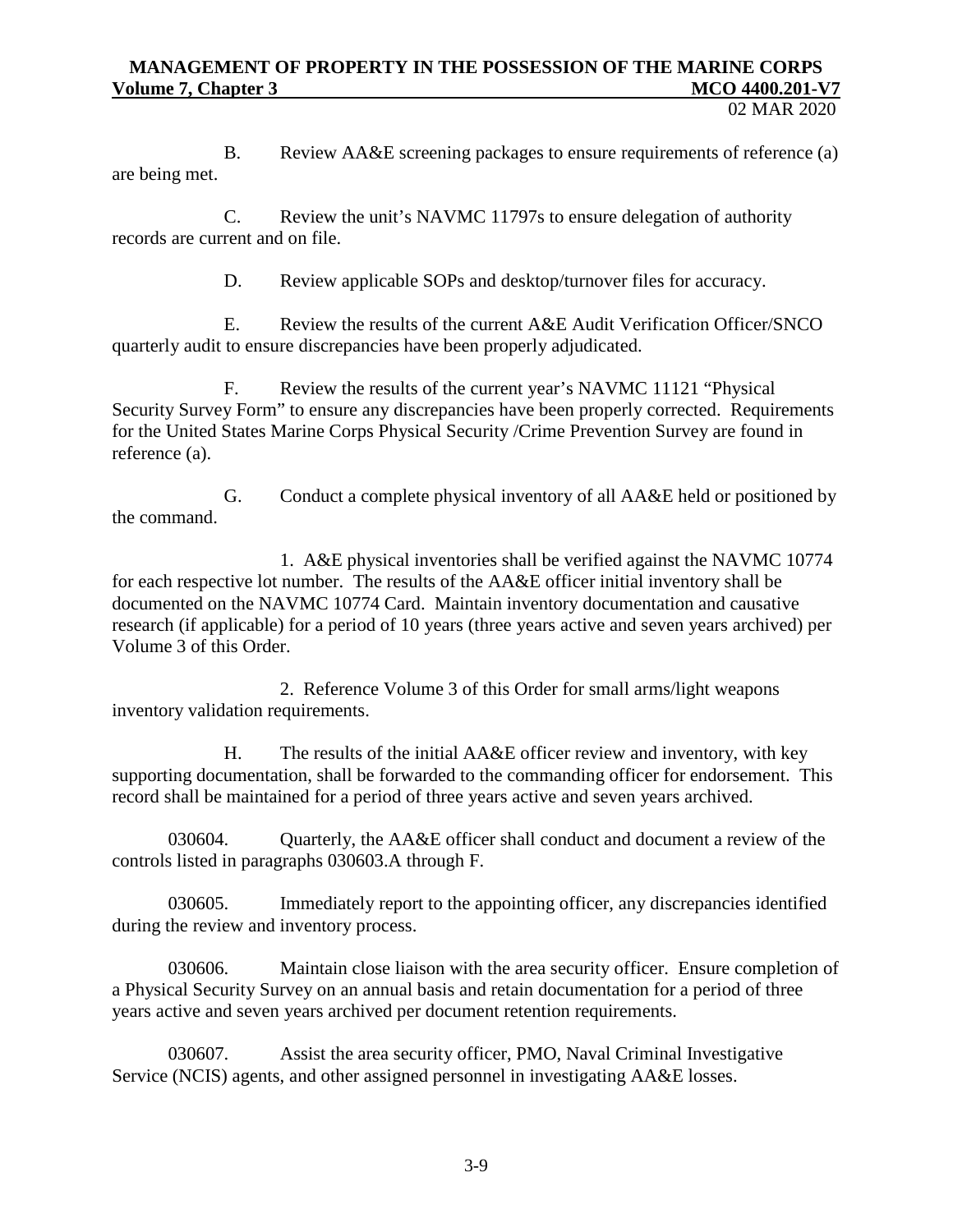030608. Screen personnel assigned custody, maintenance, disposal, distribution, or security responsibilities for Class V(W) in accordance with reference (a) and (i).

030609. Ensure Range OICs comply with the duties/procedures outlined in paragraph 0308 of this chapter.

030610. Ensure annual A&E awareness training is conducted, incorporated, and documented within the unit annual training plan in accordance with references (a) and (j).

0307 AMMUNITION AND EXPLOSIVES AUDIT VERIFICATION OFFICER (A&E AVO)

The A&E AVO is responsible for the verification and validation of Class V(W) issue, receipt, and expenditure documentation. The A&E AVO shall be assigned in writing by the commanding officer and at no time shall there be a gap in assigned personnel serving as the A&E AVO. Units are encouraged to appoint at least two to serve as a primary and secondary. The A&E AVO must be a commissioned officer, warrant officer, SNCO, or civilian equivalent (GS-9 or above).

030701. The A&E AVO reports directly to the commander on matters related to Class V(W). The appointed individual must be a disinterested individual without an assigned role in the Class V(W) receipt, requisitioning, and/or approval process.

030702. The A&E AVO shall:

A. Ensure the ammunition technician submits the completed NAVMC 11381 and a legible copy of issue and receipt documents to the command within seven working days after the completion of the range or exercise. Ammunition drawn from the local supporting ammunition storage activity must be returned using the original document number and a Suffix Code.

B. Audit and certify the NAVMC 11381 in accordance with the timeline listed in paragraph 0702 of this Volume.

C. Ensure NAVMC 11381s are maintained by fiscal year and retained for 10 years (three years active and seven years archived) after the closing date of the expenditure.

D. Conduct quarterly audits of the command Class  $V(W)$  management to ensure all expenditures of Class V(W) have been documented on the NAVMC 11381 and key supporting documentation is being retained.

# 0308 RANGE OFFICER IN CHARGE (OIC)

The Range OIC shall ensure the following tasks are completed: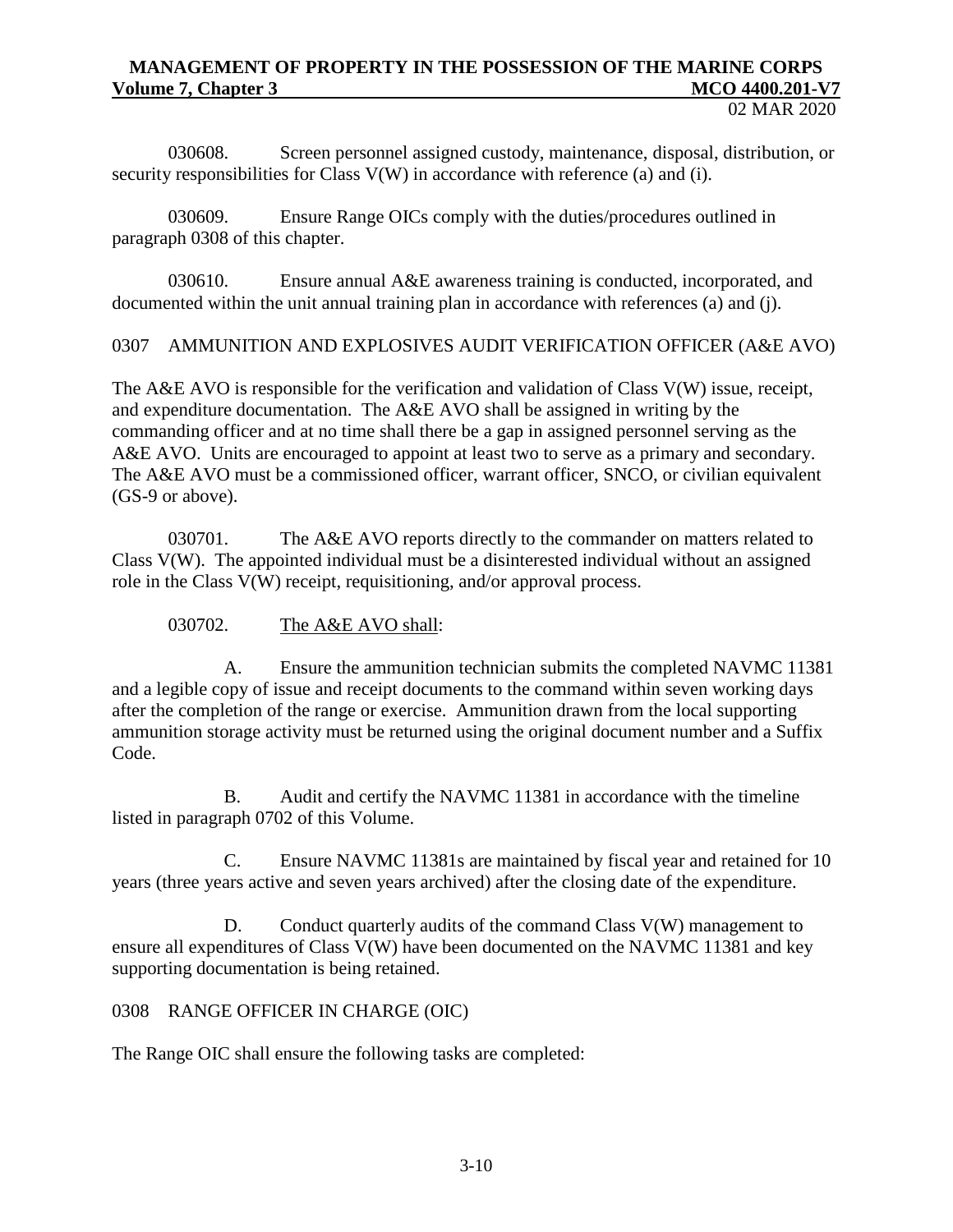030801. Conduct a joint inventory of the Class  $V(W)$  received at the range/firing site with designated personnel delivering the munitions. The Range OIC must verify the information on each container against the supporting documentation by comparing the item, lot number, serial number (if applicable) and quantity against the supporting documentation.

030802. Request and review a hardcopy of applicable AINs, NARs and/or OHF clearances prior to conducting the training event.

030803. Certify that the receipt and expenditure data is accurate on the NAVMC 11381. The Range OIC signature on the NAVMC 11381 certifies the quantities listed on the form to be accurate.

030804. Ensure all NAVMC 11381s are completed on the range after each exercise is completed and before any unused ammunition is returned to the supporting ammunition storage activity.

030805. Ensure chain of custody of SRC I munitions is maintained at all times on a DD 1907 "Signature and Tally Record" per reference (a).

030806. Ensure all Class  $V(W)$  malfunctions and defects are reported to range control in accordance with reference (h).

030807. Ensure Class V(W) is handled, transported, stored, and accounted for within the training area from the time of receipt to the time of expenditure or returned to the supporting ammunition storage activity.

030808. Prevent excessive breakout by ensuring distribution to the firing line/point/training area as needed to prevent rendering ammunition unserviceable.

030809. Ensure MPPEH is MDAS and free of explosives or dangerous articles prior to departing from the range/storage site, ensuring all Class V(W) packaging material is retained for retrograde/materiel returns.

0309 RANGE SAFETY OFFICER (RSO)

The RSO shall be made aware of AINs, and OHF clear/not clear messages for the applicable Class V(W) ammunition being used.

0310 QUALIFICATION/CERTIFICATION BOARD CHAIRPERSON

A Qualification/Certification Board Chairperson shall be assigned in writing in accordance with reference (i).

0311 ACCESS CONTROL OFFICER (ACO)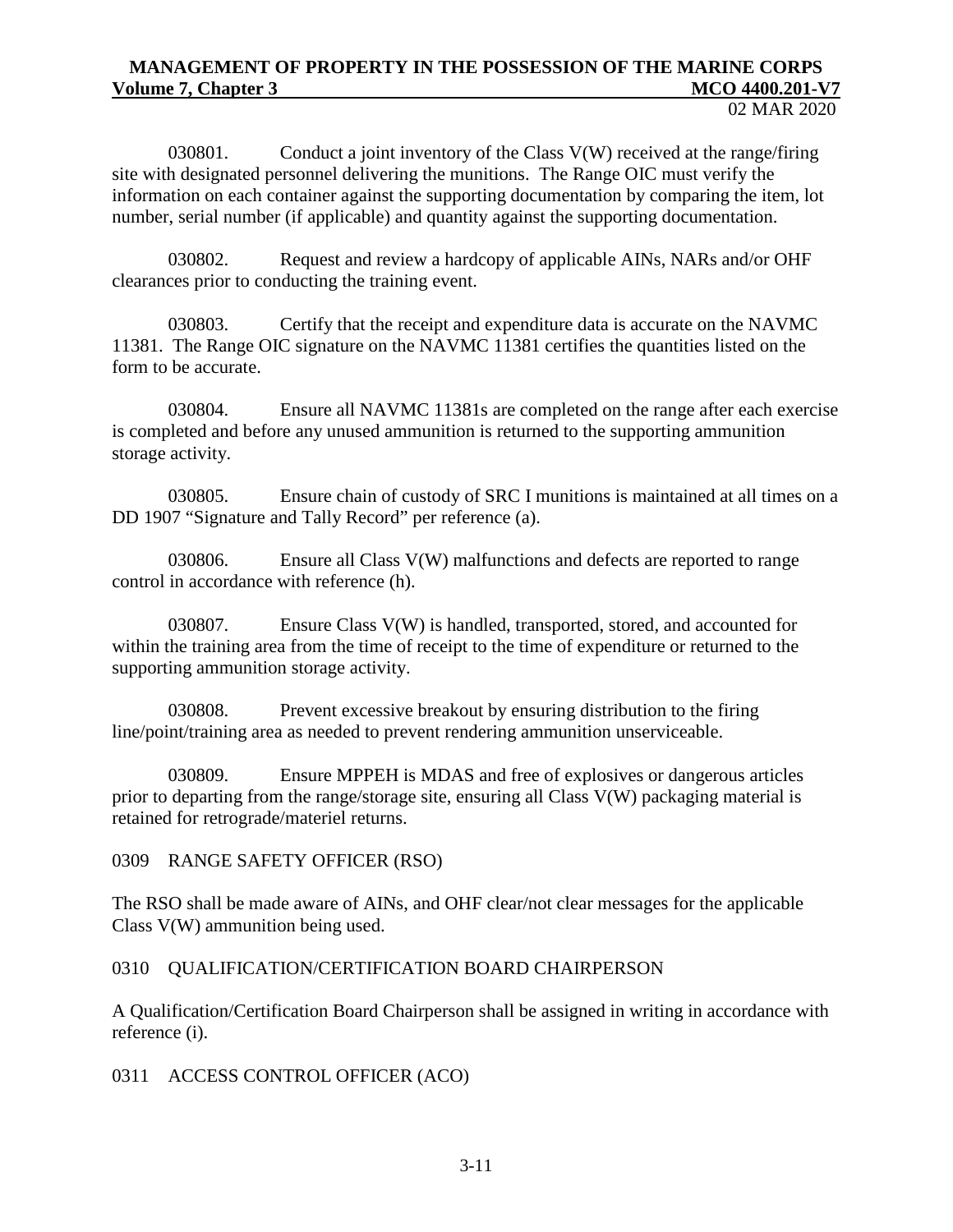Per reference (a), the ACO is directly responsible for all security-related key and lock control functions. At organizations where the Security and Lock Program is too small to warrant a subordinate designation, the security officer may assume this function. Normally, the ACO shall be subordinate to the organization security officer and shall be designated in writing by the commander. ACOs shall conduct an annual inventory of all controlled issued keys and maintain appropriate logs and records.

0312 CONFLICTS OF INTEREST

Commanders at all levels must ensure that ammunition officers, chiefs, and technicians are not assigned additional or collateral duties which conflict with their ammunition management responsibilities.

031201. Ammunition personnel shall not be appointed as investigating officers for any Class V(W) property accountability-related investigations for assets for which they are directly responsible.

031202. Ammunition personnel shall not be appointed as a responsible officer for weapons or ordnance.

031203. Ammunition personnel shall not be assigned duties that conflict with their responsibility to maintain accountable records or potentially put them in situations susceptible to improper influence or manipulation of the accountability process.

031204. Ammunition personnel who do not maintain Class  $V(W)$  inventory records and reports can also be assigned as a weapons custodian. It is paramount that commands maintain the two-person integrity rule at all times.

031205. Ammunition record keeping personnel are not authorized to conduct any type of armory inventory (small arms or Class  $V(W)$ ).

031206. Ammunition record keeping personnel must always be escorted to Class V(W) storage sites, including the armory.

031207. The below matrix is provided to assist commanders in the assignment of personnel with AA&E-related responsibilities. An indication of "X" is an authorization.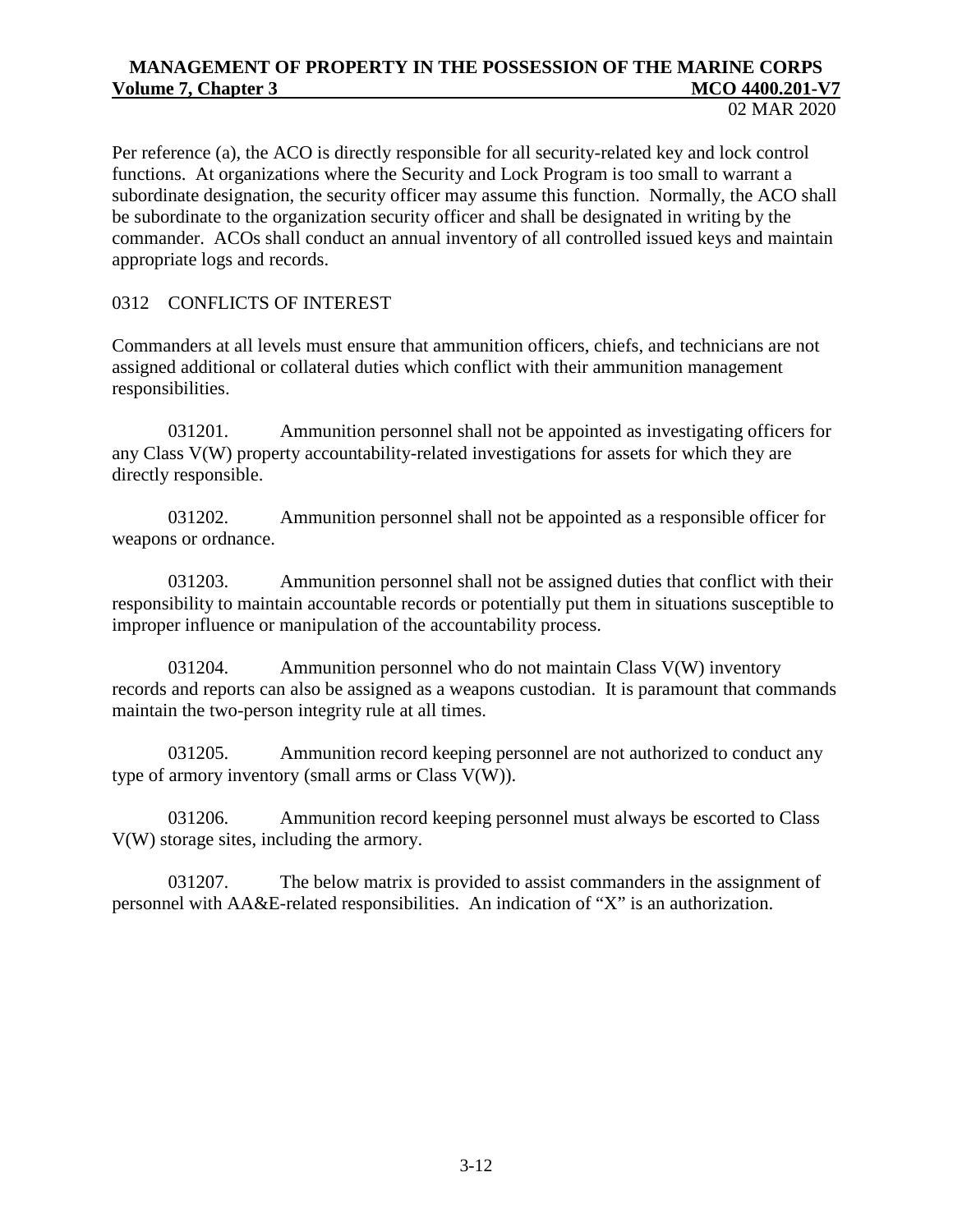02 MAR 2020



Figure 3-1.--Supported Unit Billet Conflict Matrix

Note 1: Supported ammunition technicians are permitted to be delegated the authority to request, approve, and receive ammunition provided official processes and procedures prevent single source document creation, approval, and receipt from any one individual; or if electronic systems are in place that do not permit single source approval and receipt. Personnel not directly involved with the immediate support of range operations may act as Range OIC/RSO.

Note2: Units are authorized and encouraged to appoint more than one A&E AVO. In the event an activity appoints more than one A&E AVO, those individuals can act as Range OIC/RSO, provided a separate AVO conducts the review of range expenditures they have conducted.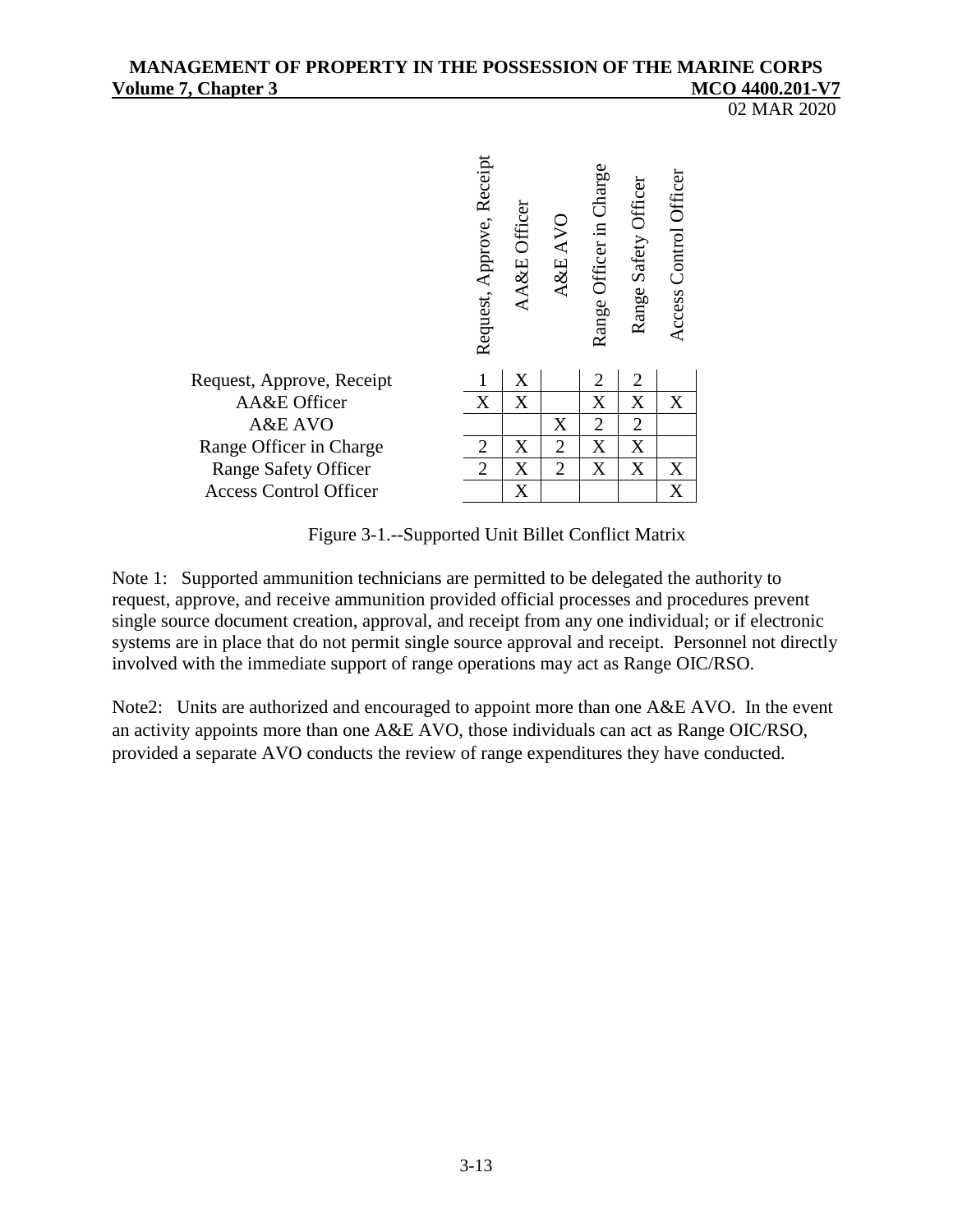02 MAR 2020

## **VOLUME 7: CHAPTER 4**

# **"SUPPORTED UNIT REQUISITIONING"**

# **SUMMARY OF SUBSTANTIVE CHANGES**

Hyperlinks are denoted by *bold, italic, blue and underlined font***.**

The original publication date of this Marine Corps Order (MCO) Volume (right header) will not change unless/until a full revision of the MCO has been conducted.

All Volume changes denoted in blue font will reset to black font upon a full revision of this Volume.

| <b>CHAPTER</b> | <b>PAGE</b>      | <b>SUMMARY OF SUBSTANTIVE</b> | <b>DATE OF</b> |
|----------------|------------------|-------------------------------|----------------|
| <b>VERSION</b> | <b>PARAGRAPH</b> | <b>CHANGES</b>                | <b>CHANGE</b>  |
|                |                  |                               |                |
|                |                  |                               |                |
|                |                  |                               |                |
|                |                  |                               |                |
|                |                  |                               |                |
|                |                  |                               |                |
|                |                  |                               |                |
|                |                  |                               |                |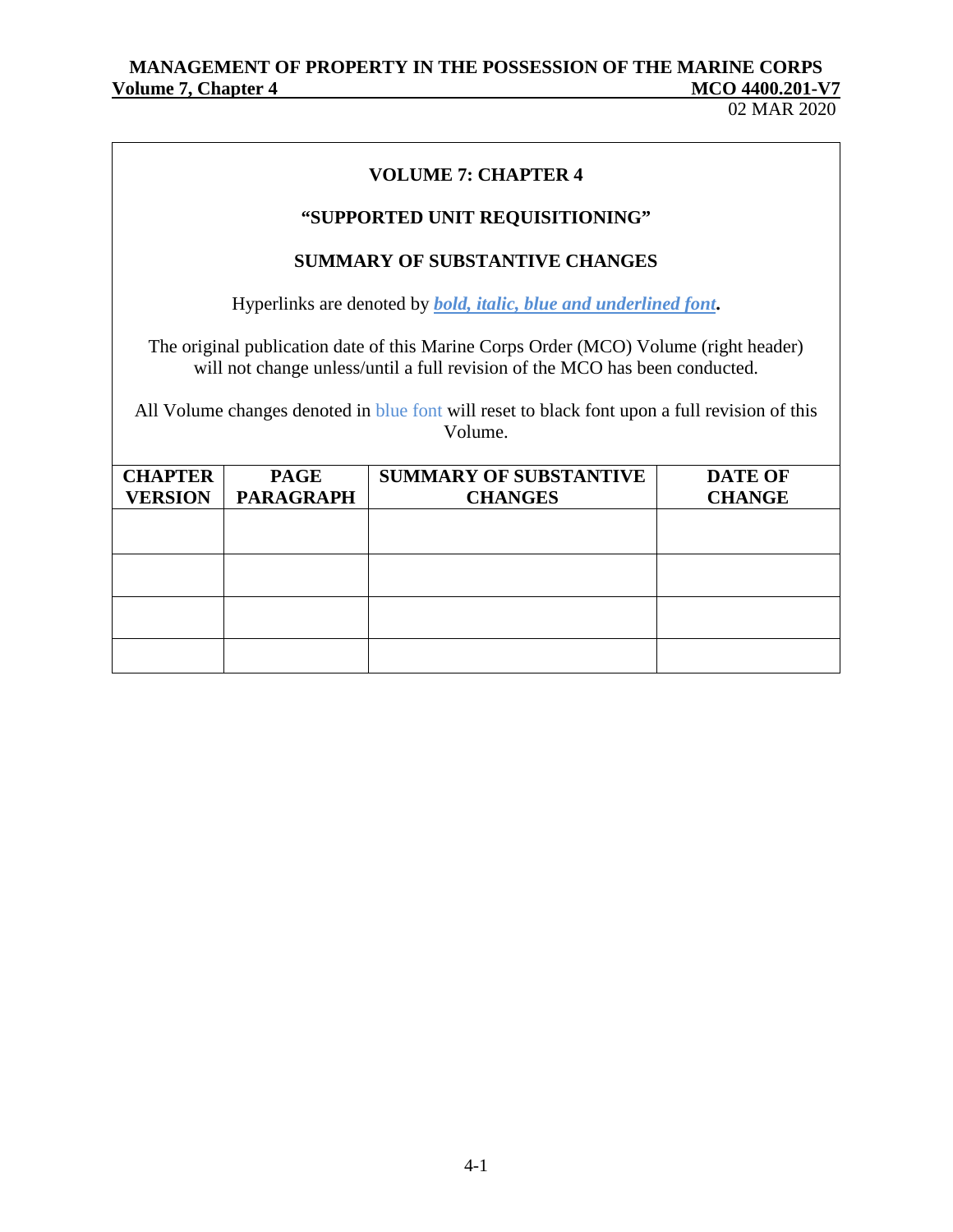02 MAR 2020

## **CHAPTER 4**

#### **SUPPORTED UNIT REQUISITIONING**

#### 0401 TRAINING ALLOWANCES

Training allowances are determined in accordance with references (l) and (m). Supported unit ammunition technicians are managers of the unit's ammunition program. Ammunition technicians are not the approving authority nor responsible for the management of training requirements; rather they serve as the command's advisor regarding ammunition allowances.

#### 0402 DELEGATION OF AUTHORITY (DOA)

Commanders are responsible for security and control of the unit's ammunition management program and for ensuring only authorized personnel are permitted to sign for Class V(W). The commander shall delegate this responsibility via the NAVMC 11797. The NAVMC 11797 is available for download from the naval forms website. Personnel authorizations to create and approve ammunition requisitions shall be properly documented within the accountable property system of record (APSR).

040201. The NAVMC 11797 is required for all supported units requisitioning ammunition from Class V(W) supporting activities.

040202. Under no circumstances shall ammunition be issued to a unit without a current NAVMC 11797 on file at the supporting activity.

040203. DOAs are required to be signed by the current commanding officer. If the supported unit has no MSC, or the MSC local policy does not require endorsement, the supporting activity must receive an Assumption of Command letter from the supported unit prior to processing a requisition. An Assumption of Command letter shall not be used to extend an already active DOA which has been signed by a previous commanding officer.

040204. Commanders (or acting commanders during absences) shall personally review all requisitions with an Urgency of Need Designator (UND) A to certify an inability to perform their unit mission. This review must not be confused with the commander's delegation of authority for individuals to request, approve, or receive requisitions, to include UND A. Commanders are authorized to use the NAVMC 11797 to delegate authority to request, approve, and receive ammunition for all UNDs.

A. Supported units (or MSCs) shall establish policy for the validation of UND A requisitions to reduce suspected abuse of priority designator assignment.

B. Supported units may accomplish this review with the commander's use of the "request" or "approve" function in TAMIS or the current ammunition automated system used at the supported unit. The commander's electronic action in TAMIS or other ammunition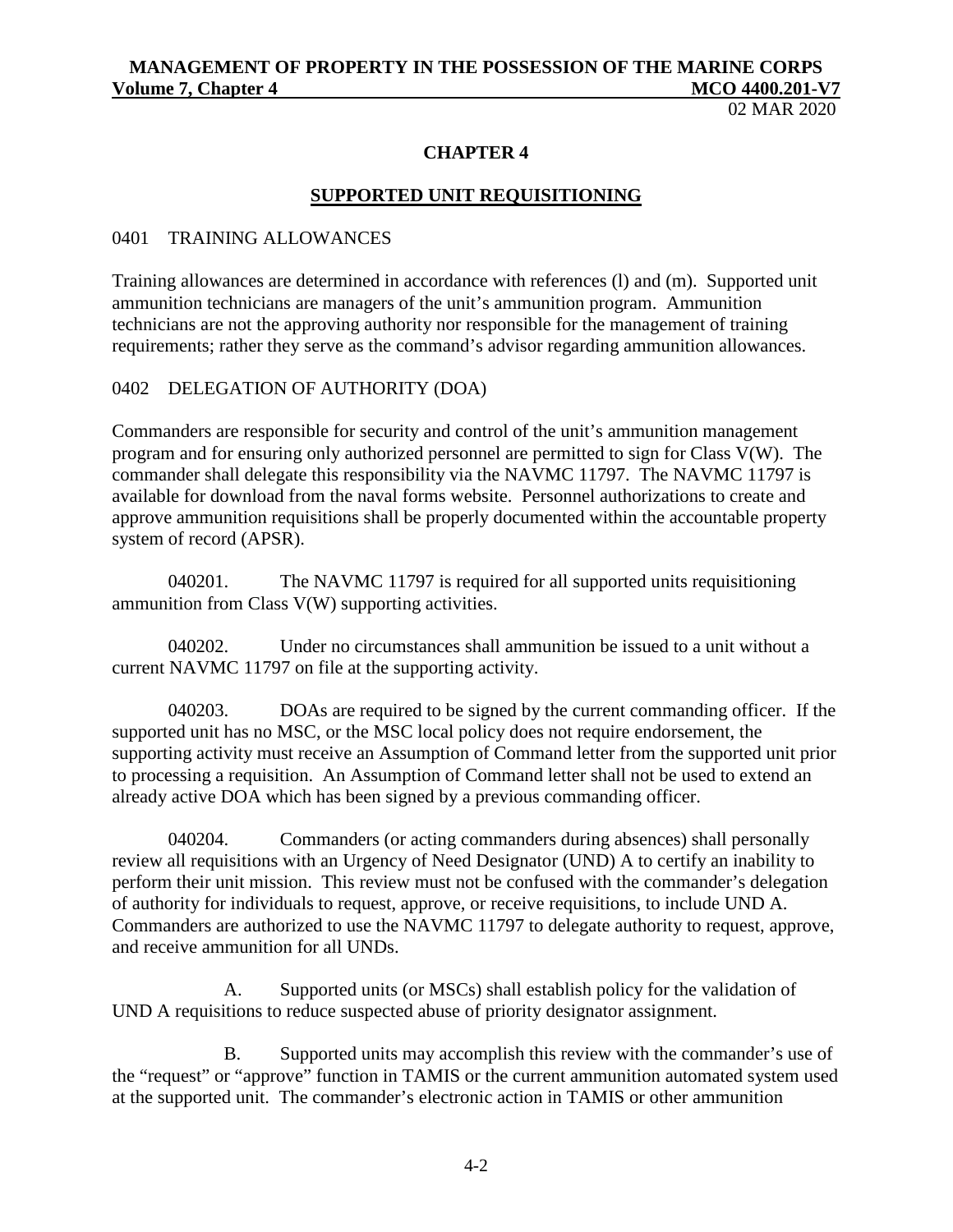02 MAR 2020

automated system is the most expeditious means of certifying and routing the request to the supporting activity.

C. If the ammunition automated system is not used by the commander to certify the review of UND A requisitions, the individual delegated the authority to "approve" the requisition shall maintain supporting documentation for 10 years (3 years active, 7 years archived).

040205. Commanders shall screen and monitor the timeliness of UND B and C requisitions.

040206. MSCs must monitor the expiration dates of their DOAs to ensure seamless support at supporting activities.

040207. If no ammunition technicians or Explosive Ordnance Disposal (EOD) technicians are available to complete the requisitioning/receipt process, the command may assign ammunition handlers to accomplish the requisitioning/receipt process to maintain two-person integrity. Ammunition handlers shall be screened in accordance with references (a) and (i). Ammunition handlers listed to "receive" ammunition on the NAVMC 11797 must complete the following web-based training:

- A. Ammo-18, Basics of Naval Explosives Hazard Control
- B. Ammo-45, Introduction to Ammunition
- C. Ammo-51-MV, Naval Motor Vehicle Inspection

040208. Signatures

A. Both digital (electronic) signatures and/or handwritten signatures are acceptable on the NAVMC 11797.

B. Validation of an individual delegated the authority to receive Class V(W) shall be accomplished by comparing the photo and name listed on the individual's CAC, to the individual listed on the NAVMC 11797.

C. Personnel delegated the authority to receive Class V(W) must be screened in accordance with reference (a). The requirements for qualification and certification are provided in reference (i).

D. The commander's signature certifies that individuals delegated the authority to receive Class V(W) assets are properly qualified/certified per reference (i), have passed security screening per reference (a), and/or have met the ammunition handler requirement of this Order. It also denotes that individuals delegated the authority to receive SRC I assets meet the rank/grade requirements of reference (a).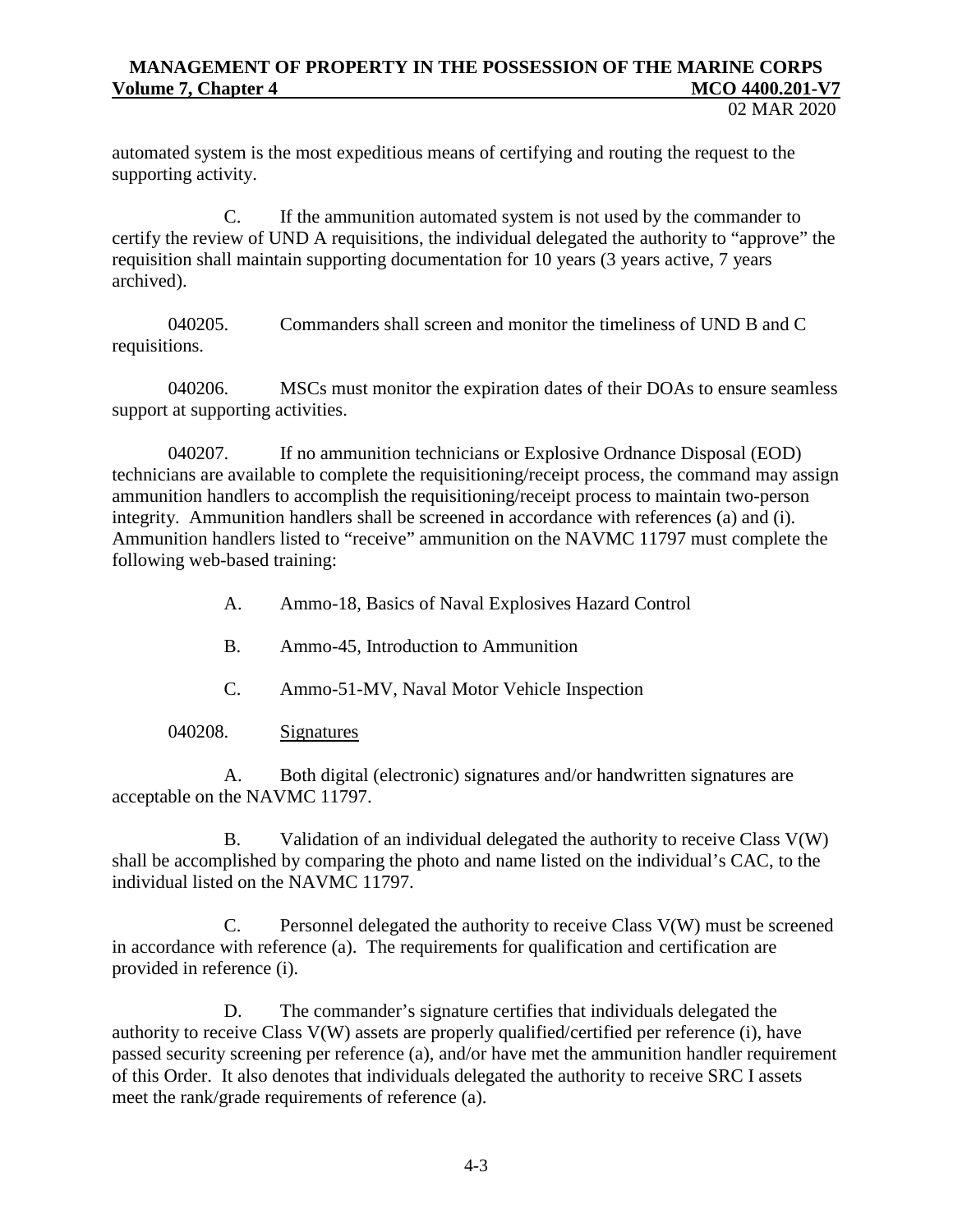E. The NAVMC 11797 may be signed by an individual with "acting" authority; however, this is not authorized for an individual with "by direction" authority.

F. The "Priority" block on the NAVMC 11797 is provided for local use only. The MSC may establish more stringent procedures that would require a supported unit to indicate the Priority Designator an individual is authorized to request or approve.

G. The MSC endorsement block may be used at the discretion of the MSC's local policy. Under no circumstances is the supporting activity authorized to direct the use of this endorsement.

H. At Army supporting ammunition storage activities, an Assumption of Command letter may be required with an approved DOA prior to receiving Class V(W). Army supporting activities are not required to, but may, accept the NAVMC 11797.

# 0403 NON-USMC INSTALLATIONS

Supported units requiring support from non-USMC supporting activities shall requisition ammunition in accordance with the supporting activity's policy. Supported units should forecast to non-USMC supporting activities via approved automated systems or MARCORSYSCOM (PM Ammo), via their chain of command. Forecasts to non-USMC supporting activities should be submitted no later than 90 calendar days prior to the Required Delivery Date. Supporting activities may be required to provide a Transportation Account Code for shipping costs required to preposition ammunition at non-USMC installations.

#### 0404 FORECASTING

Forecasting is the formal method for supported units to identify and communicate their future training plans and ammunition requirements to the supporting activity. A proper forecast identifies the requirement to the supporting activity to ensure the assets are on hand and readily available. Without an accurate forecast, there is no guarantee the assets shall be available at the supporting activity.

040401. Forecasting enables supporting ammunition storage activities the ability to exercise capacity management to meet forecasted demands.

040402. Forecasting to Marine Corps and Army installations is conducted at the DoDAAC level in TAMIS. The lockout is computed using the current month, plus one month for Marine Corps supporting activities, and plus two months for Army activities. Forecasting to Navy installations may be accomplished via naval message or Military Standard Requisition and Issue Procedures. Navy installations require a 45 calendar day lead time.

040403. Unforecasted requisitions submitted to supporting ammunition storage activities may potentially create an out-of-stock occurrence and may impact units who have forecasted properly.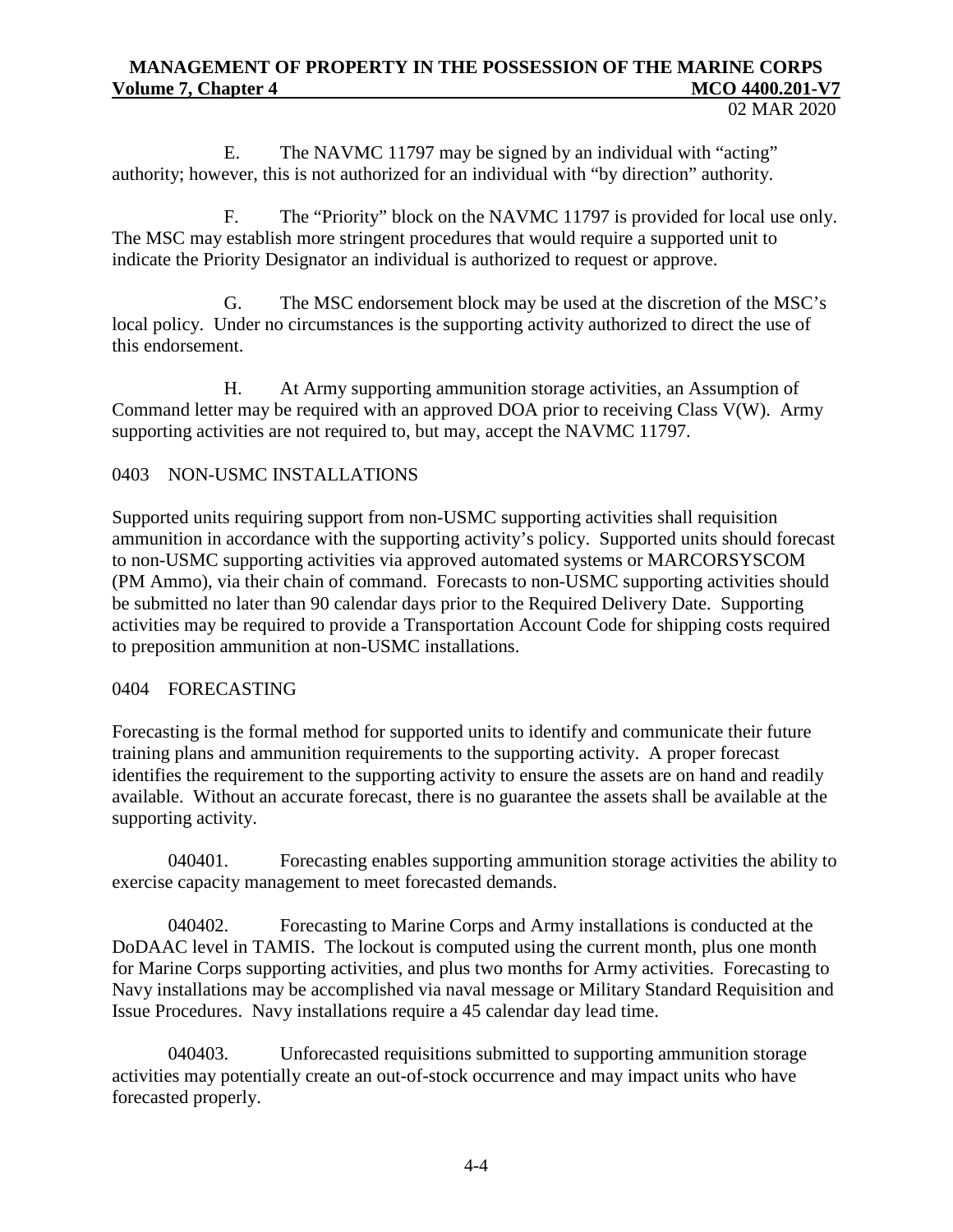040404. A supporting activity may reject any request for issue if the request was not forecasted or the assets are not available. Unforecasted requirements may also result in the requesting unit being charged premium transportation fees to cover the cost of short-notice, unplanned shipments.

040405. Supported unit expenditures shall be part of command ammunition management decisions. A unit shall not forecast an item that does not have potential for expenditure.

040406. To improve the accuracy of forecasting, supported unit representatives should collaborate with their operations sections to best determine future requirements based on the unit's Tactical Exercise Employment Program.

040407. Supported units submitting unforecasted requests shall monitor ASP acceptance messages for confirmation/supportability. To validate supported DoDICs and quantities, the supported unit should view the requisition status and tracking events.

040408. If an unforecasted requirement is identified within the lockout period, the supporting activity must be notified immediately.

040409. Accurate and timely forecasts are the key to an effective ammunition management program. Inaccurate forecasts are a leading cause of Class V(W) shortages at supporting activities. Leaders at all levels shall monitor and validate their unit forecasts for accuracy.

#### 0405 INTERCHANGEABLE DOD IDENTIFICATION CODES (DODICs)

040501. MARCORSYSCOM (PM Ammo) publishes an Interchangeable DoDIC List each fiscal year on the MAKE website. This list provides authorized substitutes for DoDICs that are registered on the TMR.

040502. Supporting activities may use this list to substitute requisitioned DoDICs with authorized substitutes. Substitution may occur due to environmental conditions, priority of issue, and purging older stocks from the inventory. The supported unit shall be notified of any substitutions that occur to ensure each replacement DoDIC is suitable for its intended use. Example: A unit requests 40mm Target Practice, Day/Night Markers and the supporting activity issues the legacy DoDIC 40mm Target Practice Day Marker. The substitute item lacks a nighttime marking capability and would not meet the supported unit's requirement.

040503. Issuing an authorized substitute by the supporting activity shall automatically debit the quantity of the TMR DoDIC from the supported unit's allowance. Subsequently, the return of serviceable items to the supporting activity shall credit the supported unit's allowance.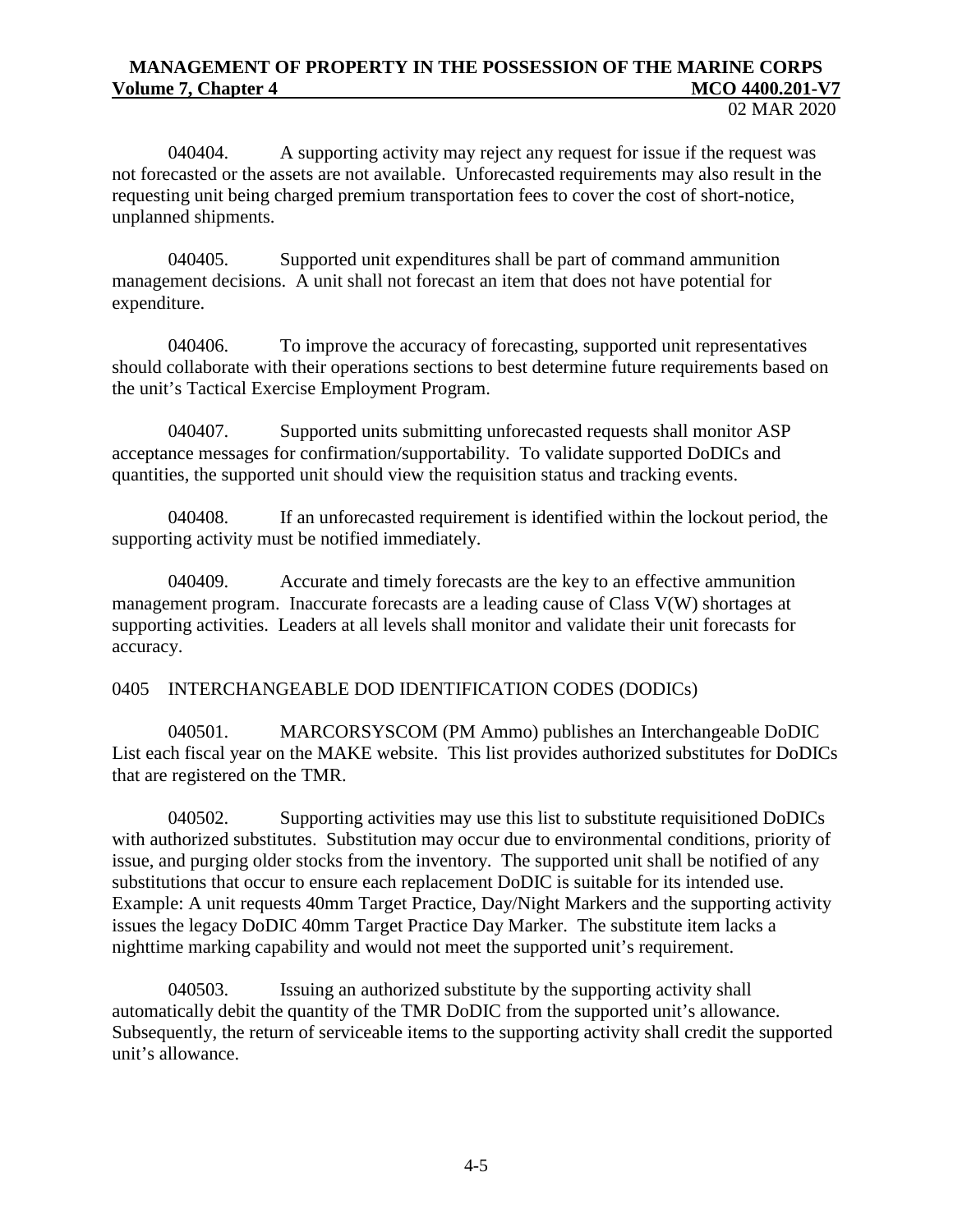# **VOLUME 7: CHAPTER 5**

# **"TRANSPORTATION, RECEIPT, AND RETURN PROCEDURES"**

## **SUMMARY OF SUBSTANTIVE CHANGES**

Hyperlinks are denoted by *bold, italic, blue and underlined font***.**

The original publication date of this Marine Corps Order (MCO) Volume (right header) will not change unless/until a full revision of the MCO has been conducted.

All Volume changes denoted in blue font will reset to black font upon a full revision of this Volume.

| <b>CHAPTER</b> | <b>PAGE</b>      | <b>SUMMARY OF SUBSTANTIVE</b> | <b>DATE OF</b> |
|----------------|------------------|-------------------------------|----------------|
| <b>VERSION</b> | <b>PARAGRAPH</b> | <b>CHANGES</b>                | <b>CHANGE</b>  |
|                |                  |                               |                |
|                |                  |                               |                |
|                |                  |                               |                |
|                |                  |                               |                |
|                |                  |                               |                |
|                |                  |                               |                |
|                |                  |                               |                |
|                |                  |                               |                |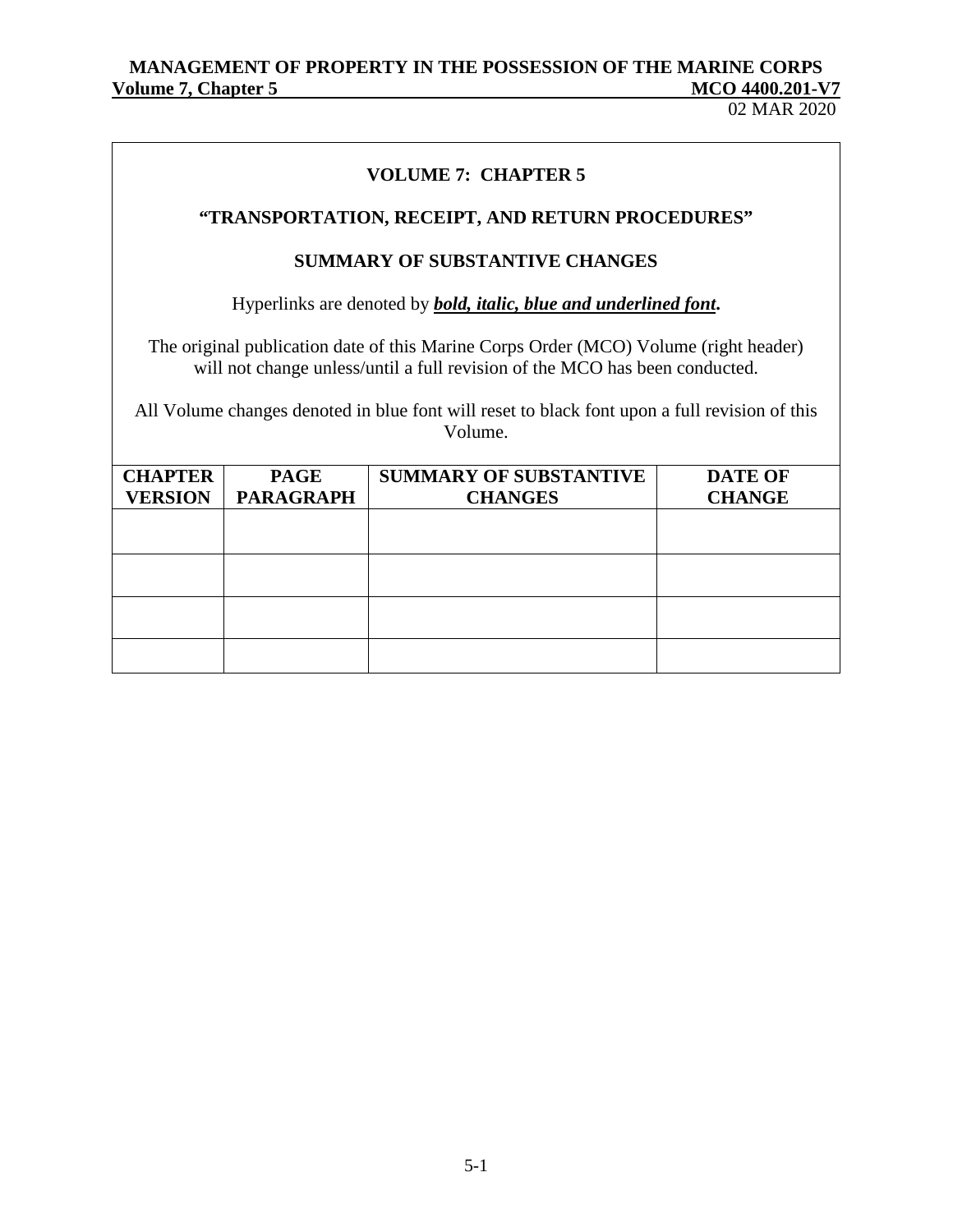02 MAR 2020

## **CHAPTER 5**

## **TRANSPORTATION, RECEIPT, AND RETURN PROCEDURES**

#### 0501 TRANSPORTATION REQUIREMENTS

Although it may vary from installation to installation, this paragraph details the requirements for supported unit ammunition technicians/handlers transporting Class V(W) from supporting activities. Prior to arriving at a supporting activity, the supported unit ammunition technician/handler should contact the ASP/MSC for specific guidance.

050101. Reference (n) provides regulations governing A&E shipments.

050102. Reference (o) describes the minimum requirements and regulations to transport AA&E and related hazardous materials by motor vehicle at DON shore activities. Based on the controlled on-station environment, which includes restricted speed limits for conveyances, less dense traffic patterns, trained and qualified vehicle operators, experienced crew members, etc.; the blocking and bracing requirements are less stringent than requirements for off-station shipments. It is only when these controlled conditions exist and are strictly adhered to that the relaxed blocking and bracing procedures can safely be used.

A. Dunnage practices shall be performed in accordance with references (o), (p), and approved Naval Sea Systems Command drawings. U.S. Army drawings (series 19-48) are also approved for tactical vehicle and dromedary loads.

B. For loading and dunnage purposes, all tactical military vehicles shall be considered flatbed motor vehicles.

050103. Reference (q) provides Navy and Marine Corps explosives drivers and shipping inspectors (military, civilian, and contractor personnel) with regulations governing the movement and inspection of AA&E and related hazardous materials by military and commercial motor vehicles.

#### 0502 EXPLOSIVES OPERATOR REQUIREMENTS

050201. The following documentation is required for explosives operators to maintain during operations.

A. DD 626 "Motor Vehicle Inspection Transporting Hazardous Materials"

B. Military Identification Card

C. Commercial Driver's License. Military uniformed drivers using organic and commercial motor vehicles for off base moves are exempt from Commercial Driver's License requirements per reference (k). The driver must have a valid state driver's license.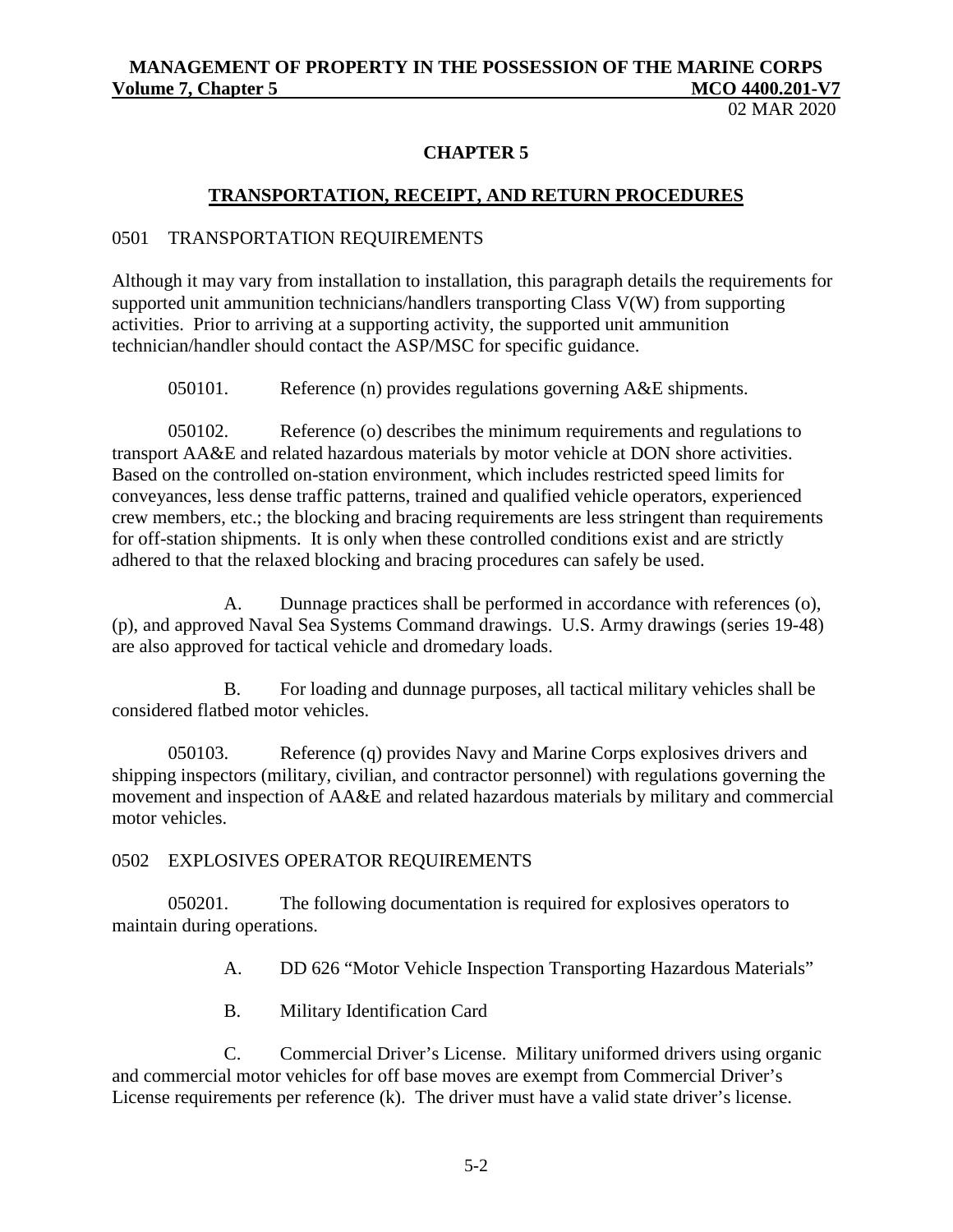02 MAR 2020

D. Current Medical Examiner's Certificate. This special duty physical examination is required every two years. This requirement applies to active duty military, as well as civilian drivers. See reference (r) for further guidance.

E. OF 346 "US Government Motor Vehicle Operator's Identification Card" or equivalent for the vehicle being operated.

F. Military Explosives Driver OF 346 shall be stamped "Explosives Driver-- Must Hold a Current Medical Certificate" to ensure the operator has been certified to transport ammunition and explosives.

G. Emergency Response Guide or equivalent. The equivalent would be applicable pages of the Emergency Response Guide (i.e. 112, 114, 159).

H. Driver's Vehicle Inspection Report (Trip Ticket)

I. Motor Vehicle Driver and Shipping Inspector's Handbook for Ammunition, Explosives, and Related Hazardous Materials, Glove Box Edition. The Glove Box Edition may be found on the NOSSA website.

- J. SF-91, Motor Vehicle Accident Report
- K. SF-94, Witness Statement
- L. Placards for the hazard classification and division being transported.

050202. Vehicle Equipment Requirements. Reference (q) provides a complete list of transportation requirements.

A. Spare Electric Fuses. At least one spare fuse for each kind and type installed shall be carried in the vehicle. Adequate tools for changing fuses shall be carried.

B. Reflective Triangles. Three bidirectional emergency reflective triangles.

C. Fire Extinguisher. One 10 lb. fire extinguisher with a minimum Underwriters' Laboratory capacity rating of 10-B:C, or a multi-purpose dry chemical fire extinguisher with an Underwriters' Laboratory rating of 2-5 A/10-B:C.

D. Tarpaulins. Units are required to possess a tarpaulin at all times. Every motor vehicle transporting AA&E off-station must either have a closed body or have the load covered with a tarpaulin. The tarpaulin must be made of fire and water-resistant material and securely fastened to the vehicle by rope or wire tie-down to protect the load from sparks, fire, and moisture.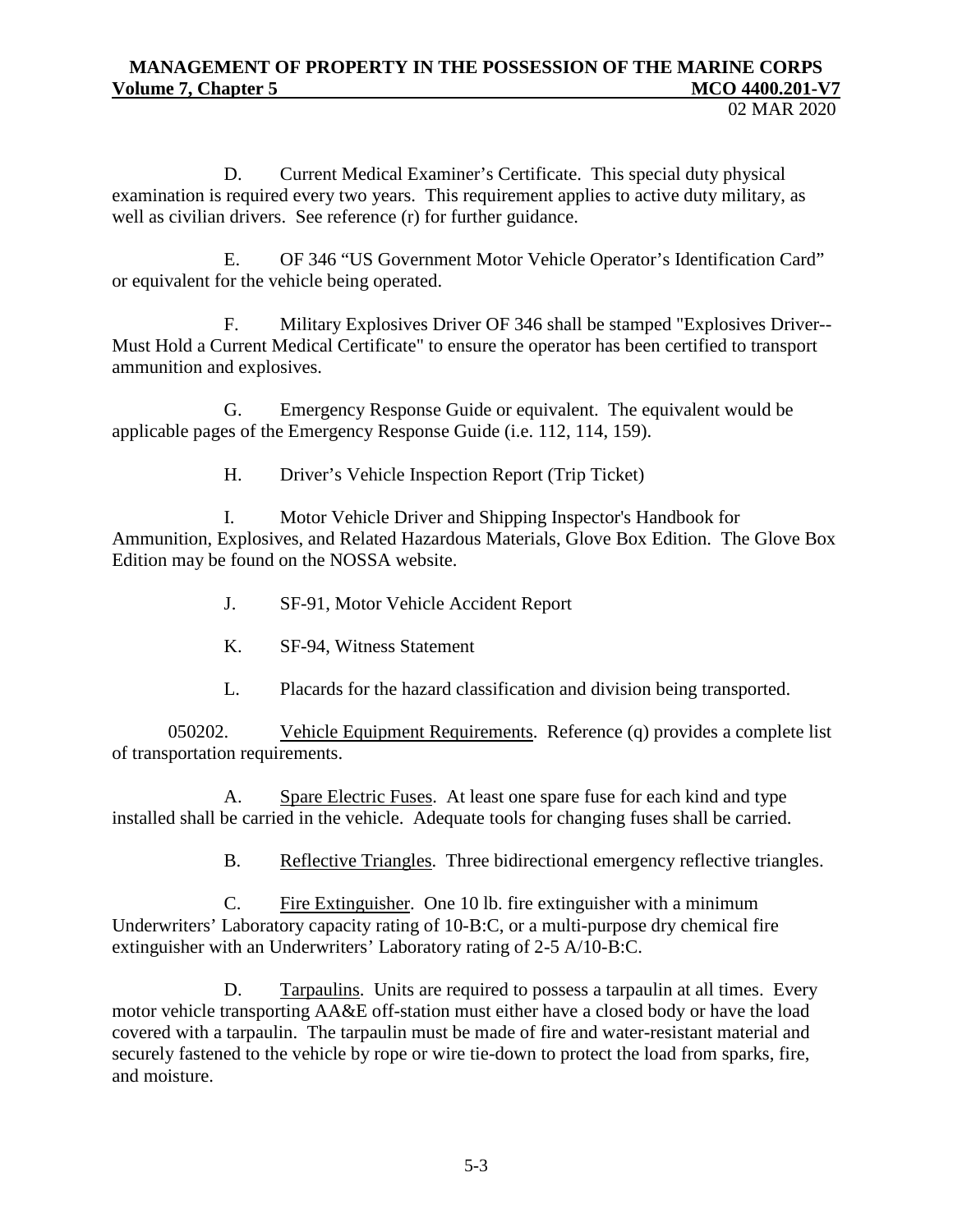02 MAR 2020

E. Straps. Serviceable tie-down straps must be on hand to secure ammunition to prevent movement during shipment.

F. Wheel Chocks. One set (2) of wheel chocks for each conveyance.

050203. Preliminary Inspection. Due to the stringent requirements for transporting A&E, supported units must conduct preliminary inspections of their vehicles prior to departing for the supporting activity.

#### 0503 RETURN REQUIREMENTS

050301. Documentation. The below documentation is required for supported units returning Class V(W) to supporting activities. Prior to arriving at a supporting activity, the supported unit should contact the ASP for specific guidance.

A. DD 1348-1A. Completed DD 1348-1A issue/receipt document.

B. The explosives-laden vehicle shall comply with the requirements listed in reference (s) and paragraph 0501 above.

C. DD 1907 for SRC I shipments.

D. DD 626. A DD 626 is required to be completed by the supported unit prior to transporting Class V(W) to the supporting activity. Completion of Ammo-51 is required to certify the DD 626.

E. DD 2890, "DoD Multimodal Dangerous Goods Declaration." The DD 2890 is required for A&E shipped in a military or noncommercial vehicle by highway movements. Completion of a new DD 2890 is not required for units returning from a firing range off the installation. Units returning from an off-installation exercise or a firing range must have a qualified person or an individual of the appropriate rank to ensure all A&E are properly repackaged and secured (i.e., blocked, braced, and tied down) prior to transportation. Completion of Ammo-62 (or equivalent course) is required to certify the DD 2890. Applicability of the DD 2890 and qualification requirements can be found in Chapter 204 of reference (t).

050302. Excessive Breakout. Ammunition shall be distributed to the firing line/point/training area as needed. A significant amount of unexpended ammunition is historically returned to supporting activities. The following are considerations to avoid excessive breakout and prevent unintended rendering of ammunition to an unserviceable condition:

- A. Accurate and realistic requirement generation.
- B. Open ammunition containers by Ammunition Lot Number only as needed.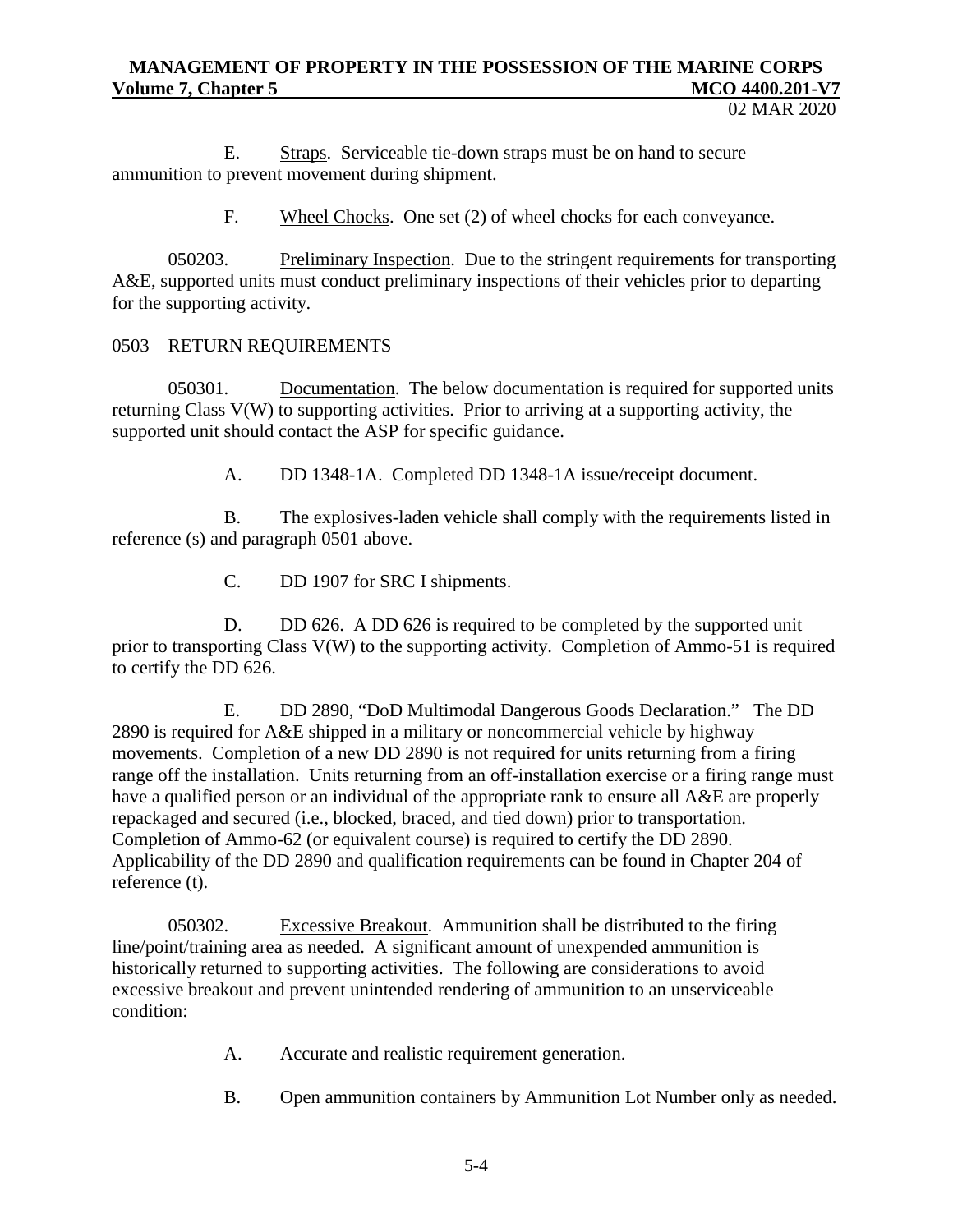02 MAR 2020

C. Retain packaging material.

050303. Packaging. The supported unit shall retain original packing material and return assets as close to factory packaging as possible. Failure to do so may result in the unit receiving a NAVMC 11865 Discrepancy Report or a request for investigation to the parent command.

050304. Unsafe Material. Unsafe Class V(W) shall not be transported or returned to the ASP. Notify EOD and Range Safety in accordance with local procedures for the disposition of Class V(W) deemed unsafe for storage or transport.

050305. Material Potentially Presenting an Explosive Hazard (MPPEH). MPPEH items shall not be transported. See Chapter 8 of this Volume for MPPEH processing requirements.

0504 RECEIPT PROCEDURES

In addition to the transportation requirements identified in paragraph 0501 of this chapter, the below actions and documentation is required for supported units receiving Class V(W) from supporting activities.

050401. Conduct a hazardous control brief with the supporting activity.

050402. Conduct a preloading vehicle inspection with the supporting activity.

050403. NAVMC 11797 (DOA). The supported units must have a current NAVMC 11797 on file with the supporting activity. Military ID is required for DOA verification.

050404. Review NARS, AINs, and OHF messages applicable to the Class V(W) being received.

050405. Conduct a post loading inspection with the supporting activity.

050406. Retain supporting documentation. Includes DD 1348-A1, DD 1907 for SRC I, E581, and DD 2890 where applicable.

050407. Security. The following lists the requirements for supported units receiving Class V(W) from supporting activities.

A. Per references (a) and (ae), personnel must be armed when escorting ammunition. Armed personnel are required to check in weapons and ammunition with the duty ammunition technician. Security ammunition requirements, by individual weapon system, are provided below: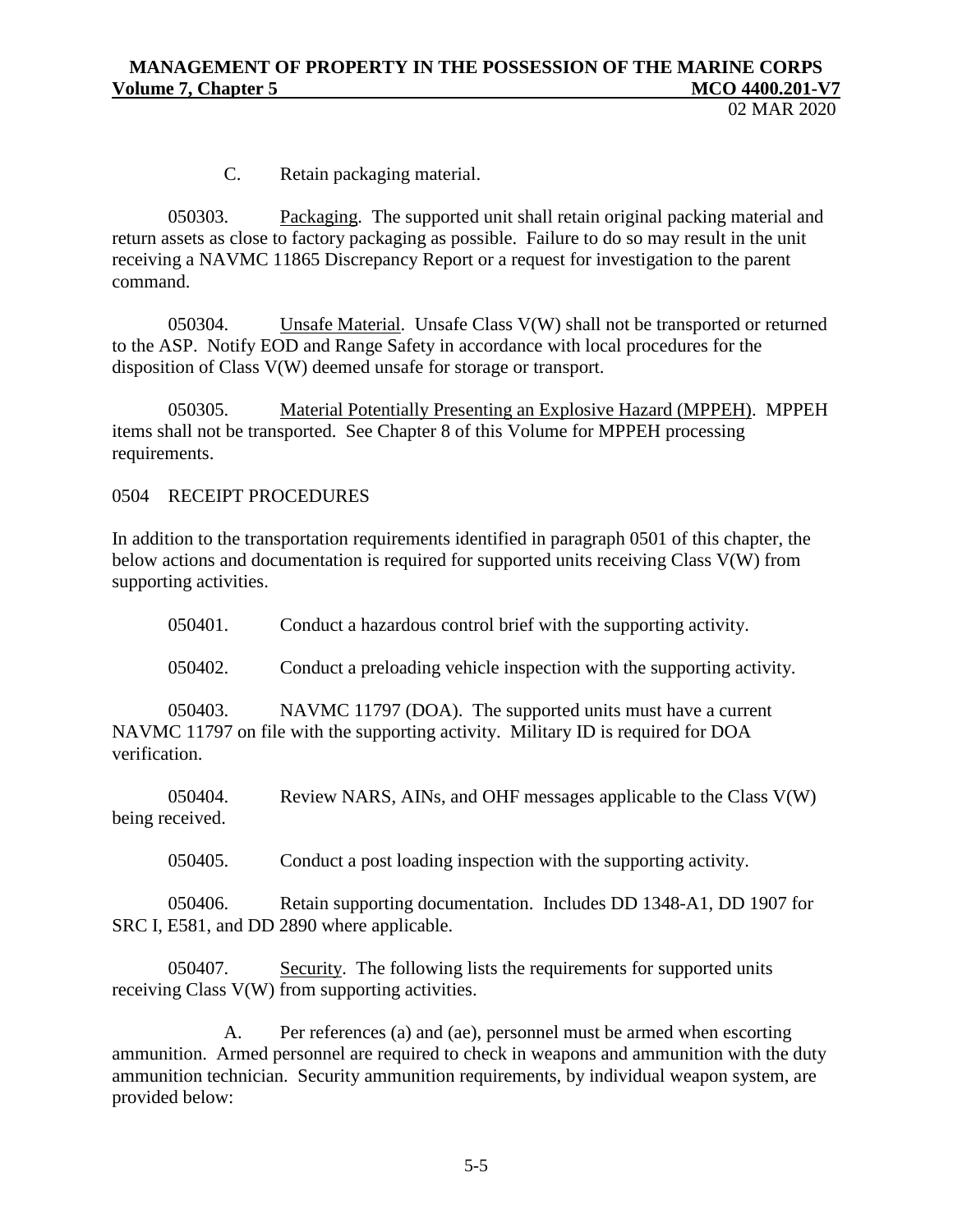02 MAR 2020

1. M9. Two fully loaded magazines.

2. M4/M16. Two fully loaded magazines.

3. Shotgun. Enough rounds to satisfy a fully loaded tube, plus at least five additional rounds.

B. On-base movement. Per reference (a), SRC I and II AA&E items require an armed guard for movements remaining on base. In addition to the armed guard, an explosives driver is required. See paragraph 050407.D for additional armed guard requirements for SRC I movements.

C. Off-base movement. Per reference (a), all off-base movements of AA&E require an explosives driver as well as an armed assistant driver. The vehicle/personnel must be equipped with a means of two-way communication. Authorized exceptions for certain movements are listed in reference (a).

D. In addition to the above, the receipt of SRC I material must be accomplished by individuals meeting the personnel requirements of reference (a). The movement of SRC I material must always be under armed surveillance accompanied by a SNCO or above (as recorded on the DD 1907). This includes on-station movements and temporary storage at range locations.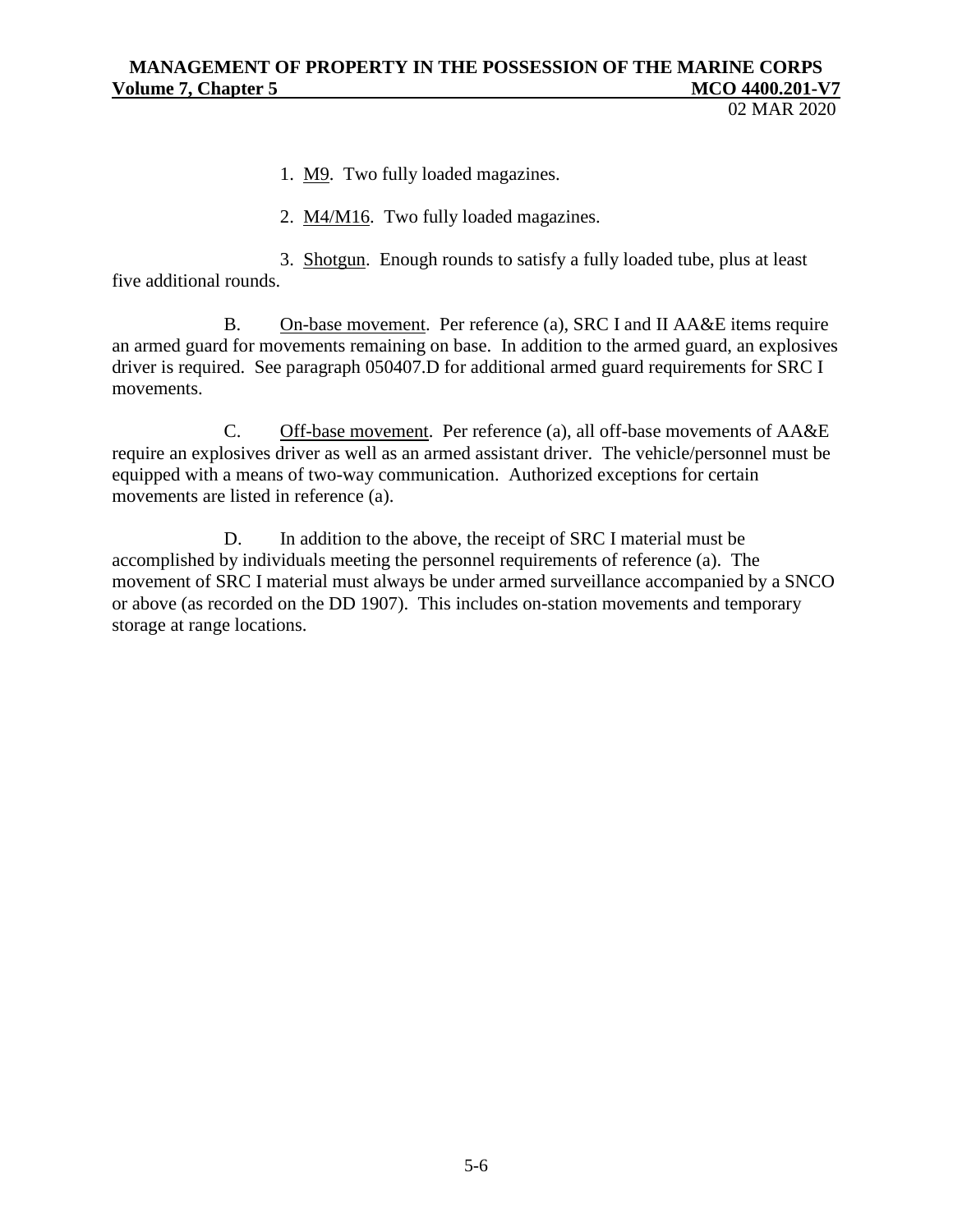02 MAR 2020

# **VOLUME 7: CHAPTER 6**

## **"SUPPORTED UNIT INVENTORY CONTROL PROCEDURES"**

## **SUMMARY OF SUBSTANTIVE CHANGES**

Hyperlinks are denoted by *bold, italic, blue and underlined font***.**

The original publication date of this Marine Corps Order (MCO) Volume (right header) will not change unless/until a full revision of the MCO has been conducted.

All Volume changes denoted in blue font will reset to black font upon a full revision of this Volume.

| <b>CHAPTER</b><br><b>VERSION</b> | <b>PAGE</b><br><b>PARAGRAPH</b> | <b>SUMMARY OF SUBSTANTIVE</b><br><b>CHANGES</b> | <b>DATE OF</b><br><b>CHANGE</b> |
|----------------------------------|---------------------------------|-------------------------------------------------|---------------------------------|
|                                  |                                 |                                                 |                                 |
|                                  |                                 |                                                 |                                 |
|                                  |                                 |                                                 |                                 |
|                                  |                                 |                                                 |                                 |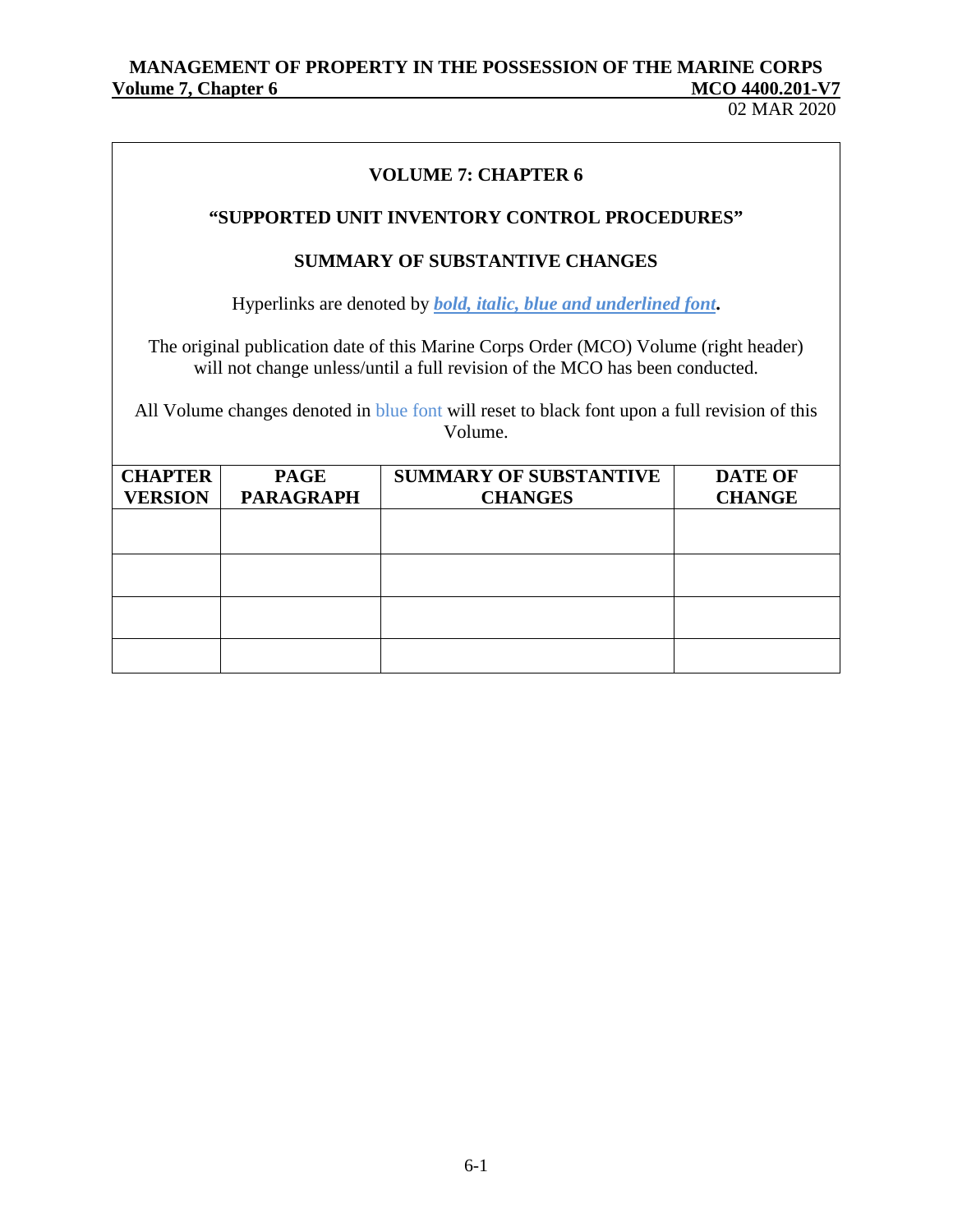02 MAR 2020

## **CHAPTER 6**

#### **SUPPORTED UNIT INVENTORY CONTROL PROCEDURES**

#### 0601 ACCOUNTABLE RECORDS

An accountable record shall be established and maintained for blank, inert, security, safety, training, display, and dummy ammunition stored in locally controlled magazines, ready service lockers, workspaces or armories. A&E is accounted for as Expendable and Non-Expendable.

060101. Expendable  $A \& E$ . Expendable supplies are those items that are intended to be removed from official accounting records after expenditure has been accomplished and when issued to the final user. Example: A&E that is issued for training/mission use.

060102. Nonexpendable  $A &E$ . Nonexpendable supplies are not deleted from the accounting records when issued to the final user. Rather, the final user receives such items through an approved form of sub-custody (Equipment Custody Record or DD 1348-1A). Nonexpendable supplies are intended to be recovered. Example: A&E that is issued for security purposes.

#### 0602 INVENTORY REQUIREMENT

060201. Physical Inventory. A physical inventory of Class V(W) materiel shall be conducted and documented monthly, semi-annually, and annually in accordance with reference (a) and this Order. A separate line entry indicating the date the inventory was taken, the actual adjusted quantity, and the words "MONTHLY INVENTORY," "SEMI-ANNUAL INVENTORY," or "ANNUAL INVENTORY" as appropriate, shall be annotated on the NAVMC 10774 cards.

060202. Disinterested Inventory. A disinterested officer or SNCO shall conduct monthly inventories of all Class V(W) stored in locally controlled magazines, ready service lockers, or armories. Copies of the inventory results shall be maintained with the ammunition section for 10 years (three years active and seven years archived) from the date of inventory.

060203. Discrepancies. Any discrepancy noted between the on-hand quantity and the recorded quantity shall be investigated thoroughly by the commander or designated representative. Should any quantity of Class V(W) materiel be determined missing, action shall be taken in accordance with paragraphs 0606 and 0607 below.

#### 0603 AUTHORIZED MANUAL PROCESSES AND AUTOMATED INFORMATION **SYSTEMS**

060301. Manual Process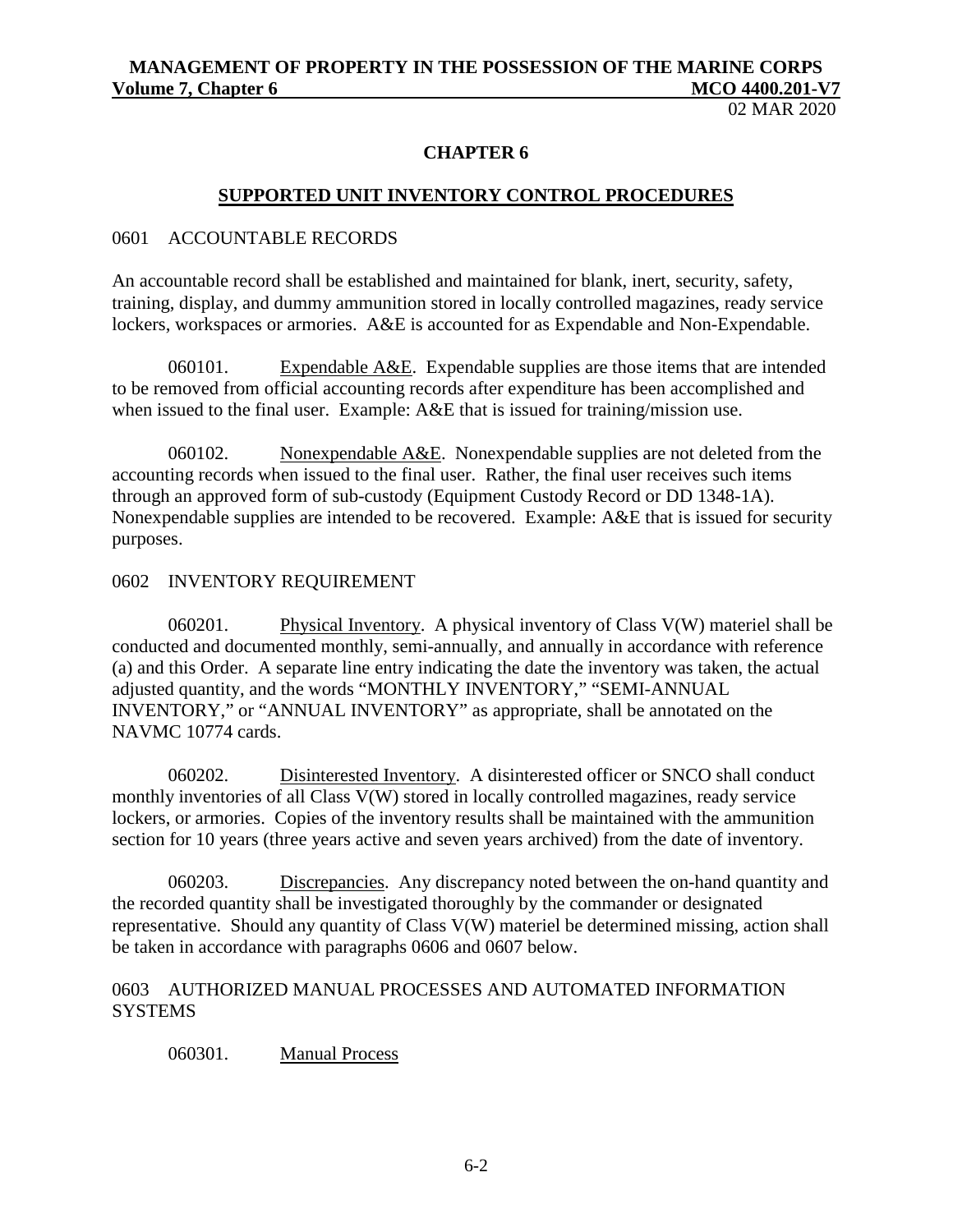A. For purpose of accounting for Class V(W) materiel at the unit level, the NAVMC 10774 shall be used. Each commander or designated representative is responsible to ensure a NAVMC 10774 is prepared for each Ammunition Lot Number stored locally, regardless of the quantity on-hand or due-in, and updated immediately upon receipt, issue, or other adjustments associated with the lot. Electronic processes may be used if it meets the minimum requirements listed on the NAVMC 10774.

B. The DD 1348-1A shall be used to record all transactions on the NAVMC  $10774$  to include the sub-custody of assets. Class  $V(W)$  materiel shall be accounted for as expendable or non-expendable supplies based on operational function.

060302. Automated Information Systems. Only authorized ammunition automated systems shall be used for Class V(W) inventory management. See Volume 1 of this Order for a list of approved systems.

0604 ISSUE RELEASE/RECEIPT DOCUMENT

The DD 1348-1A shall be used to document all transactions affecting the accountable record.

0605 NOTICES OF AMMUNITION RECLASSIFICATION (NAR), AMMUNITION INFORMATION NOTICE (AIN), LOTS FUNCTIONALLY CLEAR FOR OVER-HEAD FIRE (OHF)

All Marine Corps units shall comply with the instructions contained in published NAR, AIN, OHF (cleared/not cleared) messages, and reference (u).

060501. File Establishment Requirements.

A. Primary Elements. The primary elements of a NAR file system include a current version of reference (u) and all NAR, AIN, and OHF (cleared/not-cleared) messages not incorporated in the latest version of reference (u).

B. Filing Sequence. When maintaining manual records, the NAR, AIN, and OHF file shall be established and maintained in numerical sequence from the oldest to the most current message.

C. Manual/Electronic Records. Reference (u) and NAR, AIN, OHF files may be maintained either as a hard copy or electronically.

D. Validation Requirement. Supported units are required to develop local procedures for validating existing and current NAR, AIN, and OHF messages against on-hand and received stock.

060502. Asset Review. NAR, AIN, and OHF messages shall be reviewed for accuracy of information and checked against asset inventory records to determine if affected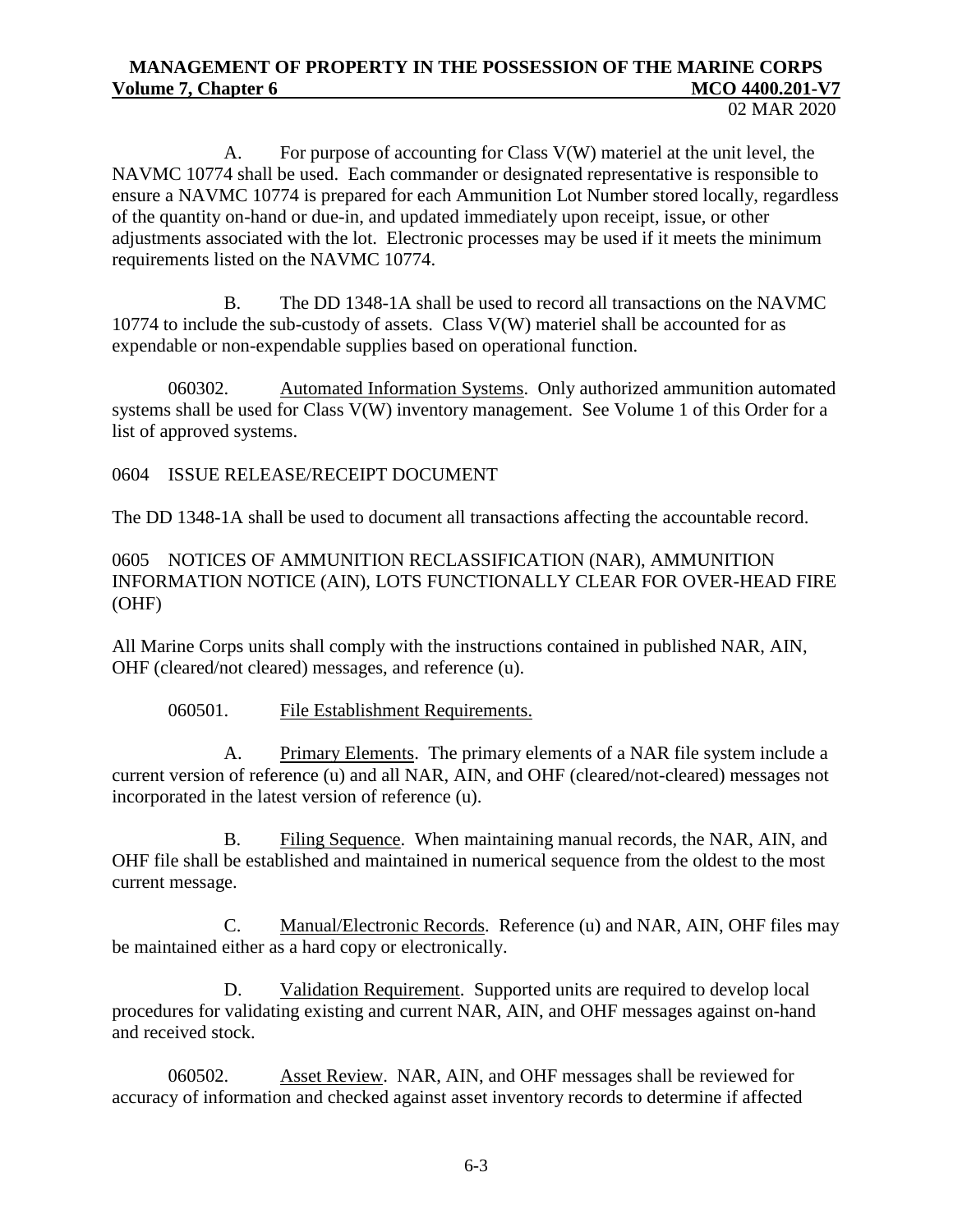stock is currently on hand. The NAR/AIN/OHF information shall be entered into the accountable record for both the end item and/or the components if not assembled.

060503. Asset/Stock Records. All affected asset/stock records shall be adjusted to reflect the current Condition Code status. This function must be accomplished on a priority basis and completed within the timeline directed by reference (u).

060504. Owning Services. Supported units must cross-reference all DoDICs requisitioned and subsequently received from adjacent Service supporting activities for application of NARs prior to acceptance and expenditure.

#### 0606 VOUCHER AUTHORITY

060601. Approval by the commander is required for all inventory adjustment vouchers. For supported units, this authority shall not be delegated.

060602. The inventory adjustment voucher file shall contain all inventory adjustment documents, reports of investigations, and MLSR documentation per reference (a) (if applicable). The file shall be maintained in document number sequence or document number within DoDIC sequence.

060603. The inventory adjustment voucher file shall be retained for 10 years (three years active and seven years archived) from the date of adjustment in accordance with Volume 3 of this Order.

#### 0607 CLASS V(W) INVENTORY ADJUSTMENTS

All inventory adjustments shall be prepared for the commander's signature in accordance with this Order, utilizing a DD 1348-1A. In addition, the research and vouchering process of Volume 4 of this Order provides further guidance.

060701. An inventory gain/loss adjustment (B8A/B9A) shall be used to increase or decrease ammunition on the property records, which previously was physically unaccounted for or discovered missing during a regularly scheduled periodic inventory. Each inventory adjustment increase/decrease shall contain an explanatory note and shall be approved by the commander. A voucher package is required for these transactions.

060702. A miscellaneous gain/loss adjustment (B8Z/B9Z) shall be used to record gains/losses on the property record not as a result of taking a physical inventory. Each inventory adjustment increase/decrease shall contain an explanatory note and shall be approved by the commander. A voucher package is required for these transactions.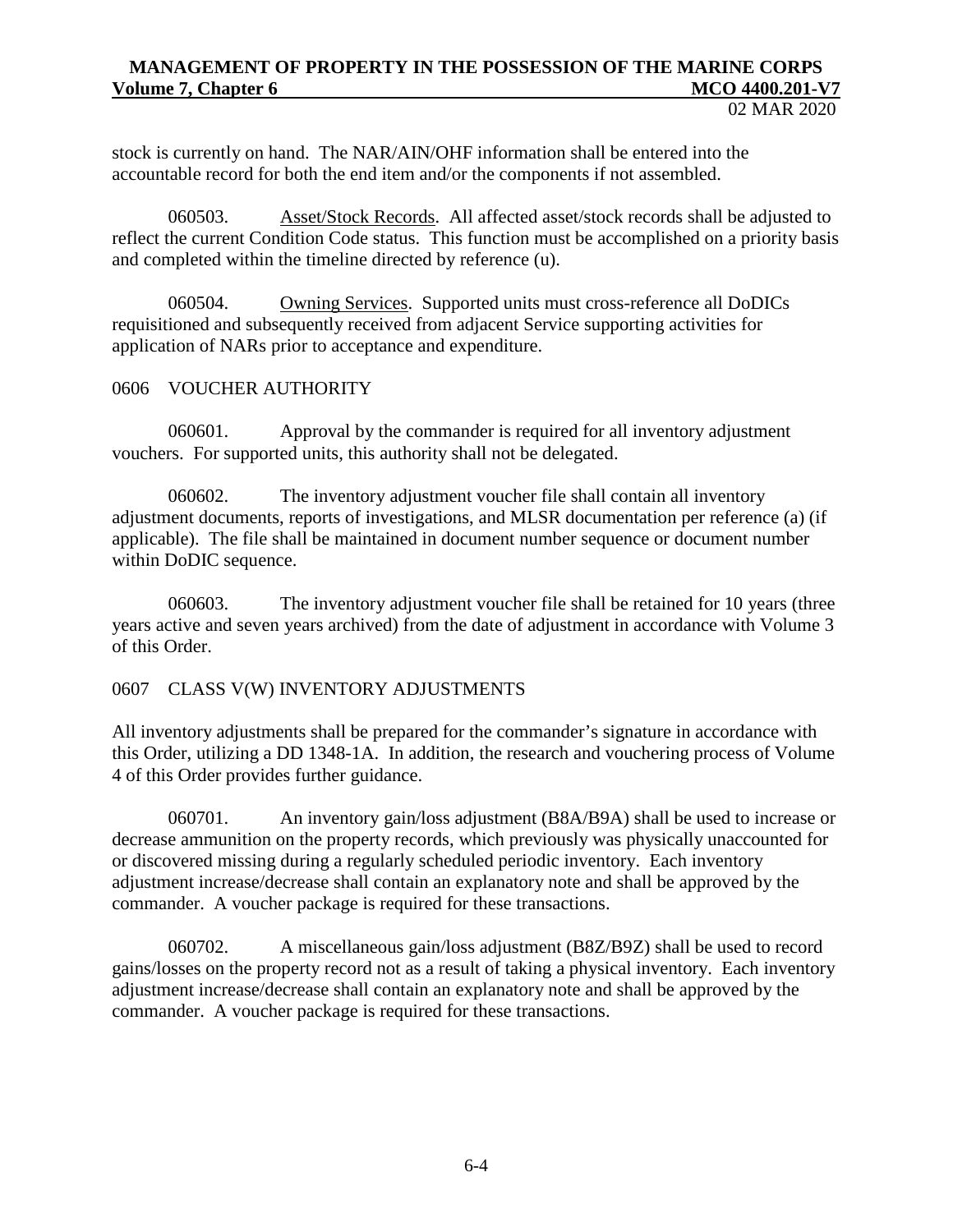02 MAR 2020

## **VOLUME 7: CHAPTER 7**

# **"EXPENDITURE REPORTING REQUIREMENTS"**

## **SUMMARY OF SUBSTANTIVE CHANGES**

Hyperlinks are denoted by *bold, italic, blue and underlined font***.**

The original publication date of this Marine Corps Order (MCO) Volume (right header) will not change unless/until a full revision of the MCO has been conducted.

All Volume changes denoted in blue font will reset to black font upon a full revision of this Volume.

| <b>CHAPTER</b> | <b>PAGE</b>      | <b>SUMMARY OF SUBSTANTIVE</b> | <b>DATE OF</b> |
|----------------|------------------|-------------------------------|----------------|
| <b>VERSION</b> | <b>PARAGRAPH</b> | <b>CHANGES</b>                | <b>CHANGE</b>  |
|                |                  |                               |                |
|                |                  |                               |                |
|                |                  |                               |                |
|                |                  |                               |                |
|                |                  |                               |                |
|                |                  |                               |                |
|                |                  |                               |                |
|                |                  |                               |                |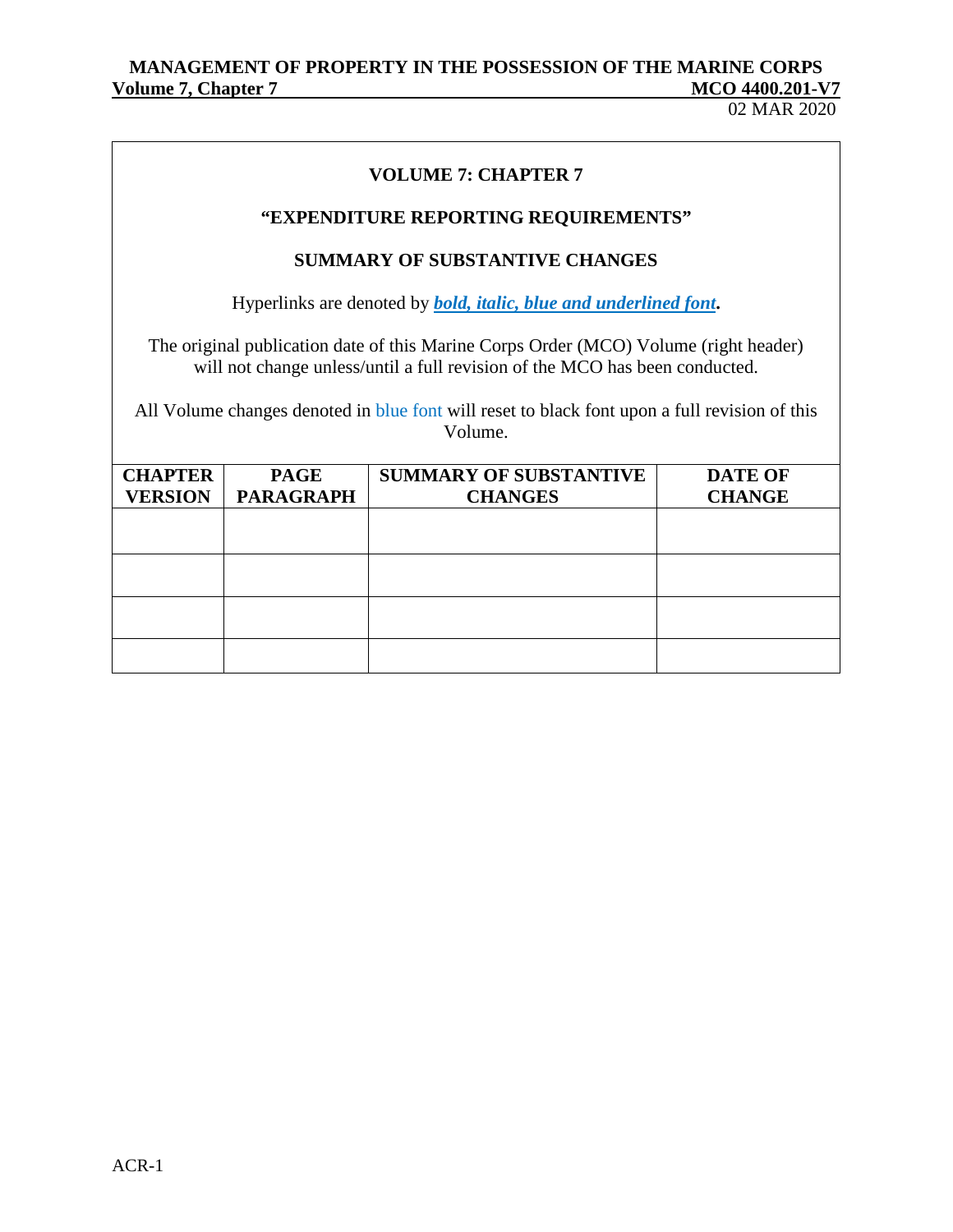02 MAR 2020

#### **CHAPTER 7**

## **EXPENDITURE REPORTING REQUIREMENTS**

#### 0701 GENERAL PROCEDURES

The Class V(W) Expenditure Report (NAVMC 11381) is used to document all expenditures of Class V(W) assets. This form shall be completed at the range by the Range OIC and the ammunition technician/handler, to include signatures of both parties, prior to leaving the training event.

070101. The Range OIC must certify that the receipt and expenditure data is accurate on the NAVMC 11381. The Range OIC signature certifies the quantities listed on the form to be accurate.

070102. If after leaving the range, an adjustment must be made to the NAVMC 11381 due to ASP sentencing (e.g. Condition Code change to unserviceable condition) or other reasons, a new NAVMC 11381 must be completed by the Range OIC and ammunition technician/handler, to include signatures of both parties and all supporting documentation.

070103. EOD personnel conducting response calls shall follow reporting requirements listed in reference (v). NAVMC 11381 Expenditure Reports are not required for these types of expenditures.

#### 0702 SUBMISSION TIMELINES

070201. Completion of the NAVMC 11381 shall meet the following timelines.

A. For local training events (e.g., rifle/pistol range), the completed NAVMC 11381 must be verified by the A&E AVO within 7 working days from the end date of the range (if all ammunition was expended), or the date of unexpended ammunition turn-in to the ASP.

B. For training exercises (e.g., Integrated Training Exercises), the A&E AVO must verify the completed NAVMC 11381 within 30 working days from the end of the exercise or the date unexpended ammunition is turned in to the supporting activity.

070202. Expenditures Reports must be reconciled in the authorized automated system within 10 working days of completion of the NAVMC 11381.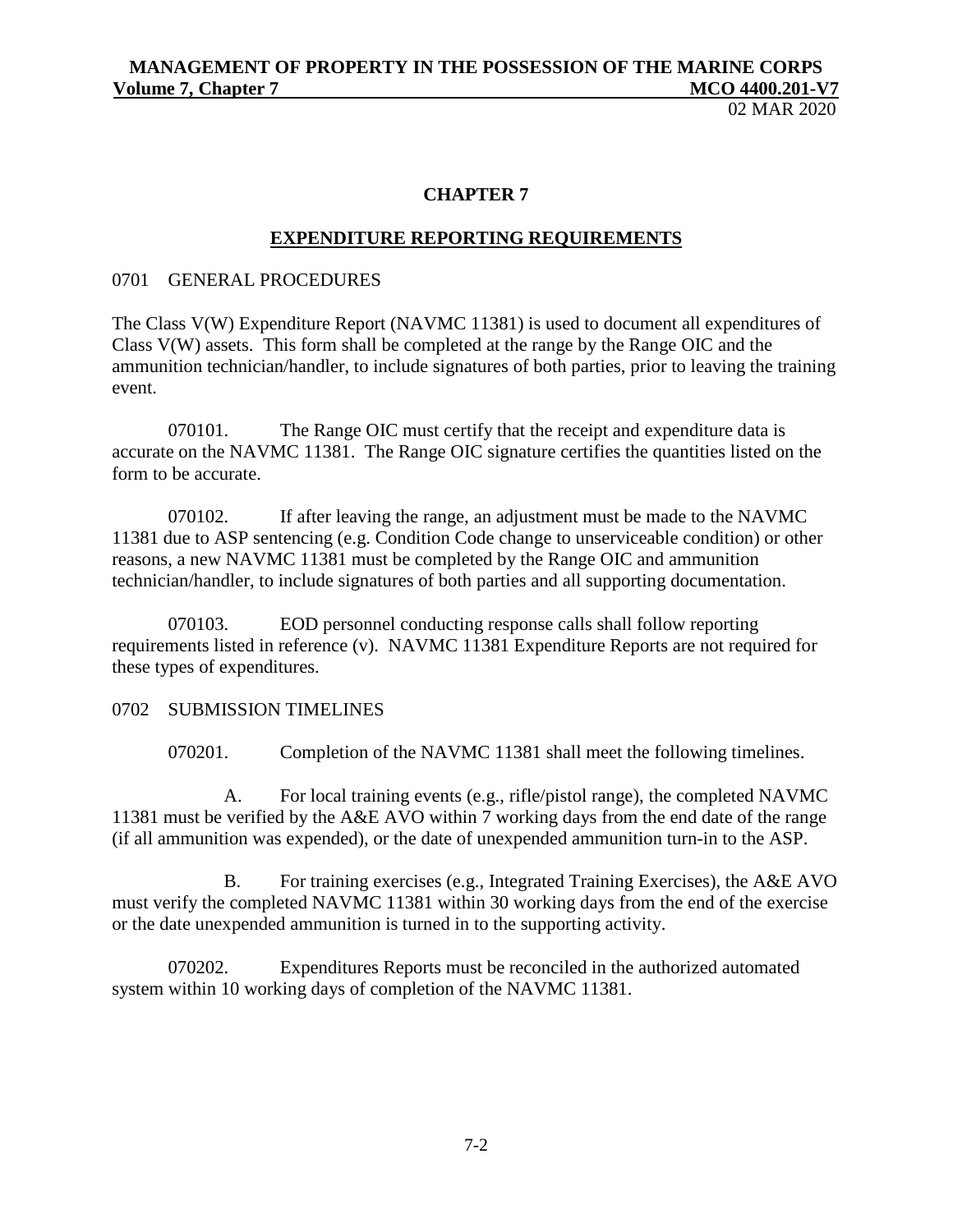02 MAR 2020

#### 0703 SERIALIZED EXPENDITURE REPORTING

Serialized Class V(W) items require more stringent accountability controls due to their portability, lethality, and potential threat should they fall into the hands of unauthorized individuals.

070301. Authorized Ammunition Automated System Users. In addition to the NAVMC 11381 expenditure reporting process, supported unit personnel using the authorized ammunition automated system shall certify the expenditure of serialized assets using appropriate closeout procedures.

070302. Non-Automated System Users. In addition to the NAVMC 11381 expenditure reporting process, supported unit personnel not using automated systems shall follow the below procedures to report serialized expenditures.

A. Expenditure Reports shall be submitted within 72 hours of training event completion to COMMARCORSYSCOM QUANTICO VA AMMO (UC) via priority message, with info copy to MARINE CORPS PROGRAMS FALLBROOK CA, NAVSURFWARCENDIV CRANE IN (JXMQ) and the appropriate chain of command.

B. Units reporting expenditures shall include sequential report numbers to facilitate the tracking of reports. This will ensure all reports are received from a supported unit. An example report number would be (1-19) where the "1-" denotes first report of the fiscal year and the "19" denotes the last two digits of the reporting fiscal year.

#### 0704 DOCUMENT RETENTION

Per Volume 3 of this Order, Class V(W) Expenditure Reports must be retained for 10 years (three years active and seven years archived) as of the closing date of the report.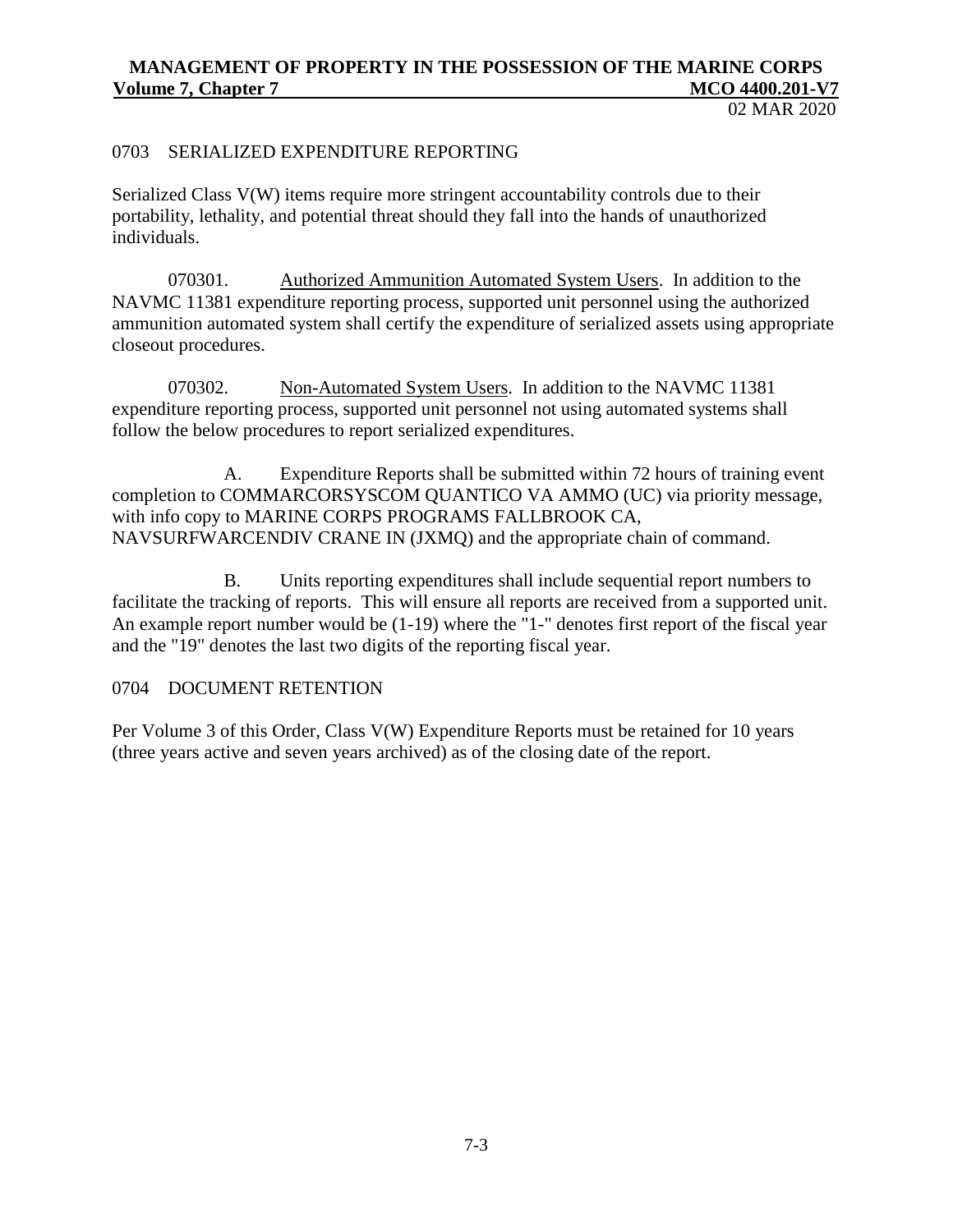02 MAR 2020

# **VOLUME 7: CHAPTER 8**

## **"MISCELLANEOUS SUPPORTED UNIT PROCEDURES"**

## **SUMMARY OF SUBSTANTIVE CHANGES**

Hyperlinks are denoted by *bold, italic, blue and underlined font***.**

The original publication date of this Marine Corps Order (MCO) Volume (right header) will not change unless/until a full revision of the MCO has been conducted.

All Volume changes denoted in blue font will reset to black font upon a full revision of this Volume.

| <b>CHAPTER</b><br><b>VERSION</b> | <b>PAGE</b><br><b>PARAGRAPH</b> | <b>SUMMARY OF SUBSTANTIVE</b><br><b>CHANGES</b> | <b>DATE OF</b><br><b>CHANGE</b> |
|----------------------------------|---------------------------------|-------------------------------------------------|---------------------------------|
|                                  |                                 |                                                 |                                 |
|                                  |                                 |                                                 |                                 |
|                                  |                                 |                                                 |                                 |
|                                  |                                 |                                                 |                                 |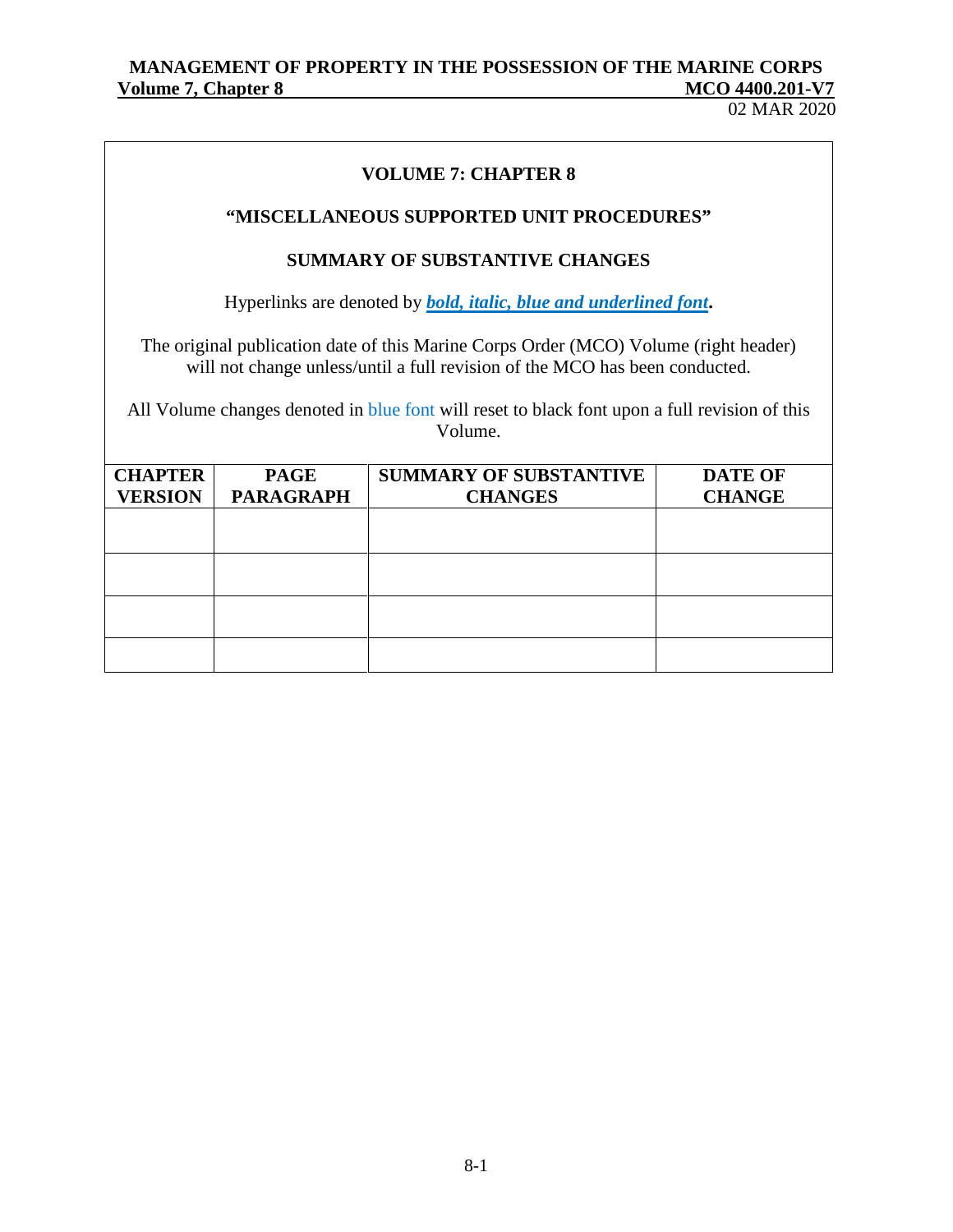02 MAR 2020

#### **CHAPTER 8**

#### **MISCELLANEOUS SUPPORTED UNIT PROCEDURES**

#### 0801 PROCESSING OF MATERIAL POTENTIALLY PRESENTING AN EXPLOSIVE HAZARD (MPPEH)

080101. Established criteria for managing and processing MPPEH is intended to protect personnel and property from unintentional exposure to potential explosive hazards. It is Marine Corps policy to manage and process MPPEH in compliance with explosive safety standards while preventing unauthorized use, transfer, or release of MPPEH from DoD control.

080102. Typical types of MPPEH include but are not limited to the following:

A. Used and unused munitions and munitions debris, targets, and nontraining-related materials collected and removed during range clearance/munitions response activities.

B. Used munitions containers and packaging material.

C. Munitions-related material generated as a by-product of munitions manufacturing, maintenance, expenditure, and demilitarization.

D. Soil or other environmental media contaminated with high enough concentrations of explosives such that the materials themselves potentially present an explosive hazard.

080103. Non-MPPEH items are items that never contained ammunition or explosives.

080104. Material Documented as Safe (MDAS). MDAS is MPPEH that has been certified as not presenting an explosive hazard and for which the chain of custody has been established and maintained. If the required documentation and chain of custody are properly maintained, this material shall not be administratively converted back to MPPEH. MDAS certification shall be conducted in accordance with reference (j).

080105. MPPEH that cannot be documented as MDAS includes material with the following characteristics.

A. The material has been examined and no contamination can be visually noted on accessible surfaces; however, explosives may be present in concealed housings or other hidden areas such as internal cavities or devices that contain explosives. It is not safe to treat these items with open flame, high temperature heating devices, cutting devices, or hammering devices unless the maximum potential explosives safety hazards that the material is known, or expected to present, are addressed.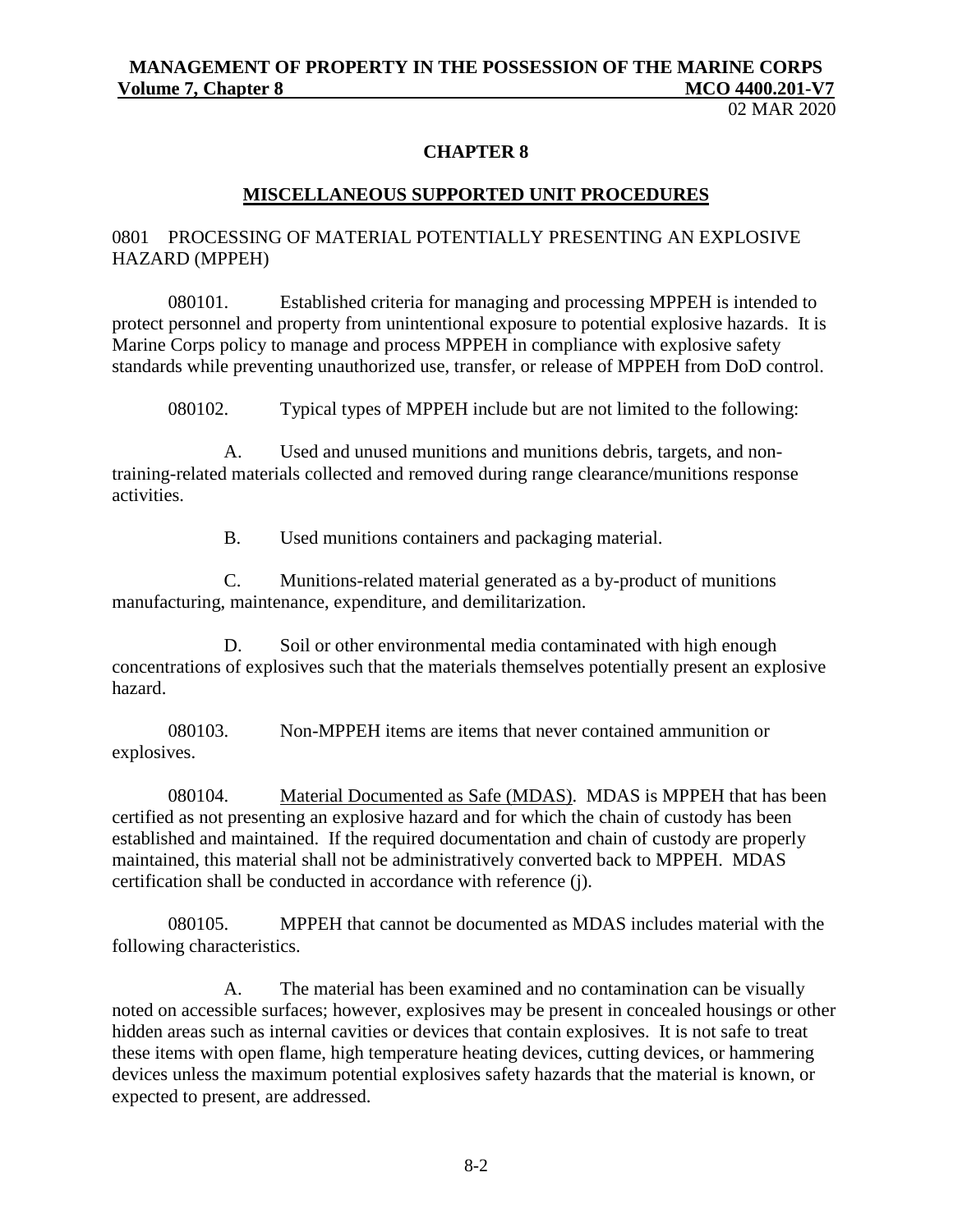02 MAR 2020

B. The material is expected to be free of an explosion hazard, but not enough information is available to certify it as safe. This may be due to the following.

1. There are potentially internal cavities or devices that contain explosives.

2. The material has not been 100% inspected.

3. The certification process has not been completed to the point of documentation with dual signatures.

C. The material is known or suspected to pose an explosive hazard.

080106. Material Documented as an Explosive Hazard (MDEH). MDEH is MPPEH that has been assessed and documented as having an explosive hazard, and chain of custody has been established and maintained. This material is no longer considered to be MPPEH, but its storage and handling is considered an explosives operation. MDEH certification shall be conducted in accordance with reference (j).

080107. Material Potentially Presenting an Explosive Hazard (MPPEH) Management.

A. MPPEH shall not be transferred within or released from Marine Corps control unless its explosives safety status has been assessed and documented.

B. MPPEH must be assumed to present an explosive hazard and procedures covering proper MPPEH management must be followed.

C. Contracts or other legal agreements require compliance with the provisions of references (j), (s), (w), (x), and (y). Seek the advice of a Staff Judge Advocate or other legal counsel with specific questions or concerns prior to entering any legal agreement or contract.

080108. Material Potentially Presenting an Explosive Hazard (MPPEH) Processing. MPPEH shall be processed and managed in accordance with reference (j). MPPEH processing includes any action or operation involving MPPEH. Processing of MPPEH is considered an explosives operation and shall be conducted at an approved site or at the point of origin (e.g. sited or certified range). MPPEH shall be covered or stored in closed containers to prevent exposure to precipitation.

080109. Documentation of Explosives Safety Status. Documentation as safe by visual inspection requires a 100-percent inspection by one individual, followed by an independent 100-percent re-inspection by another. Certification documentation for MDAS shall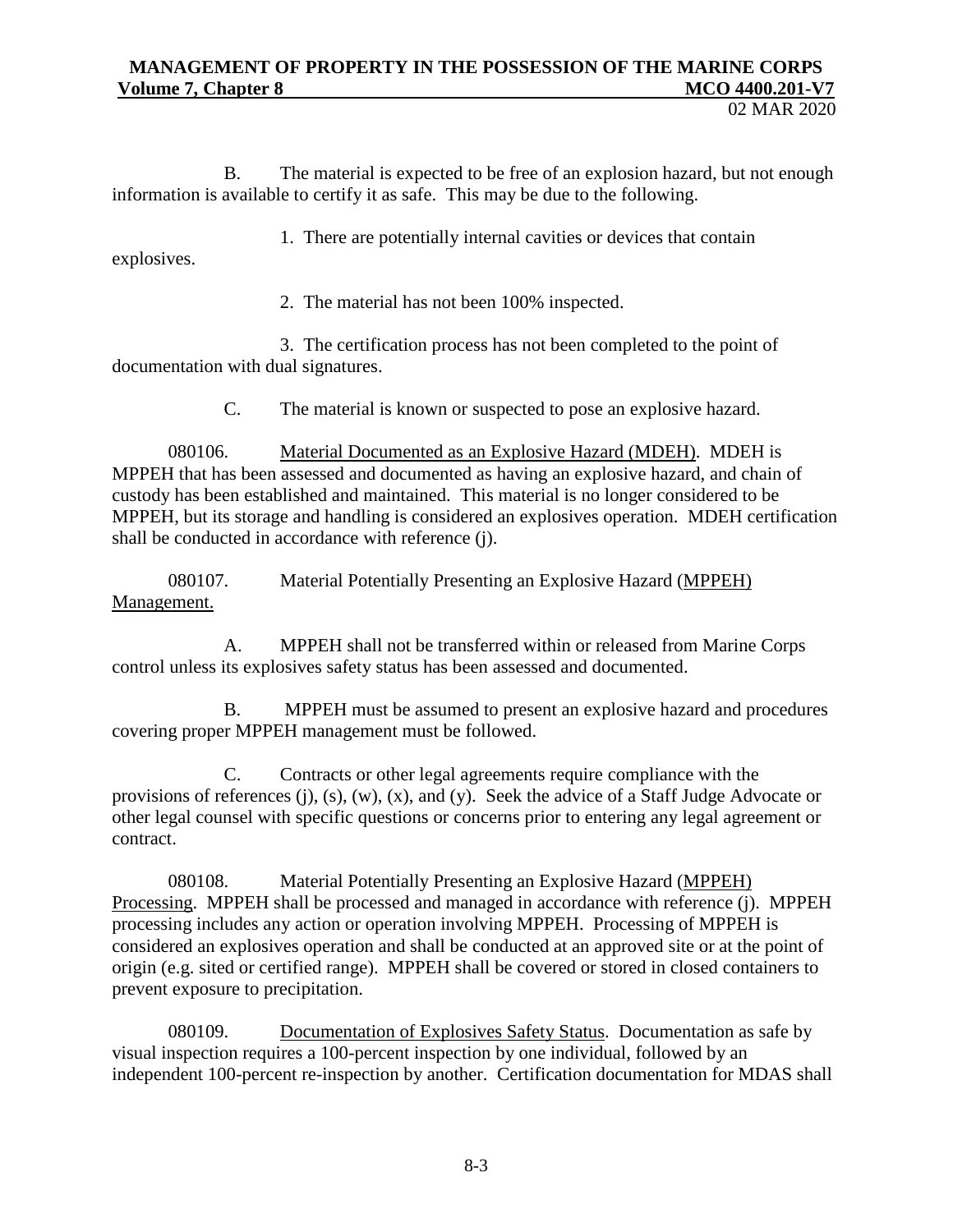02 MAR 2020

consist of a disposal turn-in document DD 1348-1A, or a local form authorized by the commander.

- 
- A. Explosive safety status shall be documented in accordance with reference

(j).

B. Retain legible copies of all documents supporting the explosives safety status of the material as MDAS (such as the signed DD 1348-1 and any other documents associated with the inspection and/or re-inspection of the material) for 10 years (three years active and seven years archived).

# 0802 HANDLING AND TURN IN OF EXPENDED AMMUNITION CASINGS (BRASS)

080201. Turn in of Expended Brass. Upon the conclusion of each training event, all small arms brass (.50 caliber size and below) must be turned in as follows.

A. The authorized representative for the unit issued the ammunition must turn in all brass within 10 working days of the conclusion of each training event.

B. All brass must be turned in to the local QRP site. Units not supported by a QRP site must turn in brass as scrap to the nearest DLA-DS site.

C. The DD 1348-1 turn-in document must clearly state the caliber of all types of ammunition fired during the training event (e.g., .50 cal, 5.56mm, 7.62mm).

D. During the turn-in process at the QRP site, the unit authorized representative must obtain the cumulative weight, per training event, of all brass as an annotation on the DD 1348-1. The QRP and the unit authorized representative must retain the signed DD 1348-1 on file for 10 years as key supporting documentation. Overlapping training events are still required to be documented separately.

E. This guidance is applicable to training events where the collection of brass casings is feasible (e.g., rifle/pistol ranges at Marine Corps installations). This does not apply to live fire training events of a mobile nature where the collection of brass is not practical or possible due to terrain, vegetation, or sensitive fuse impact areas. In these cases, the following statement must be added to paragraph 1 of the NAVMC 11381 Expenditure Report: "The collection of brass was not practical or possible for this training event."

080202. Stockpiling Brass. Supported Units are authorized to hold brass no longer than 10 working days after the completion of each range/training event. If training events overlap, or the local QRP site cannot support the 10-day turn-in requirement, it is the responsibility of the unit to ensure accountability by segregating expended brass from different training events until the brass can be turned in.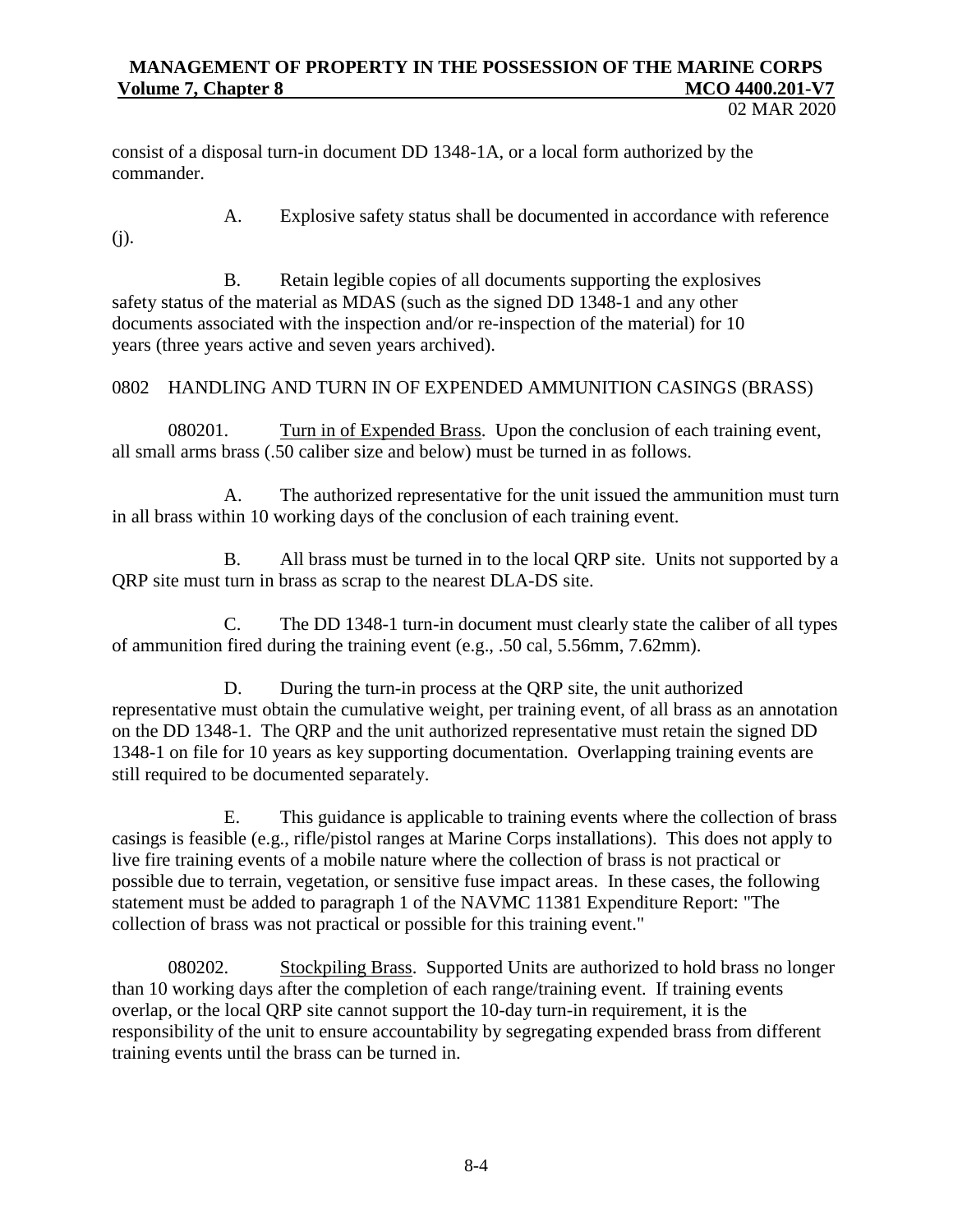02 MAR 2020

| <b>VOLUME 7: CHAPTER 9</b>                                                                                                                                          |                                 |                                                 |                                 |  |
|---------------------------------------------------------------------------------------------------------------------------------------------------------------------|---------------------------------|-------------------------------------------------|---------------------------------|--|
| "SUPPORTING ACTIVITY RESPONSIBILITIES"                                                                                                                              |                                 |                                                 |                                 |  |
| <b>SUMMARY OF SUBSTANTIVE CHANGES</b>                                                                                                                               |                                 |                                                 |                                 |  |
| Hyperlinks are denoted by <b><i>bold, italic, blue and underlined font.</i></b>                                                                                     |                                 |                                                 |                                 |  |
| The original publication date of this Marine Corps Order (MCO) Volume (right header)<br>will not change unless/until a full revision of the MCO has been conducted. |                                 |                                                 |                                 |  |
| All Volume changes denoted in blue font will reset to black font upon a full revision of this<br>Volume.                                                            |                                 |                                                 |                                 |  |
| <b>CHAPTE</b><br>R<br><b>VERSION</b>                                                                                                                                | <b>PAGE</b><br><b>PARAGRAPH</b> | <b>SUMMARY OF SUBSTANTIVE</b><br><b>CHANGES</b> | <b>DATE OF</b><br><b>CHANGE</b> |  |
|                                                                                                                                                                     |                                 |                                                 |                                 |  |
|                                                                                                                                                                     |                                 |                                                 |                                 |  |
|                                                                                                                                                                     |                                 |                                                 |                                 |  |
|                                                                                                                                                                     |                                 |                                                 |                                 |  |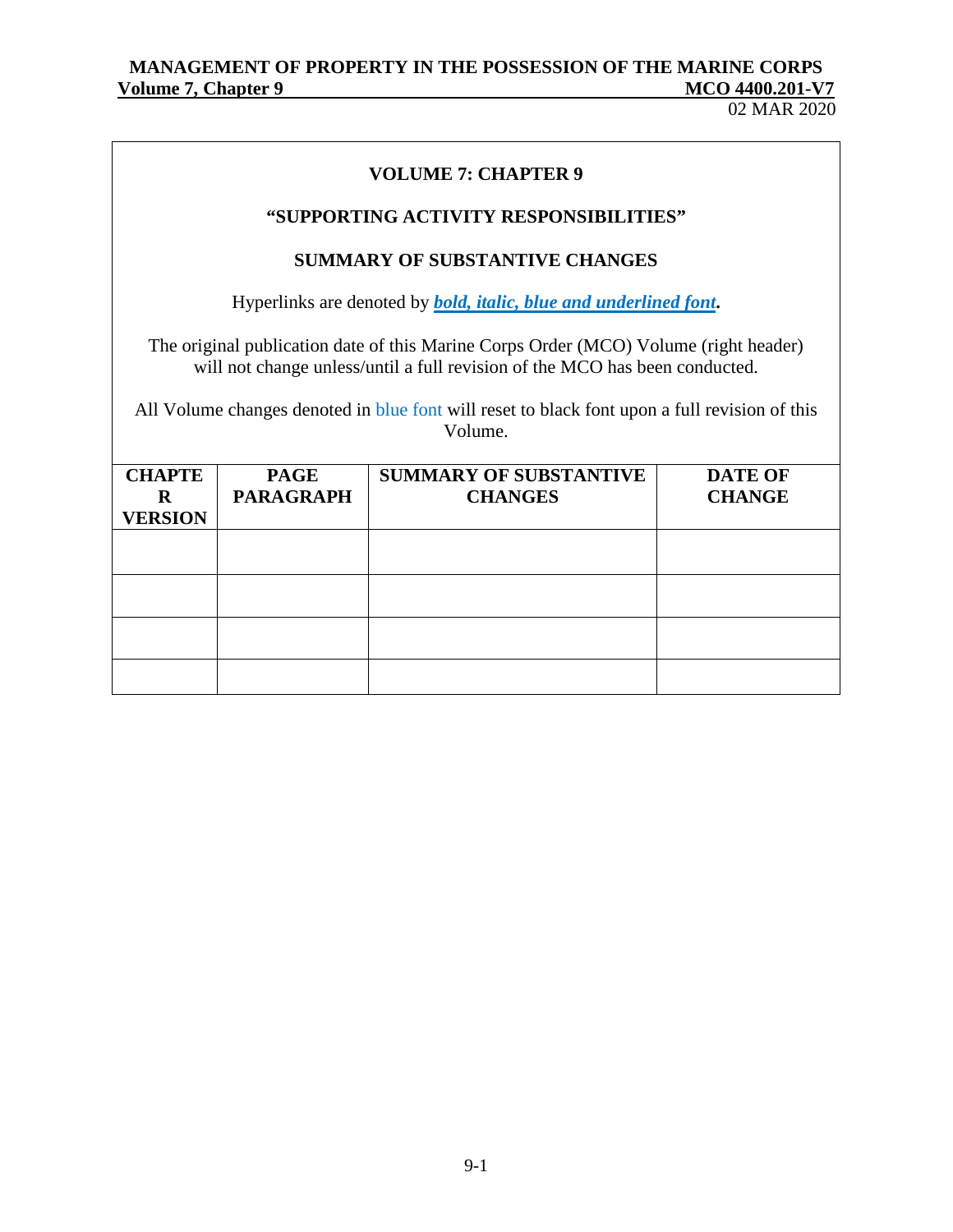02 MAR 2020

#### **CHAPTER 9**

#### **SUPPORTING ACTIVITY RESPONSIBILITIES**

#### 0901 COMMANDERS

Commanders of ammunition supporting activities are responsible for the management and control of Class V(W), to include the following.

090101. Provide recommendations to requests for exemptions of transportation regulations for the movement of Class V(W) materiel by Marine Corps units, tenants, or other entities physically located on Marine Corps installations. Requests for transportation waivers involving the movement of Class V(W) shall be submitted to DC I&L (Attn: LPD) via MARCORSYSCOM (PM Ammo) per references (f) and (j).

090102. Provide recommendations and endorsement on explosives event waivers, safety site approval requests, and explosives exemption requests submitted by Marine Corps installations. Requests for explosive safety event waivers, site approvals, and explosives exemption requests shall be submitted via the operational chain of command to MARCORSYSCOM (PM Ammo) per references (f) and (j).

090103. Requests for physical security exemptions and waivers involving Class V(W) shall be submitted to DC PP&O (Security Division) per references (b), (c), (d), and (f).

#### 0902 AMMUNITION COMPANY COMMANDER

As the senior ammunition technical expert, the ammunition company commander is accountable for all facets of ammunition operations conducted by the company. In addition to the technical aspects, the company commander is responsible for the training, equipping, and readiness of ammunition companies, platoons, and/or detachments.

090201. Requirement. Ammunition company commanders shall be appointed in writing.

090202. Command Relationship. Company commanders are ammunition officers (MOS 2340) that report to the battalion commander.

090203. Duties.

A. Direct operational and tactical planning.

B. Assess operational readiness (personnel, equipment, logistics).

C. Review, provide recommendations, and endorse all administrative matters relating to the company.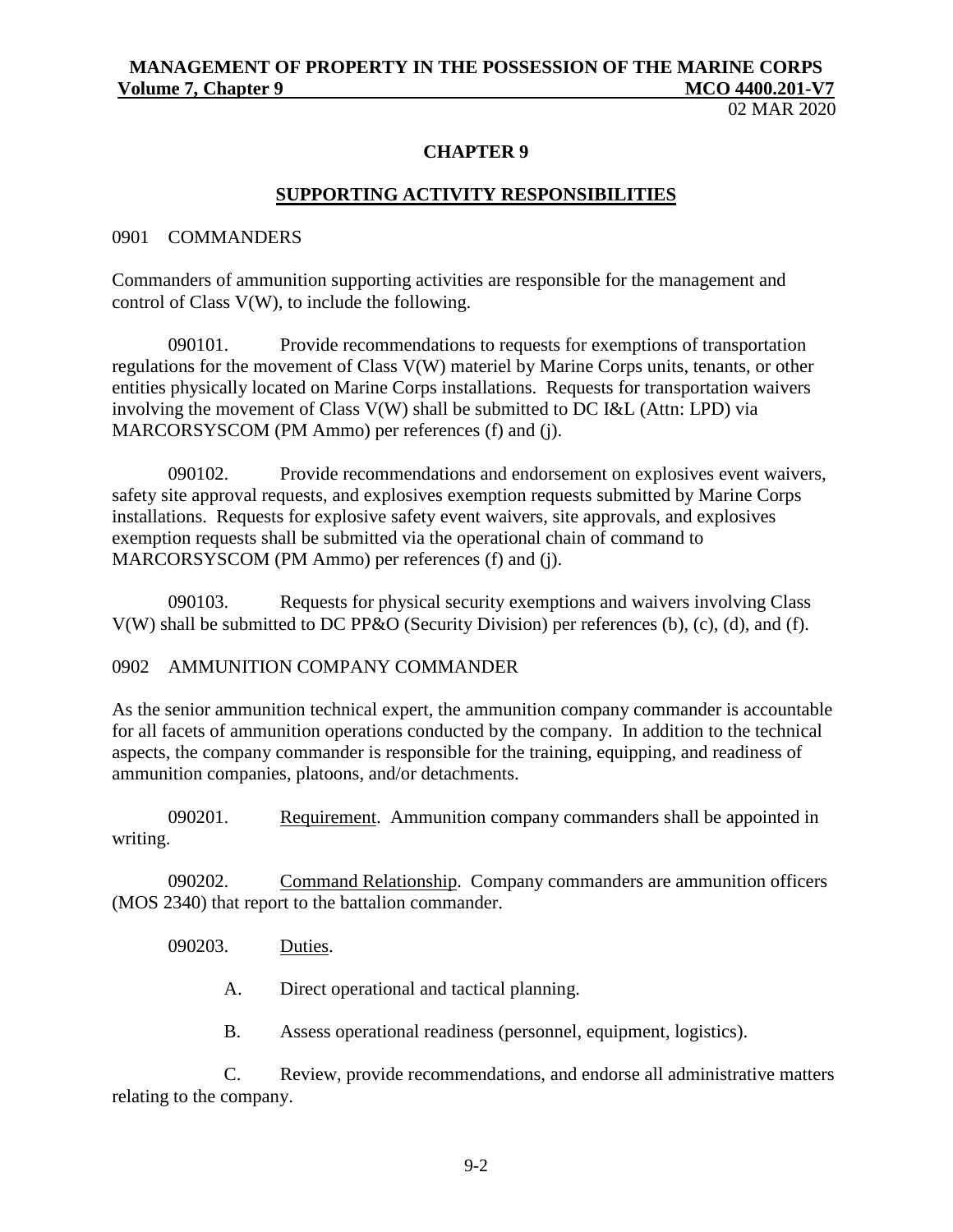02 MAR 2020

#### 0903 AMMUNITION SUPPLY POINT (ASP) OFFICER-IN-CHARGE (OIC)

The ASP OIC is responsible for ensuring all processes are conducted in accordance with command-approved SOPs, adherence to standard safety regulations, personnel are qualified and certified to perform assigned operations, and the operational employment of the company, platoon, or detachment.

090301. Requirement. ASP OICs are directly responsible for their ammunition account. Within 30 calendar days of assignment, they must formally accept their appointment via an endorsement. In the event of a change of ASP OIC, the activity shall conduct a 100 percent physical inventory regardless of the length of time since the previous inventory. The results of the inventory shall be documented on the inbound OIC's acceptance letter.

090302. Command Relationship. The ASP OIC shall report to the ammunition company, platoon, or detachment commander. In circumstances where ASP personnel are a special staff section, the ASP OIC shall report to the principal staff logistics officer.

090303. Duties

A. Ensure all operations involving the storage, handling, transportation, security, accountability, and maintenance of Class V(W) materiel are conducted in accordance with provisions of this Order and applicable explosives safety directives.

B. Determine specific hazards involved in Class V(W) operations and ensure appropriate instructions and documents (explosives safety technical manuals, pamphlets, etc.) are available.

C. Assist in the preparation of site approval documents.

D. Assist in the preparation for requests for deviations.

E. Prepare and route event waivers to include hot work permits for major repairs or changes to any magazine, machinery, or equipment in magazine areas containing hazardous materials.

F. Review, in conjunction with the safety office and fire department representatives, all facility modification drawings and equipment drawings used for explosive operations to ensure compliance with safety documents.

G. Formally request an investigation on those items reclassified to an unserviceable condition due to misuse by a supported organization returning Class V(W) materiel.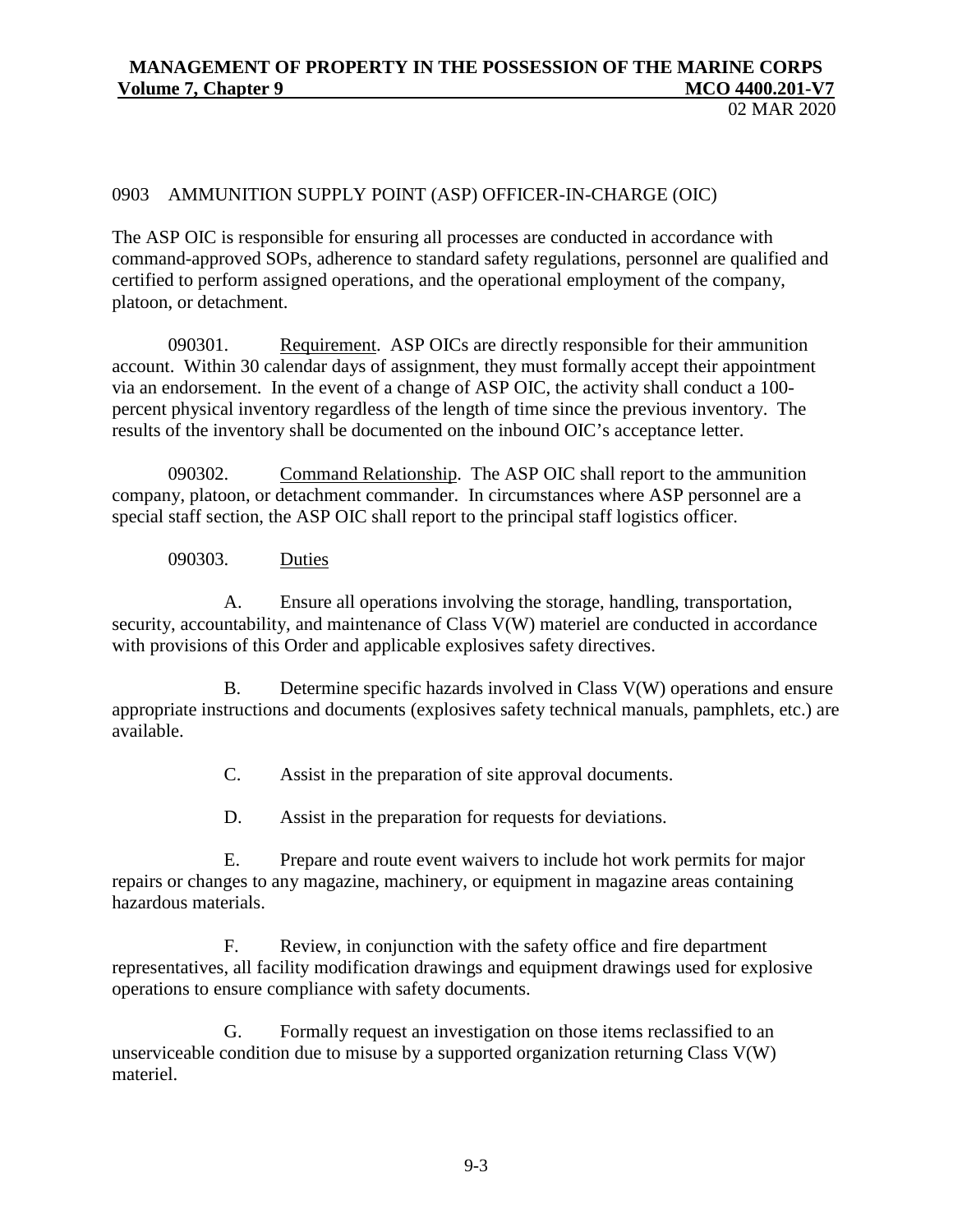02 MAR 2020

H. Ensure the munitions disposition instructions provided by the designated disposition authority are executed as directed.

I. Monitor the facility grounding/lightning protection program.

J. Establish and publish procedures for notification and local suspension of Class V(W) in the event of a mishap or malfunction.

K. Provide recommendations and endorsements for non-standard storage requests as required.

L. Establish stock objectives to support mission requirements.

M. Serve as Board Chairperson for the Qualification/Certification Program ensuring only qualified and certified personnel are working in their approved work task codes.

N. Ensure personnel involved with the storage, handling, and transport of A&E have been screened in accordance with references (a) and (i).

0904 OPERATIONS CHIEF

The ASP operations chief plans current and future ammunition operations to include implementing an Explosive Safety Program in accordance with applicable orders, directives, and memorandums.

090401. Requirement. The ASP operations chief shall be appointed in writing by the ASP OIC.

090402. Command Relationship. The ASP operations chief reports to the ASP OIC.

090403. Duties

A. Monitor the configuration of ammunition holding areas and magazines to comply with NEW, hazard class, and compatibility regulations.

B. Supervise day-to-day operations to include serving as the senior enlisted advisor to the OIC.

C. Ensure personnel are trained on the safe handling, receipt, storage, segregation, inspection, and transportation of Class V(W) ammunition in accordance with applicable policies/directives.

D. Make direct liaison with all MSCs to ensure accurate and timely support is provided.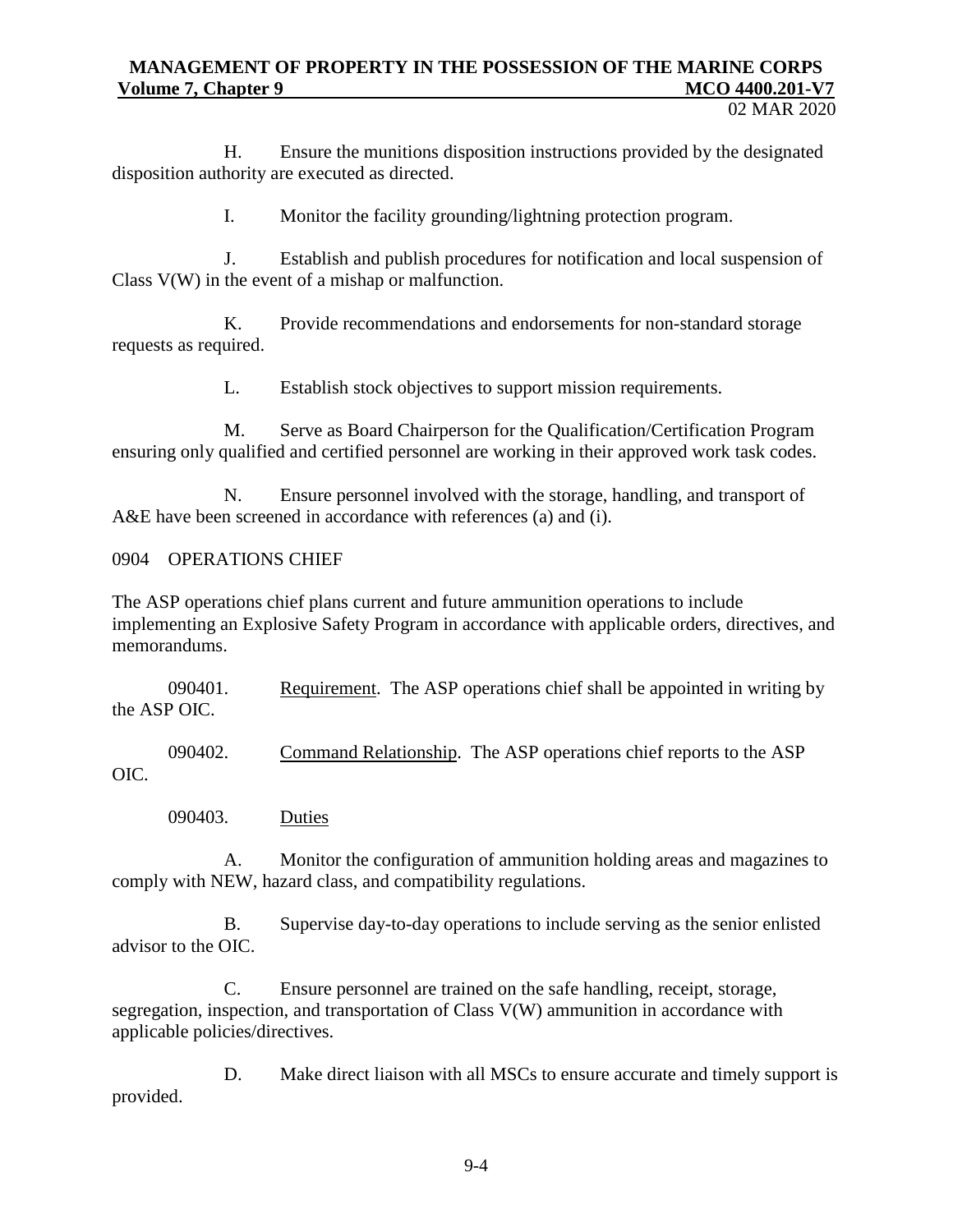E. Determine personnel assignments for 2311s within the command.

F. Ensure all personnel are properly trained in basic firefighting procedures in accordance with local and general fire bills.

- G. Coordinate with MSCs to resolve Discrepancy Reports.
- H. Assist the ASP OIC in managing the Qualification/Certification Program.
- I. Coordinate training and educational opportunities for ASP personnel.

# 0905 INVENTORY ACCURACY OFFICER (IAO)

Many different functions contribute to the accuracy or inaccuracy of inventories and asset records. Accordingly, the IAO has the broad responsibility of identifying problem areas and assisting in the development of corrective programs to ensure the integrity and accuracy of inventory records.

## 090501. Requirement

A. The supporting activity shall designate an IAO in writing, responsible for reviewing, evaluating, and improving accountability procedures and inventory record accuracy.

B. The IAO shall be a SNCO, officer, or GS-7 and above.

# 090502. Command Relationship

A. The IAO shall be allowed direct access to the battalion commander and company commander.

B. The IAO position should be independent of stock control/records, item management, storage, and materiel accounting functions; however, if this is not possible due to resource constraints, it is the responsibility of the battalion commander to ensure that appropriate checks and balances are in place to provide an independent assessment without compromise.

C. The IAO extends across department/section lines and encompasses all aspects of the activity whose work affects the accuracy of inventory records. The IAO shall be afforded the cooperation and assistance of personnel at all levels of those departments/sections.

090503. Duties. Duties of the IAO include but are not limited to the following.

A. Review inventory management reports for inventory accuracy to ensure performance goals are met and to identify problem areas and trends.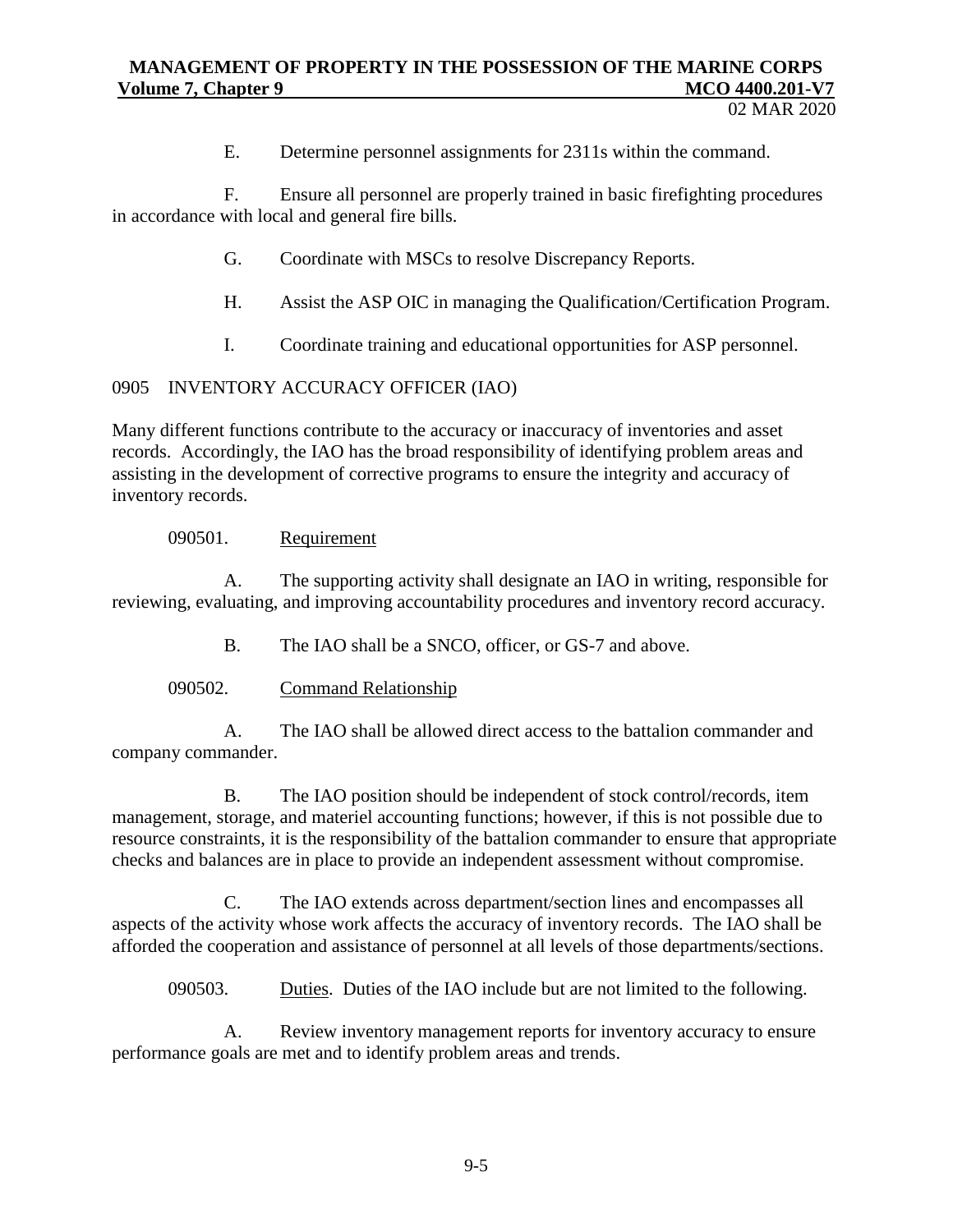B. Initiate quality control checks to identify problems in various areas such as receiving, requisition processing, causative research, etc.

C. Assess the accuracy of ammunition data and transaction documentation, compliance of procedures with regulations and directives, and the validity and propriety of inventory accounting documents.

D. Review adjustments and their reversals, when appropriate, in accordance with the thresholds established in the voucher appointment letter. Give special attention to the nature and frequency of inventory adjustments with a view towards determining and correcting their causes.

E. Submit reports to the chain of command as required.

F. Coordinate with internal and external sources to identify process/systemic problems and implement corrective actions for identified problems.

G. Elevate unresolved procedural and/or systemic problems to the chain of command after all possible internal solutions have been exhausted.

H. Participate in projects and evaluations that may have an impact on inventory accuracy. Examples include major re-warehousing efforts, revisions to receipt, storage, segregation, and issues (RSSI) procedures, etc.

I. Oversee activity sampling and inventory functions as required by Volume 4 of this Order.

J. Interact with PM Ammo to improve the accuracy of APSR master data files and the comparability of those files with authorized automated systems.

K. Ensure MLSR Reports for Class V(W) are completed in accordance with reference (a). MLSR reporting is not required for miscellaneous or administrative gain and loss transactions since these transactions represent no physical gain or loss.

L. Maintain a Supply Discrepancy Report (SDR) Program that ensures SDRs are generated and maintained. This may include a local database to track incoming and outgoing SDRs.

M. Ensure all incoming SDRs are resolved and a proper response is provided to the initiating activity.

N. Maintain an inventory accuracy program that addresses all aspects of inventory accuracy in accordance with this Order.

0906 RECORDS OFFICER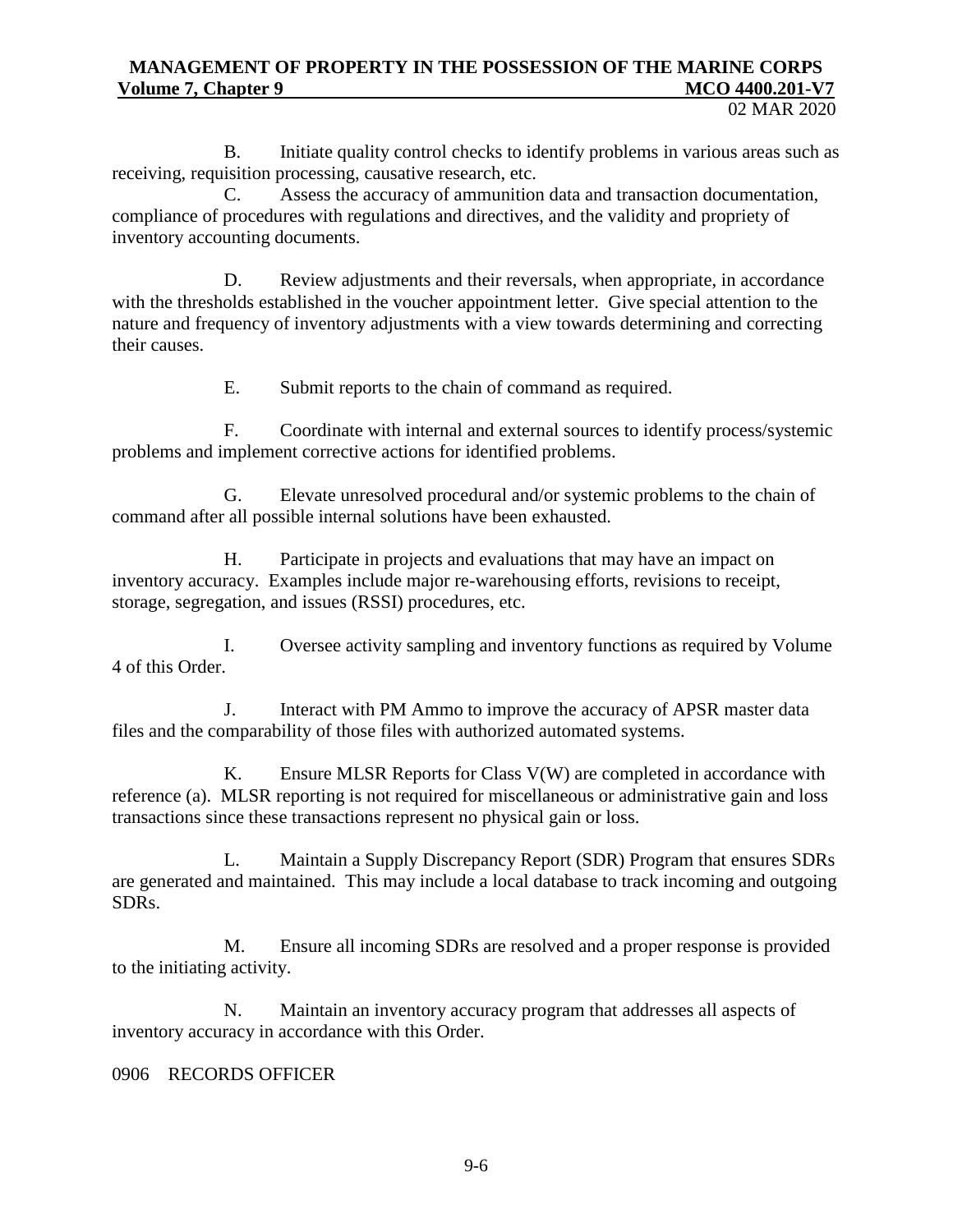02 MAR 2020

The records officer is responsible for the administration, management, and execution of the ASP automated accounting and requisitioning programs to include the accountability and maintenance of asset records and supporting documentation.

090601. Requirement. The ASP OIC must appoint the records officer in writing. The records officer shall be a SNCO, officer, or GS-4 and above.

|          | 090602. | Command Relationship. The records officer reports to the ASP OIC.       |
|----------|---------|-------------------------------------------------------------------------|
|          | 090603. | Duties                                                                  |
| systems. | А.      | Serve as the activity representative for access to authorized automated |
|          | В.      | Maintain the activity asset record via authorized automated systems.    |

C. Ensure all NAR, AIN, and OHF messages are applied as required.

D. Ensure corrective actions are completed per the Monthly Inventory Review Report (MIRR) as required by Volume 4 of this Order.

E. Execute authorized automated system functions related to Volume 4 of this Order.

F. Request disposition instructions for assets maintained in an unserviceable condition. This requirement includes assets being maintained on hand without training authorizations.

G. Execute reservations, issues, receipts, and asset maintenance to include Materiel Work Orders (MWOs) and the creation and maintenance of site-approved storage locations within the authorized automated systems.

H. Generate storage discrepancy reports, inventory adjustment retrievals, and storage location retrievals to ensure compliance with references (a), (f), (j), and Volume 4 of this Order.

I. Create and manage reports to include monitoring, accepting, and processing requisitions received via authorized automated systems.

J. Process all requests for Class V(W) in a timely manner to ensure efficient combat service support.

K. Retain records in accordance with references (a), (d), and Volume 3 of this Order.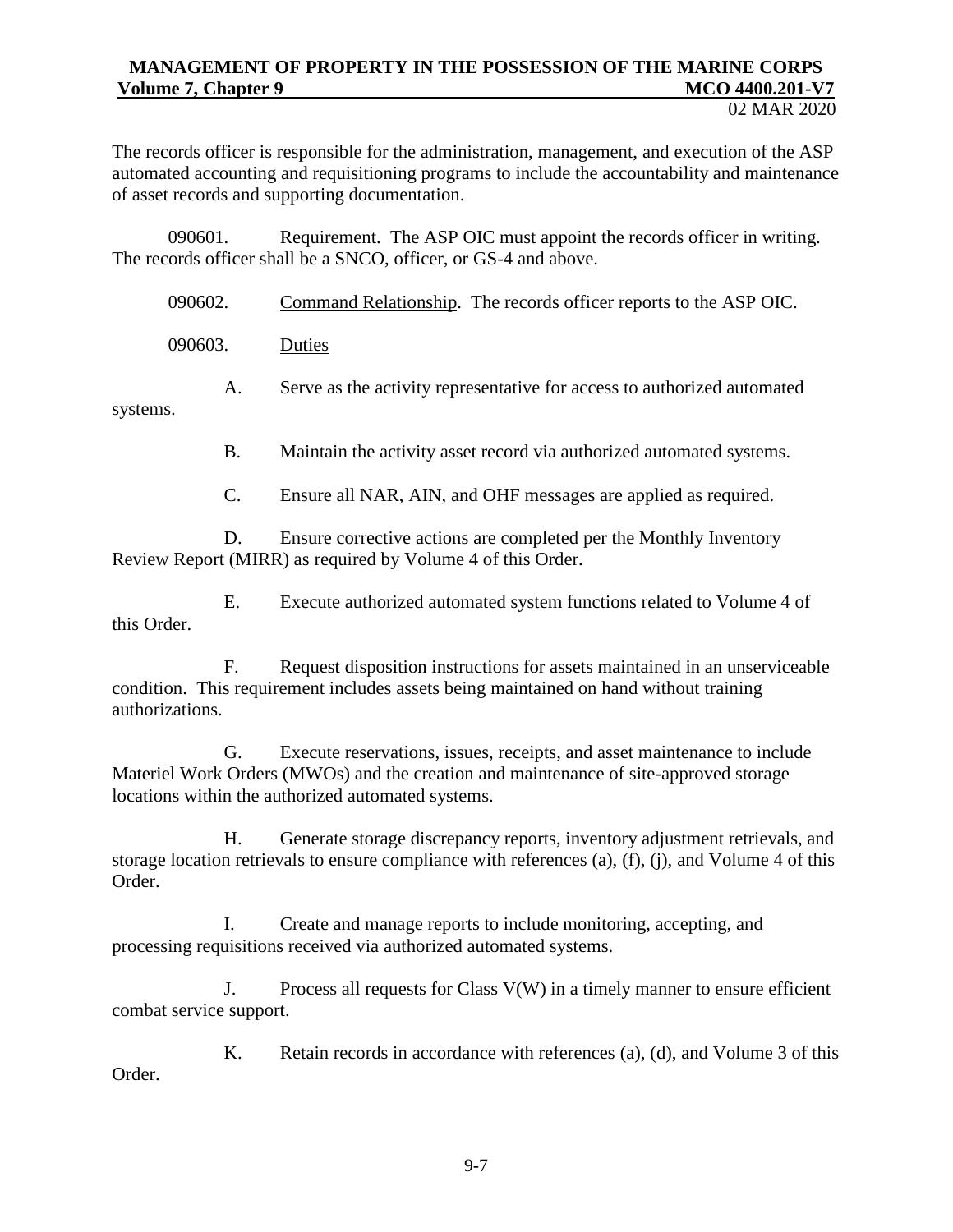02 MAR 2020

#### 0907 AMMUNITION AND EXPLOSIVES SCREENING OFFICER

The ammunition and explosives screening officer is responsible for the screening requirements of reference (a) at supporting activities and augments the AA&E officer at larger activities.

090701. Requirement. If assigned, A&E screening officers must be appointed in writing by the commanding officer and must meet the grade/rank requirement listed in reference (a).

090702. Command Relationship. The ASP OIC may be appointed as the A&E screening officer if appointed as the qualification/certification board chair.

090703. Duties

A. Screen all personnel who handle A&E in the performance of their duties in accordance with reference (a).

B. Provide copies of all completed screenings to the AA&E officer.

#### 0908 QUALIFICATION/CERTIFICATION BOARD CHAIRPERSON

A qualification/certification board chairperson must be assigned in writing in accordance with reference (i). Typically, this individual is the ASP OIC within supporting activities.

#### 0909 INVENTORY ADJUSTMENT VOUCHERS

090901. Per Volume 4 of this Order, approval by the base/battalion CO or the CO's designated representative, with certain exceptions, is required on all inventory adjustment vouchers. Exceptions in which the CO's appointed designated representative cannot approve an inventory adjustment voucher are as follows.

A. All inventory adjustments involving line items with a Controlled Inventory Item Code (CIIC) of 1, 2, 5, 6 or 8. These are considered SRC I, II, SECRET, and CONFIDENTIAL items which require the signature of the base/battalion CO.

B. All inventory adjustments with a dollar value over \$2,500.00.

090902. If the CO appoints a designated representative, the appointment must be in writing. The designee shall be an individual in the operational chain of command between the CO (battalion or higher) and the individual responsible for managing the supporting activity (OIC). The designated representative is typically the ammunition company commander. The appointment letter must specify any inventory adjustment voucher limitations not to exceed authorizations established above.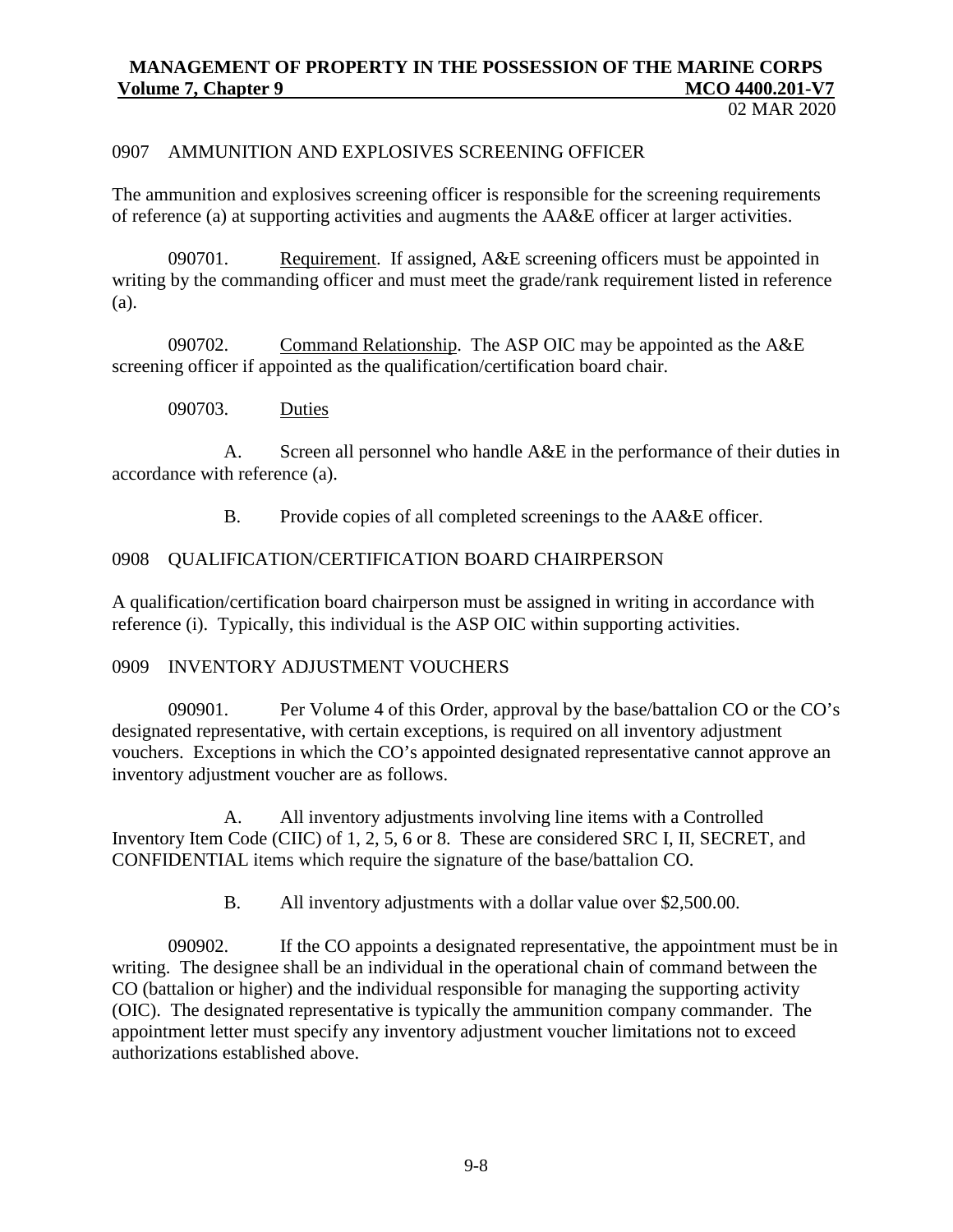090903. The inventory adjustment voucher file shall contain all inventory adjustment documents, reports of investigations, and MLSR documentation per reference (a). The file shall be maintained in document number or document number within DoDIC sequence.

090904. The inventory adjustment voucher file shall be retained in accordance with references (a), (d) and Volume 3 of this Order.

0910 ACCESS CONTROL OFFICER (ACO)

The ACO is responsible for all security-related key and lock control functions.

091001. Requirement. Per reference (a) the commander must designate the ACO in writing.

091002. Command Relationship. Normally, the ACO shall be subordinate to the organization security officer.

091003. Duties

A. Conduct annual inventories of all controlled keys and maintain appropriate logs and records.

B. Develop procedures for the administration and management of all access rosters to controlled areas to prevent unauthorized access to the ASP.

# 0911 KEY CONTROL CUSTODIAN

The key control custodian is responsible for maintaining continuous accountability of keys in accordance with reference (a).

091101. Requirement. The key control custodian must be designated in writing by the ACO.

091102. Command Relationship. The key control custodian is subordinate to the ACO.

091103. Duties

A. Develop and maintain a Key Control Register identifying the name and signature of individuals receiving keys, key serial numbers, the date and hour keys were issued, signature of the individual issuing keys, the key return date and time, and the name and signature of the individual receiving returned keys.

B. Prepare access control rosters.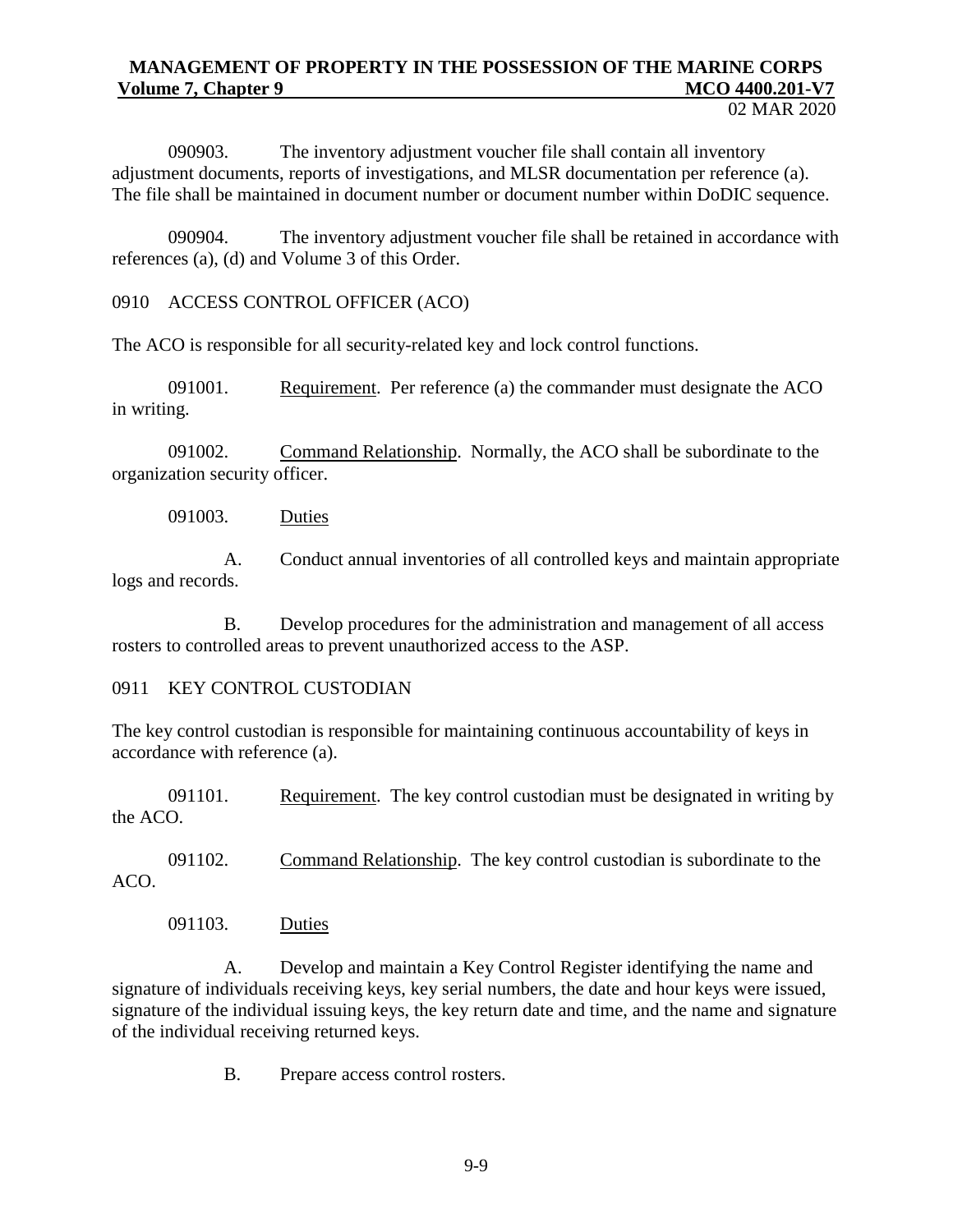02 MAR 2020

C. A complete list of key control custodian duties and responsibilities may be found in reference (a).

# 0912 CONFLICTS OF INTEREST

Commanders at all levels shall ensure ammunition officers and chiefs are not assigned additional or collateral duties that conflict with their ammunition management responsibilities.

091201. Ammunition personnel shall not be appointed as investigating officers for any ammunition, explosives, or other property under their charge.

091202. Ammunition personnel shall not be assigned duties that conflict with their responsibility to maintain accountable records or potentially put them in situations susceptible to improper influence or manipulation of the accountability process.

091203. RSSI personnel are not authorized any form of access to asset record systems to include unescorted access to Class V(W) record-keeping areas.

091204. RSSI personnel are authorized escorted access to Class V(W) recordkeeping areas.

091205. RSSI personnel are authorized "view only" access to the Master Asset list.

091206. Record-keeping personnel are authorized escorted access to the storage

area.

091207. If inventory personnel are authorized access to record-keeping systems, they are not authorized unescorted access to the storage area.

091208. If inventory personnel are authorized unescorted access to the storage area, they are not authorized any form of access to record-keeping systems.

091209. Conflict Matrix. The below matrix is provided to assist commanders in the assignment of personnel with A&E-related responsibilities. Authorizations are indicated with an " $X$ "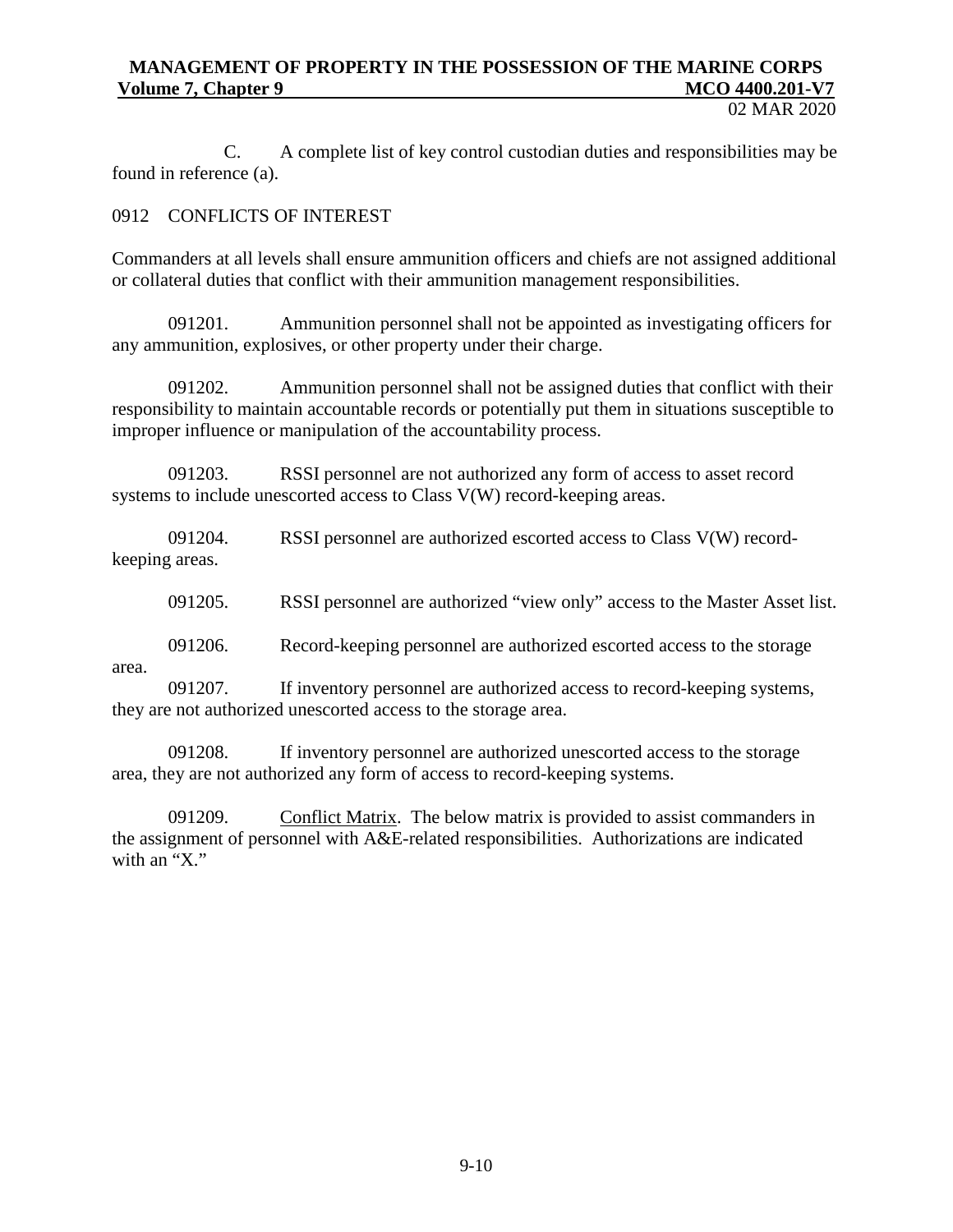## MANAGEMENT OF PROPERTY IN THE POSSESSION OF THE MARINE CORPS<br>Volume 7, Chapter 9 MCO 4400.201-V7 **Volume 7, Chapter 9**

02 MAR 2020



Figure 9-1.--Supporting Activity Billet Conflict Matrix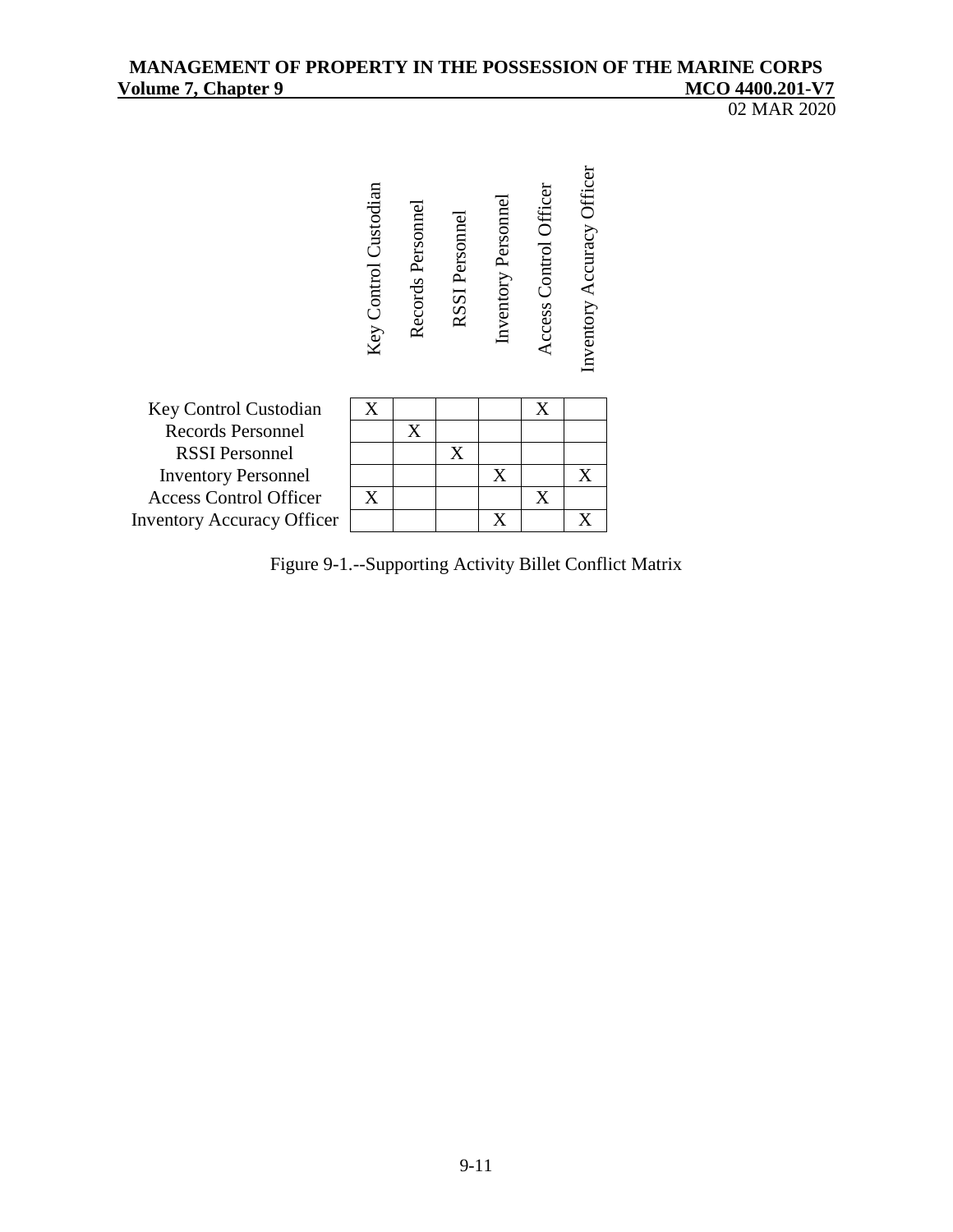02 MAR 2020

# **VOLUME 7: CHAPTER 10**

# **"PHYSICAL INVENTORY CONTROL PROGRAM (PICP)"**

## **SUMMARY OF SUBSTANTIVE CHANGES**

Hyperlinks are denoted by *bold, italic, blue and underlined font***.**

The original publication date of this Marine Corps Order (MCO) Volume (right header) will not change unless/until a full revision of the MCO has been conducted.

All Volume changes denoted in blue font will reset to black font upon a full revision of this Volume.

| <b>CHAPTER</b> | <b>PAGE</b>      | <b>SUMMARY OF SUBSTANTIVE</b> | <b>DATE OF</b> |
|----------------|------------------|-------------------------------|----------------|
| <b>VERSION</b> | <b>PARAGRAPH</b> | <b>CHANGES</b>                | <b>CHANGE</b>  |
|                |                  |                               |                |
|                |                  |                               |                |
|                |                  |                               |                |
|                |                  |                               |                |
|                |                  |                               |                |
|                |                  |                               |                |
|                |                  |                               |                |
|                |                  |                               |                |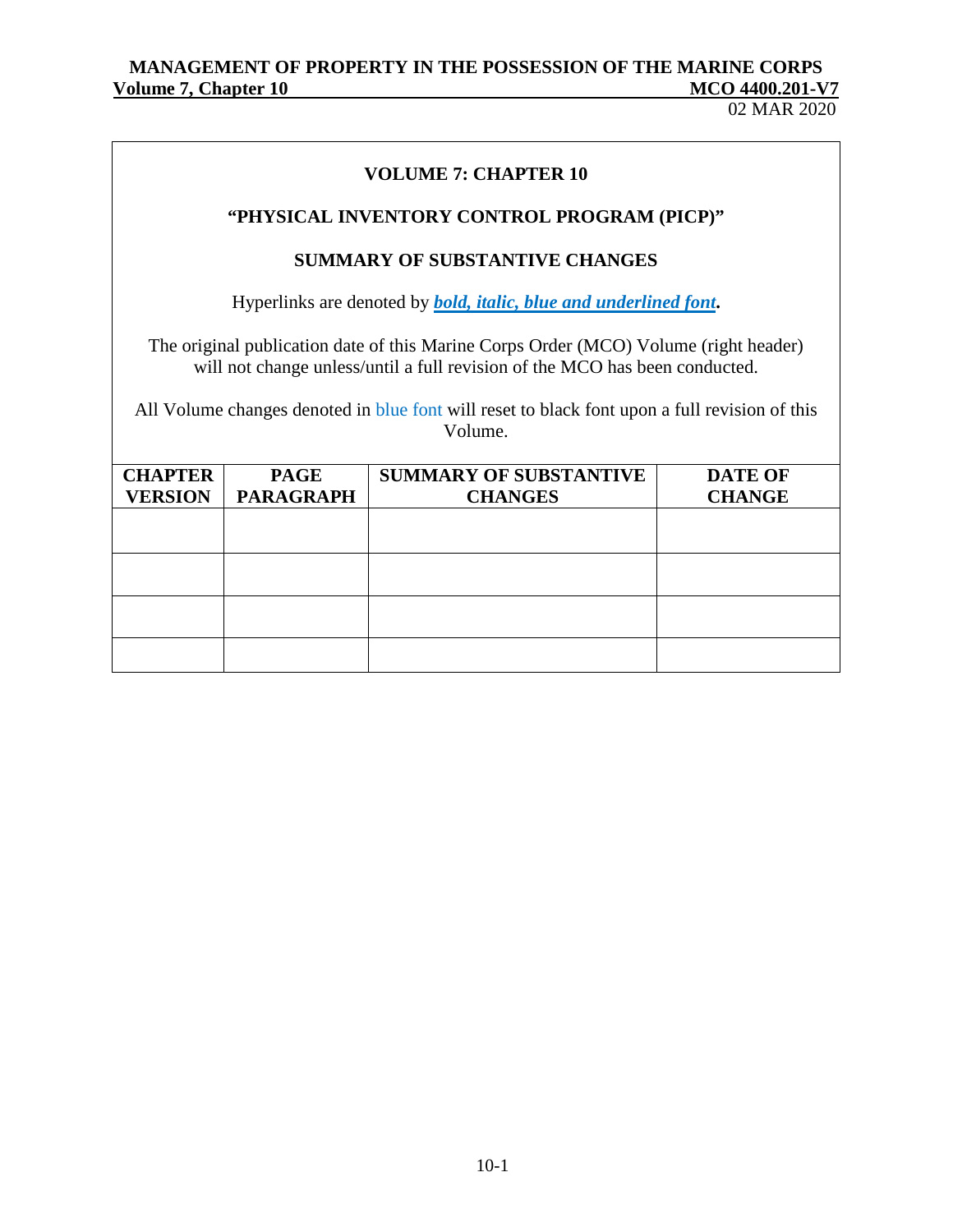02 MAR 2020

#### **CHAPTER 10**

#### **PHYSICAL INVENTORY CONTROL PROGRAM (PICP)**

1001 GENERAL

Inventory accuracy is defined as the consistency to which the data in the inventory accounting system agrees with the physical inventory in the supply chain. Per Volume 4 of this Order, the Class V(W) PICP shall provide, as its core physical inventory function, a random statistical sampling plan to provide the supervisor of the activity storing Class V(W) a continual picture of inventory accuracy throughout the course of the year.

100101. Applicability. This chapter provides policy for the Class V(W) PICP. Detailed procedural guidance is provided at https://make.mceits.usmc.mil/make/ammo/Home.aspx.

A. Storage Activities. This chapter is applicable to all Marine Corps Class V(W) supporting storage activities utilizing the authorized ammunition automated information system.

B. Maritime Prepositioning Force Program. Due to the inaccessibility of assets during the afloat phase of the Maritime Prepositioning Force (MPF) schedule, the MPF Program is exempt from the 100 percent annual physical inventory requirement. Instead, a 100 percent inventory shall be conducted on Marine Corps Class V(W) when ships are downloaded in port as part of the MPF maintenance cycle.

100102. Physical Inventory Control Program (PICP) Elements. The PICP is comprised of seven elements.

A. Physical Inventory. This includes the physical inventory requirements (random sampling, semi-annual, and end-of-year) and the methods for accomplishing the PICP.

B. Record Reconciliation Program (Location Survey). This program involves a physical verification of asset locations in storage to the storage activity's asset records.

C. Research Process. This includes the actions required and documented to determine the cause of accountability errors when the physical count or location survey does not match the storage activity's asset records. The purpose of research is to identify and evaluate the cause of inventory discrepancies with the aim of eliminating repetitive errors. Research requirements, and requirements for adjustments, shall be conducted as described in Volume 4 of this Order.

D. Quality Control. This includes the verification of automated data entry to the Daily Transaction Report, and issues/receipts to the physical Class V(W) being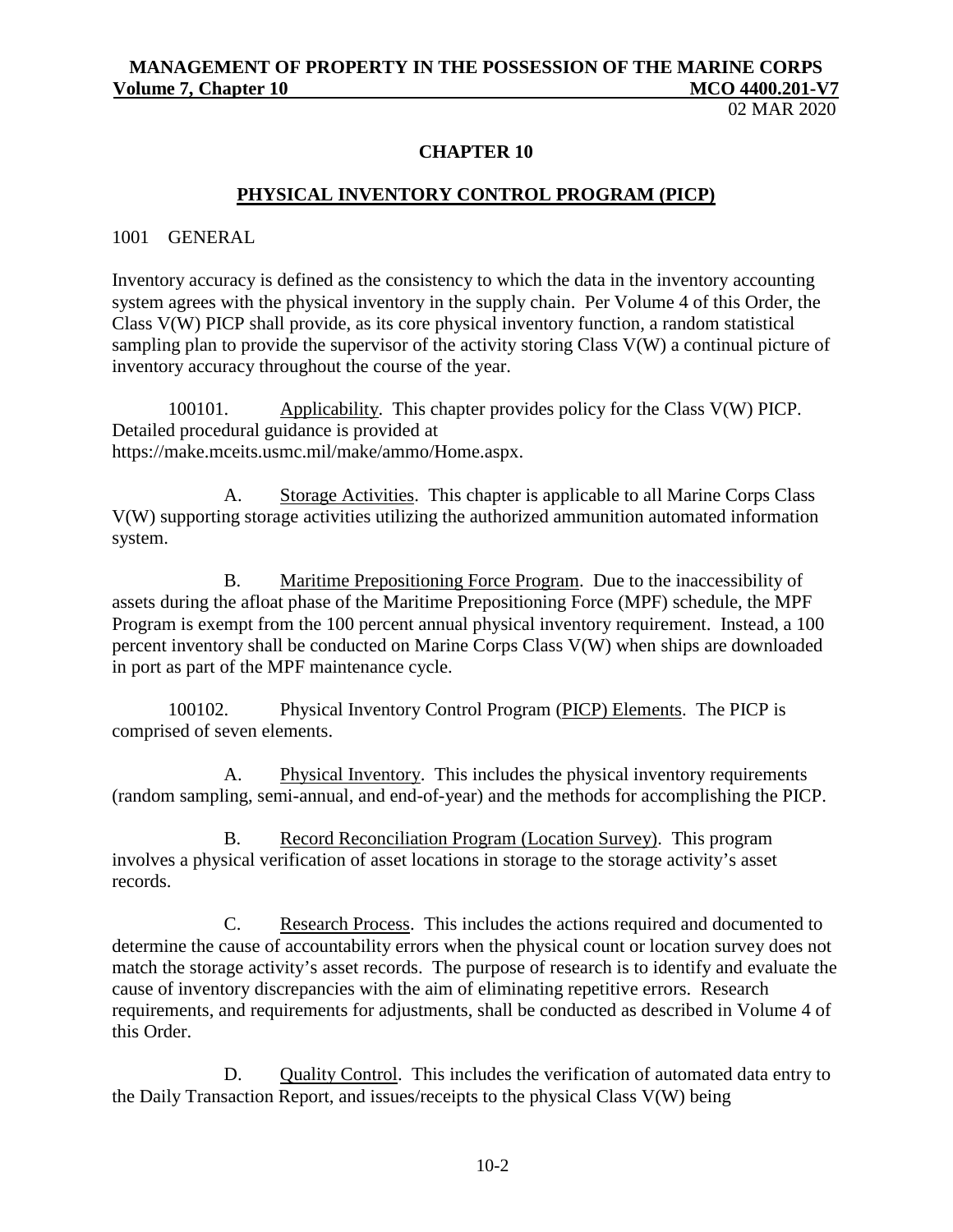shipped/received by the storage activity. Quality control assists supervisors in identifying those human, procedural, or system errors that adversely affect inventory accuracy.

E. Management Reporting. These management functions are provided through the MAKE using an online Management Reporting Tool developed to support the PICP. This process shall allow the creation of aggregate Marine Corps-wide inventory accuracy reports and provide historical data for analysis.

F. Monthly Inventory Review Report (MIRR). The MIRR evaluates the storage activity's reported inventory data against known configurations of A&E line items and Condition Codes on a monthly basis. This is completed to identify and correct potential discrepancies in identification and Condition Code classifications to improve the inventory accuracy and safety of the Class V(W) stockpile.

G. Inventory Accuracy Working Group. This group, comprised from the MARCORSYSCOM PM Ammo, evaluates execution of the PICP to include Class V(W) accounting and management and ensures the affected activities have met DoD inventory accuracy standards.

100103. Inventory Requirements. Each activity shall develop a fiscal year inventory plan that meets the requirements established in Volume 4 of this Order. The inventory plan shall be documented in standard naval letter format and maintained on file for three years per reference (d). The following requirements shall be included when developing the inventory plan.

A. A location survey of all line item locations shall be conducted at least once each fiscal year.

B. All line items shall be physically inventoried not less than once each fiscal year, and more frequently if required.

C. All CIIC I and II non-nuclear missiles and rockets shall be physically inventoried semi-annually each fiscal year, and more frequently if required.

100104. Record Filing Requirements. All inventory records shall be maintained in accordance with references (d), (z) and Volume 3 of this Order. These records include but are not limited to, inventory count sheets, master asset printouts, Ammunition Management Accountability Review (AMAR) printouts, DD 1348-1As, PICP Data Collection Worksheets (NAVMC 11840 series), PICP certificates, voucher files, and supporting documents used to verify the inventory. The files shall be maintained by fiscal year and sampling period.

100105. Inventory Accuracy Standards. The Marine Corps minimum for both the physical inventory and location survey accuracy standards are 100 percent. Accuracy is determined by the following formula: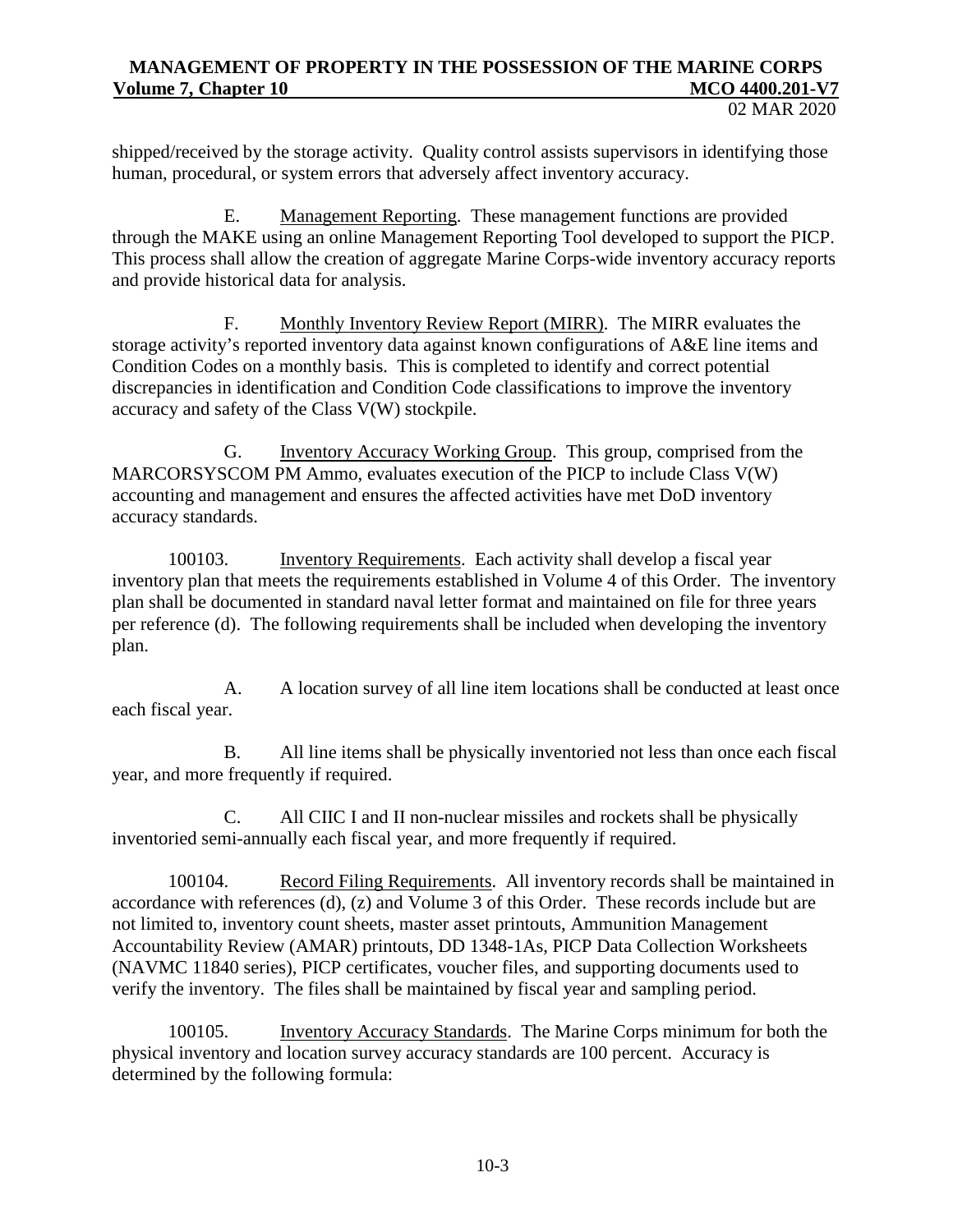02 MAR 2020

(Total Correct/Sample Size) X 100 = Accuracy Percent Example:  $(78/80)$  X  $100 = .975$  X  $100 = 97.5\%$ 

100106. Corrective Action. Corrective action involves conducting research to determine the cause of inventory errors and completing appropriate actions to update the storage activity's asset record to correct the error. Corrective action may consist of reversing inaccurate transactions and processing them correctly to ensure the storage activity's asset records reflect the current status of each line item. Performing corrective action does not remove the notation of the original error and shall be reflected on the appropriate NAVMC 11840 series Data Collection Worksheet.

# 1002 PHYSICAL INVENTORY

Storage activities are required to conduct physical inventories in accordance with Volume 4 of this Order. The Class V(W) PICP shall focus on the continuous assessment of inventory accuracy using random sampling while meeting the minimum established inventory requirements.

100201. Inventory Plan. The inventory plan is the activity supervisor's written plan to maintain positive control of assets and ensure the DoD inventory accuracy standards are maintained during the fiscal year. The inventory plan shall support fiscal year inventory requirements and any additional inventory efforts as determined by the activity supervisor.

100202. Physical Inventory Process. A physical inventory consists of verifying each line item's identifying attributes, container markings, location, and quantity between the storage activity's asset record and the physical assets in storage.

 A. Identifying Attributes. Class V(W) materiel asset line items are identified by the following attributes.

- 1. Department of Defense Identification Code (DoDIC).
- 2. NSN/National Item Identification Number (NIIN).
- 3. Lot Number (if applicable).
- 4. Serial Number (if applicable).
- 5. Condition Code.
- 6. Cognizance Code.
- 7. Owner Code.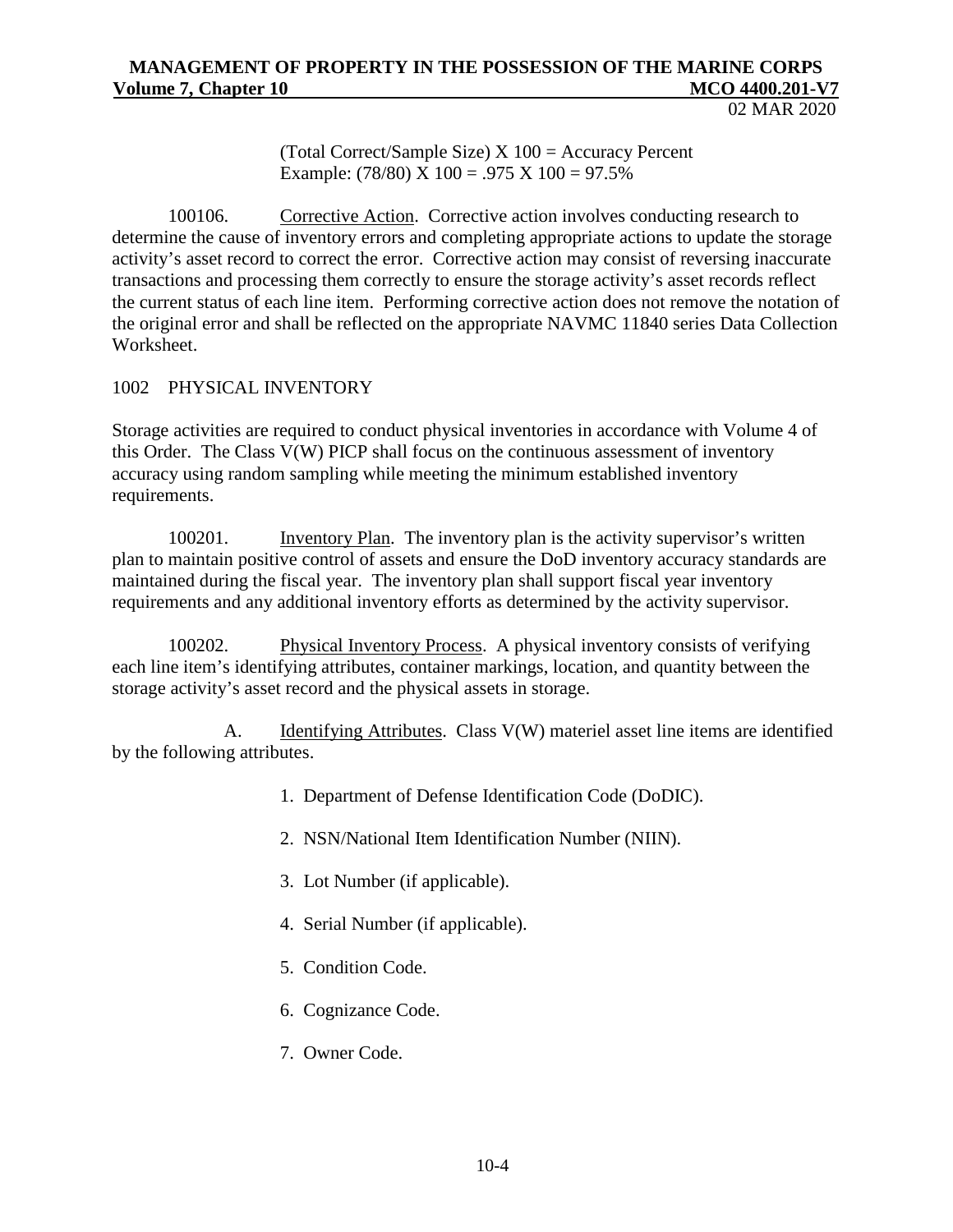B. Location. The location verification consists of checking the physical location of the assets as compared to the activity's asset records. This includes separate location identifiers such as staging areas, magazines, and grids, if applicable.

C. Quantity. Quantity is the verification of the physical asset count against the recorded quantity on the storage activity's asset records. This includes in-process documentation. In-process documentation that falls outside authorized processing times shall not be cause to remove the noted error.

D. Asset Record. The Asset Record is the official accountable record at the storage activity showing the balance of assets that the activity is accountable for maintaining.

100203. Physical Inventory Errors. Errors occur when line item identifying attributes do not match what is maintained on the storage activity's asset record to include missing attribute identifiers. These errors include all attribute markings on the physical line item and what is annotated on the required Magazine Data Card. The errors shall be identified on a NAVMC 11840. See paragraph 100106 in this chapter.

# 100204. Random Sampling

A. Under the Class V(W) PICP, the fiscal year inventory requirement is satisfied through use of random sampling. Random sampling provides the activity supervisor continuous oversight of the inventory while enhancing physical security. Semi-annual inventories for SRC I and II non-nuclear missiles and rockets shall be conducted separately from the random sampling program. The purpose of random sampling is as follows.

1. Provide oversight of the inventory and immediate feedback to supervisors on issues affecting inventory accuracy.

2. Enhance physical security by not requiring physical inventories according to a fixed schedule or targeting a specific NSN/NIIN.

3. Accomplish the physical inventory requirements established in Volume

4 of this Order.

B. The activity supervisor must determine whether the random sampling program shall be conducted on a weekly or bi-weekly (every other week) basis and include the sampling frequency in the inventory plan. Weekly random sampling returns the best results as it provides more frequent feedback to the supervisor on possible issues affecting inventory accuracy. The chosen random sampling program shall remain in effect for the entire fiscal year to establish consistent data in the Management Reporting Tool for trend analysis.

100205. Semi-Annual Inventory. Per references (a) and (aa), a semi-annual physical inventory is required on all SRC I and II non-nuclear missiles, rockets, and all depleted uranium.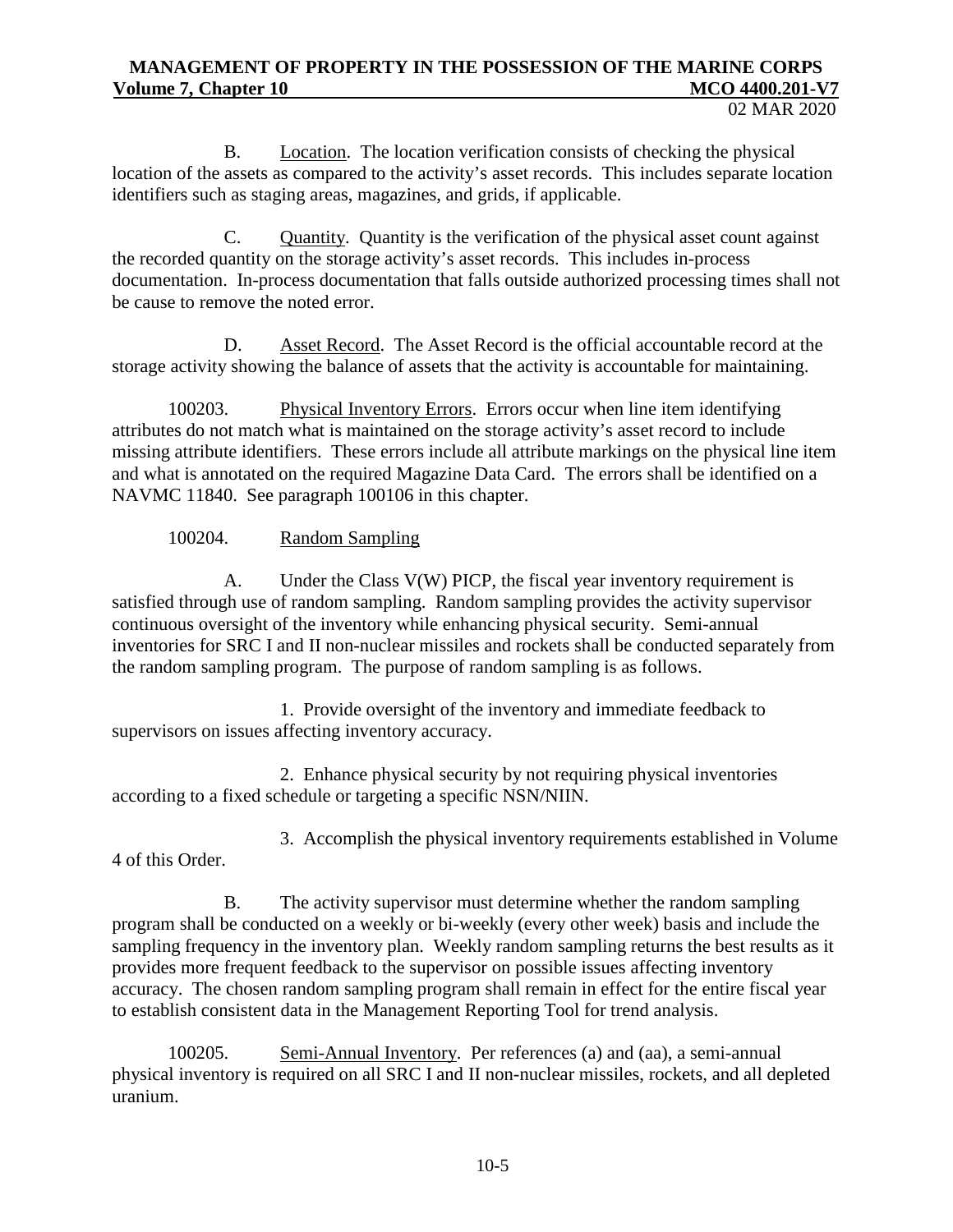02 MAR 2020

A. The semi-annual inventory is conducted by querying the storage activity's database for all items with a CIIC of 1, 2, 5, 6 or 8.

B. The resulting line items shall receive a semi-annual physical inventory at the times designated by the storage activity supervisor in the fiscal year inventory plan.

100206. End-of-Year Inventory. The end-of-year inventory is used to close out the fiscal year inventory requirement for line items that have not been inventoried by either the random sampling inventory or the semi-annual inventory process.

A. The end-of-year inventory is developed by querying the storage activity's database for all line items without a Date of Last Inventory during the current fiscal year.

B. All line items not having a current Date of Last Inventory must receive a physical inventory.

100207. Fiscal Year Inventory Completion. See Volume 4 of this Order.

1003 RECORD RECONCILIATION PROGRAM (LOCATION SURVEY)

Location surveys allow a physical verification all Class V(W) assets within storage locations to be validated against the APSR for completeness of the account. The storage activity shall verify that the physical assets in all storage locations, other than actual quantity, are recorded on the storage activity's asset record with correct identifying attributes and container markings in accordance with reference (ab).

100301. Location Survey. The fiscal year requirement shall be satisfied through quarterly location surveys. The number of storage locations to be surveyed shall be divided throughout each quarter of the fiscal year. Location surveys shall be performed on storage locations involved in re-warehousing operations after they have been completed. For rewarehousing operations, the Before Balance On-hand and After Balance On-hand quantities annotated on the MWO shall suffice for this requirement.

A. Storage Locations. Storage locations are defined as magazines, hard stands, and ready service lockers in their entirety, to include individual magazine grids if in use. A location survey shall be conducted on all empty storage locations identified on the storage activity's asset record.

B. Line Item Locations. A line item location is defined as the individual line item's location within a storage location. Each serialized item is considered a line item location (e.g., one lot or serial number within a storage location is defined as a line item location).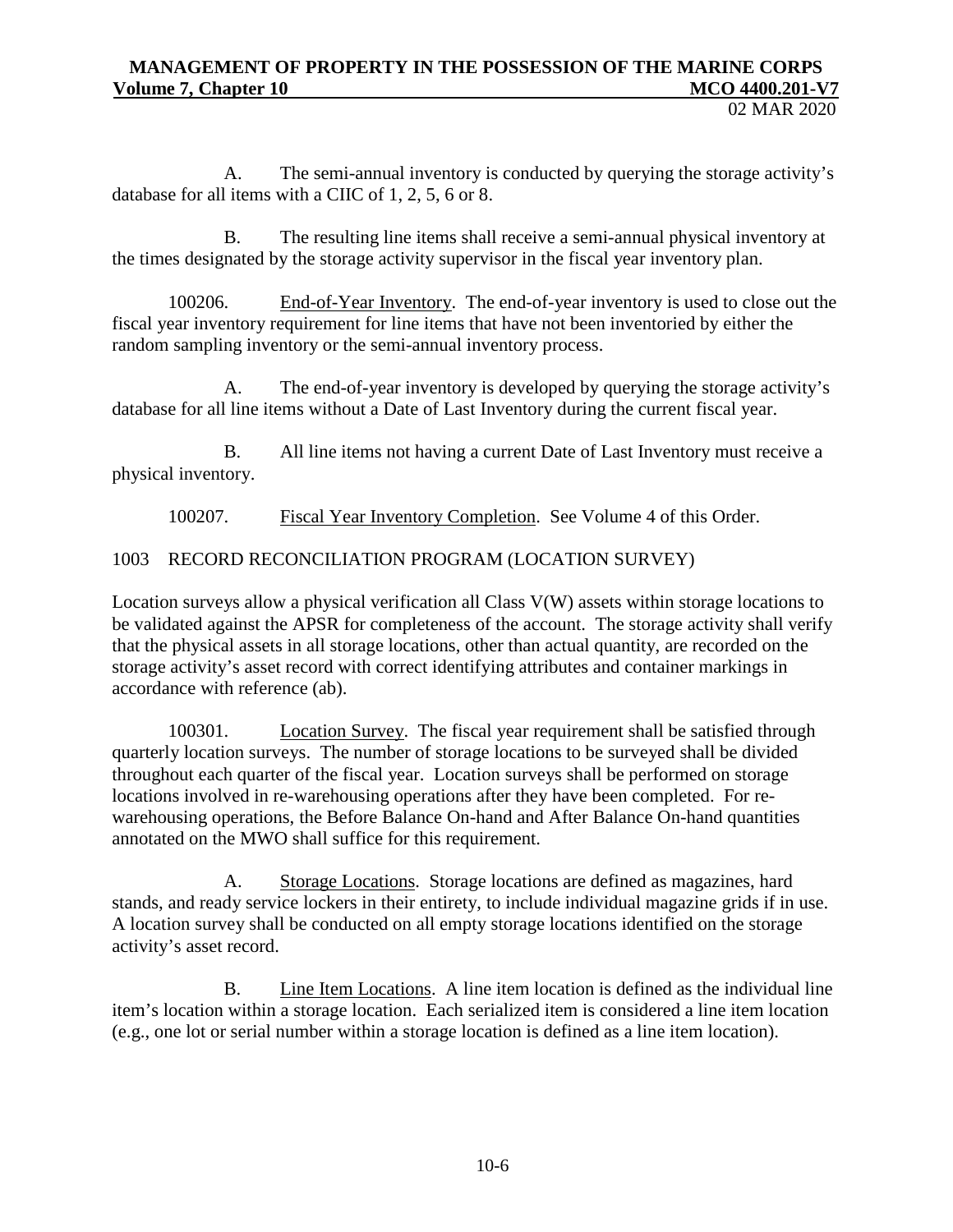C. Location Survey Percentage. The location survey percentage shall consist of the number of line items without error, divided by the total line items surveyed, multiplied by 100 percent (e.g., 99 correct/100 surveyed x  $100 = 99$  percent).

D. Scheduling. The storage activity's supervisor shall establish the schedule appropriate to local workload and personnel availability in accordance with the storage activity's fiscal year inventory plan.

100302. Location Survey Process. Location surveys are reconciled from the storage location to the asset record. The purpose is to discover potential assets in the storage area that are not on the storage activity's asset record.

A. The NAVMC 11845 "Location Survey Worksheet" shall be used to complete the location survey at the storage location. The NAVMC 10765A "Ammunition Magazine Data Card," for each lot number shall be reviewed for completeness and accuracy. The quantity attribute does not require validation during location surveys.

B. Recorded attributes from storage locations shall then be validated against the APSR. Attribute accuracy results of the validation between the physical location and the APSR shall be recorded on the NAVMC 11841 "Location Survey Process Data Collection Worksheet."

C. Information from completed NAVMC 11841 worksheets shall be entered into the PICP MRT. Completed worksheets shall be retained for 10 years (3 years active, 7 years archived).

# 1004 QUALITY CONTROL

100401. Quality Control. The purpose of quality control is to assist supervisors in discovering those human, procedural or system errors that adversely affect inventory accuracy. The PICP accomplishes this through process reviews and inventories. All quality control programs shall ensure the following process reviews are included and documented in a Quality Control Plan:

A. Warehousing/Storage Process. This includes checks of storage practices, identifying materiel attributes in storage, quantity accuracy, MWOs, and re-warehousing projects.

B. Automated Data Entry Process. This includes verifying the daily receipt, issue, inventory, and adjustment transaction source documentation (to include NARs) against data entered into the storage activity's asset record.

C. Issue Process. The issue process includes the validation by a disinterested individual that stored materiel is properly prepared for issue/shipment. This includes documentation accuracy, accuracy of stock selection, physical materiel identifying attributes,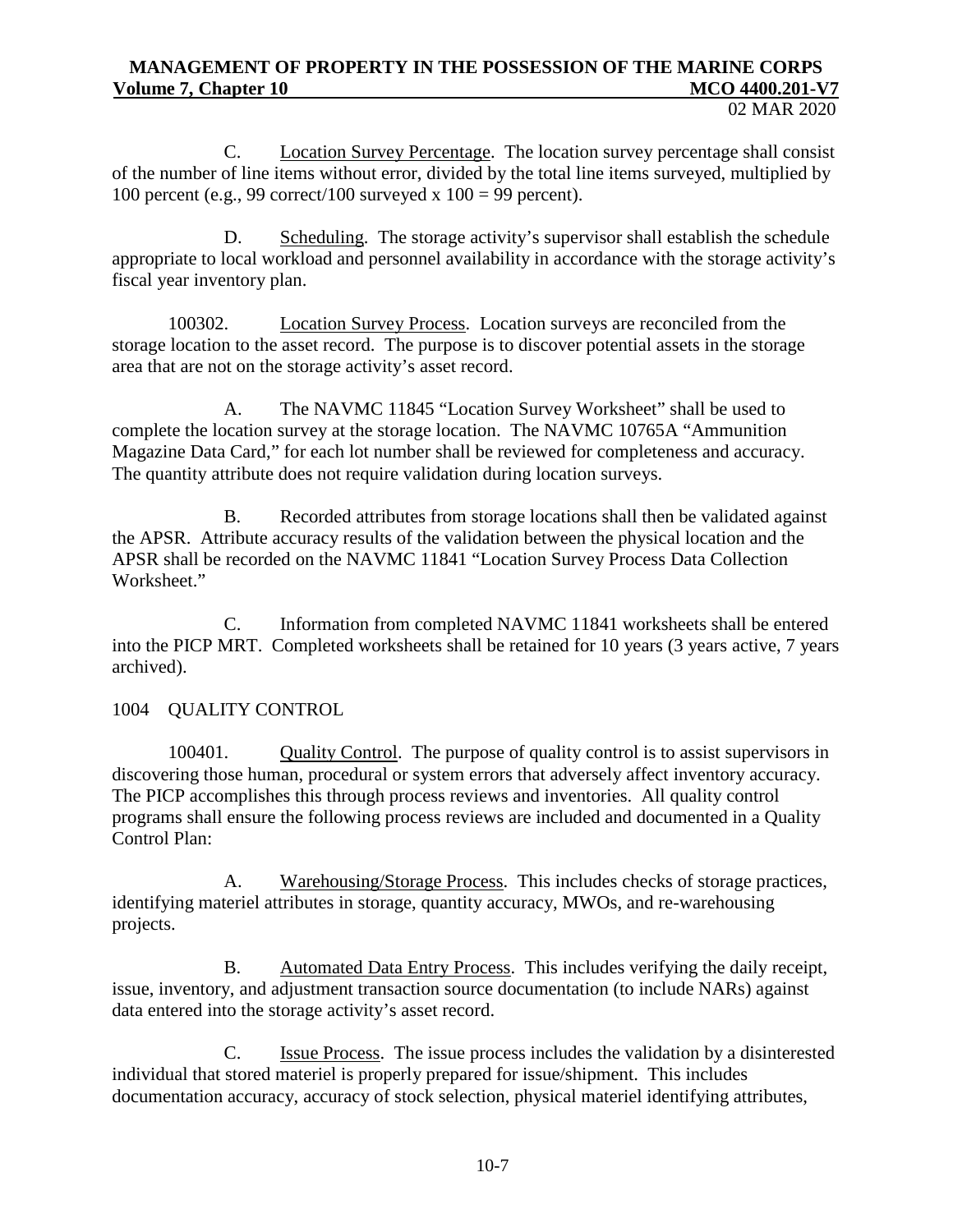02 MAR 2020

quantity accuracy, processing timeliness, packaging, and marking accuracy of outgoing issues/shipments.

D. Receipt Process. The receipt process includes the validation by a disinterested individual that receipted materiel is properly prepared for return to a storage location. This includes documentation accuracy, physical materiel identifying attributes, quantity accuracy, and processing timeliness.

E. Inventory Management Process. This includes random sample, semiannual, and end-of-year inventories, location surveys, research process, the MIRR process, PICP management, and adjustments to the storage activity's asset record.

100402. Process Reviews. Inventory accuracy is affected by the entire system of controls in place to regulate the receipt, issue, and management of physical assets. Quality control for the Class V(W) PICP shall examine the processes for receipts, issues, automated data entry, warehousing/storage, and inventory management to determine the level of accuracy at which they function. This is accomplished to find those processes that are deficient and erode the accuracy of the storage activity's inventory. Process reviews must be performed at least once annually by the storage activity to determine if improvements can be accomplished to improve the overall accuracy of the inventory. It is recommended that process reviews be conducted quarterly by subject matter experts at the storage activity.

## 1005 RESEARCH PROCESS

This paragraph discusses the processes associated with research actions and inventory adjustments which allow the storage activity supervisor to determine types of errors and actions to reduce future occurrences. This may include process changes or additional training for personnel.

100501. Storage Activity Record Keeping. Per reference (aa), storage activities must maintain asset records for all materiel on hand regardless of the Ownership Code and Cognizance Code. Storage activities must maintain Daily Transaction Reports and source documentation to support the storage activity's asset records. Maintenance of these records shall provide the capability to detect theft or diversion of materiel and improve the ability to determine the cause of inventory variances. Records shall be maintained in accordance with reference (d) and Volume 3 of this Order.

100502. Corrective Action. Corrective action involves conducting research to determine the cause of an inventory error and then completing appropriate actions to update the storage activity's asset records. See paragraph 100106 in this chapter.

100503. Post-Count Validation. Post-count validation is a comparison of the physical count with potential recorded balances or another count with consideration of transactions that have occurred recently. The purpose of post-count validation is to determine the validity of the count. Post-count research ends when the accuracy of the count has been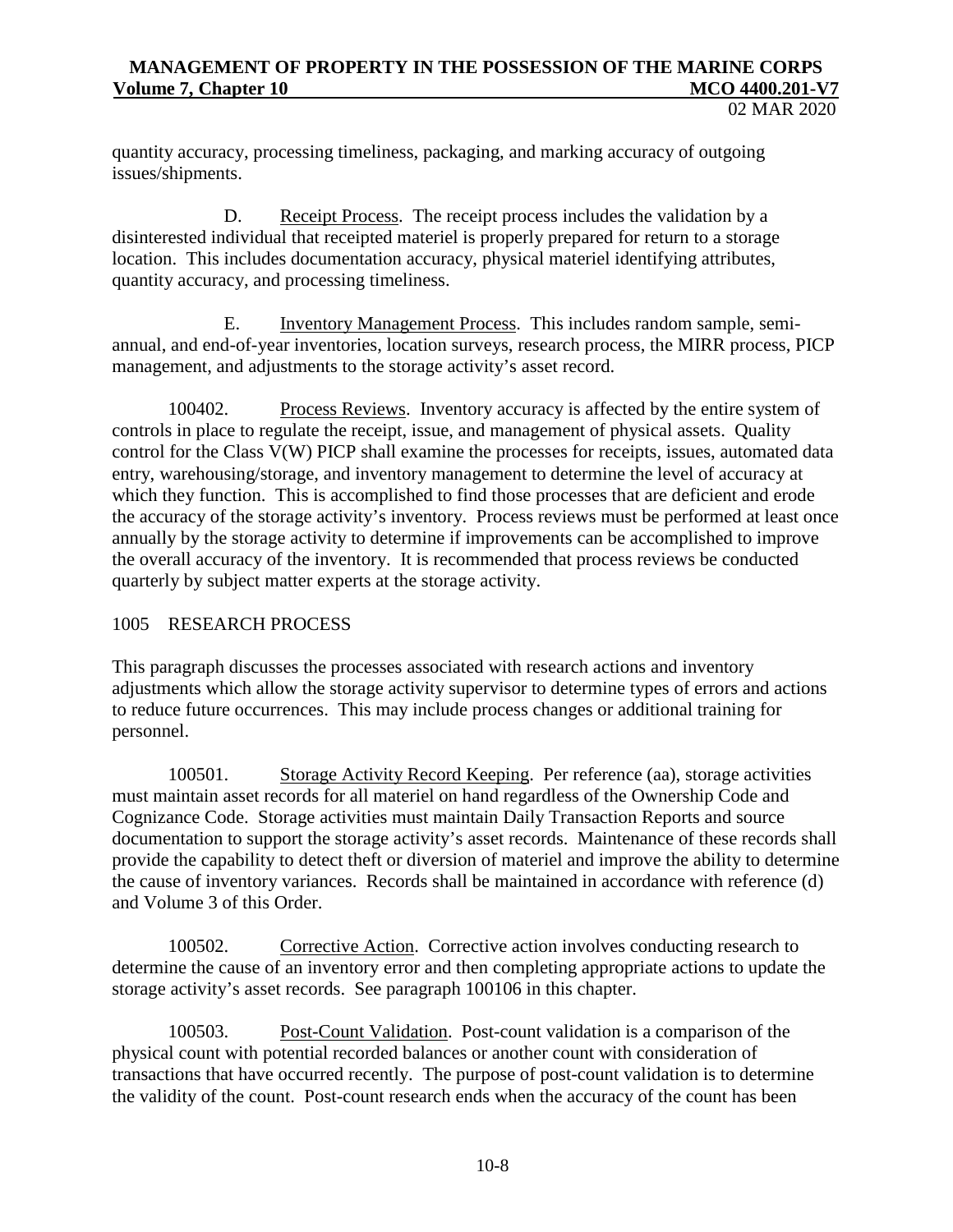02 MAR 2020

verified or when any necessary recounts have been taken. In no case shall actual inventory adjustments be processed against items without required pre-adjustment research having been performed.

100504. Pre-Adjustment Research. Pre-adjustment research is a review of potential discrepancies which involves the consideration of recent transactions and verification of catalog/technical data. The purpose of pre-adjustment research is to determine the correct balance. Pre-adjustment research ends when the balance has been verified or the adjustment quantity determined.

100505. Causative Research. The purpose of causative research is to identify, analyze, and evaluate the cause of inventory discrepancies with the aim of eliminating repetitive errors.

A. This research identifies administrative errors made, which may preclude the need to investigate and/or process an inventory gain or loss transaction to the storage activity's asset record. More importantly, causative research helps to identify procedural deficiencies which can then be corrected to prevent waste or theft, and to improve supply support. Causative research also helps determine which type of inventory adjustment (gain/loss) transaction is required to update the storage activity's asset record.

B. Causative research benefits must be weighed against the time required to perform the research. Timely adjustment of the storage activity's asset record is necessary to dispose of excesses and replenish deficiencies. Consequently, inventory adjustment transactions may be processed prior to the conclusion of causative research and completion of the required inventory adjustment voucher package per reference (z).

C. It is always possible to adjust the storage activity's asset record by means of an inventory adjustment transaction; however, this method shall not be used until the required research into the cause of the variance has been conducted.

D. An investigation of discrepancies (e.g., inventory gains and losses) consisting of a complete review of all transactions is required. This review shall include supporting documentation, catalog change actions, shipment discrepancies, and unposted or rejected documentation occurring since the last complete inventory, the last location reconciliation which included quantity, or back one year, whichever is sooner.

E. Causative research ends when the cause of the discrepancy has been discovered or when no conclusive findings are possible.

100506. Timeliness of Research. Timely research of potential inventory adjustment vouchers is essential. Delays in research only increase the complexities of adequate research and reduce the probability of conclusive findings.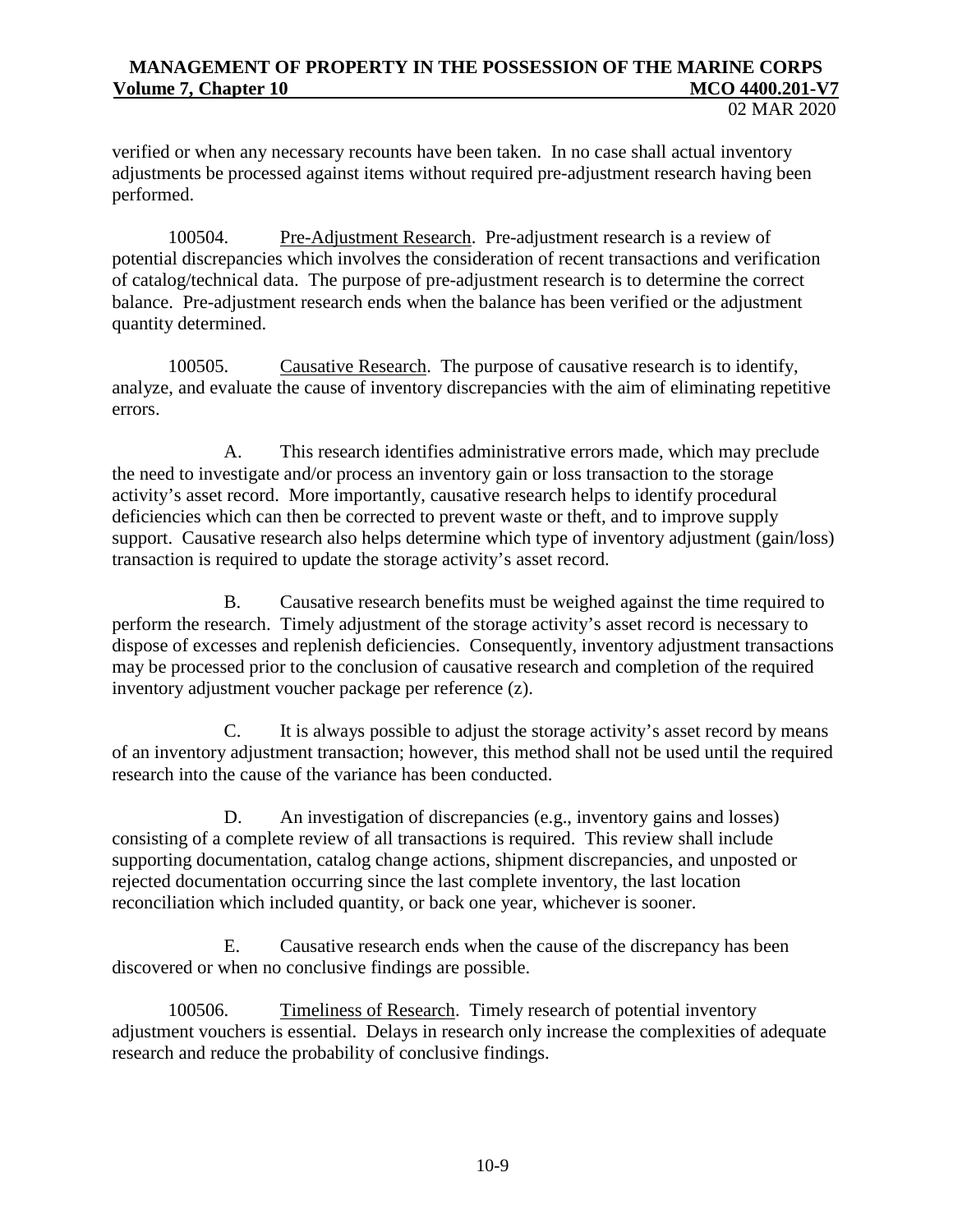02 MAR 2020

A. Pre-adjustment research must be completed within two calendar days from the initiation of scheduled or unscheduled inventories. This is in line with MLSR reporting requirements contained in reference (a).

B. Causative research must be completed within 30 calendar days from the date the inventory adjustment transaction was processed in the storage activity's asset record.

100507. Inventory Adjustments. If it is necessary to adjust the storage activity's asset record, an inventory voucher shall be prepared using the DD 1348 or the NAVMC 11847, "Certificate of Research Completion." The inventory adjustment transaction shall be processed in the storage activity's asset record within five working days. One of the following inventory adjustment transactions shall be processed by the storage activity.

A. An inventory gain/loss adjustment (D8A/D9A) shall be used to increase or decrease ammunition on the asset record, which previously was physically unaccounted for during a physical inventory. Each inventory adjustment gain/loss transaction shall contain an explanatory note and shall be approved by the CO or designated representative prior to the transaction being inducted.

B. An administrative gain/loss adjustment (D8B/D9B) shall be used to record gains/losses on the asset record resulting from clerical accounting errors which are not subject to correction by reversing the original transaction. The administrative gain/loss adjustment must contain a complete explanation and shall be approved by the CO or designated representative prior to the transaction being inducted.

C. A miscellaneous gain/loss adjustment (D8Z/D9Z) shall be used to record gains/losses on the asset record not as a result of conducting a physical inventory. The miscellaneous gain/loss adjustment must contain a complete explanation and shall be approved by the CO or designated representative prior to the transaction being inducted.

## 100508. Vouchering

A. Approval by the base/battalion CO or the CO's designated representative, with certain exceptions, is required on all inventory adjustment vouchers. Exceptions when the CO's designated representative cannot approve an inventory adjustment voucher are as follows.

1. All inventory adjustments involving line items with a CIIC of 1, 2, 5, 6

or 8.

2. All inventory adjustments with a dollar value over \$2,500.00.

#### 100509. The voucher authorization letter must contain the following:

- A. Full Name
- B. Rank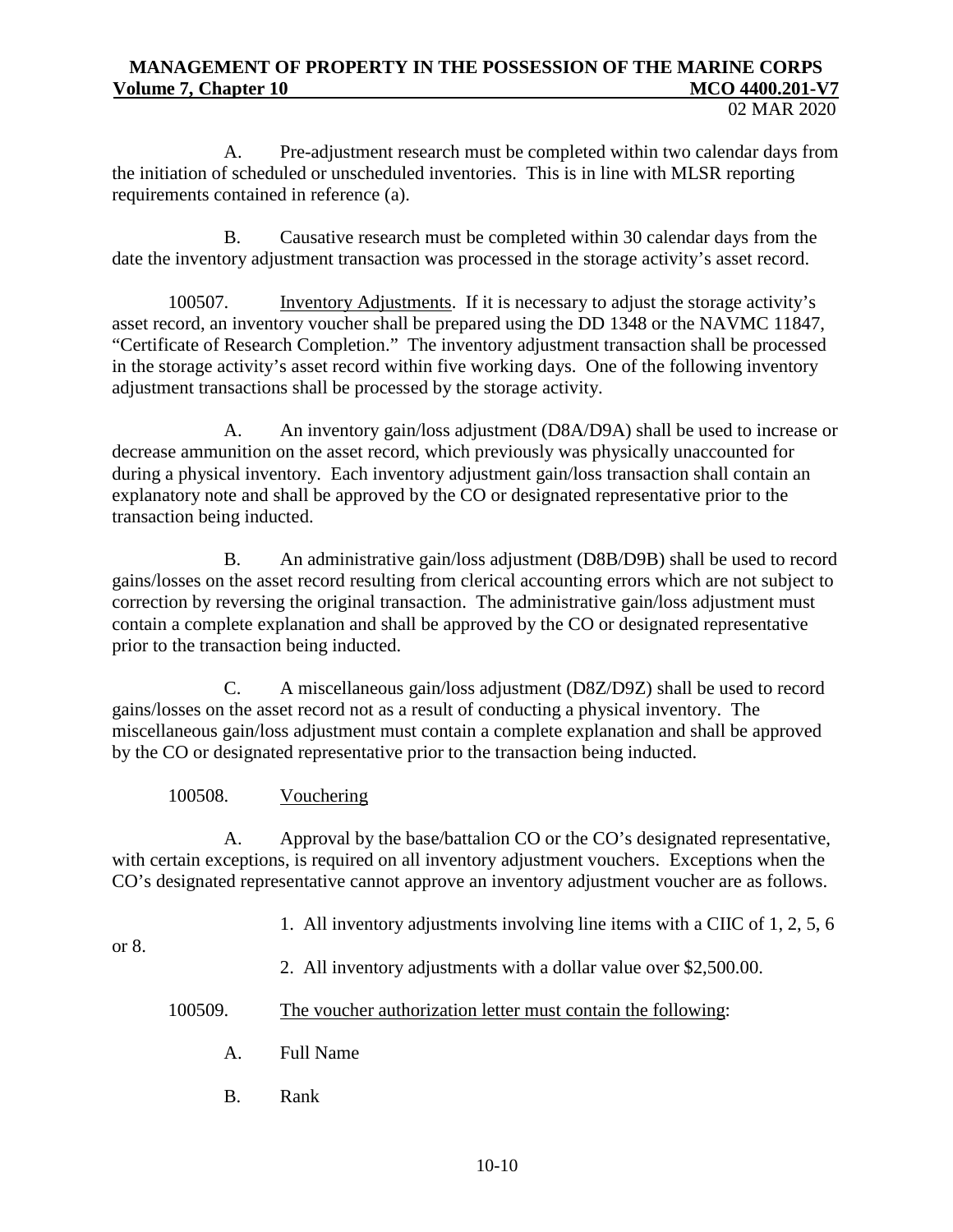02 MAR 2020

- C. Billet
- D. Dollar value not to exceed
- E. CIIC
- F. Sample Signature

B. If the CO appoints a designated representative, the appointment must be in writing. The designee shall be an individual in the operational chain of command between the CO and the individual responsible for managing the storage activity. The appointment letter shall specify any inventory adjustment voucher limitations not to exceed the authorizations established above.

C. The inventory adjustment voucher file shall contain all inventory adjustment documents, reports of investigations, and MLSR documentation per reference (a) and Volume 4 of this Order. The file shall be maintained in document number or document number with DoDIC sequence.

D. The inventory adjustment voucher file shall be retained in accordance with reference (d) and Volume 3 of this Order.

#### 100509. Investigations

A. A thorough investigation shall be conducted in all matters involving missing, lost, stolen or recovered A&E to determine the circumstances and to correct responsibilities as appropriate. Inventory and accountability losses must be investigated thoroughly. Before any loss can be attributed to an inventory or accountability discrepancy, it must be determined through investigation that the loss was not the result of theft or misappropriation. Under no circumstances shall investigative reports identify an "inventory" or "accounting" error as a probable cause for missing A&E until an NCIS or Financial Liability Investigation of Property Loss (FLIPL) indicates.

B. Financial Liability Investigation of Property Loss (FLIPL) guidance for Class V(W). Overall policy for FLIPL investigations is provided in Volume 17 of this Order. For Class V(W), initiation of a DD 200 FLIPL is mandatory in all instances of lost or missing Class V(W) ammunition or explosives; and any case when there is evidence of abuse, gross negligence, or willful misconduct resulting in the damage or destruction of Class V(W). Damaged ammunition from normal wear and tear does not require a DD 200 FLIPL.

100510. Certificate of Research Completion. The purpose of NAVMC 11847 "Certificate of Research Completion" is to provide a single reference certificate identifying each case where research was required to resolve a quantity error against the storage activity's asset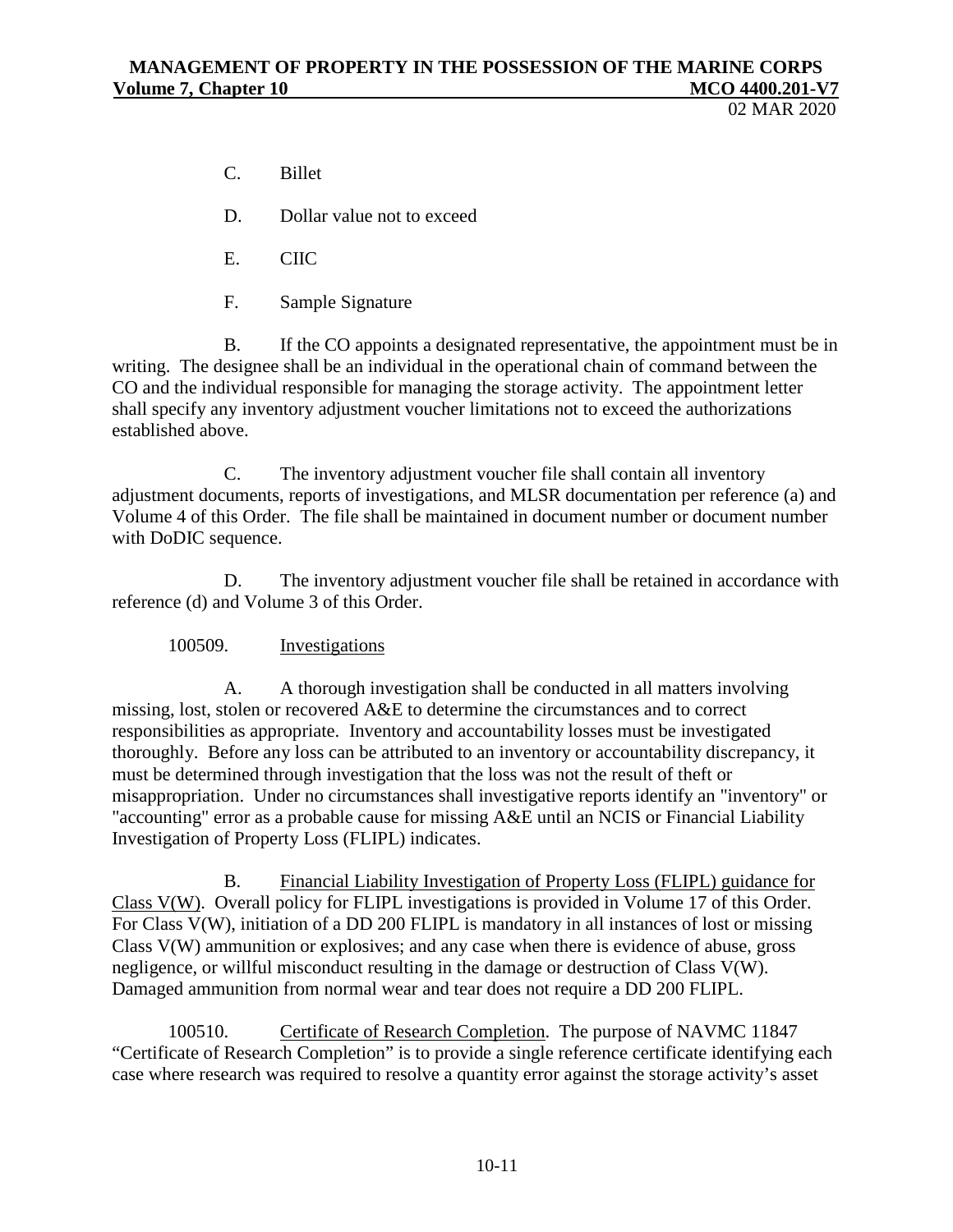record and to capture the subsequent results. The NAVMC 11847 serves as the voucher transaction approval record and shall be completed for all inventory adjustment actions.

100511. Completion of Research Actions. Once pre-adjustment research, causative research, the NAVMC 11847, and the storage activity's asset record adjustments have been completed, all inventory count sheets, master asset sheets, logbooks, DD 1348-1As, AMAR asset reports, appropriate NAVMC 11840s, and any other documents used in the causative research shall be filed and maintained in an inventory adjustment voucher file for a period of 10 years after the inventory adjustment transaction was processed against the storage activity's asset record. If a FLIPL investigation was conducted during the causative research, then the investigation package (DD 200) shall also be retained for 10 years from the date of the CO's final endorsement.

100512. Voucher Transaction Posting

A. Adjustment vouchers shall not be inducted to the asset record unless signed by the CO or designated representative.

B. All adjustments shall use the appropriate document identifiers (e.g., D8 /D9 ).

C. At no time shall the asset record remain uncorrected longer than 45 calendar days.

D. Per reference (ad), the NAVMC 11847 shall be used to document the causative research process and associated adjustments.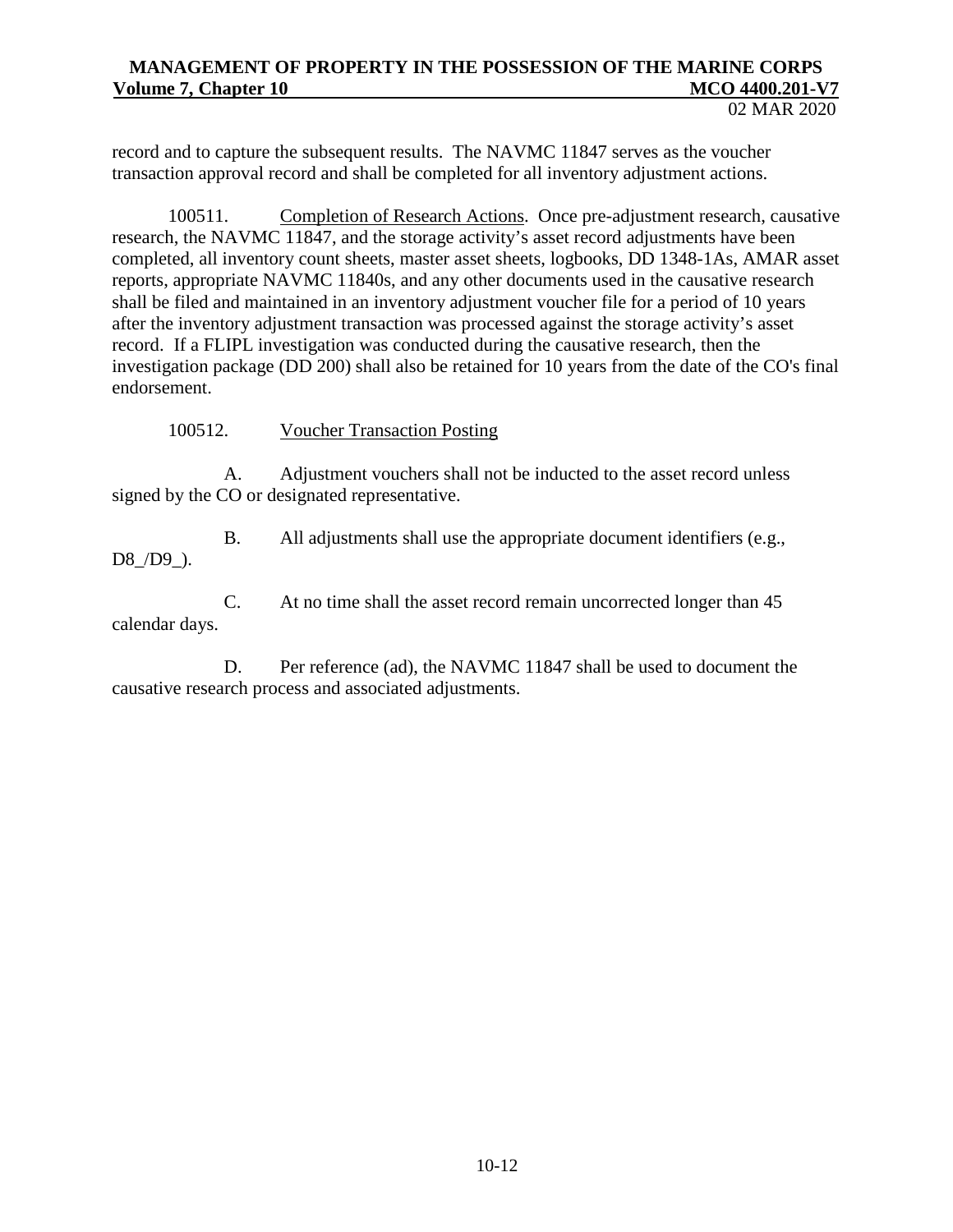# MANAGEMENT OF PROPERTY IN THE POSSESSION OF THE MARINE CORPS<br>
MCO 4400.201-V7 **Volume 7, Chapter 11** McConstanting 11

| <b>VOLUME 7: CHAPTER 11</b>                |                                 |                                                                                                                                                                                                                                                                      |                                 |  |  |  |  |
|--------------------------------------------|---------------------------------|----------------------------------------------------------------------------------------------------------------------------------------------------------------------------------------------------------------------------------------------------------------------|---------------------------------|--|--|--|--|
| "SUPPORTING ACTIVITY ASSET RECORDS"        |                                 |                                                                                                                                                                                                                                                                      |                                 |  |  |  |  |
|                                            |                                 | <b>SUMMARY OF SUBSTANTIVE CHANGES</b>                                                                                                                                                                                                                                |                                 |  |  |  |  |
|                                            |                                 | Hyperlinks are denoted by <b><i>bold, italic, blue and underlined font.</i></b>                                                                                                                                                                                      |                                 |  |  |  |  |
|                                            |                                 | The original publication date of this Marine Corps Order (MCO) Volume (right header)<br>will not change unless/until a full revision of the MCO has been conducted.<br>All Volume changes denoted in blue font will reset to black font upon a full revision of this |                                 |  |  |  |  |
|                                            |                                 | Volume.                                                                                                                                                                                                                                                              |                                 |  |  |  |  |
| <b>CHAPTE</b><br>$\bf R$<br><b>VERSION</b> | <b>PAGE</b><br><b>PARAGRAPH</b> | <b>SUMMARY OF SUBSTANTIVE</b><br><b>CHANGES</b>                                                                                                                                                                                                                      | <b>DATE OF</b><br><b>CHANGE</b> |  |  |  |  |
|                                            |                                 |                                                                                                                                                                                                                                                                      |                                 |  |  |  |  |
|                                            |                                 |                                                                                                                                                                                                                                                                      |                                 |  |  |  |  |
|                                            |                                 |                                                                                                                                                                                                                                                                      |                                 |  |  |  |  |
|                                            |                                 |                                                                                                                                                                                                                                                                      |                                 |  |  |  |  |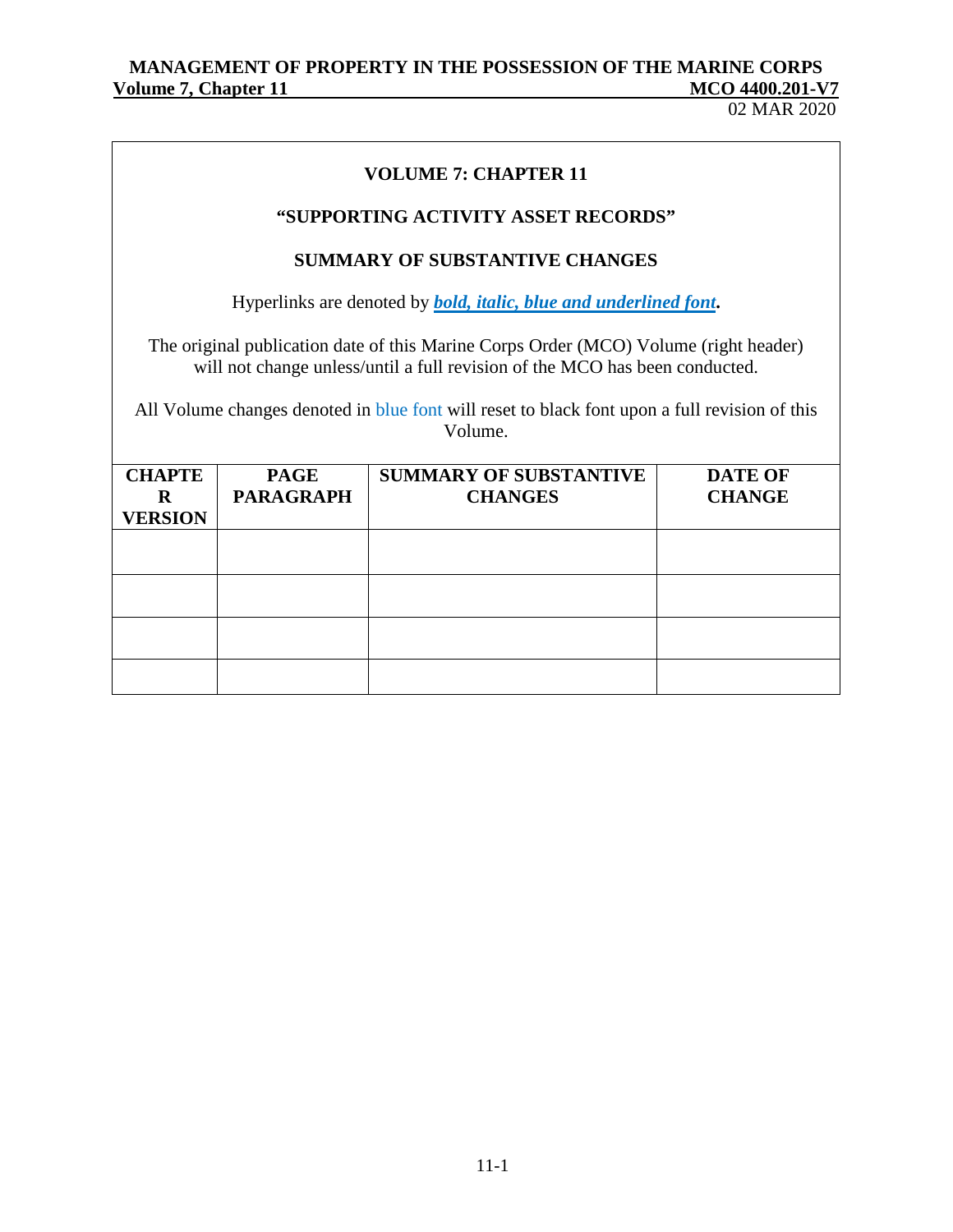02 MAR 2020

#### **CHAPTER 11**

#### **SUPPORTING ACTIVITY ASSET RECORDS**

### 1101 AUTHORIZED MANUAL PROCESSES AND AUTOMATED INFORMATION **SYSTEMS**

Essential to processing ammunition transactions is the need for an accurate asset file maintained by DoDIC, NSN, Ammunition Lot Number, and Condition Code to reflect the correct stock status at all times.

110101. Manual Programs. Manual inventory management programs are not authorized for supporting activities. In emergencies where power/connectivity is not available, the NAVMC 10774 Card shall be used as a temporary solution until power/connectivity is restored. Electronic versions of the NAVMC 10774 Card are acceptable for use as a primary manual program.

110102. Automated Programs. OIS is the only automated information system of record authorized for Class V(W) inventory management. OIS is an integrated system of applications software designed to manage nonnuclear expendable ordnance. It automates the receipt, issue, inventory record-keeping, and reporting of ammunition assets and movements within the supporting activity and supported units.

A. The Access Approval Authority is the authorizing account holder within a supporting activity.

B. The Access Approval Authority endorses requests for access for their DoDAAC to include a verification of personal information and the need to know.

## 1102 NOTICES OF AMMUNITION RECLASSIFICATION (NAR), AMMUNITION INFORMATION NOTICE (AIN), LOTS FUNCTIONALLY CLEAR FOR OVERHEAD FIRE (OHF)

All Marine Corps activities shall comply with the instructions contained in published NARs, AINs, OHF messages, and reference (u).

#### 110201. File Establishment Requirements

be

A. Primary Elements. The primary elements of a NAR file system include the current version of reference (u) and all NAR, AIN, and OHF (cleared/not-cleared) messages not incorporated in the latest version of reference (u).

B. Filing Sequence. The NAR, AIN, and OHF (cleared/not-cleared) file shall

established and maintained in numerical sequence from oldest to the most current message.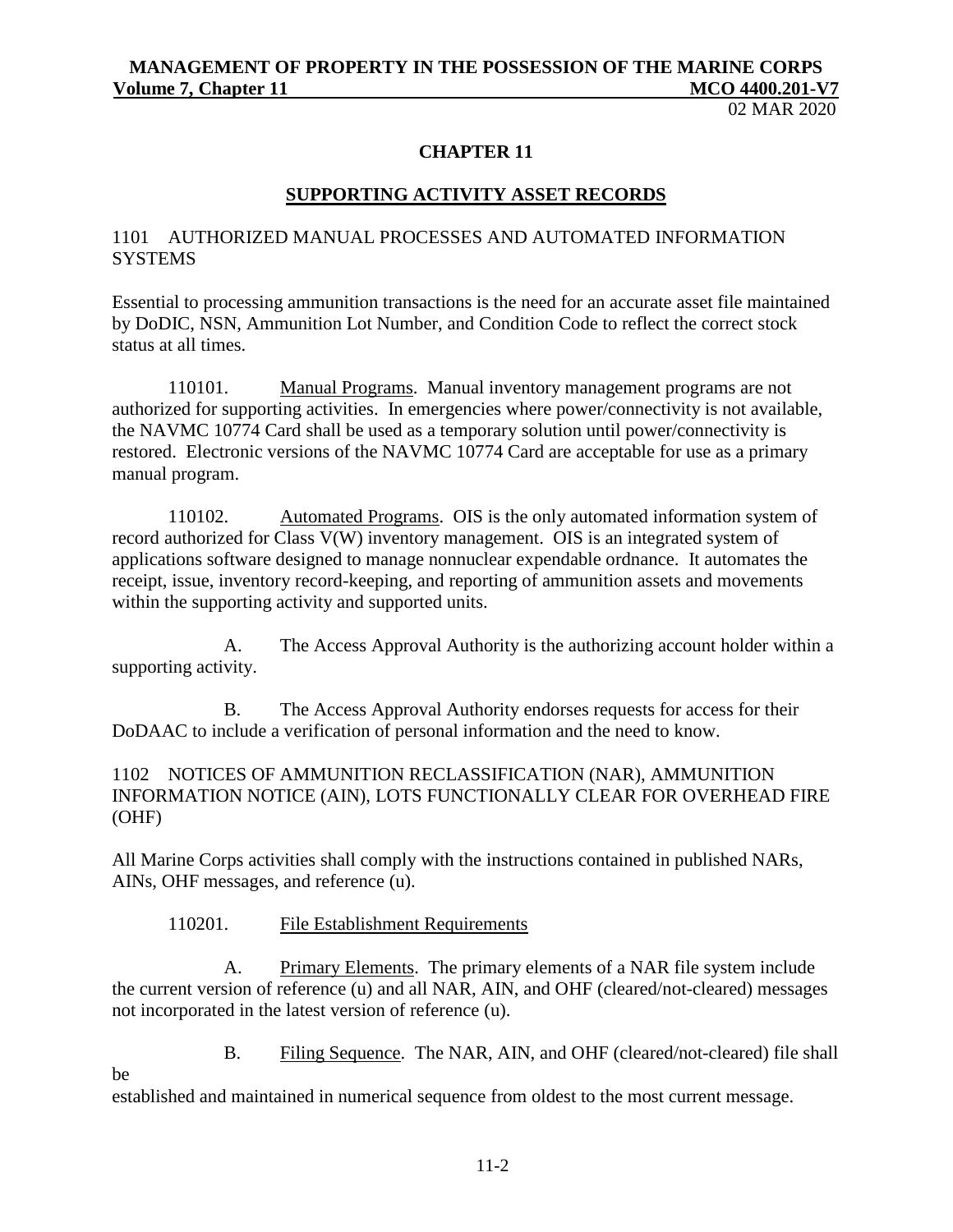C. Manual/Electronic Records. Reference (u) and NAR, AIN, OHF messages may be maintained either as a hard copy or electronically.

D. Cross-reference. The cross reference is not required as long as the supporting activity maintains access to OIS-R, can access the latest version of reference (u), and has processed messages that are not incorporated into the latest version of reference (u).

110202. Asset Review. NAR, AIN, and OHF messages shall be reviewed for accuracy and verified against the asset record to determine if affected stock is on hand. This review shall incorporate pending inbound/outbound shipments and pending issues. The NAR, AIN, and OHF information shall be entered into the asset record for both the end item and components if not assembled.

110203. Asset Record. The asset record shall be adjusted by manually entering the change in the APSR to reflect the current Condition Code status. MWOs shall be created reflecting new Condition Code/serviceability status and quantities of each item.

110204. Owning Services

A. Supporting activities maintaining other DoD Service's assets are required to apply those Service-specific NARs. For example, Army assets shipped to a supporting activity for issue to an Army unit shall have Army NARs applied to the stock.

B. Supporting activities issuing Marine Corps stock to other Services shall apply the receiving Service's NARs prior to issue. For example, a Navy requisition for A557 supported with Marine Corps stock of A576 shall have Navy NARs applied to the A576 stock prior to issue.

## 1103 MAGAZINE DATA CARDS

Use of the NAVMC 10765A is required for each Ammunition Lot Number stored at supporting activities. The NAVMC 10765A is available for download on the Naval Forms website.

110301. Each NAVMC 10765A shall be locally produced on colored card stock as follows.

- A. Yellow. Serviceable material Condition Codes A, B, and C only.
- B. Blue. Test/modification Condition Code D only.
- C. Green. Unserviceable (repairable) Condition Codes E, F or G only.
- D. Red. Unserviceable (condemned) Condition Codes H, P, or V only.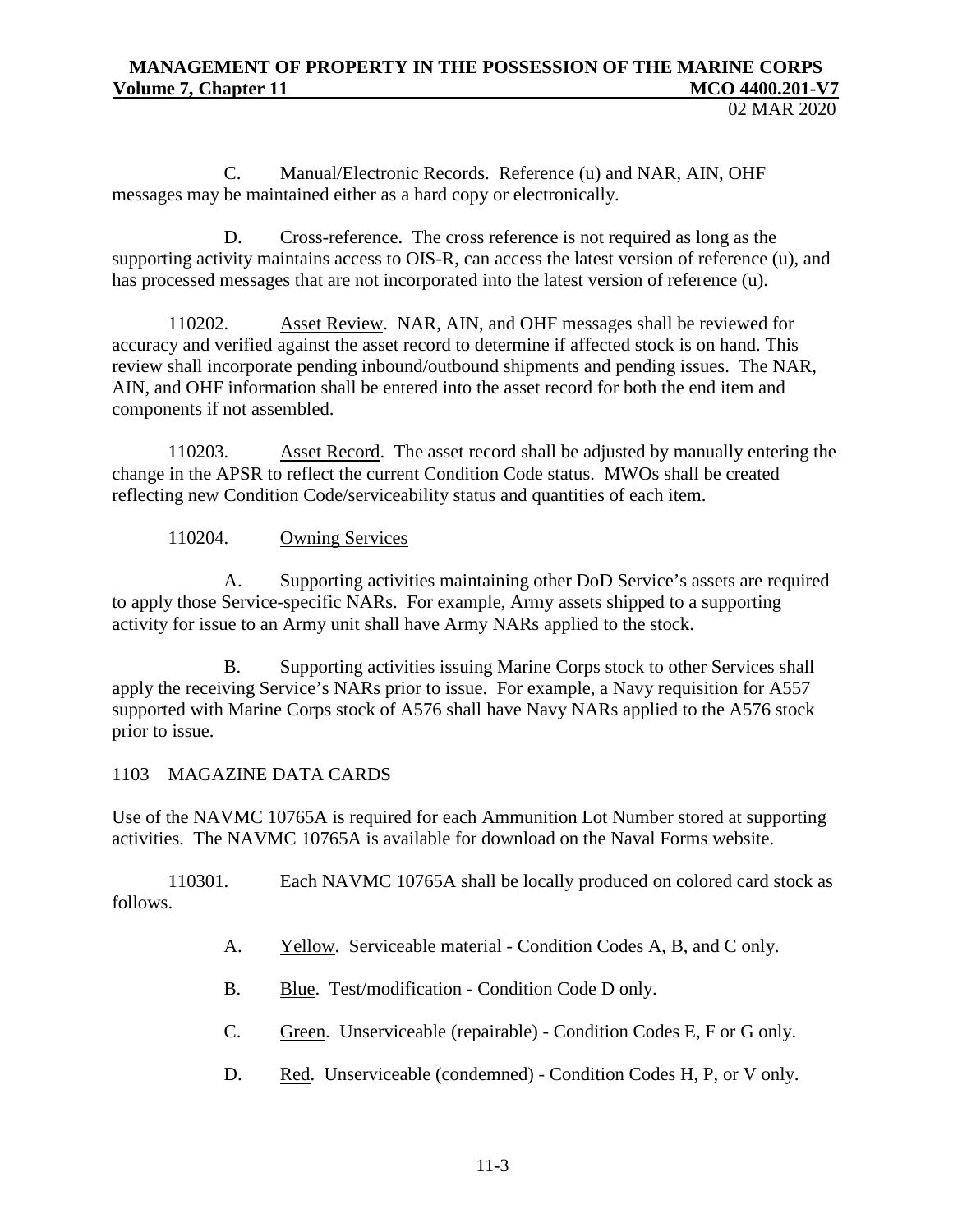E. Brown. Suspended material - Condition Code J, K, L, or N only.

110302. NAVMC forms 10765B and 10765C have been cancelled and shall not be used.

110303. Modification to the NAVMC 10765A form is not authorized.

110304. The NAVMC 10765A is subject to the physical inventory criteria contained in Volume 4 of this Order.

1104 MATERIEL WORK ORDERS (MWO)

For MWOs, the NAVMC 11850 is used to document the movement/change of assets within the asset record and RSSI locations.

1105 ISSUE RELEASE/RECEIPT DOCUMENT

The DD 1348-1A shall be used to document all transactions affecting the asset record.

1106 MATERIAL CONDITION CODE TAGS

Material Condition Code Tags reflect Condition Code changes and cite reference authority for the documented change. They are prepared and affixed to the applicable material by the organizational unit.

110601. For local storage only, the use of Material Condition Code Tags may be used at the discretion of the supporting activity OIC. For all Class V(W) shipments from Marine Corps supporting unit storage activities to ammunition depots, naval activities, or Marine Corps Air Stations, Material Condition Code Tags shall be used as required by reference (ab). Detailed instructions for the completion of Material Condition Code Tags may be found in reference (ac).

110602. All Marine Corps supporting activities shall use the USMC Field-Return Ammunition Inspection Guide for ammunition inspections and sentencing. The Field-Return Inspection Guide is available on CD-ROM to assist and train personnel in the sentencing process. The Field Return Inspection Guide may be requested through PM Ammo at [ammomail@usmc.mil](mailto:ammomail@usmc.mil) or viewed online through the MAKE website.

#### 1107 TEMPORARY STOW

Temporary Stow is defined as the storage of Class V(W) for a period not to exceed 30 calendar days and is authorized at the discretion of the supporting activity OIC based on facility availability.

110701. Temporary stow for supporting activities is the least preferred method of automated accounting. A temporary stow of assets takes place when a supported unit has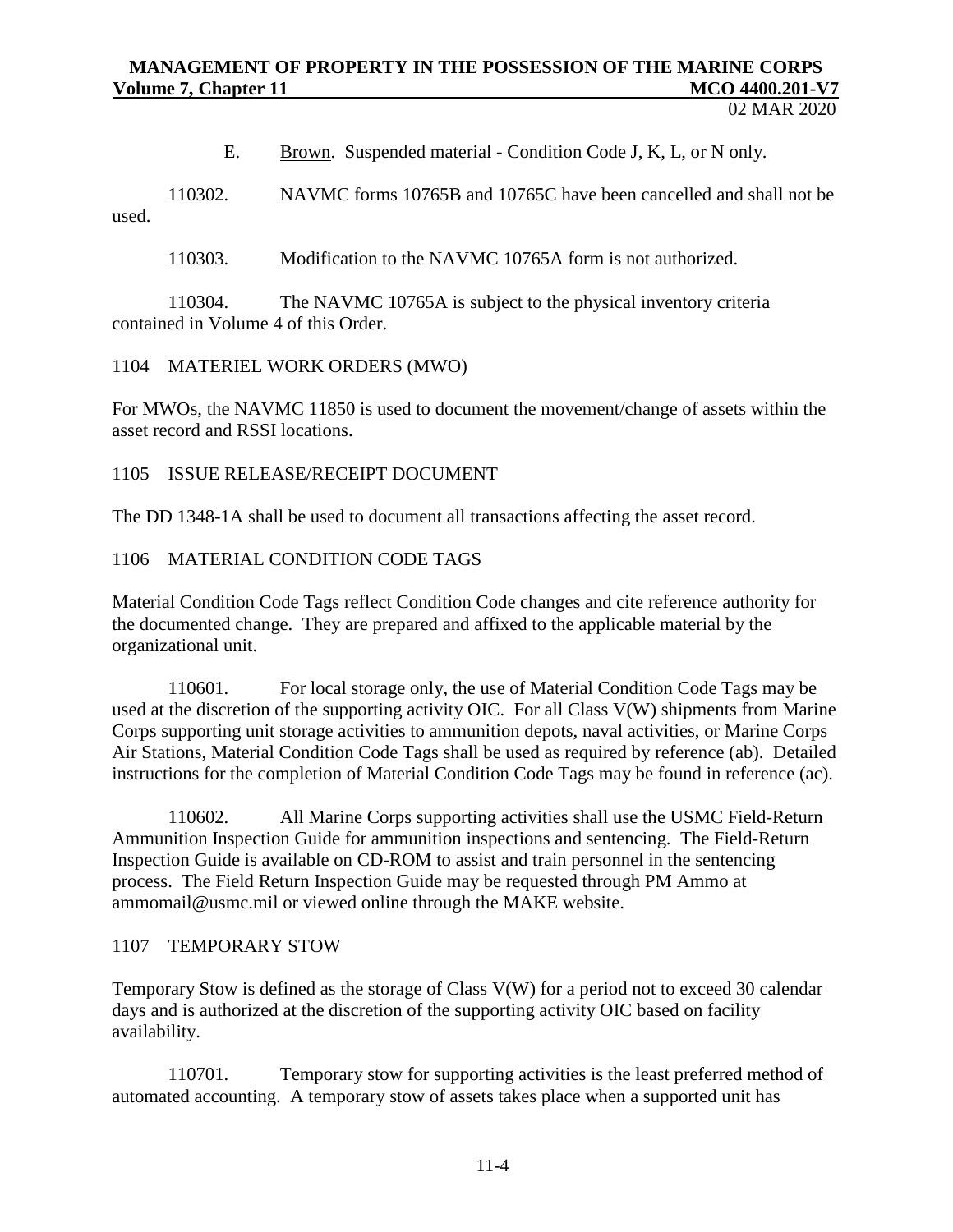received assets via a DD 1348-1A and is essentially returning the assets back to the supporting activity for temporary storage.

110702. A DD 1348-1A is required for each type of A&E to be stored. The supporting activity shall receive temporary stow material into Ownership Code 3 citing the quantities, Condition Codes and lot/serial numbers as listed on the transfer documents.

110703. Supporting activities releasing items in Ownership Code 3 are required to do so with the DD 1348-1A.

110704. Temporary storage is not authorized to circumvent supporting activity issue/receipt procedures.

110705. The temporary storage of Class V(W) is not intended for long-term scenarios or convenience. If the temporary stow materiel exceeds a 30-day calendar period without a corresponding transaction, the materiel shall be placed in Ownership Code 4.

110706. Supported units seeking temporary storage of assets beyond the 30-day calendar period are encouraged to request a storage site approval in accordance with reference (e).

1108 LOSS OF LOT IDENTIFICATION

When Class V(W) of different lot numbers has been broken out for a specific use and returned consolidated, the following apply.

110801. Serviceable Retention. If the return is processed under the original issue document number (suffixed) where the lot numbers and associated Condition Codes are known but no longer legible, the assets shall be assigned the lot number of DoDIC-KNOWN (e.g., A059-KNOWN) and placed in Condition Code C for priority of issue to any training unit. The supporting activity shall maintain a master lot file for assets in "KNOWN" lot numbers. This lot file shall be cross-referenced against reference (u).

110802. Unserviceable. If the return could not be processed under the original issue document number (found on station/amnesty) where the lot numbers and associated Condition Codes are not known, the assets shall be assigned the lot number of DoDIC-UNKNOWN (e.g., A059-UNKNOWN) and placed in Condition Code H pending disposition.

#### 1109 PHYSICAL INVENTORY REQUIREMENTS

110901. Physical Inventory Control Program. Supporting activity physical inventory requirements, to include random sampling, location surveys, issues processes, receipt processes, automated data processes, and MIRR procedures shall be conducted in accordance with this Volume and Volume 4 of this Order.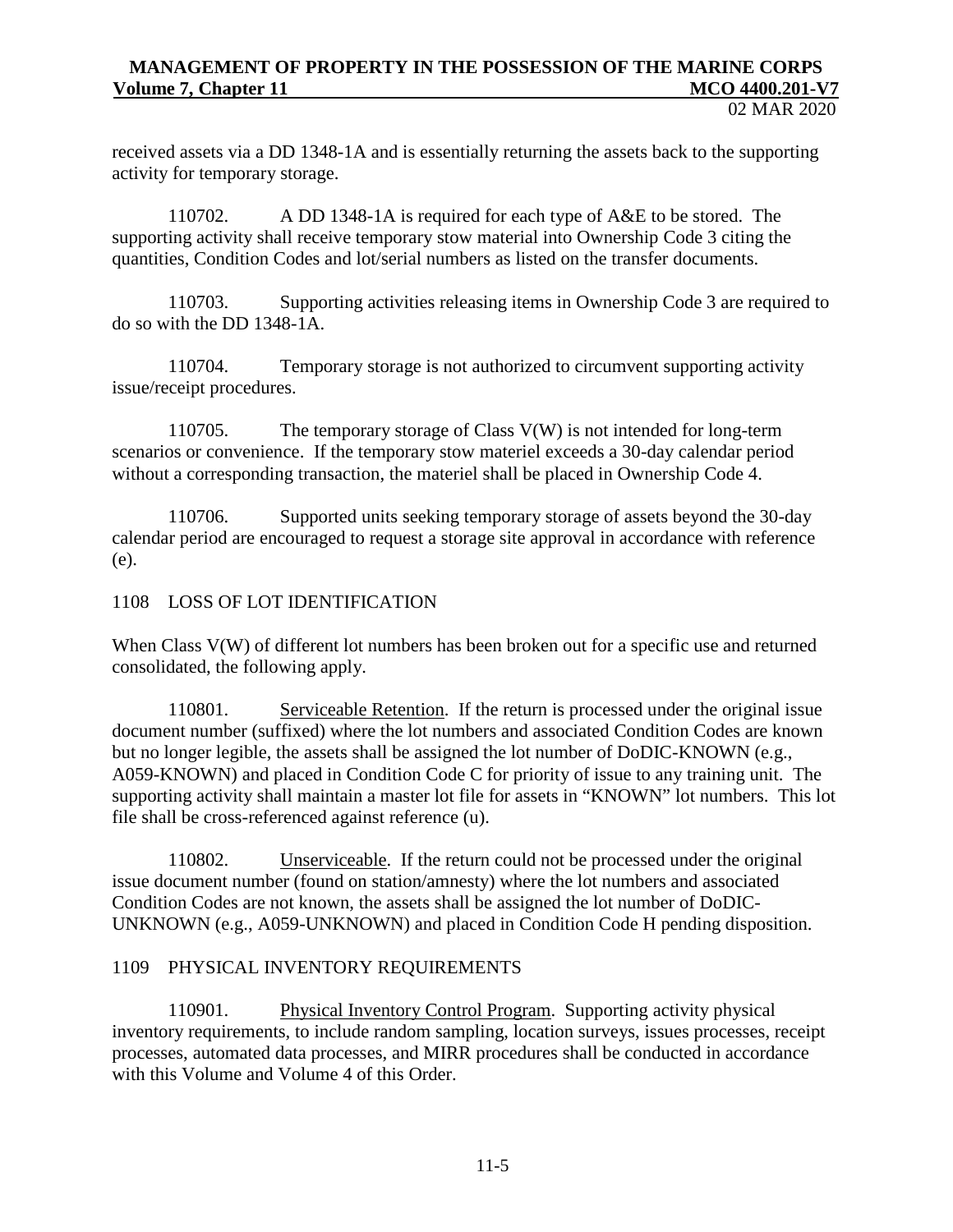#### 02 MAR 2020

110902. Type of Physical Inventory/Transaction History Codes. Commonly used physical inventory/Transaction History Codes are as follows.

A. A - Scheduled Inventory.

B. B - Sample Inventory. Example: Automated Material Accountability Review (AMAR).

- C. C Special Inventory All Condition Codes.
- D. D Special Inventory Specific Condition Codes.
- E. E Spot Inventory Due to warehouse refusal (Specific Condition Codes).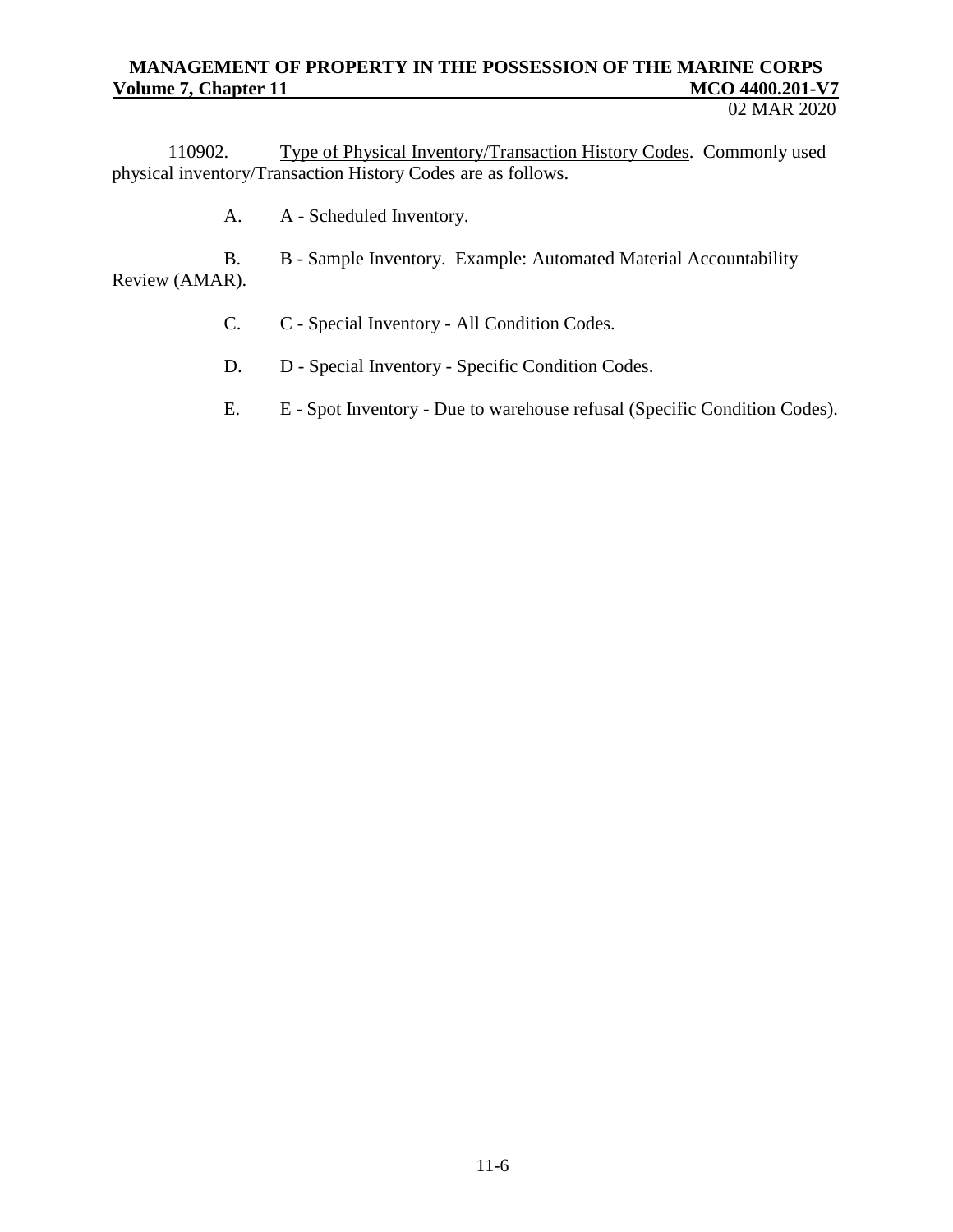# MANAGEMENT OF PROPERTY IN THE POSSESSION OF THE MARINE CORPS<br>MCO 4400.201-V7 **Volume 7, Chapter 12** MCCO 4400.2010 12

02 MAR 2020

| <b>VOLUME 7: CHAPTER 12</b>                                                                                                                                                                                                                                                        |                                 |                                                 |                                 |  |  |  |
|------------------------------------------------------------------------------------------------------------------------------------------------------------------------------------------------------------------------------------------------------------------------------------|---------------------------------|-------------------------------------------------|---------------------------------|--|--|--|
| "SUPPORTING ACTIVITY CAPACITY MANAGEMENT"                                                                                                                                                                                                                                          |                                 |                                                 |                                 |  |  |  |
| <b>SUMMARY OF SUBSTANTIVE CHANGES</b>                                                                                                                                                                                                                                              |                                 |                                                 |                                 |  |  |  |
| Hyperlinks are denoted by <b><i>bold, italic, blue and underlined font.</i></b>                                                                                                                                                                                                    |                                 |                                                 |                                 |  |  |  |
| The original publication date of this Marine Corps Order<br>(MCO) Volume (right header)<br>will not change unless/until a full revision of the MCO has been conducted.<br>All Volume changes denoted in blue font will reset to black font upon a full revision of this<br>Volume. |                                 |                                                 |                                 |  |  |  |
| <b>CHAPTER</b><br><b>VERSION</b>                                                                                                                                                                                                                                                   | <b>PAGE</b><br><b>PARAGRAPH</b> | <b>SUMMARY OF SUBSTANTIVE</b><br><b>CHANGES</b> | <b>DATE OF</b><br><b>CHANGE</b> |  |  |  |
|                                                                                                                                                                                                                                                                                    |                                 |                                                 |                                 |  |  |  |
|                                                                                                                                                                                                                                                                                    |                                 |                                                 |                                 |  |  |  |
|                                                                                                                                                                                                                                                                                    |                                 |                                                 |                                 |  |  |  |
|                                                                                                                                                                                                                                                                                    |                                 |                                                 |                                 |  |  |  |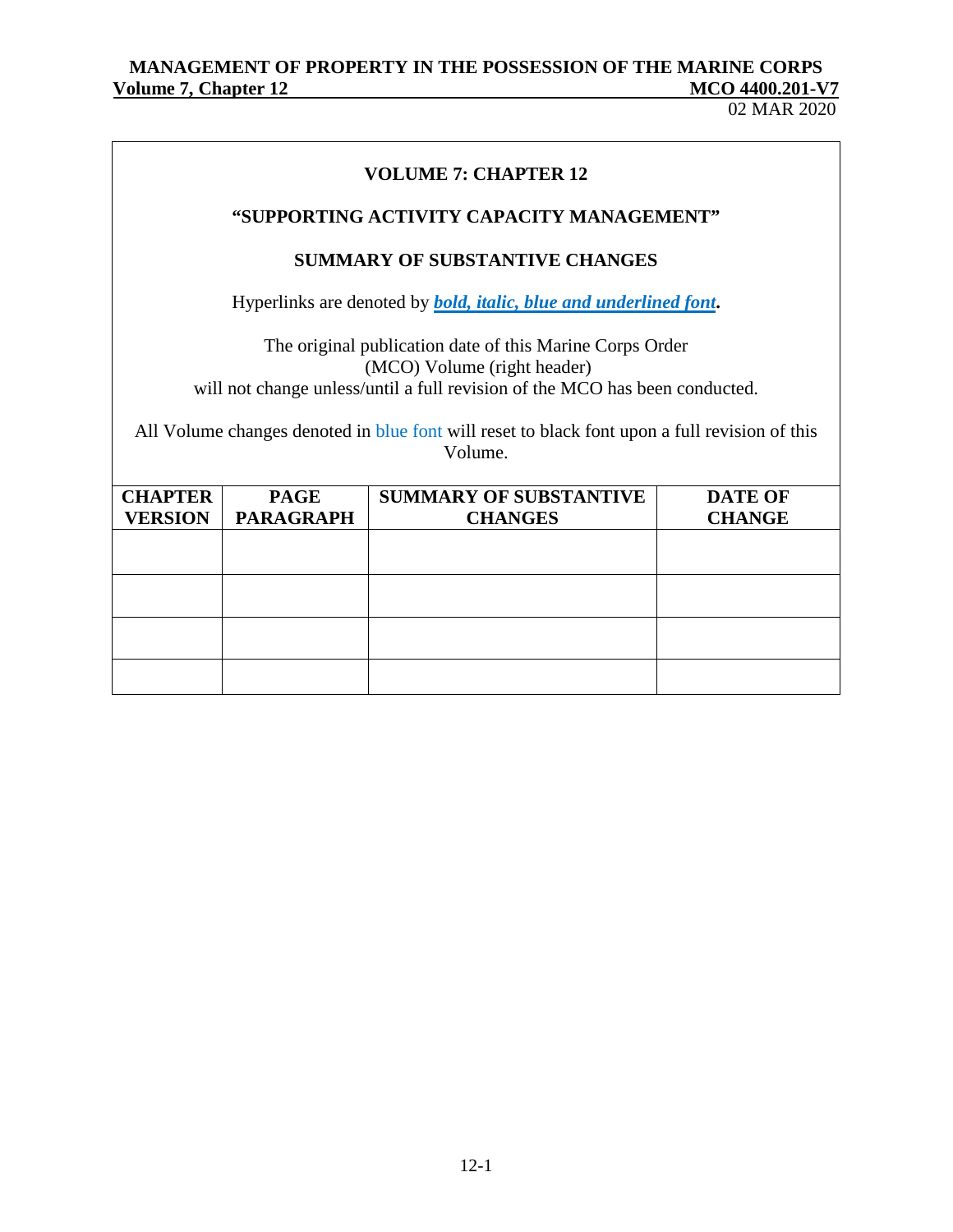02 MAR 2020

#### **CHAPTER 12**

#### **SUPPORTING ACTIVITY CAPACITY MANAGEMENT**

#### 1201 ALLOWANCES

Supporting activities may determine the annual allowances of supported units within TAMIS. The Installation Summary Report shall provide the OIC with the initial and current annual training authorizations.

120101. Where storage space and security permit, supporting activities are authorized to stock ammunition on hand to satisfy the total annual projected training and the established reserve, contingency, and security requirements.

120102. Should decreased demand or other circumstances result in excess stockage at the supporting activity, the overages may also be retained to support valid training requirements (i.e., valid demands are anticipated beyond the current year).

#### 1202 FORECASTING

Forecasting is the formal method for supported units to identify and communicate their future Class V(W) training requirements to the supporting activity.

120201. Leaders at all levels shall monitor and validate their unit forecasts for accuracy.

120202. Although the process of determining a supported unit's forecast is continuous, forecasting is required on a monthly basis prior to the automated system lockout period. The forecasting lockout is calculated within TAMIS for the current month, plus one month for Marine Corps ASPs, and plus two months for Army activities.

120203. Due to forecasting requirements and transportation costs, an ASP may deny an ammunition request if the following occurs.

A. The assets are not available.

B. The request was not properly forecasted and remaining stocks are allocated for other forecasted requirements based on operational priorities.

120204. Supporting activities can best determine forecasted requirements by running the TAMIS Forecast Summary Report.

120205. Supported unit expenditures shall be part of all supporting activity management decisions.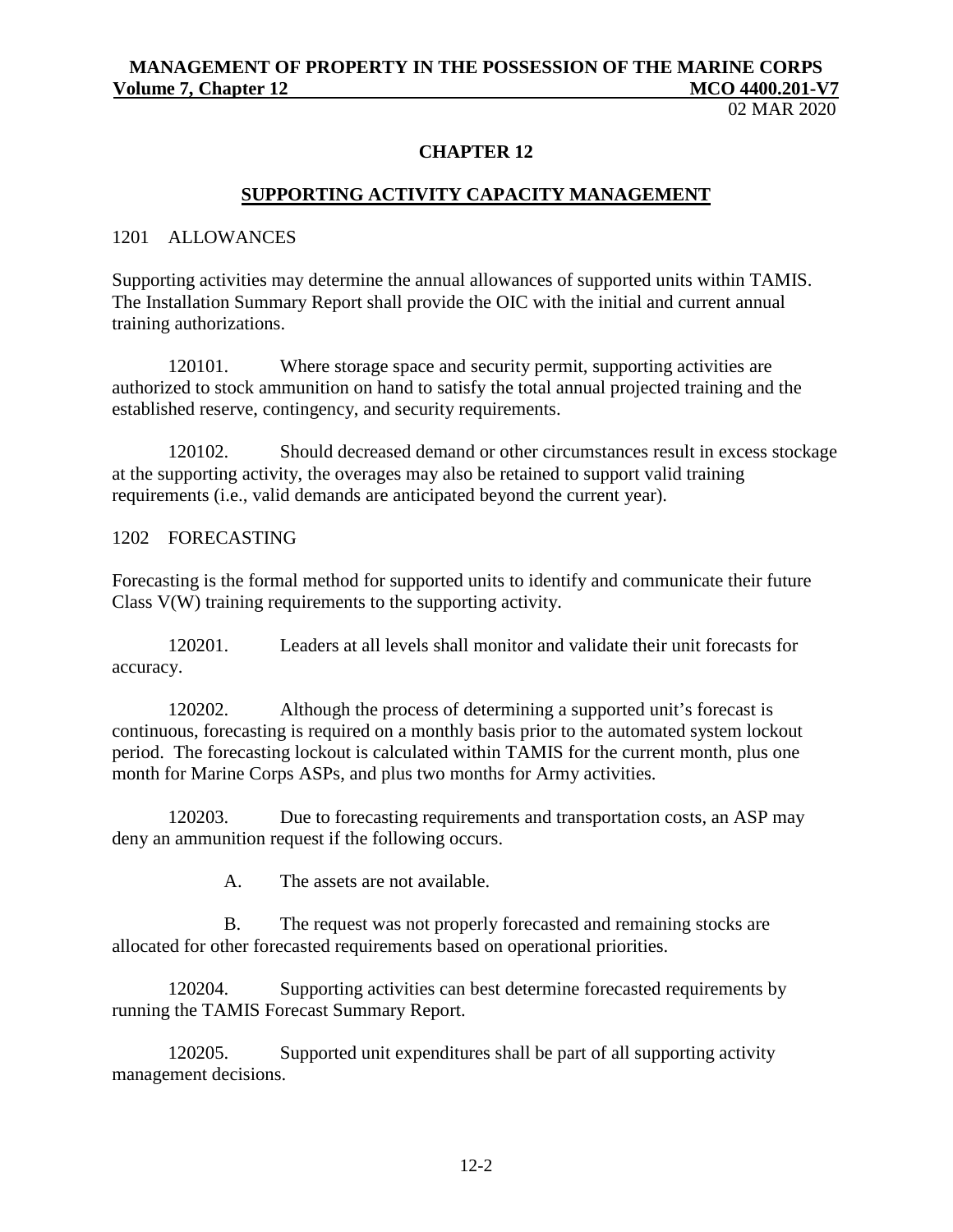02 MAR 2020

### 1203 SUPPORTED UNIT REQUISITIONS

Supporting activities must monitor active requisitions to ensure actual demand is commensurate with historical usage, forecasts, and on-hand assets. For example, an unforecasted request for a specific DoDIC submitted 45 calendar days in advance for a CONUS unit provides ample time for the supporting activity to submit an intermediate request if the assets are not available.

#### 1204 HISTORICAL USAGE

120401. The D7A transaction history shall be part of all command Class V(W) management decisions. When using models that rely on historical expenditures, the supporting activity must identify and exclude or adjust data that might negatively impact the forecast.

120402. Historical usage may be determined by exporting discover reports within OIS-R.

#### 1205 CONSUMPTION/LEAD TIME FORMULA

120501. Depot Requisition Lead Time. This is the time beginning when an ASPgenerated requisition enters the system until the assets arrive at the activity.

120502. Activity Demand. Activity demand is the average daily quantity of assets issued by DoDIC. The activity demand is further defined as the sum of assets issued (by DoDIC) over a period of time divided by the time period. For example, over 365 calendar days, MMCQ50 issued 36,500 rounds of A059. The activity demand would be 100 (36,500/365).

120503. Capacity. This is the maximum amount of assets an activity can physically store over a continuous or designated period of time.

120504. Safety Stock. Safety stock is a certain percent of the stock objective maintained for unforeseen circumstances.

120505. Stock Objective. A stock objective is an estimated quantity of assets by DoDIC to be maintained by supporting activities to best meet supported unit requirements. To establish a starting point for stock objectives, the below formula has been created with an activity determined safety stock. The stock objective formula is as follows.

Stock Objective =  $xy + z(xy)$ 

 $x =$  Depot requisition lead time (i.e., 30 calendar days for depot shipment,

 $x = 30$ 

 $y =$  Activity demand (i.e., 100 rds per day,  $y = 100$ )

 $z =$  Percent of safety stock/100 (i.e.,  $25/100 = 0.25$ ;  $z = 0.25$ )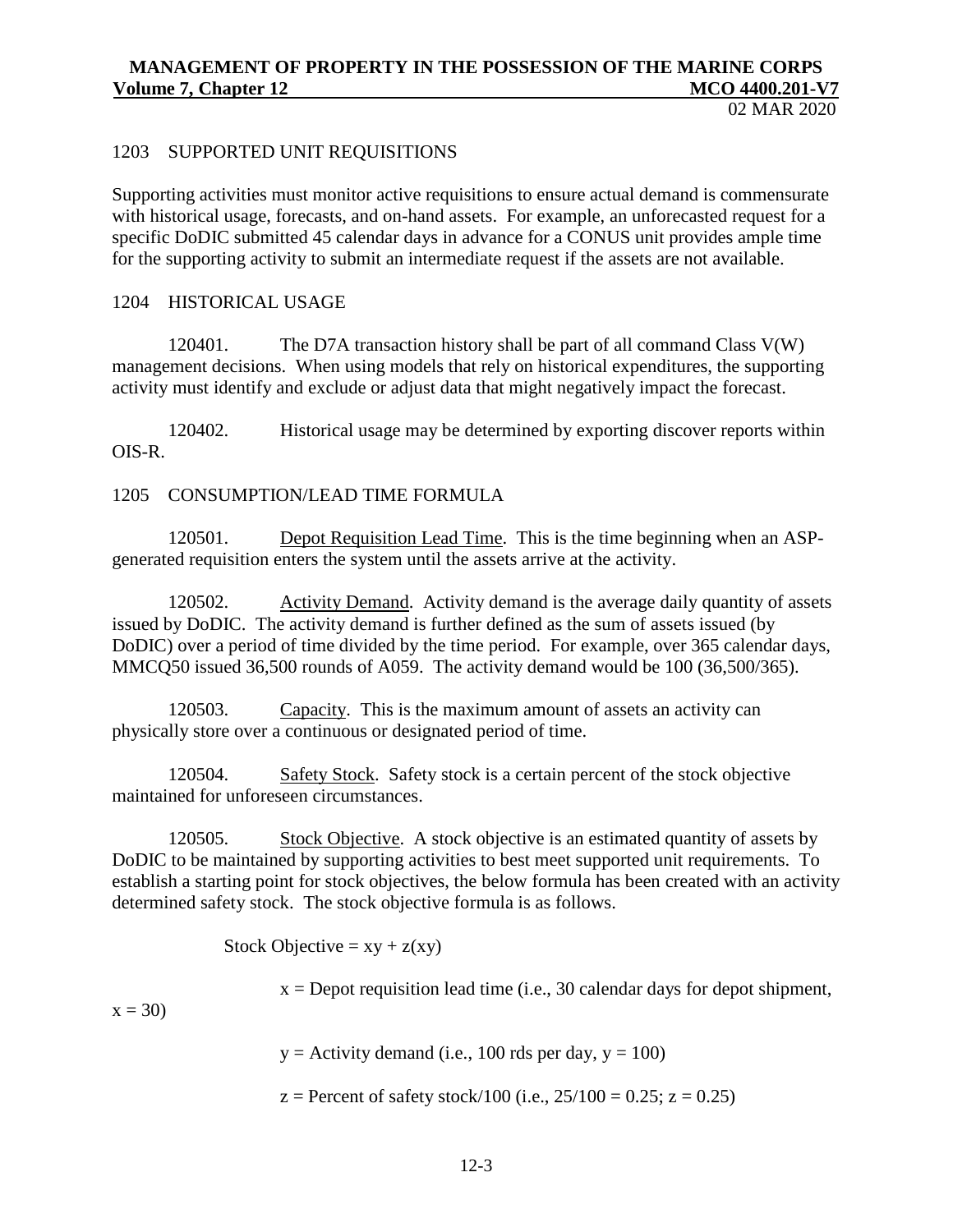02 MAR 2020

## Example

Stock Obj =  $30(100) + .25(30(100))$ 

or

 $3750 = 3000 + 750$  (30 day stock objective)

### 1206 INTERMEDIATE REQUISITIONS

Automated system users submitting intermediate requisitions must be authorized by their DoDAAC Access Approval Authority in accordance with Chapter 11 of this Volume.

1207 DISPOSITION INSTRUCTIONS

120701. Roles

A. PM Ammo

1. Provide disposition instructions for all excess, obsolete, and unserviceable Class V(W), and waste military munitions.

2. Serve as the Designated Disposition Authority for Marine Corps Class

 $V(W)$ .

## B. Supporting Activity

1. Items determined to be excess of local requirements (normally items for which no requirement exists or is anticipated) shall be reported to MARCORSYSCOM (PM Ammo) for disposition.

2. Any items classified as "no use" and whose continued storage at the ASP creates a storage problem shall be reported.

3. Supporting activities are not authorized to dispose of unserviceable ammunition returned by supported units without contacting PM Ammo for disposition approval (less those items considered hazardous for storage).

4. Concurrent with the DoD Munitions Rule Implementation Policy, no local treatment of unused Class V(W) waste shall be accomplished without the approval of the Marine Corps Designated Disposition Authority, PM Ammo, except as part of EOD emergency response actions. In the event waste munitions are treated by an EOD unit during emergency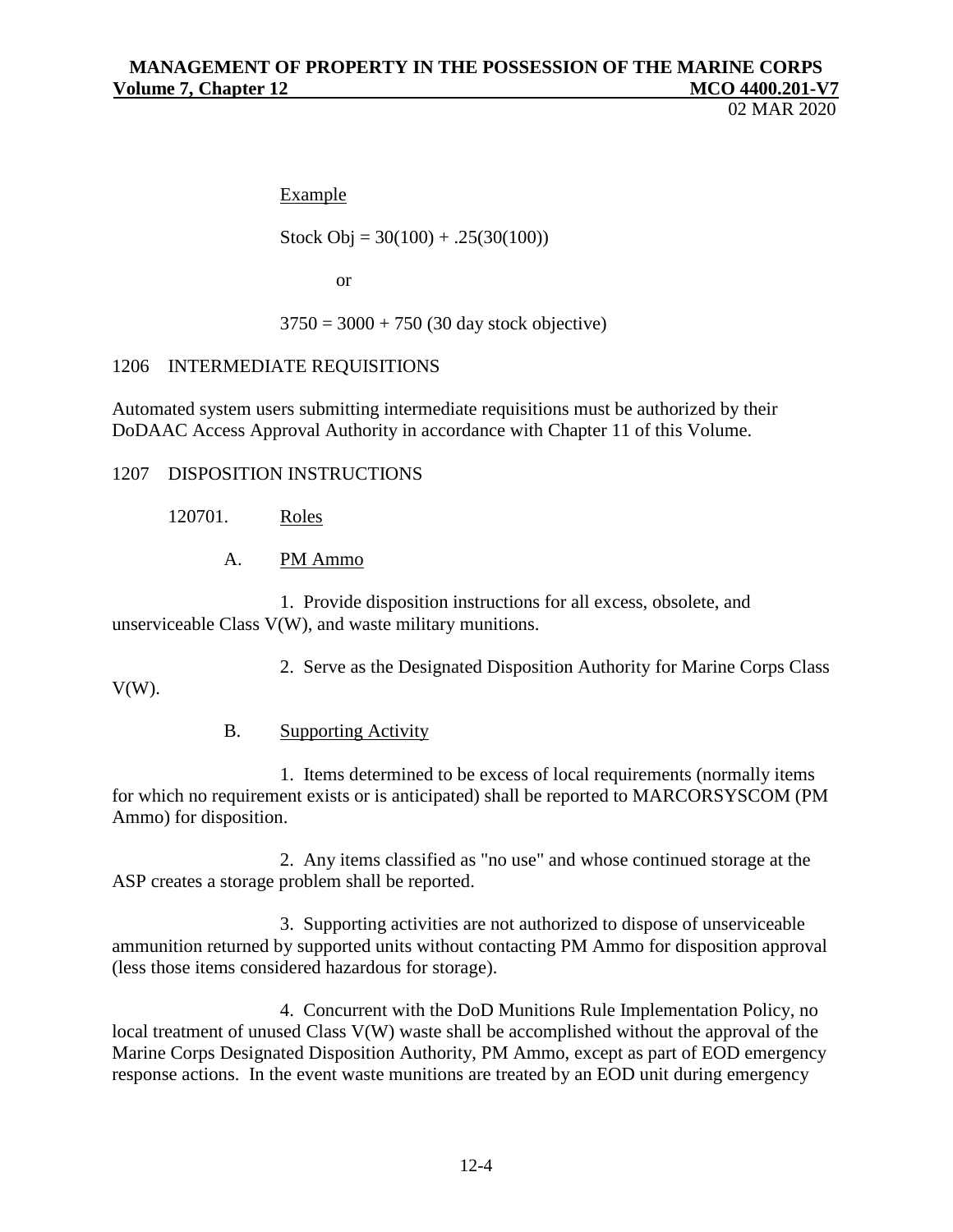#### 02 MAR 2020

response actions, PM Ammo must be immediately notified to ensure applicable environmental laws are observed.

120702. Submission. Disposition requests for Class V(W) materiel shall be sent to MARCORSYSCOM, (PM Ammo) Inventory Management Team via email to [IMSD@USMC.MIL.](mailto:IMSD@USMC.MIL) Disposition requests must contain the following.

- A. DoDIC.
- B. NSN.
- C. Lot Number.
- D. Quantity.
- E. Condition Code.
- F. NAR/D/C(s).

G. Narrative (purpose of the request). Example, "exceeds annual allocation, reclassified to Condition Code H, etc."

H. Local EOD training potential.

120703. Investigations. When an inspection of returned unserviceable materiel indicates the materiel was relegated to an unserviceable category due to mishandling, lack of packaging, and/or improper transportation, a DD 200 FLIPL shall be forwarded to the command which returned the materiel. Sound judgment should be exercised in determining whether an investigation should be requested. For example, materiel rendered unserviceable due to normal wear and tear or damaged in normal operations in the field would not require an investigation.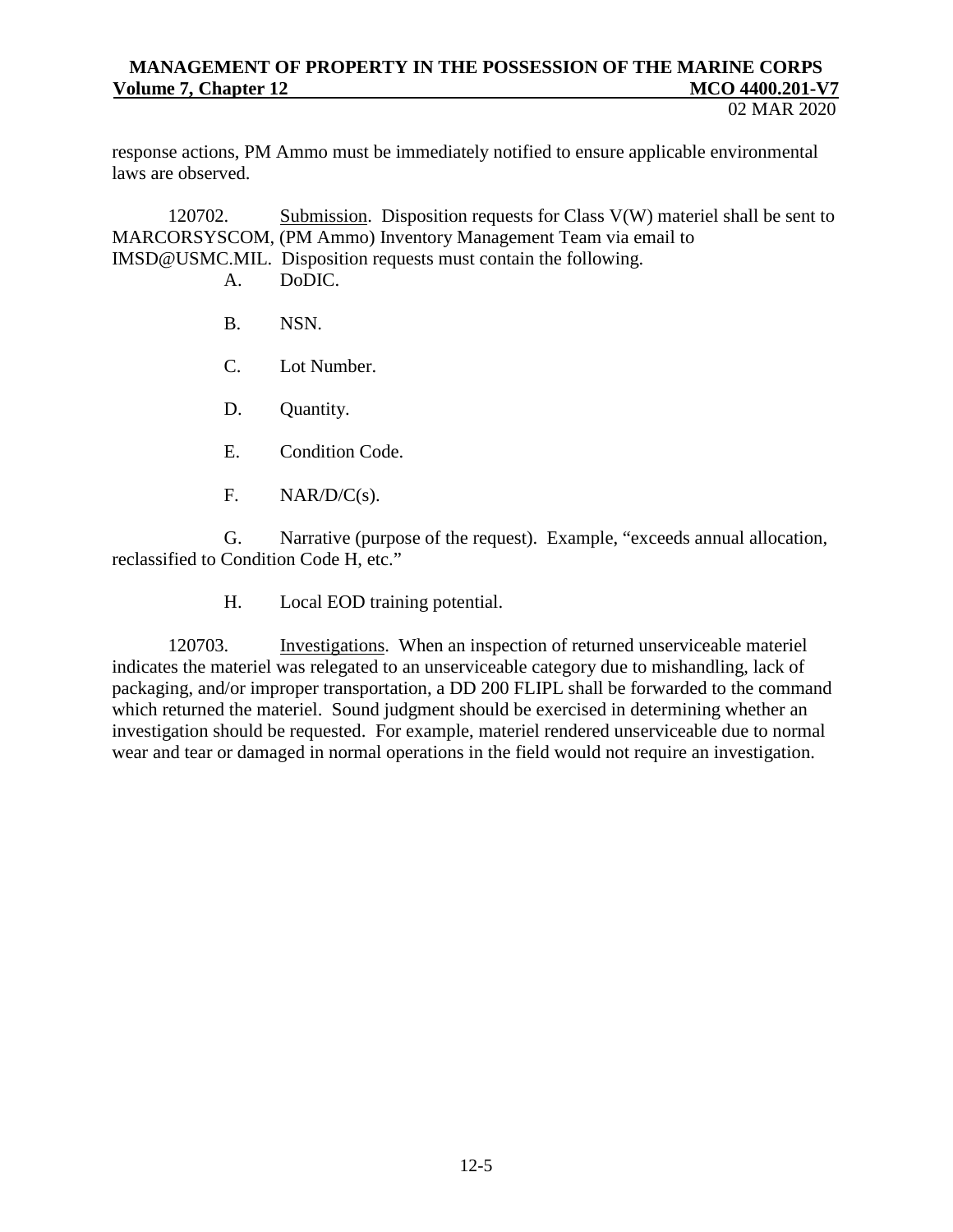# **VOLUME 7: CHAPTER 13**

## **"SUPPORTING ACTIVITY RECEIPT, SEGREGATION, STORAGE, AND ISSUE OPERATIONS"**

## **SUMMARY OF SUBSTANTIVE CHANGES**

Hyperlinks are denoted by *bold, italic, blue and underlined font***.**

The original publication date of this Marine Corps Order (MCO) Volume (right header) will not change unless/until a full revision of the MCO has been conducted.

All Volume changes denoted in blue font will reset to black font upon a full revision of this Volume.

| <b>CHAPTER</b> | <b>PAGE</b>      | <b>SUMMARY OF SUBSTANTIVE</b> | <b>DATE OF</b> |
|----------------|------------------|-------------------------------|----------------|
| <b>VERSION</b> | <b>PARAGRAPH</b> | <b>CHANGES</b>                | <b>CHANGE</b>  |
|                |                  |                               |                |
|                |                  |                               |                |
|                |                  |                               |                |
|                |                  |                               |                |
|                |                  |                               |                |
|                |                  |                               |                |
|                |                  |                               |                |
|                |                  |                               |                |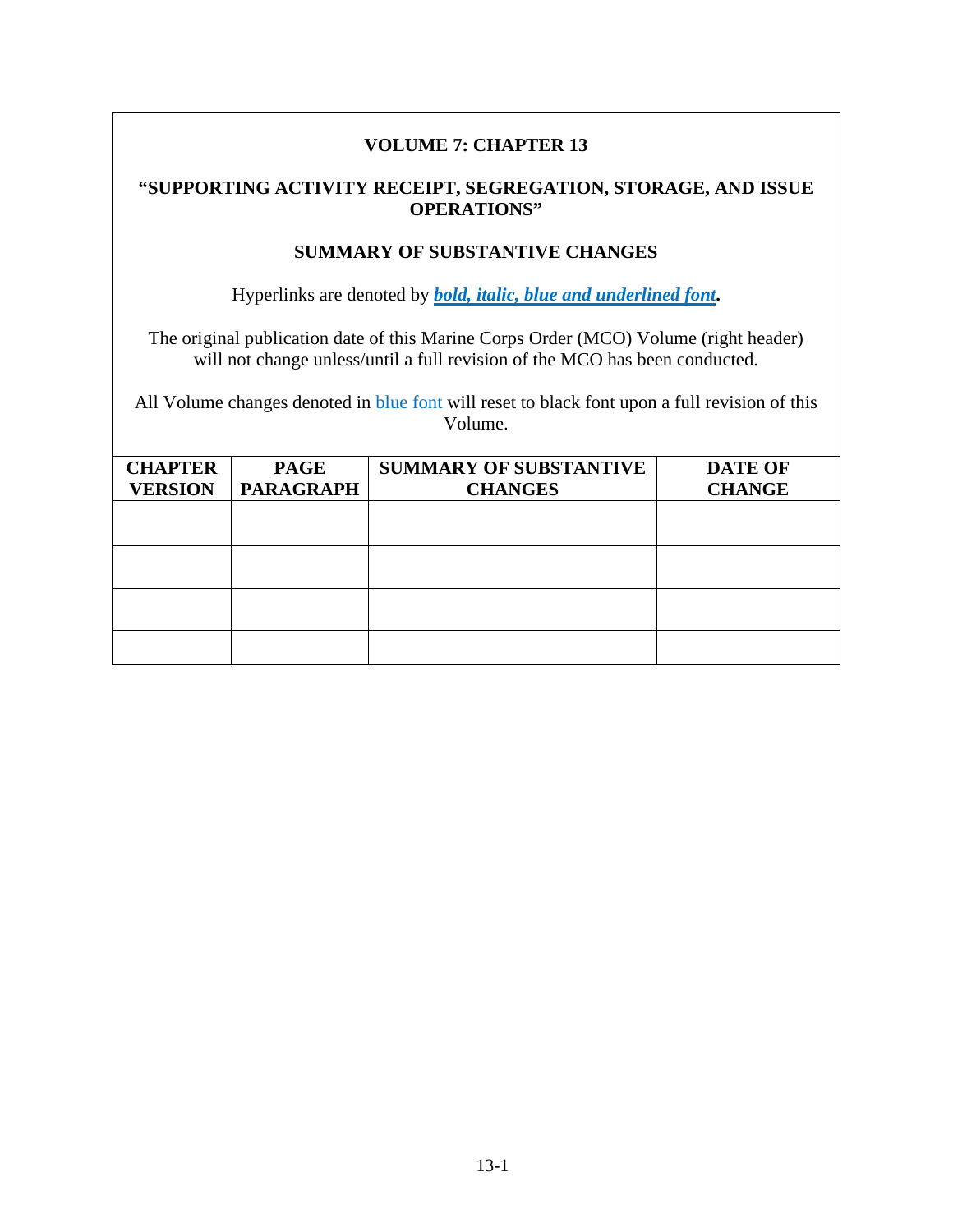02 MAR 2020

#### **CHAPTER 13**

## **SUPPORTING ACTIVITY RECEIPT, SEGREGATION, STORAGE, AND ISSUE OPERATIONS**

### 1301 DELEGATION OF AUTHORITY

Commanders are responsible for the security and control of the unit's ammunition program and for ensuring only authorized personnel are permitted to sign for Class V(W) assets. Commanders shall delegate this authority via the NAVMC 11797 (DOA).

130101. Under no circumstances shall ammunition be issued to a unit without a current NAVMC 11797 on file at the supporting activity.

130102. The NAVMC 11797 is required for all supported units requisitioning from Class V(W) supporting activities.

130103. If the supported unit has no MSC, the supporting activity must receive an Assumption of Command Letter from the supported unit prior to processing a requisition.

130104. Modifications to the designated expiration date must be coordinated with the supporting activity via the MSC.

130105. Delegation of Authority (DOA) Roles. Supporting activities shall validate the NAVMC 11797 to ensure only those names listed match the electronic signature on the ammunition requisition within the automated system.

A. An appropriate segregation of duties minimizes errors and attempts at fraud from going undetected. To accomplish a proper segregation of duties and to avoid potential conflicts of interest, no single individual shall be responsible for performing key functions such as (1) requesting, (2) approving, and (3) receiving materiel. Whenever possible, a three-person segregation of duties shall be utilized. At an absolute minimum, a two-person segregation of duties shall occur and under no circumstances shall the approver be the same individual as the recipient of the materiel. However, the requester can be the recipient of the material in cases where a three-person segregation of duties cannot be accomplished.

B. Request. Personnel with an indication of "Yes" in the "Request" block are delegated the authority to request all UNDs for the DoDAAC indicated on the NAVMC 11797.

C. Approve. Personnel with an indication of "Yes" in the "Approve" block are delegated the authority to serve as a TAMIS approver for all UND requisitions.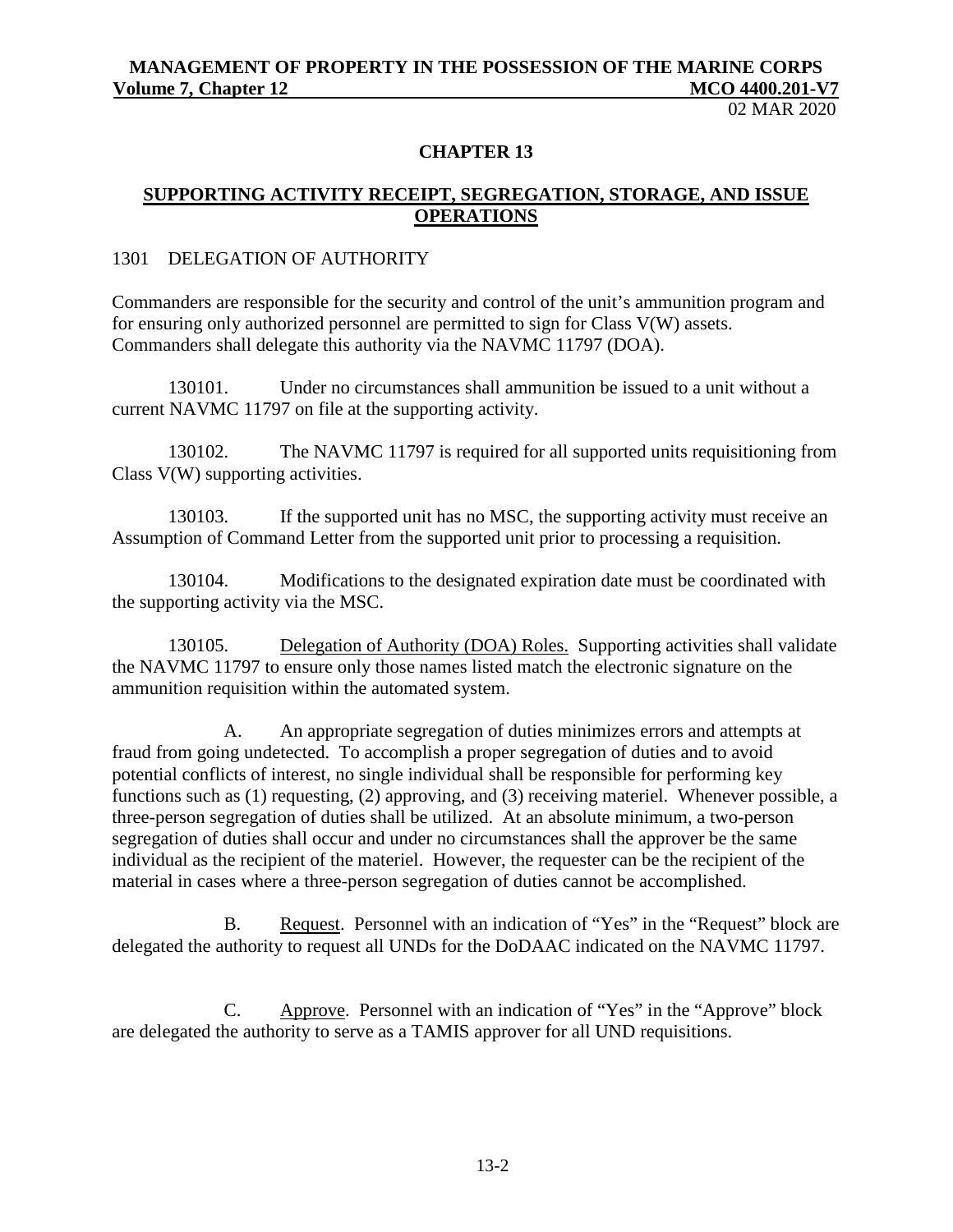D. Priority. The "Priority" block is provided for local use only. The supporting activity may establish more stringent procedures that would require a supported unit to indicate the Priority Designator an individual is authorized to request or approve.

E. Receive. Personnel with an indication of "Yes" in the "Receive" block are delegated the authority to receive SRC II, III, and IV assets.

F. SRC I. The "SRC I" block applies to units allocated SRC I assets. Personnel with an indication of "Yes" in the "SRC 1" block are authorized to "receive" SRC I assets.

130106. Signatures

A. Either handwritten or electronic signatures are authorized for the NAVMC 11797.

B. Validation of individuals delegated authority to request, approve, or receive Class V(W) is accomplished by comparing the photo and name listed on the individuals CAC to the individual listed on the NAVMC 11797.

C. If digital signatures are used, handwritten signatures and initialing are not required.

1302 VEHICLE CERTIFICATIONS

130201. Vehicle Inspectors

A. Ammunition Personnel (2311/2340). Ammunition personnel performing inspections of both empty and loaded conveyances used to transport Class V(W) must have completed the Naval Motor Vehicle and Railcar Inspection Course (Ammo-51). Completion of the Ammo-51 classroom version is a one-time requirement for initial certification. 2311/2340 shipping inspectors must be recertified in this course every two years via Ammo-51-DL.

B. Non-2311/2340 Shipping Inspectors. Non-2311/2340 shipping inspectors performing inspections of both empty and loaded conveyances used to transport Class V(W) must complete the following courses.

1. Ammo-51, Naval Motor Vehicle and Railcar Inspection Course. Completion of the Ammo-51 classroom version is a one-time only requirement. Shipping inspectors must be recertified in this course every two years via web-based training.

2. Ammo-18, Basics of Naval Explosives Safety. This web-based course provides a basic understanding of the hazards of Class V(W) and informs students with the explosives safety principles and practices outlined in reference (f). Completion of Ammo-18 is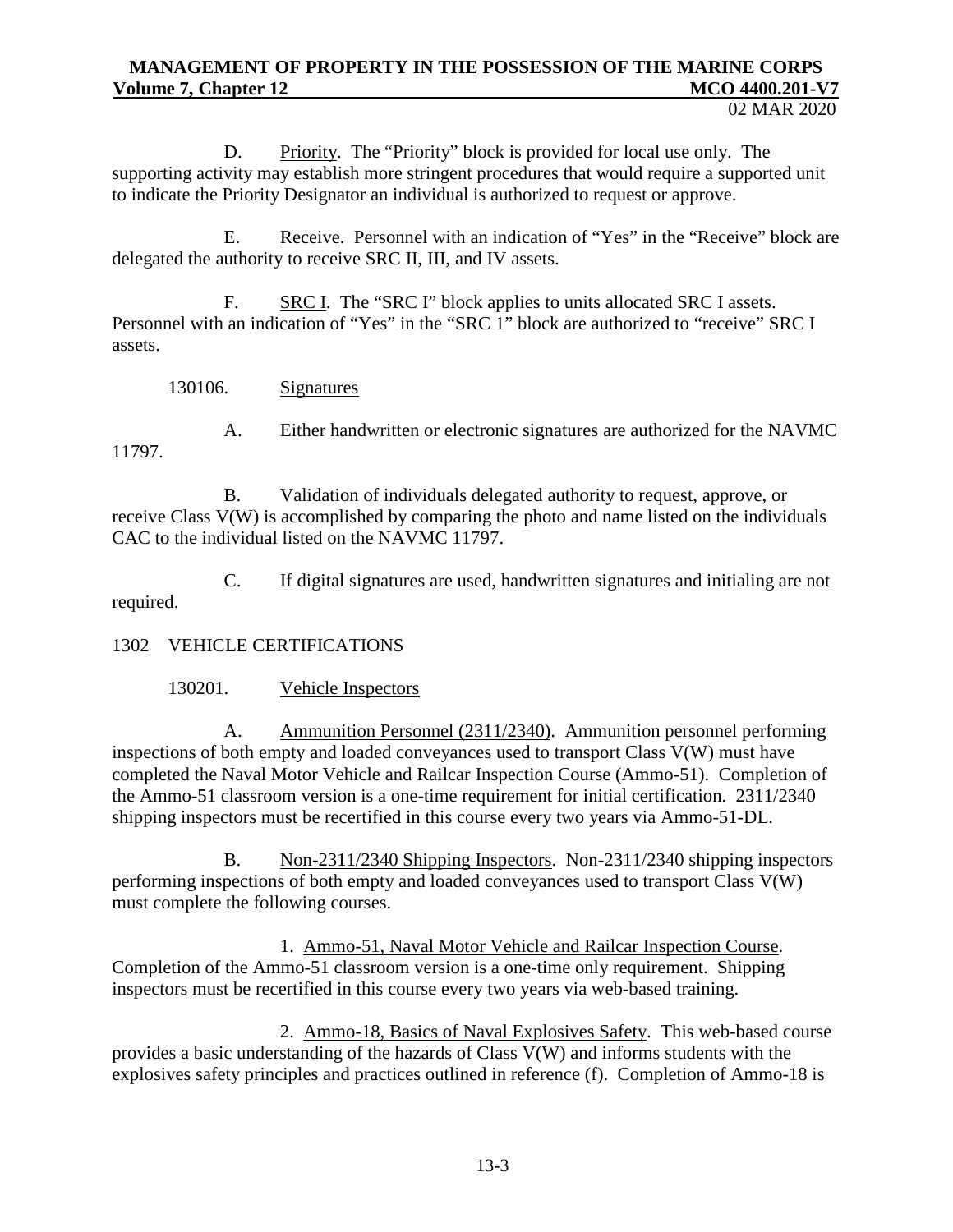one-time requirement; however, activities may require this course as a refresher for personnel who have been away from Class V(W) handling duties for a year or more.

130202. Container Shipping. For activities using intermodal dry cargo containers for shipping, the Intermodal Dry Cargo Container Convention for Safe Container Re-inspection Course (Ammo-43) must be completed. This is a web-based course sponsored through the Defense Ammunition Center.

130203. Supported Unit Verification. Shipping inspectors shall verify all supported unit transportation requirements as specified by reference (q).

#### 1303 RECEIPT PROCEDURES

130301. Vehicle Inspections. Upon arrival to the supporting activity, all explosives laden vehicles shall receive a vehicle inspection. Due to this mandatory requirement, supporting activities shall ensure vehicle inspectors maintain current qualifications.

130302. Packaging. Supported units shall make every effort to retain original packing material and return assets as close to factory pack as possible. Failure to do so may result in a NAVMC 11865 Discrepancy Report or a request for investigation to the parent command.

130303. Documentation. Supported units must arrive with the original DD 1348- 1As for their assets. The original document is required to credit the receipt to the unit's allocation. The supporting activity may require the supported unit to arrive with a completed DD 1348-1A "turn-in" document. If so, the quantity may be left blank if there is concern that the supporting activity may reclassify a certain quantity.

130304. SRC I & II. Supporting activities shall ensure electronic receipt of SRC I and II ammunition is accomplished within 24 hours from the time the materiel is received.

#### 1304 SEGREGATION PROCEDURES

130401. Segregation and Inspection. All Class V(W) returned to the supporting activity must be properly inspected and segregated prior to transfer to site-approved storage locations. After initial processing, assets shall be segregated by the following categories.

- A. DoDIC
- B. Lot Number
- C. Condition Code

130402. Materiel Preparation/Packaging. Once the materiel has been properly segregated and inspected, two separate verifiers shall inventory the material. Local SOPs shall be established to detail the appropriate steps taken when inventories do not match. If the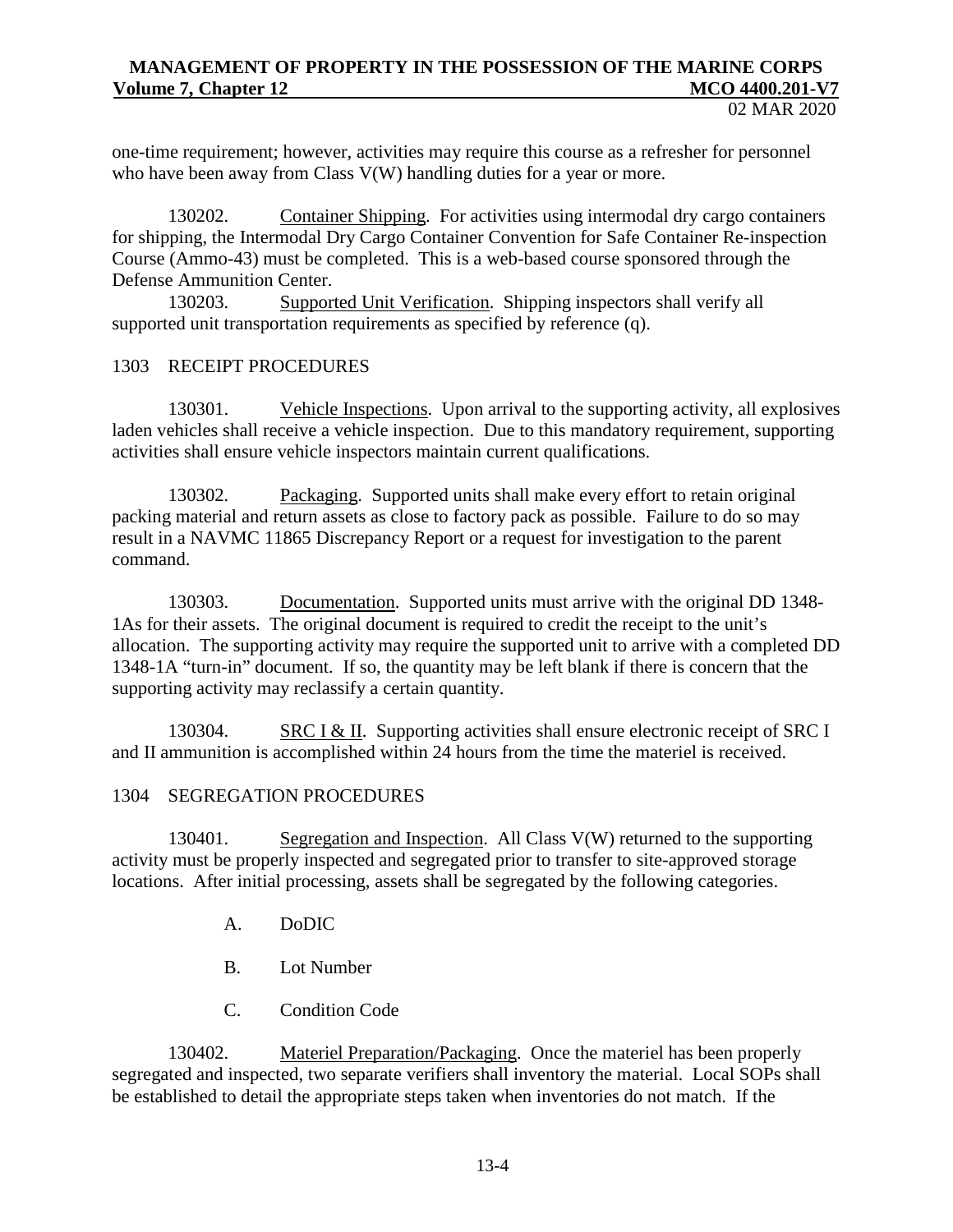inventories match, the containers shall be repackaged and prepared for transfer to an approved storage location. Block 22 of the DD 1348-1A may be signed and the supported unit/shipper released. At no time shall a supporting activity receipt for material that has not been verified by a minimum of two individuals.

### 1305 STORAGE PROCEDURES

Storage operations shall be conducted in accordance with references (a), (f), (i), (i), and (ae).

130501. Application of Material Condition Code Tags/Labels/2DBC Labels.

A. Marine Corps Class V(W) ASPs are not required to apply/maintain Material Condition Code Tags/labels/2DBC Labels on ammunition while held in the ASP or when issued to a supported unit.

B. Prior to shipment/transfer to another DoD military Service or other primary/secondary stock point (ASP), application of Material Condition Code Tags/labels/2DBC Labels are required per reference (ac).

130502. Traceable Seals. Although encouraged, Marine Corps ASPs are not required to use traceable seals on ammunition while held in the ASP or when issued to a supported unit; however, prior to shipment/transfer, application of traceable seals is required. Reference (q) provides detailed guidance on the application of traceable seals.

A. Seal Composition. All Type 1 Traceable Seals applied to ammunition containers shall consist of aluminum disks or pellets and wire combinations. Lead disks or pellets are not authorized for use, regardless of remaining available supplies. Containers previously sealed (prior to 1 October 2002) with other than aluminum seals are acceptable, provided the seal wires are intact (providing a serviceable seal) and the seal includes an activity symbol or identifier. Seals with an activity symbol or identifier that is not legible due to surface damage, wear, or corrosion shall continue to be accepted and do not require replacement provided all other sentencing criteria is met.

B. Type 1 Seals. Type 1 Seals are preferred for containers having provisions or means for application of the seals (e.g., metal, plastic, fiberglass or wood containers with lids or hinged covers, latches, brackets or flanges). A Type 1 Seal is typically a wire length with an aluminum disk or pellet that is crimped or crushed using a die that imprints the activity symbol or identifier on one side of the disk with an individual's traceable serial number on the reverse side.

C. Type 2 Seals. Type 2 Seals are preferred for fiberboard or foam type containers, or for metal, plastic, fiberglass, or wood containers that shall not readily accept Type 1 Seals. Type 2 Seals are typically nonmetallic labels with pressure-sensitive backing. They may be pre-printed, stamped, or marked with the activity symbol or identifier. Preprinting individual inspector indicators is not authorized.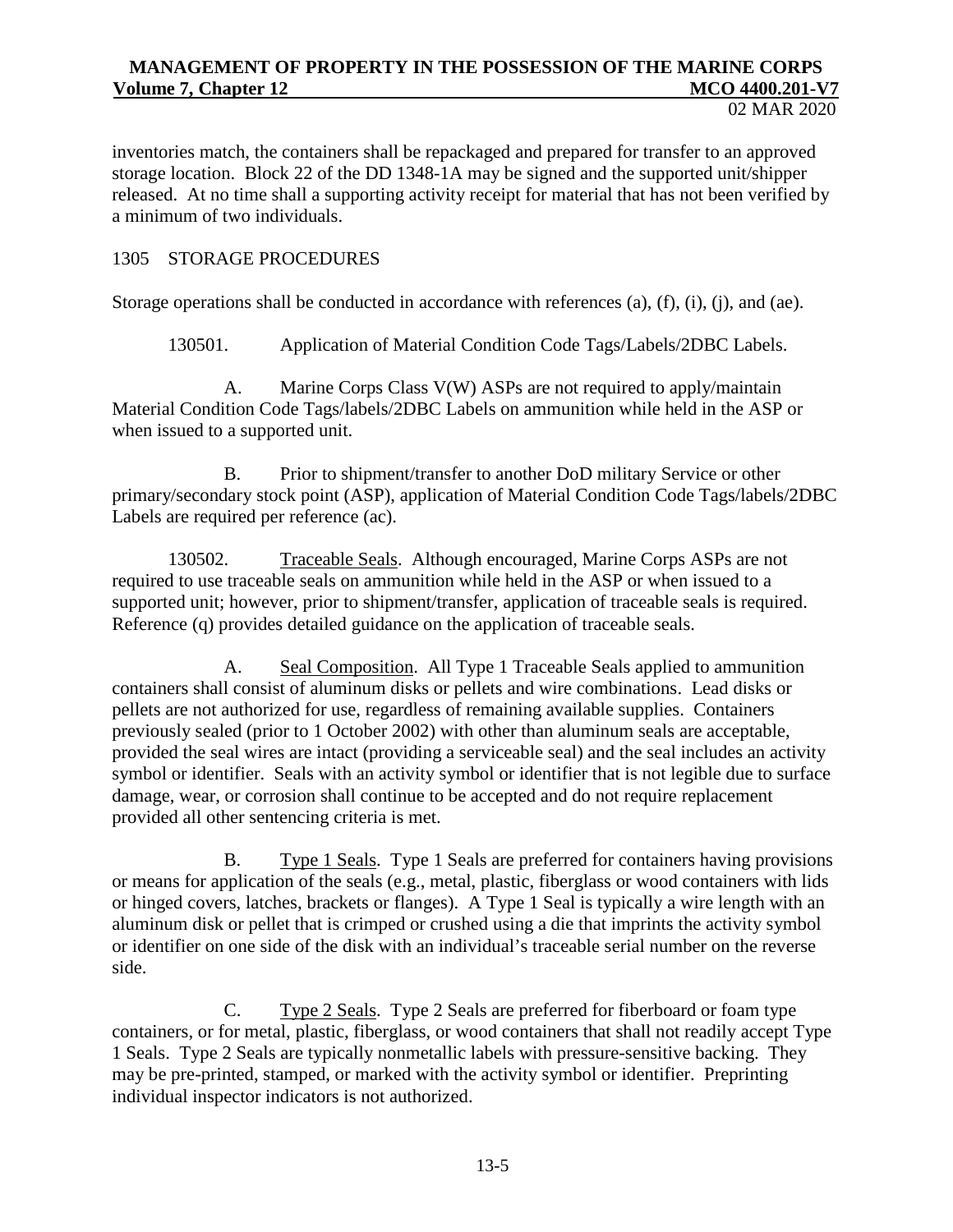02 MAR 2020

D. Traceable Seal Activity Identifier (Type 1). Type 1 traceable seals applied by supporting activities shall be crimped with die-sets that produce the activity UIC on one side of the crimped disk/pellet and a numeric or alpha-numeric identifier on the other side to identify the individual assigned the die set.

E. Personnel Requirement. There are no minimum rank/grade requirements for the assignment of seal presses.

130503. Required Markings. All ammunition containers must be marked in accordance with reference (ac).

1306 ISSUE PROCEDURES

130601. Asset Selection

A. Priority of issue shall be based on Condition Code sequence of B, C, and

A.

B. The supported unit and supporting activity shall make every attempt to round to unit pack when possible.

130602. Interchangeable DoDICs

A. The PM Ammo publishes an Interchangeable DoDIC List each fiscal year on the MAKE website. This list provides authorized substitutes for DoDICs that are registered on the TMR.

B. Supporting activities may use this list to fill requisitioned DoDICs with authorized substitutes. Substitution may occur due to environmental conditions, priority of issue, and purging older stocks from the stockpile.

C. The issue of an authorized substitute by the supporting activity shall debit the allowance of the TMR DoDIC automatically on the supported unit's allowance. Subsequently, the return of serviceable items to the supporting activity shall credit the supported unit's allowance with the TMR DoDIC that was originally requested.

130603. Materiel Preparation. The document is sent to the RSSI area by local SOP to prepare the requisition for shipment.

130604. Required Release Documentation. Prior to the release of Class V(W) to the supported unit, the supporting activity must verify the following.

A. An approved requisition.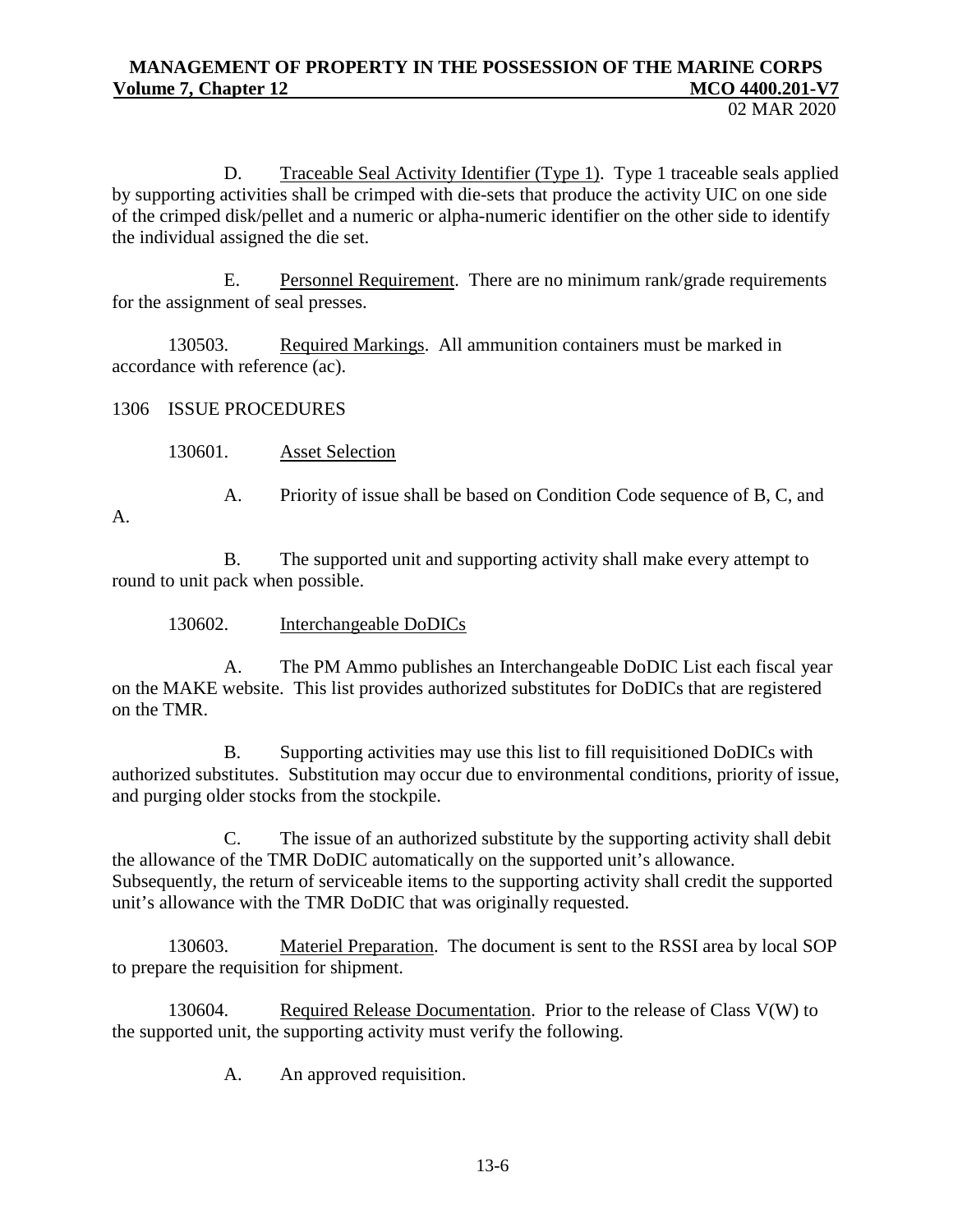02 MAR 2020

B. The receiving individual is delegated the authority on the NAVMC 11797 by the commander. This information is verified using the individual's ID card.

C. Signed and completed DD 1348-1A.

D. DD 1907 for SRC I materiel (if required).

E. Applicable AINs, NARs and/or OHF clearances are annotated/printed on the completed DD 1348-1A.

F. Transportation requirements/documentation are accurate as specified by reference (s).

130605. Off-Base Shipments. Units requiring off base shipment in support of training exercises within a 100-mile radius are required to annotate an Advice Code of 43 on the request. Failing to comment on the off-base nature of the shipment shall cause delays once at the ASP. Reference (j) contains additional information for off base shipments.

130606. Commercial Shipments. Units requiring commercial lift in support of training exercises outside of a 100-mile radius are required to annotate Advice Code 43 and the type of conveyance (commercial/tactical) for the request. Coordination with the Distribution Management Office must be accomplished through the supported unit's S-4 section. The Distribution Management Office shall require a DD 1149 and a Transportation Account Code (see your unit organic supply) to issue a Commercial Bill of Lading.

130607. Security

A. Per references (a) and (ae), personnel must be armed when escorting ammunition. Armed personnel are required to check-in weapons and ammunition with the duty ammunition technician. Security ammunition requirements, by individual weapon system, are provided below:

1. M9. Two fully loaded magazines.

2. M4/M16. Two fully loaded magazines.

3. Shotgun. Enough rounds to satisfy a fully loaded tube, plus at least five additional rounds.

B. On-base movement. Per reference (a), SRC I and II AA&E items require an armed guard for movements remaining on base. In addition to the armed guard, an explosives driver is required. See paragraph 130607.D for additional armed guard requirements for SRC I movements.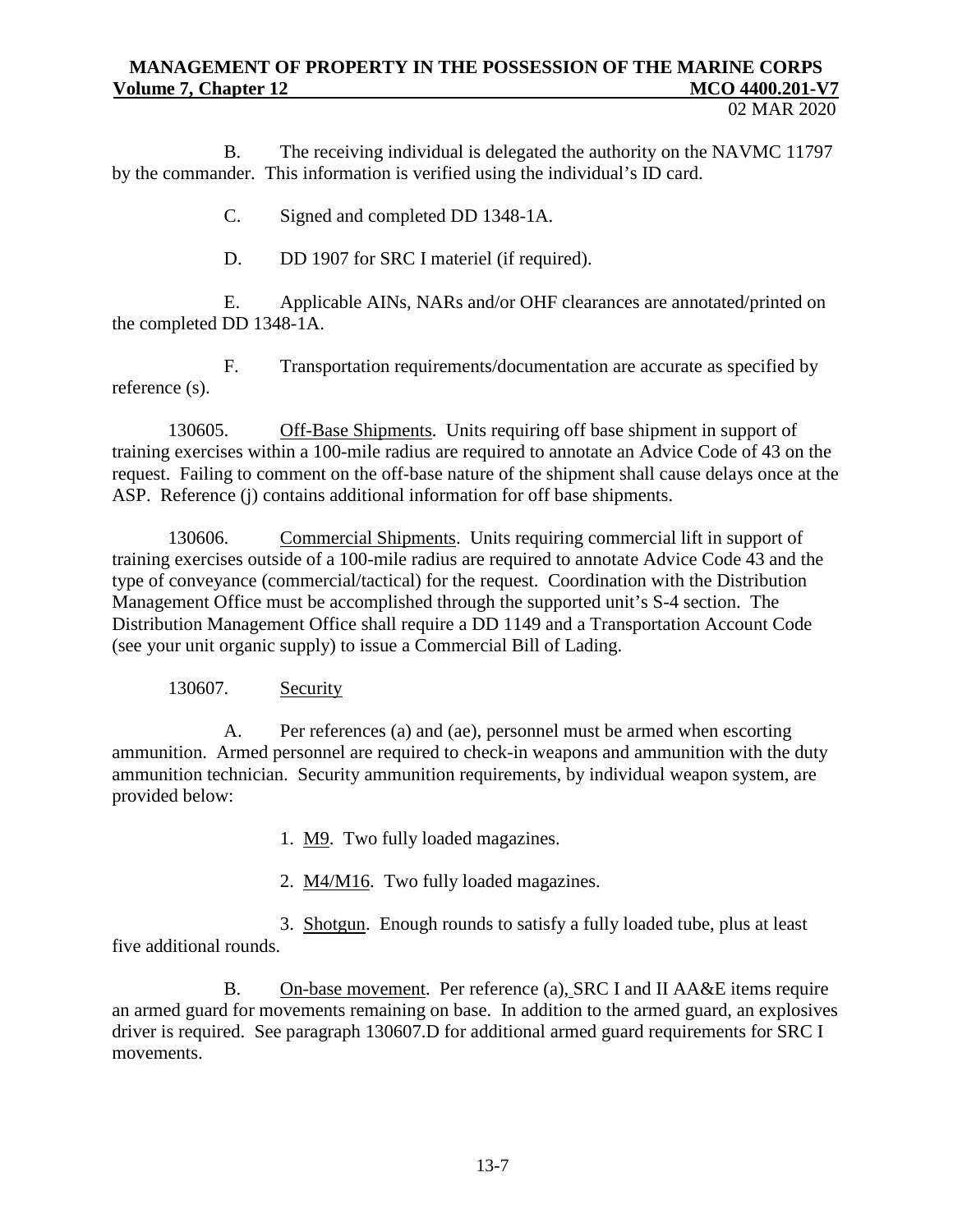C. Off-base movement. Per reference (a), all off-base movements of AA&E require an explosives driver as well as an armed assistant driver. The vehicle/personnel must be equipped with a means of two-way communication. Authorized exceptions for certain movements are listed in reference (a).

D. In addition to the above, the receipt of SRC I material must be accomplished by individuals meeting the personnel requirements of reference (a). The movement of SRC I material must always be under armed surveillance accompanied by a SNCO or above (as recorded on the DD 1907). This includes on-station movements and temporary storage at range locations.

## 1307 SAFE HAVEN

Safe haven operations involve the transportation and staging of DoD A&E assets or other sensitive items at a supporting activity (ASP) due to an emergency, which shall prevent a shipment from safely reaching its original destination. The secure holding area physical security requirements are listed in reference (a). Safe haven operations are authorized at the discretion of the supporting activity OIC based on facility availability. It is not intended for supported units to stage assets at the supporting activity for the execution of multi-day training evolutions.

### 1308 SHIPMENT DISCREPANCIES

Any variation in assets received from data shown on the receipt shipping documents, which are not the result of a transportation discrepancy or product quality deficiency. Shipping or packaging discrepancies attributable to the responsibility of the shipper, including contractors, manufacturers, or vendors, shall be reported via an SDR by the receiving activity. The supporting activities shall utilize the Product Data Reporting and Evaluation Program/SDR application to submit SDRs for applicable discrepancies. Submit all SDR's via the PDREP/SDR module online.

## 1309 DEFENSE TRANSPORTATION TRACKING SYSTEM (DTTS)

DTTS is a web-based system used by supporting activities to confirm receipt of SRC I and II material. The DTTS system resides on the Intelligent Road/Rail Information System. Information for requesting system access is available on the MAKE website at [https://make.mceits.usmc.mil/make/ammo/Home.aspx.](https://make.mceits.usmc.mil/make/ammo/Home.aspx)

## 1310 MATERIAL SENTENCING

131001. The Field-Return Inspection Guide is a tool to assist ASP personnel during the inspection of munitions being returned by supported units prior to acceptance for storage. The information for each item was derived from technical documents used during design, manufacture, and in-service surveillance evaluations of ammunition. The following guidelines are provided for receipt of field-returned material.